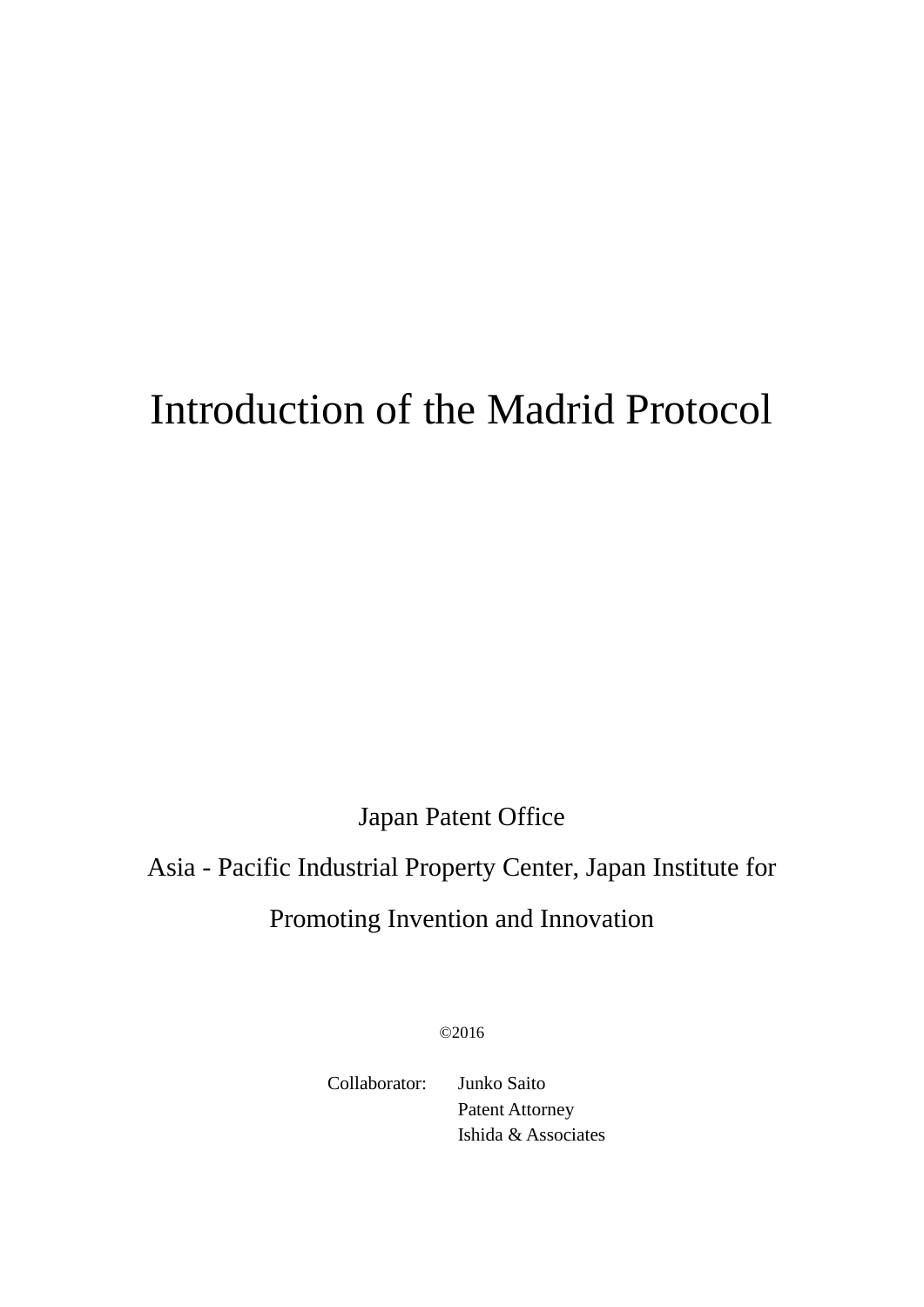## **Table of Contents**

| $\mathbf{1}$   |                                                                                              |  |
|----------------|----------------------------------------------------------------------------------------------|--|
|                |                                                                                              |  |
|                |                                                                                              |  |
|                |                                                                                              |  |
|                |                                                                                              |  |
|                |                                                                                              |  |
|                |                                                                                              |  |
| $\overline{2}$ |                                                                                              |  |
|                |                                                                                              |  |
|                |                                                                                              |  |
| 3              |                                                                                              |  |
|                |                                                                                              |  |
|                |                                                                                              |  |
|                |                                                                                              |  |
|                |                                                                                              |  |
|                |                                                                                              |  |
|                |                                                                                              |  |
|                |                                                                                              |  |
|                | 3.2.2 Certification of the Office of Origin and Sending the Application to the International |  |
|                |                                                                                              |  |
|                |                                                                                              |  |
|                |                                                                                              |  |
|                |                                                                                              |  |
|                | 3.4 Examination Procedures by the Office of the Designated Contracting Party  33             |  |
|                |                                                                                              |  |
|                | 3.4.2 Procedures after Receipt of a Notification of Provisional Refusal 36                   |  |
|                |                                                                                              |  |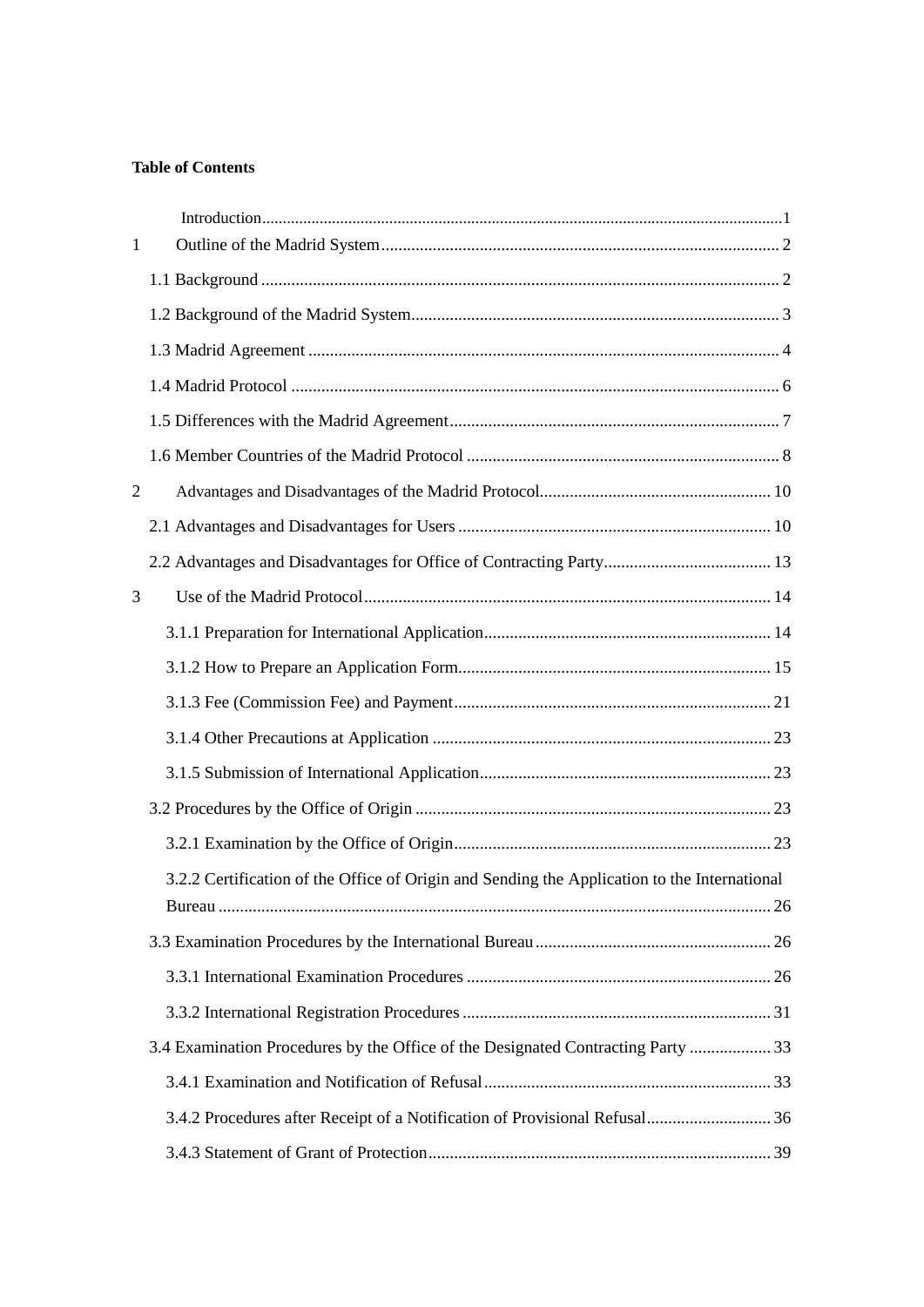| 3.4.4 Effects of Registration at the Office of the Designated Contracting Party  43 |  |
|-------------------------------------------------------------------------------------|--|
|                                                                                     |  |
|                                                                                     |  |
|                                                                                     |  |
|                                                                                     |  |
|                                                                                     |  |
|                                                                                     |  |
|                                                                                     |  |
|                                                                                     |  |
|                                                                                     |  |
|                                                                                     |  |
|                                                                                     |  |
|                                                                                     |  |
|                                                                                     |  |
|                                                                                     |  |
|                                                                                     |  |
|                                                                                     |  |
|                                                                                     |  |
|                                                                                     |  |
|                                                                                     |  |
|                                                                                     |  |
|                                                                                     |  |
|                                                                                     |  |
|                                                                                     |  |
|                                                                                     |  |
|                                                                                     |  |
|                                                                                     |  |
|                                                                                     |  |
|                                                                                     |  |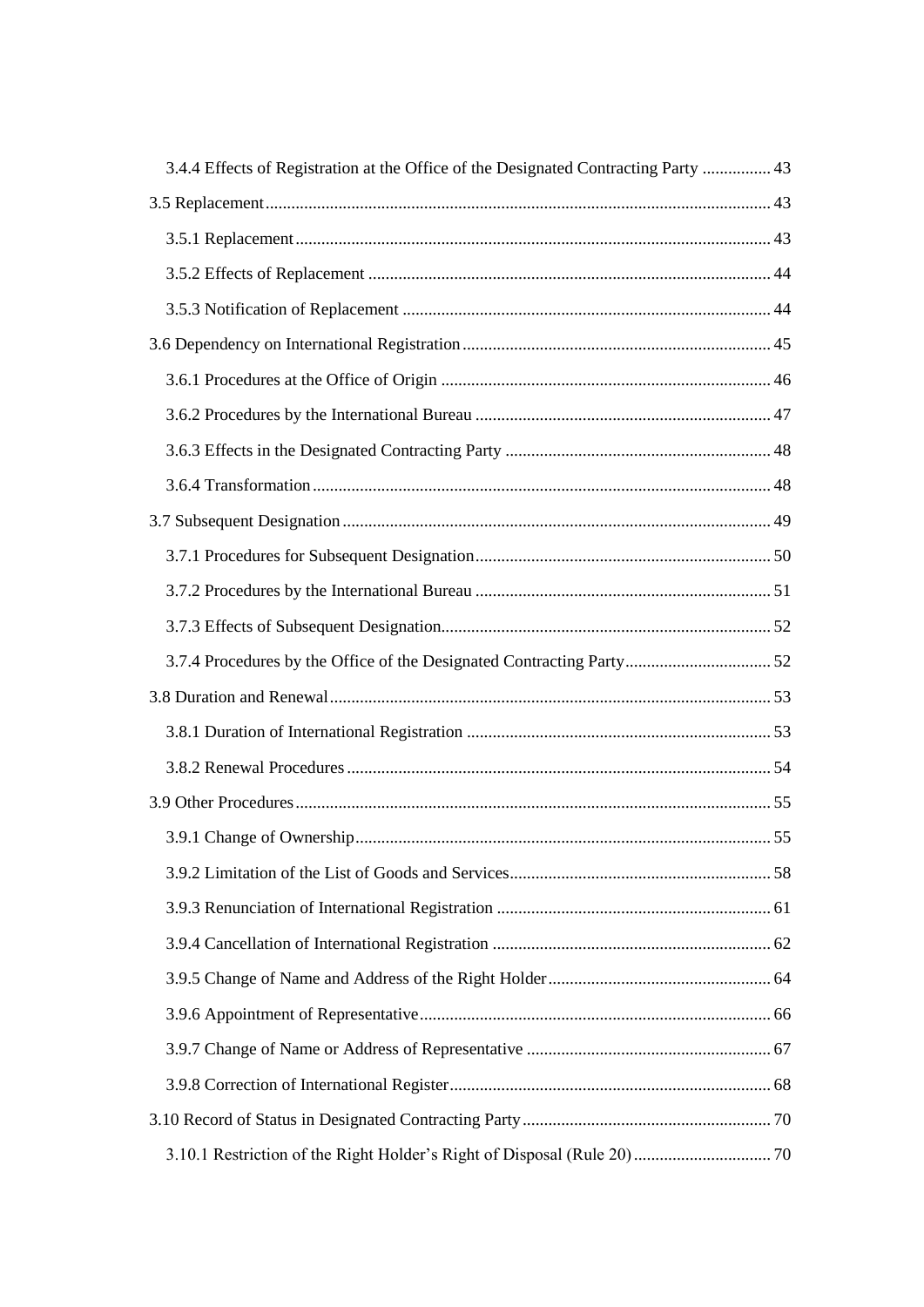| $\overline{4}$ |  |
|----------------|--|
| $\overline{5}$ |  |
|                |  |
|                |  |
|                |  |
|                |  |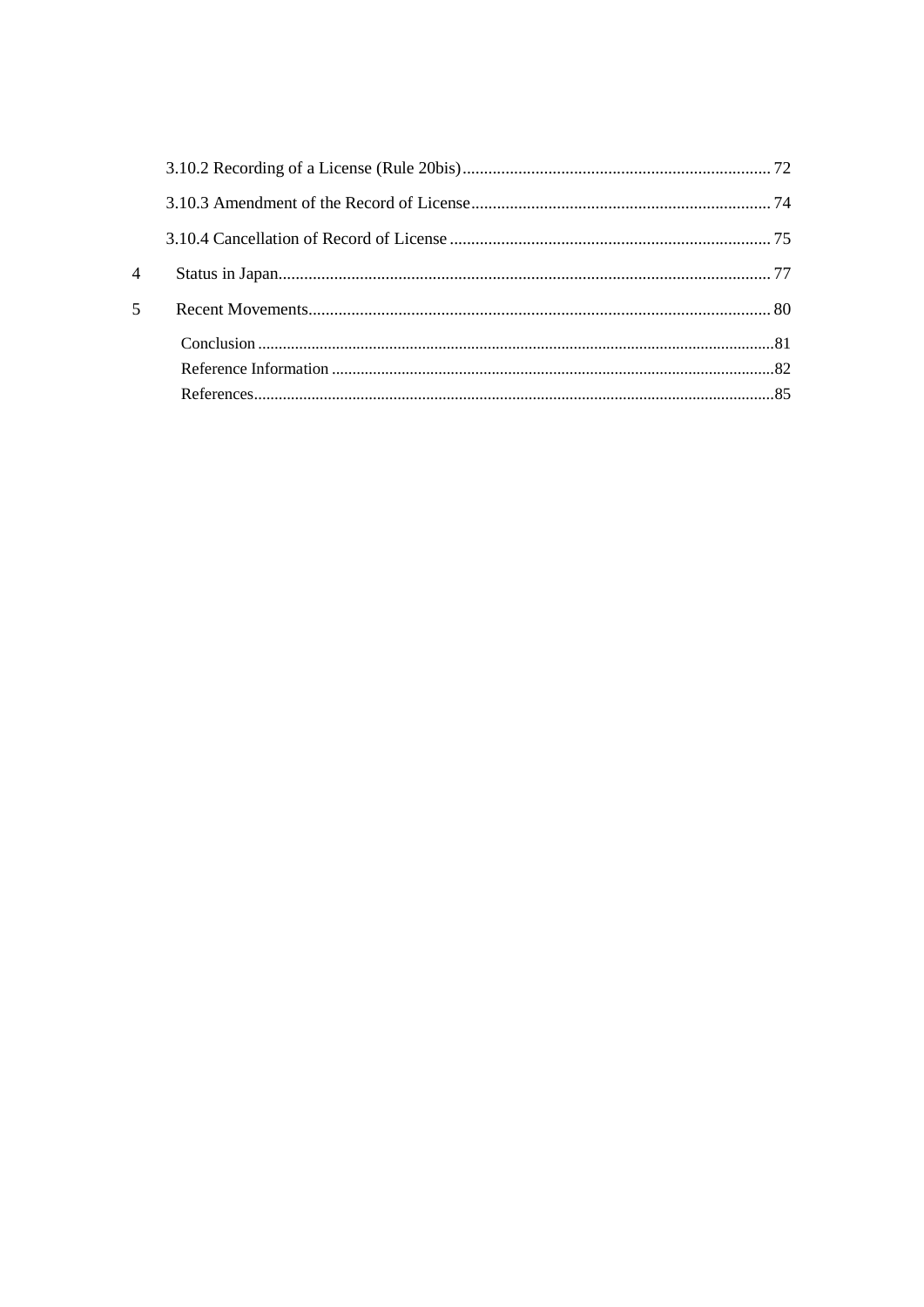## Introduction

<span id="page-4-0"></span>With the globalization of business activities, the number of companies operating globally is increasing and the need for international trademark protection has also increased. It is essential for companies engaging in operations in global markets to obtain trademark protection abroad. However, the trademark system is independent for each country in principle. Therefore, in order to obtain trademark protection, it is necessary to obtain individual protection under the trademark system in each country.

The Madrid System is an international system for obtaining a trademark right in a foreign country in a convenient and inexpensive way. It is predicted that the number of applications using this system will increase further in contracting countries and it seems that the demand to use the system will also increase in non-contracting countries.

This book aims to introduce one of the Madrid Systems, the Madrid Protocol, as a reference to relevant persons in countries that are considering joining the system.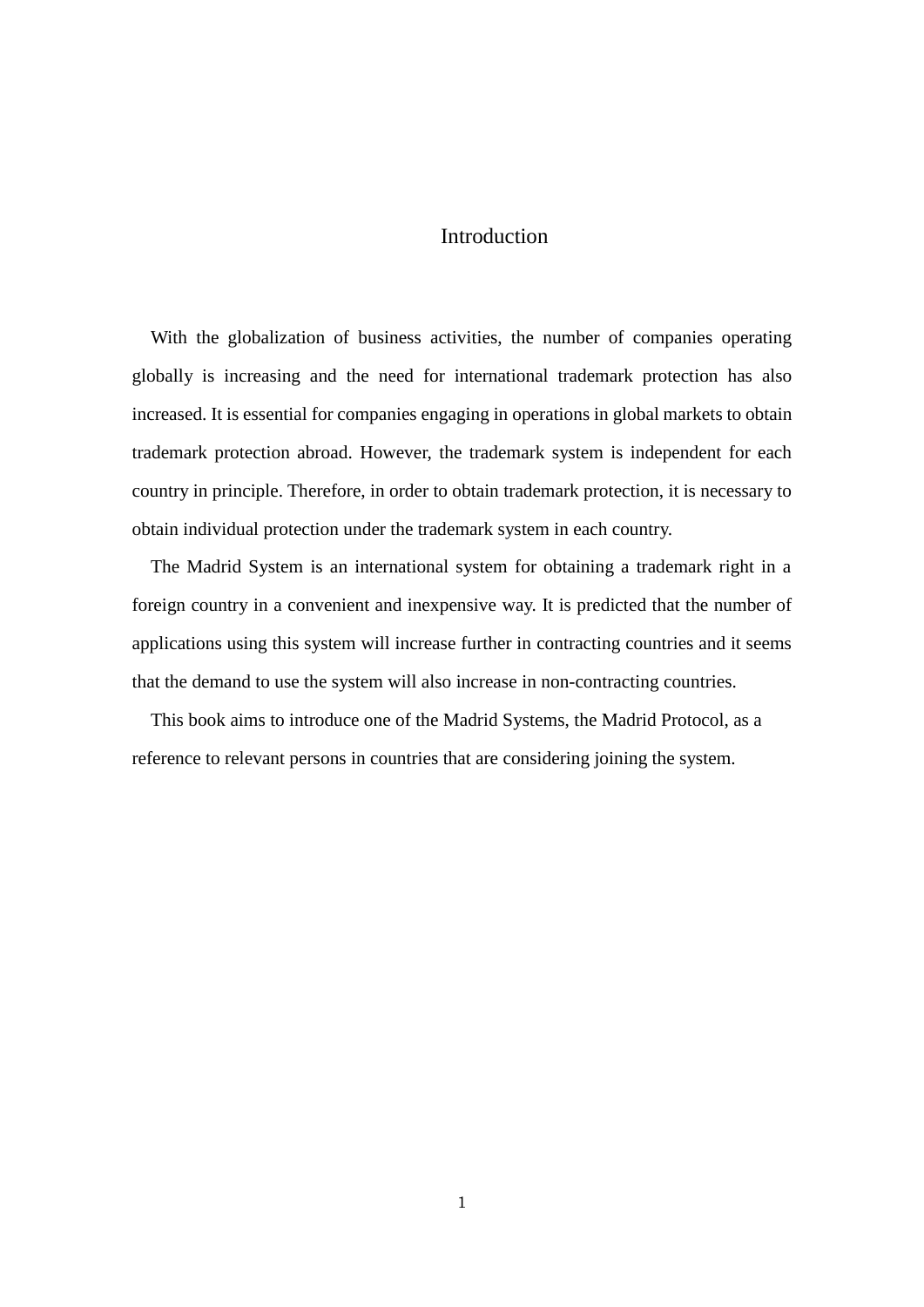## <span id="page-5-0"></span>1 Outline of the Madrid System

#### <span id="page-5-1"></span>1.1 Background

In order to obtain trademark protection in foreign countries, it is required to file an application for the trademark under the legal system of each country and to obtain a trademark right individually.

If a person is a national of a contracting party of the Paris Convention for the Protection of Industrial Property of March 20, 1883 (known as the "Paris Convention"), "they shall have the same protection as the latter, and the same legal remedy against any infringement of their rights, provided that the conditions and formalities imposed upon nationals are complied with" (Article 2 (1) of the Paris Convention). Therefore, a national of a contracting party who files an application for a trademark in a foreign member country, can obtain the same trademark protection as the nationals of the foreign country where the application is filed.

If a person obtains a trademark protection by directly filing an application in a foreign country using the Paris Convention, the procedures of the patent office (or intellectual property office) of the country (hereinafter referred to as the "Subject Country") where the application is filed will usually be performed by a representative of the Subject Country. This is because if a person who lives in a foreign country performs the procedure, many countries require the person to have a representative in their country (Subject Country) in order to implement the procedures of the patent office of their country smoothly.

A representative of the Subject Country prepares the application documents; however, they must be translated since it is usually required that the documents be prepared in the language of the Subject Country. In addition, some countries require submission of a proxy or various types of certificates, and other countries require a notary or a consular authentication of those documents. Therefore, the applicants must accept the economic burden, such as expenses for representatives of the local site, expenses for translation, notary expenses, and spend time preparing the application. In addition, since the registration fee must be paid in local currency, there is a risk of foreign exchange loss. Moreover, the renewal period and other matters must be managed after the registration; however, since this management is required for every right, the burden on applicants is not light.

However, when filing an application directly in the Subject Country, since the procedures will be performed by a local representative who is familiar with the trademark system of the country before filing the application, it is predictable that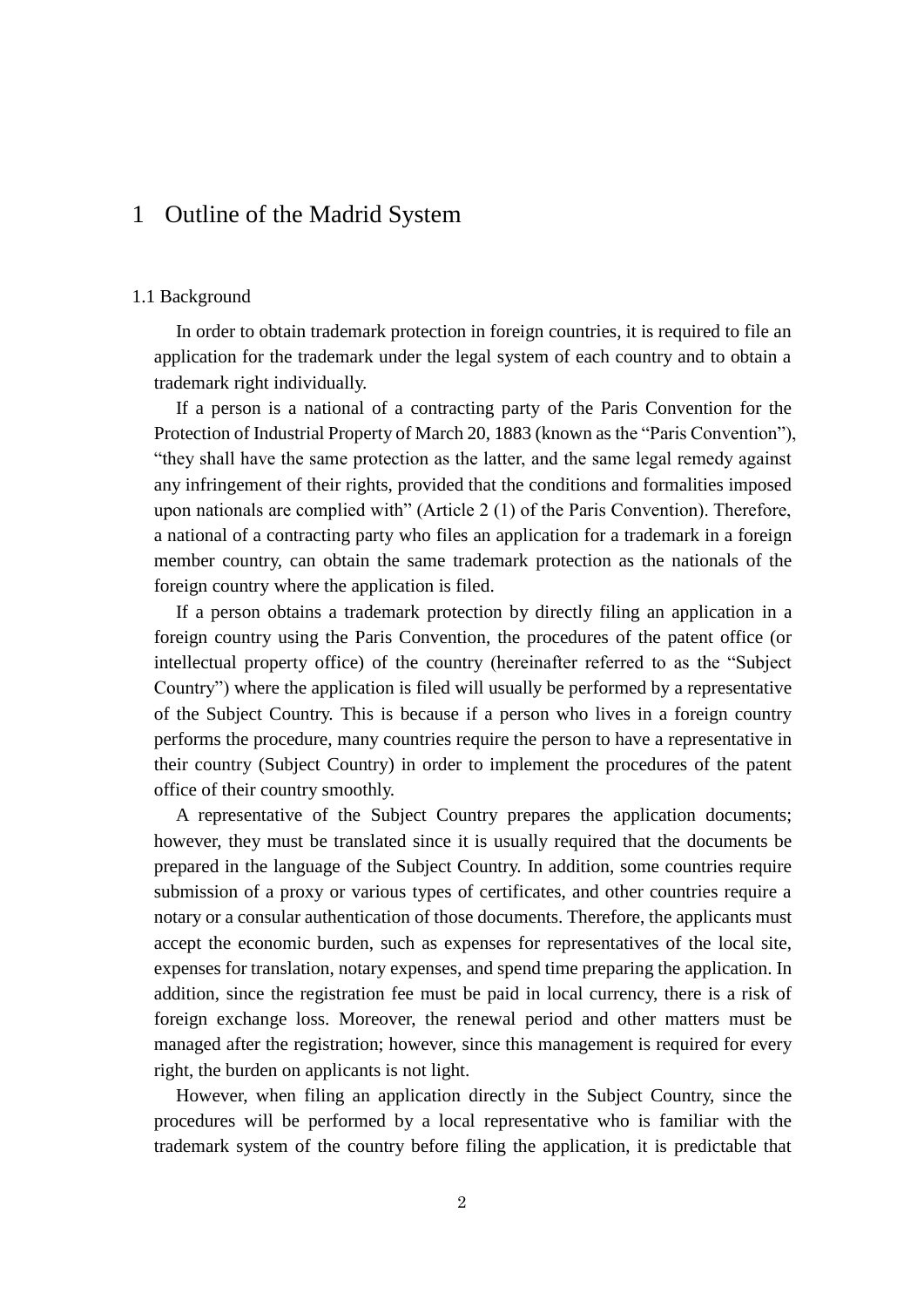modification and handling of rejection can be performed without any problems in the filing process and therefore it is possible to obtain the right effectively. Furthermore, the application in the Subject Country is independent from applications in other countries in principle and it will not be influenced by the examination results of other countries.

The flow of a direct application is approximately as stated below.



Direct Application (Example: U.S.A., Germany, and Korea)

#### <span id="page-6-0"></span>1.2 Background of the Madrid System

The Madrid Protocol, which this book will explain, is a treaty on the national registration system of trademarks and the official name is the "Protocol Relating to the Madrid Agreement Concerning the International Registration of Marks, adopted in Madrid on June 27, 1989."

In 1891, before the Madrid Protocol was adopted, the Madrid Agreement was established as a system to facilitate international protection of marks and the Agreement is still in effect. The system based on both treaties, the Madrid Agreement and the Madrid Protocol, is called the Madrid System.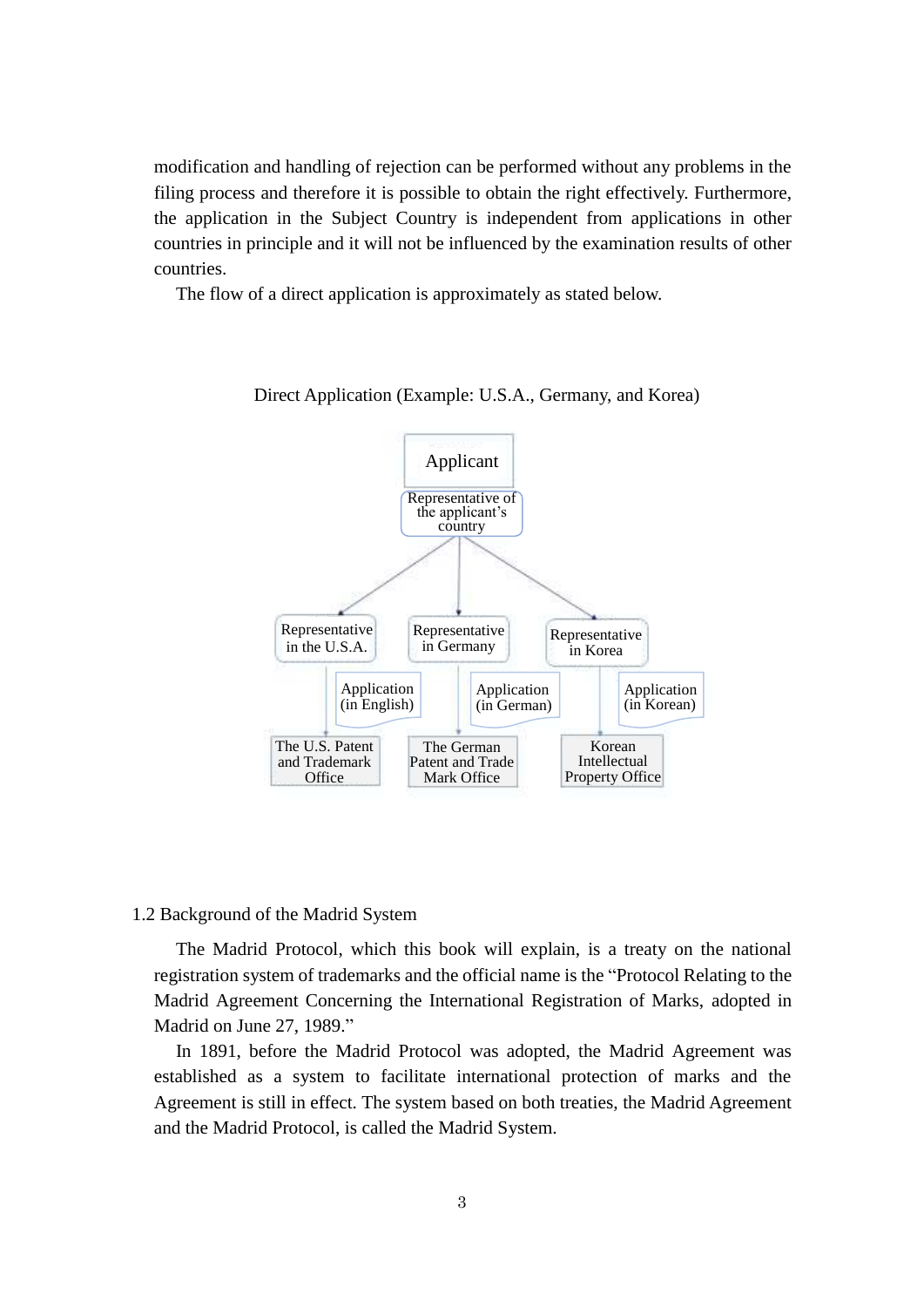#### <span id="page-7-0"></span>1.3 Madrid Agreement

The Madrid Agreement was established in 1891 based on Article 19 of the Paris Convention as special rules related to the provision of Article 6-5 of the Paris Convention, "Marks registered in one country of the Union shall be protected in the other countries of the Union," which aimed to simplify procedures for filing an application for trademark registration, for maintaining the right, etc. in order to obtain international protection of marks. The treaty came into effect the following year, 1892, and the signatory countries were limited to the contracting countries of the Paris Convention.

The basic idea of the Madrid Agreement is to expand the protection of registration in the home country to the designated countries. The outline of the Agreement is based on registration in the home country. If an application in the specified form is submitted to the International Bureau of WIPO via the authorities of the home country (hereinafter referred to as the "Office of origin") by designating the Subject Country (limited to contracting parties) in which protection is claimed, the International Bureau makes an international registration in the international register and the applicant can gain the same effects as the case where there is a direct application for a mark in the country at the time of international registration and after. If the Office of the designated contracting party cannot protect the trademark in question due to domestic laws and regulations, the Office will report to that effect to the International Bureau along with the grounds for rejection within one year from the day when the notification of designation from the International Bureau is received. The International Bureau that received the notice of rejection will notify the applicant of the rejection and the applicant can respond to the Office of the designated contracting party. In cases where rejection is not notified within one year from the notification of designation or where the rejection is cancelled due to responses even if the notification of rejection was issued, the internationally registered trademark will be protected by the law of the specified country in the designated contracting party.

According to the System, application procedures are easier than cases of obtaining protection of trademarks by means of the aforementioned direct application in each country since the applicant prepares the application in the specified form and files it with the International Bureau via the Office of origin. In addition, it is not always necessary to appoint a local representative for filing an application and it is not necessary to translate documents into the local language. Therefore, the financial expenses are considered to be less than a direct application.

The following figure is the procedure for obtaining protection in the designated contracting party under the Madrid Agreement.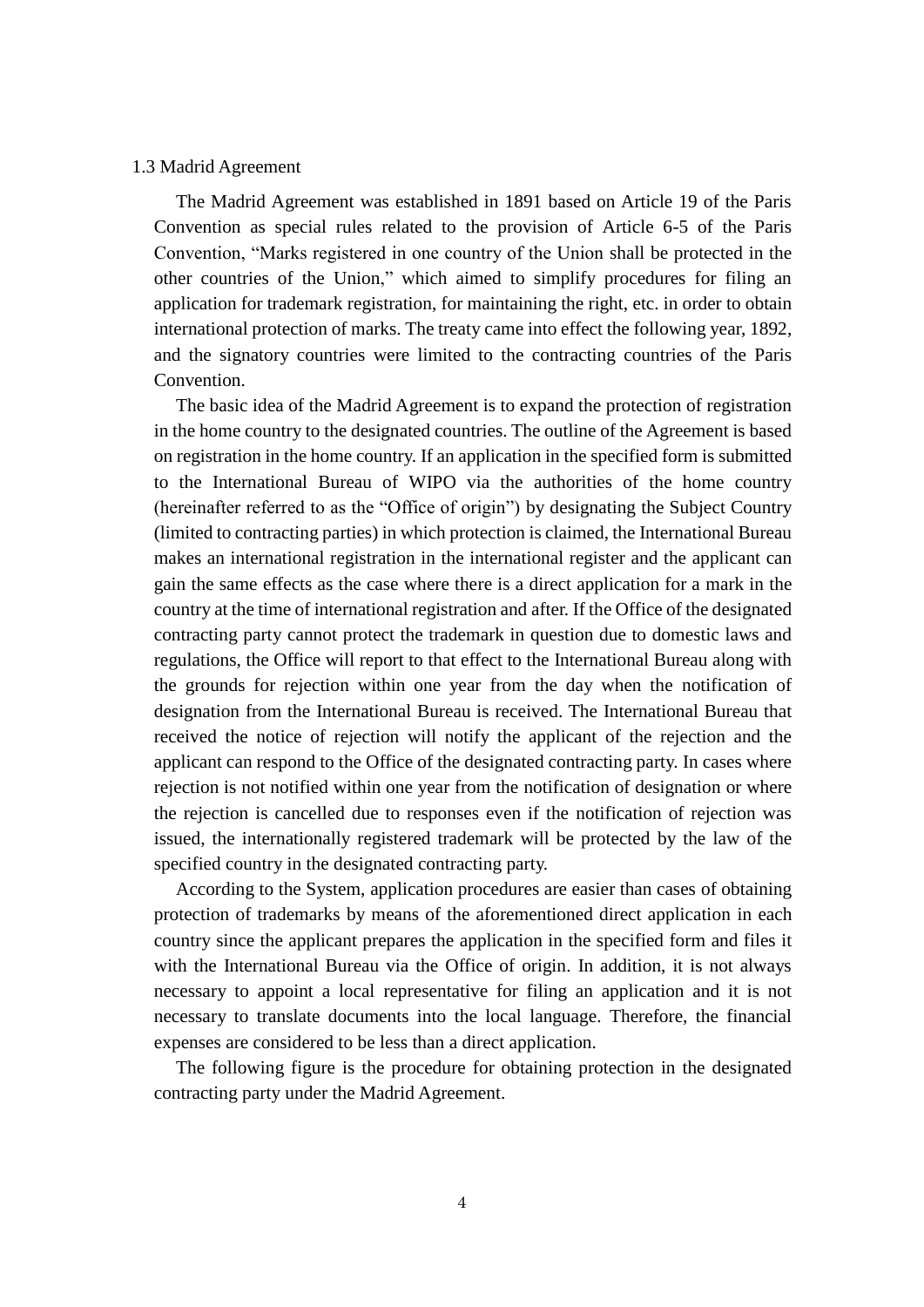#### Application using the Madrid Agreement



The Madrid Agreement has a long history and has been used mainly in European countries; however, its language requirements and basic requirements for protection are strict and therefore the number of contracting parties of this treaty was limited.

The specific reasons why the number of contracting parties of the Madrid Agreement has not increased are stated below.

- (1) The working language is limited to French.
- (2) The basis of international registry is limited to registration in the home country. If the home country is a country that performs substantive examinations, it is naturally considered that it will take time from filing an application until registration; however, the applicant cannot use the system until the application is registered. In addition, if the examination requires six months or longer, the applicant cannot file an international application within the period where the applicant can claim a right of priority set forth in Article 4 of the Paris Convention. As a result, the applicant cannot claim a priority right.
- (3) If the Office of the designated contracting party refuses the protection, notification of refusal must be made within one year from the notification of designation; however, completing the examinations within one year will be a considerable burden on the country performing the substantive examinations if they have backlogs, and in other cases.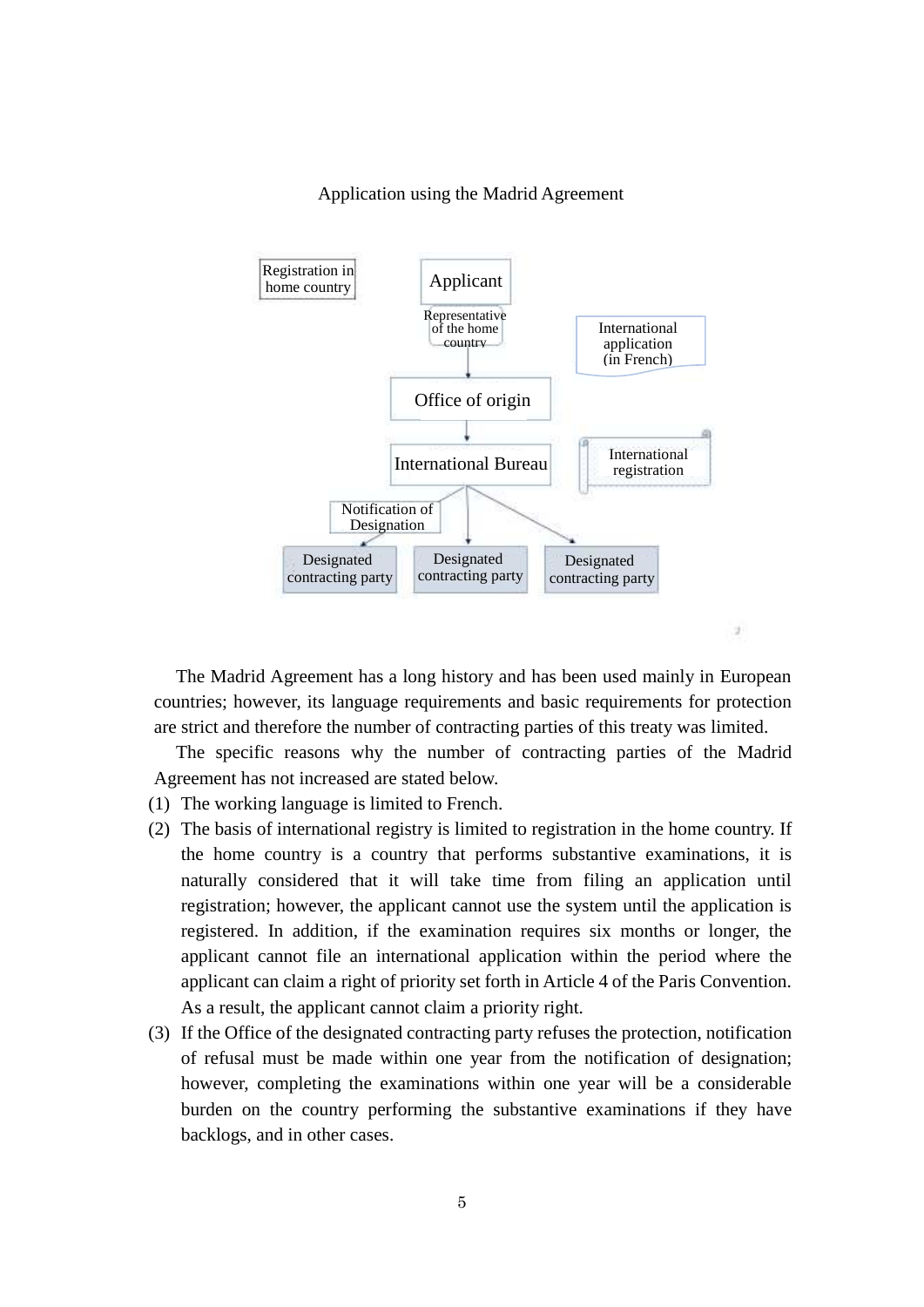(4) If a basic registration becomes invalid or is cancelled within five years of international registration, the international registration is cancelled and the applicant cannot obtain protection in the designated contracting party (this is commonly referred to as "central attack"). There is no remedy in this case. If a basic registration is invalidated or cancelled after an international registration is made and protection in the designated contracting party is approved, the protection in the designated contracting party will not be obtained and the stability of the right is insufficient.

#### <span id="page-9-0"></span>1.4 Madrid Protocol

Based on the aforementioned reasons, the number of contracting parties of the Madrid Agreement was not large and the system was not fully used. Therefore, in 1989, the Madrid Protocol was adopted as a system which many countries can easily join and where international protection of trademarks can be obtained in an easy, quick, and inexpensive manner.

The official name of the Madrid Protocol is the "Protocol Relating to the Madrid Agreement Concerning the International Registration of Marks, adopted in Madrid on June 27, 1989" and it is a special rule based on Article 19 of the Paris Convention, just like the Madrid Agreement. Therefore, countries that can join in this Protocol are limited to contracting parties of the Paris Convention.

The Madrid Protocol came into effect on December 1, 1995 and started to be used in April 1996.

The Madrid Protocol and the Madrid Agreement are independent conventions; however, their purposes are the same and they have common rules.

The outline of the Madrid Protocol is as stated below.

First, based on trademark registration or trademark application in the home country, the applicant submits an international application to the International Bureau of WIPO via the Office of origin by designating the contracting parties from which protection is requested. The International Bureau will make an international registration of the trademark for an international application on the international register. When the international registration is made, the same protection as that provided when the application is filed directly in the designated contracting party will be granted. In addition, the International Bureau will send a notification of designation to the designated contracting party. If the Office of the designated contracting party refuses the protection, the Office will notify the International Bureau of the refusal within one year or 18 months from the notification of designation. The applicant may respond to the Office of the designated contracting party with respect to the refusal of the protection.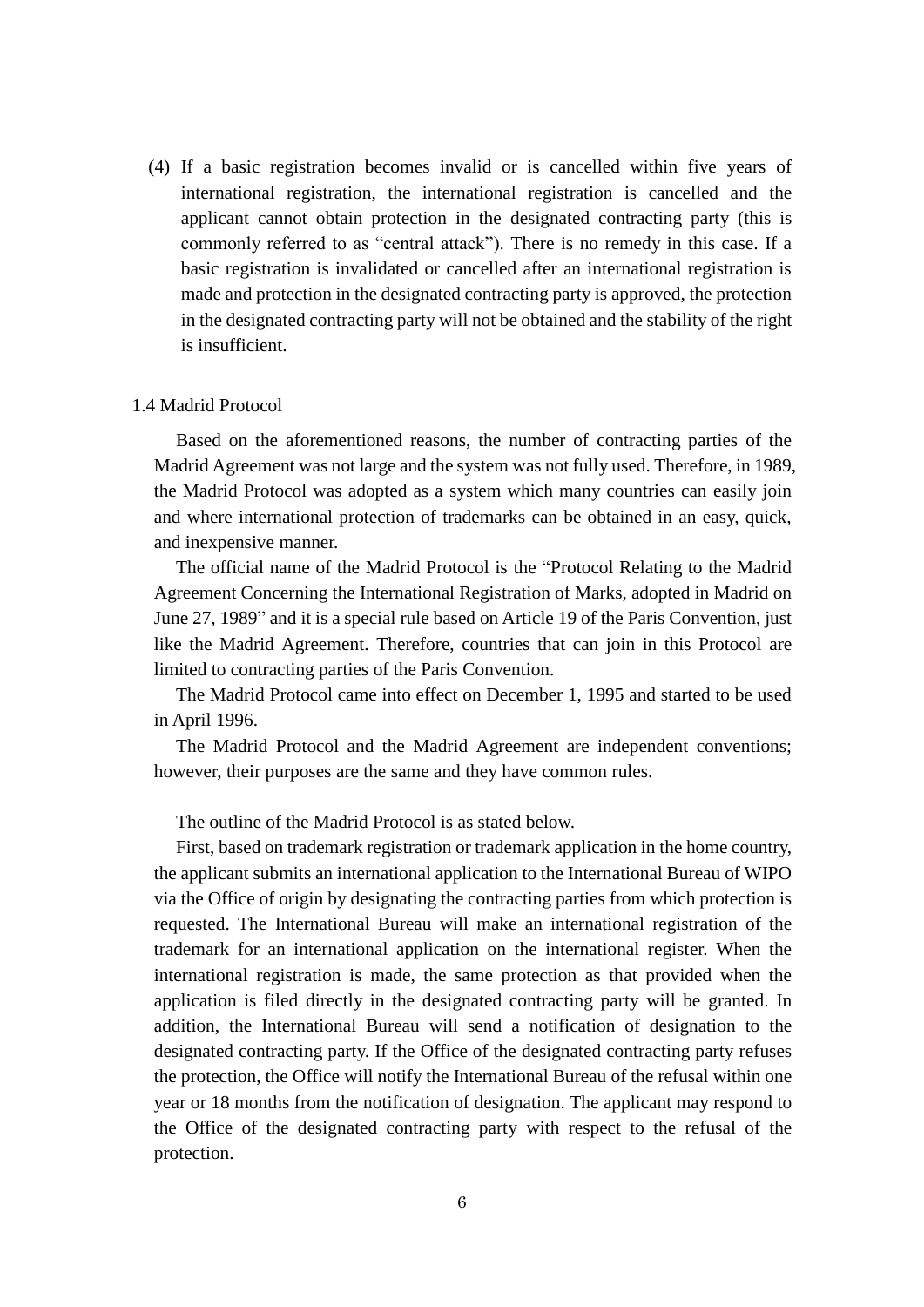A flow chart of international applications based on the Madrid Protocol is shown below.



#### Application using the Madrid Protocol

#### <span id="page-10-0"></span>1.5 Differences with the Madrid Agreement

The Madrid Protocol aims to overcome problems with the Madrid Agreement and it differs with the Madrid Agreement on the following points.

- (1) English and Spanish are approved as working languages in addition to French. The contracting parties will determine which language is to be used.
- (2) The basis for international registration is the registration or application in the home country. If it has not been registered, but the application has been filed, the application can be used as the basis for international registration.
- (3) The notification period for refusing protection in the designated contracting party can be one year or 18 months if a declaration is made.
- (4) There is a remedy provision that the application can be changed to a domestic application in the designated contracting party while maintaining the interest of the date of international registration even if the international registration is cancelled by a central attack.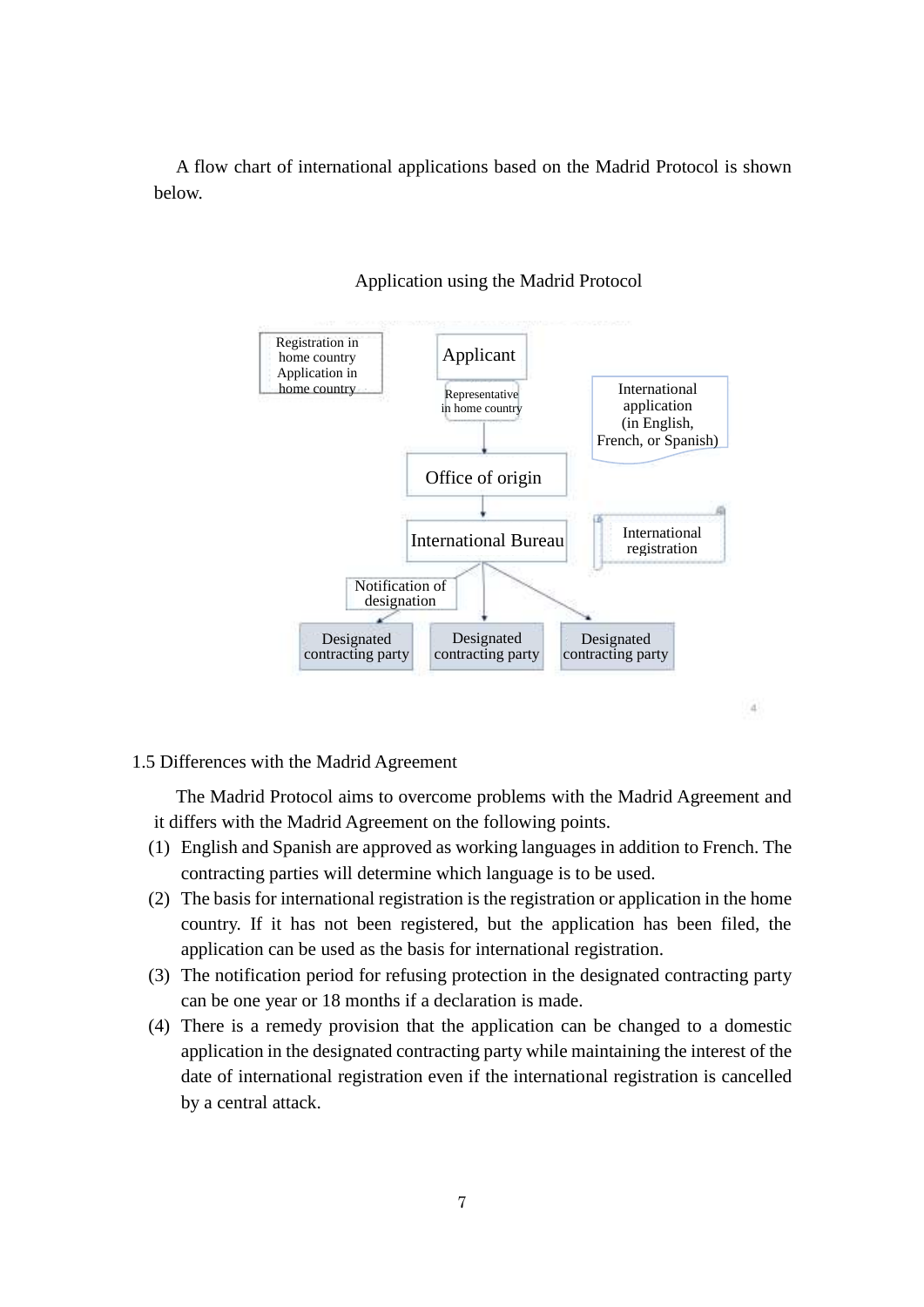The following table is a summary of the major differences between the Madrid Agreement and the Madrid Protocol.

| <b>Magine Agreement and Magine I Totocol</b> |                    |                            |  |  |  |
|----------------------------------------------|--------------------|----------------------------|--|--|--|
|                                              | Madrid Agreement   | <b>Madrid Protocol</b>     |  |  |  |
| Base trademark                               | Basic registration | Basic application          |  |  |  |
| requirements                                 |                    | Basic registration         |  |  |  |
| Language of application                      | French             | French, English, and       |  |  |  |
|                                              |                    | Spanish                    |  |  |  |
| Period for notification of                   | One year from the  | One year from the          |  |  |  |
| provisional refusal                          | notification       | notification or 18 months  |  |  |  |
|                                              |                    | if a declaration is made   |  |  |  |
| Duration                                     | 20 years           | 10 years                   |  |  |  |
| Remedy in cases of a                         | None               | The applicant can file a   |  |  |  |
| central attack                               |                    | domestic application with  |  |  |  |
|                                              |                    | the designated contracting |  |  |  |
|                                              |                    | party (transformation).    |  |  |  |

Madrid Agreement and Madrid Protocol

#### <span id="page-11-0"></span>1.6 Member Countries of the Madrid Protocol

There are 55 contracting parties of the Madrid Agreement and 97 contracting parties of the Madrid Protocol as of December 2015. Contracting parties of the Paris Convention can join in the Madrid Agreement or Madrid Protocol or both. Intergovernmental institutions, such as the Office for Harmonization in the Internal Market (OHIM) or the African Intellectual Property Organization (AIPO), can join in the Madrid Protocol.

Since the Madrid Agreement and the Madrid Protocol are independent treaties, the applicable treaty is different depending on the treaty of which the country is a member. For example, since there are no common treaties between countries that are only members of the Madrid Agreement and countries that are only members of the Madrid Protocol, the Madrid Agreement and the Madrid Protocol cannot be applied together and the system cannot be used. On the other hand, it is stipulated that the Madrid Protocol will be applied to the relationship between countries that are only contracting parties of the Madrid Protocol and countries that are contracting parties of both the Madrid Agreement and Madrid Protocol (Article 9-6). Therefore, the Madrid Protocol may be used.

On the other hand, Algeria was only a contracting party of the Madrid Agreement until July 2015, and therefore, the Madrid System could not be used between a country that was only a contracting party of the Madrid Agreement and Algeria. However,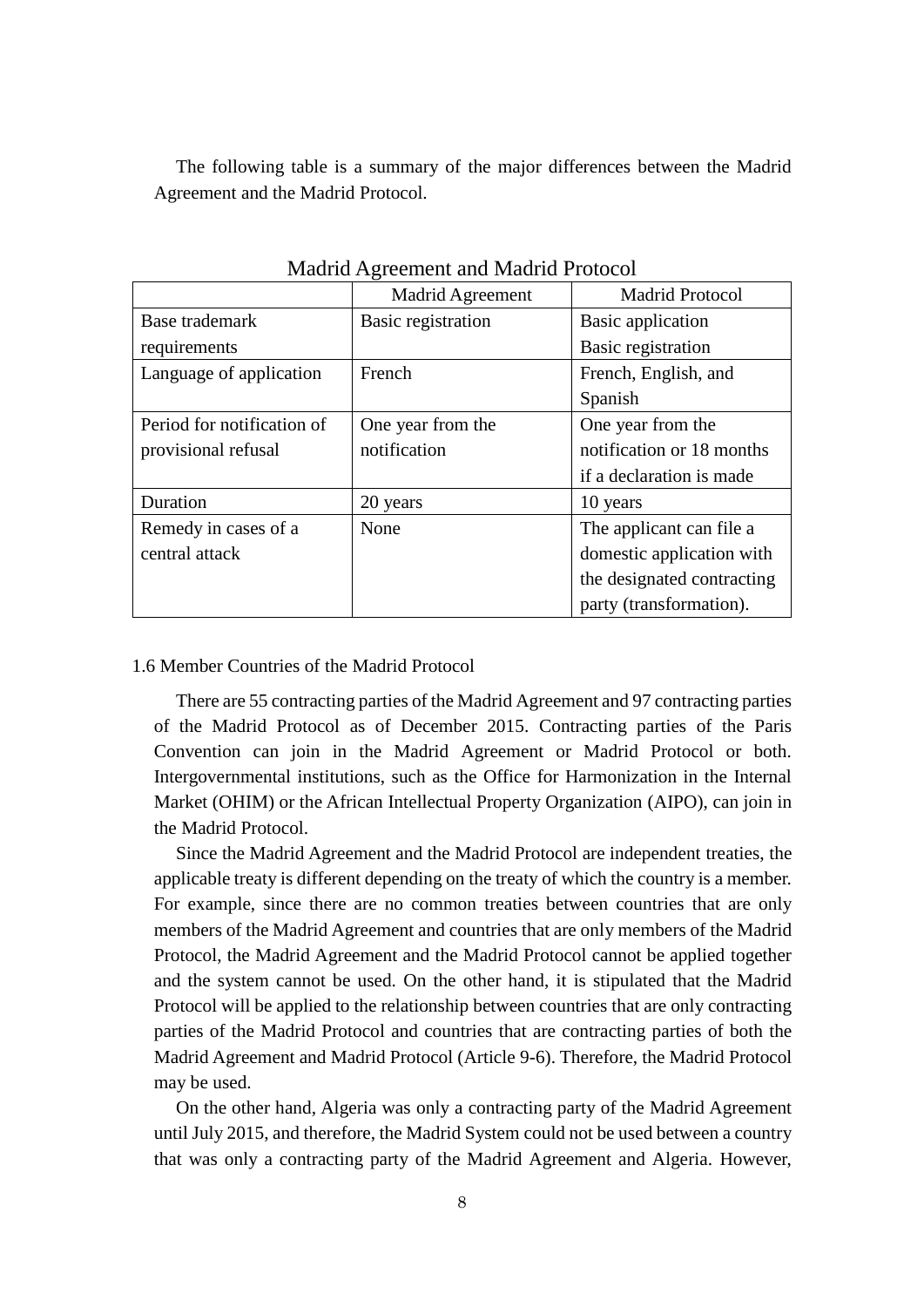Algeria became a contracting party of the Madrid Protocol on July 31, 2015 and the Protocol became valid for Algeria starting on October 31, 2015. Therefore, all of the contracting parties of the Madrid Agreement became contracting parties of the Madrid Protocol and the Madrid System was unified under the Madrid Protocol.

The following graph shows changes in the number of contracting parties of the Madrid Protocol.

The number of contracting parties has increased every year since the Madrid Protocol came into effect in 1996. The Madrid Protocol came into effect with the African Intellectual Property Organization (AIPO) on March 5, 2015; with Zimbabwe on March 11, 2015; with Cambodia on June 5, 2015; and with Algeria on October 31, 2015; and with Gambia on December 18, 2015; and will come into effect with Lao PDR on March 17, 2016.



The following is taken from the WIPO website and indicates the member countries of the Madrid System as of September 2015.

[http://www.wipo.int/export/sites/www/madrid/en/highlights/2015/pdf/madrid\\_hig](http://www.wipo.int/export/sites/www/madrid/en/highlights/2015/pdf/madrid_highlights_3_2015.pdf) hlights 3 2015.pdf

There are many European countries that are contracting parties of both the Madrid Agreement and Madrid Protocol. Japan, Korea, the U.S.A., and other countries are only contracting parties of the Madrid Protocol. On the other hand, there are few contracting parties in South America and Southeast Asia. However, in particular in the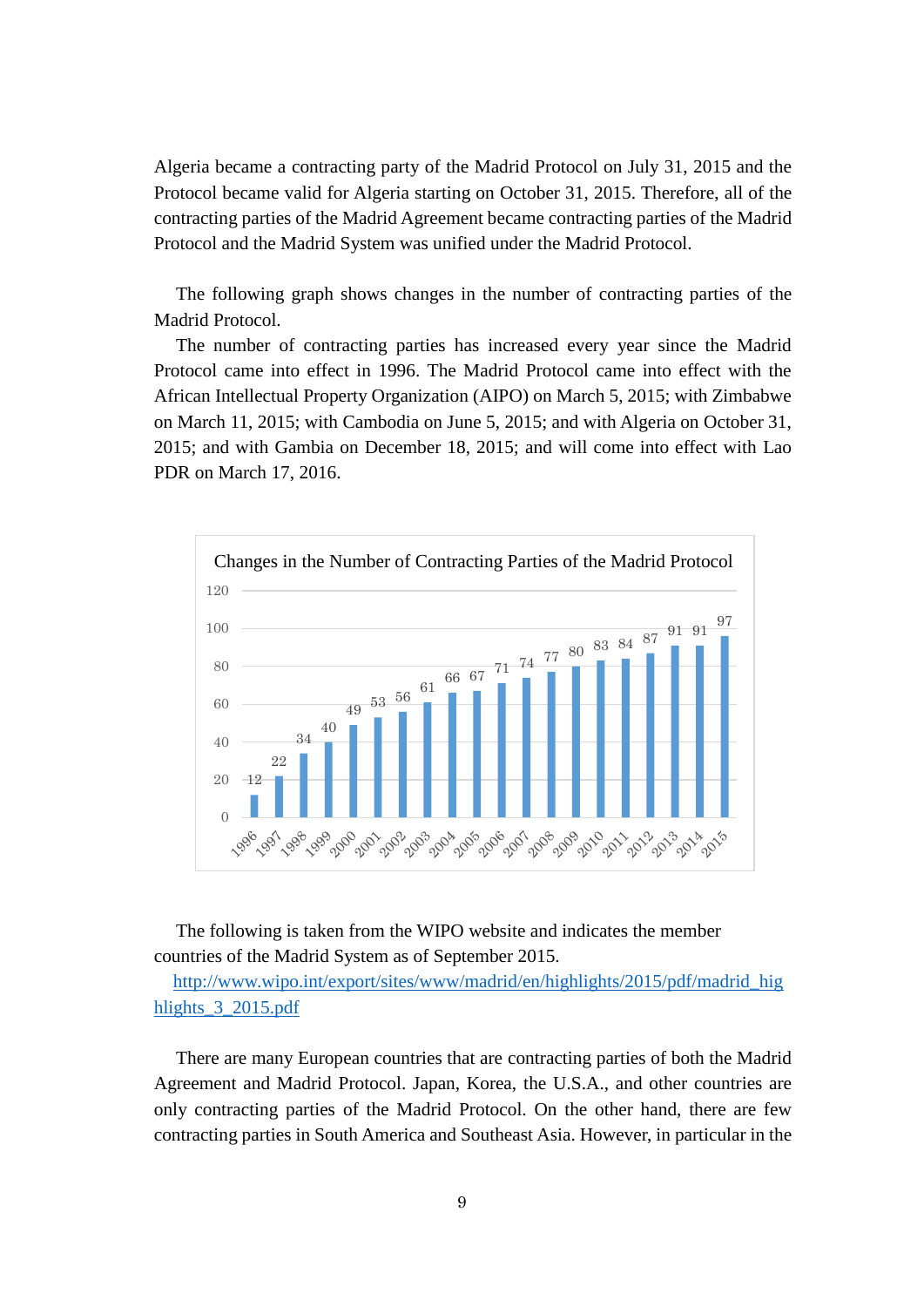ASEAN region, many countries are preparing to join in the Madrid Protocol. Therefore, it is expected that they will become contracting parties in the future.



## <span id="page-13-0"></span>2 Advantages and Disadvantages of the Madrid Protocol

Cases of using the Madrid Protocol for obtaining a trademark right in a foreign country and cases of filing an application directly have been briefly described above. In this section, the advantages and disadvantages in cases of using the Madrid Protocol are explained from the standpoint of users and the standpoint of the Office of the designated contracting party by comparing them with cases of filing applications directly.

#### <span id="page-13-1"></span>2.1 Advantages and Disadvantages for Users

#### (1) Advantages

(i) Simple application procedures

An application is prepared with a single form (official form MM2) using the language specified by the Office of origin and is submitted to the International Bureau via the Office of origin. Therefore, applicants can file an application using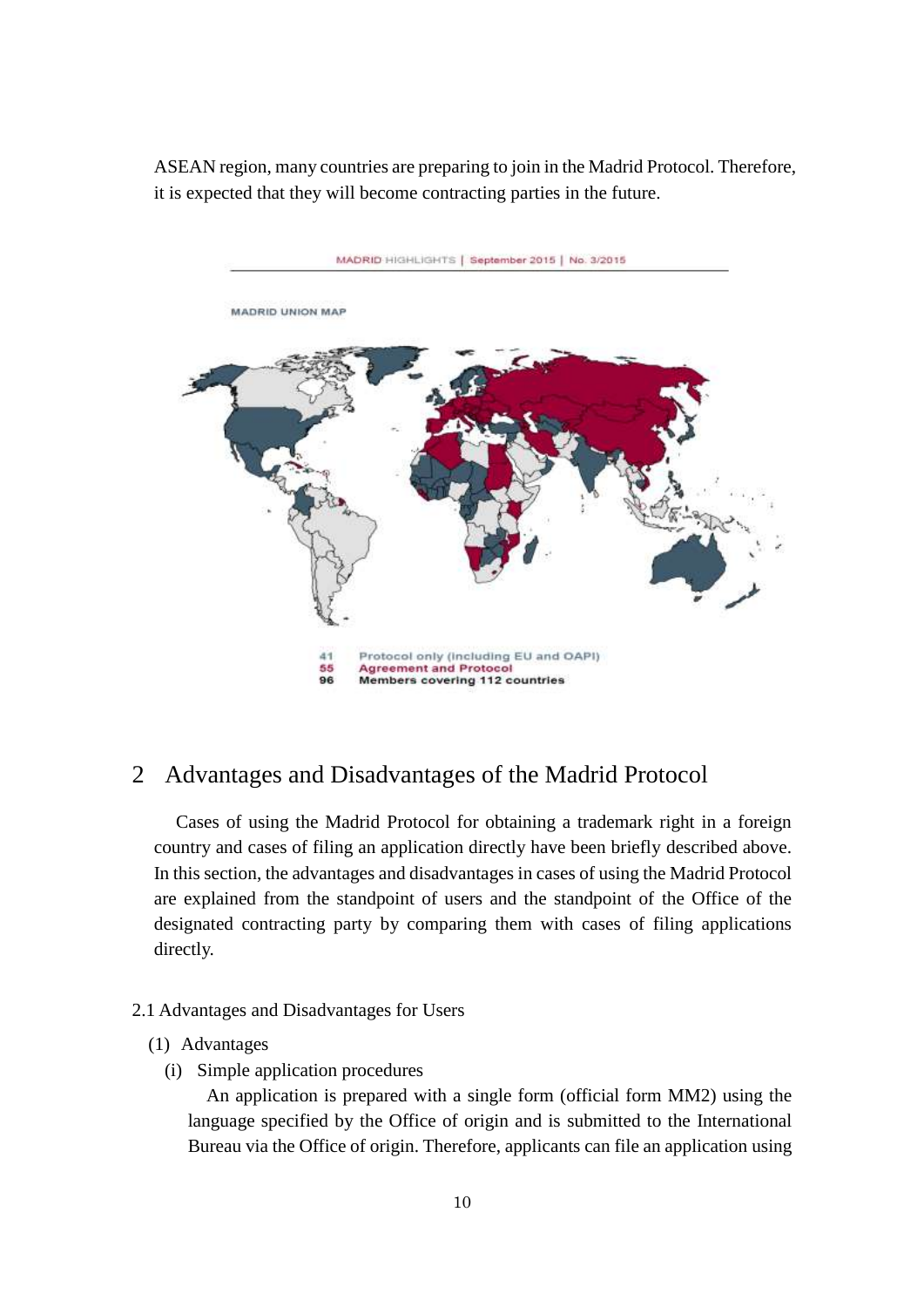a simple and easy procedure compared with the procedures for filing an application directly to the Subject Country via a local representative in the language specified by the Subject Country. In addition, a single international application can specify multiple designated contracting parties from which the applicant desires to obtain protection and therefore it is not necessary to file an application in each country.

Furthermore, in cases of filing an application directly, there are countries requiring submission of notary or consular authentication along with a proxy, which makes the procedures troublesome. In cases of international application, however, it is not necessary to prepare and submit these documents. Even in cases of an international application along with the claim of a priority right, it is not required to submit documents related to the priority rights.

(ii) Reduction of expenses

When filling an application, it is not always necessary to appoint a local representative and to translate the application into the language of the designated contracting party. Therefore expenses can be reduced. In cases of renewing the right, it is not necessary to take procedures individually for each country, but to renew the international registration of the International Bureau. Therefore, expenses can be saved.

#### (iii) Centralization of rights control

The international registration is controlled by the international register of the International Bureau. Therefore, it is not necessary to implement procedures for renewal, changing the name of the right holder, transferring registration, etc. individually for each country as mentioned above. It is also possible to designate the contracting party in which protection is desired after international registration and to extend the territory of protection (subsequent specification).

#### (iv) Prompt establishment of right

If there are reasons for refusal of protection of international registration, the Office of the designated contracting party must make a notification of refusal to the International Bureau within one year after the notification of designation sent by the International Bureau or within 18 months if a declaration is made. If a notification of refusal is not made within the period, the international registration will be protected by the designated contracting party in question. Therefore, if the applicant files an application, the applicant for the international registration can obtain examination results within one year or 18 months after the notification of designation and can avoid the situation in cases of filing an application directly,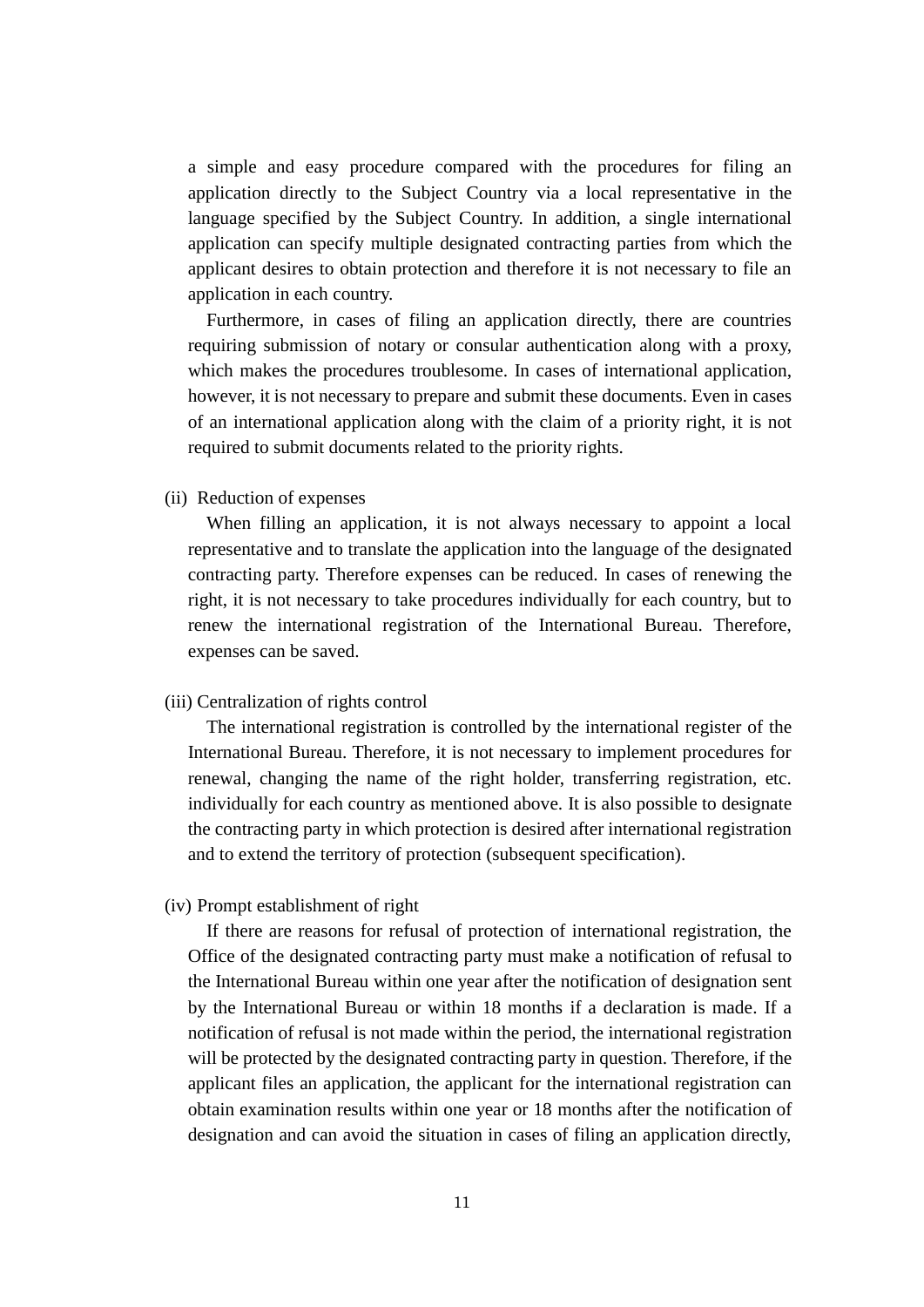such as that it is not sure how long it will take to complete the examination and that it is difficult to establish a plan for when to start the trademark.

(2) Disadvantages

When using the Madrid Protocol, there are some disadvantages for users.

(i) Basic registration or basic application is required.

The basic concept of the Madrid System is to extend the territory of protection for trademarks registered (applied) in the home country. Therefore, in cases of using the Madrid Protocol, basic registration or basic application in the home country is required and the following requirements must also be fulfilled.

Identity of right holder or applicant

The international application must be filed by the right holder or applicant who is identical to the basic registration or basic application.

Identity of marks

The mark under the international registration or application must be identical to the mark for the basic registration or application in the home country. The requirements for the identity of marks are interpreted rigidly. Therefore the use of the Madrid System is not appropriate for cases where the mark is used by changing it by country.

- Scope of specified goods and specified services (hereinafter referred to as the "Goods and Services") for the international registration and application
- ・ The scope of Goods and Services of the international registration and application must be identical to the scope of Goods and Services of the basic registration or basic application or be within the scope. Therefore, if an applicant desires to develop goods and services that are not specified by the basic registration and basic application in a foreign country, the Madrid Protocol is not appropriate.

#### (ii) Dependency on basic registration and basic application

If the basic registration or application in the home country is refused, invalidated, cancelled, renounced, or ceased within five years from international registration, the international registration is also cancelled. If the Goods and Services are limited due to amendment, the limited part is removed from the list of Goods and Services of the international registration and, as a result, the protection will not be obtained in the designated contracting party (this is commonly referred to as a "central attack").

However, with respect to cancelled international registration or limited Goods and Services, if specified procedures are taken within the specified period, the international registration can be changed to domestic registration in the designated contracting parties (transformation).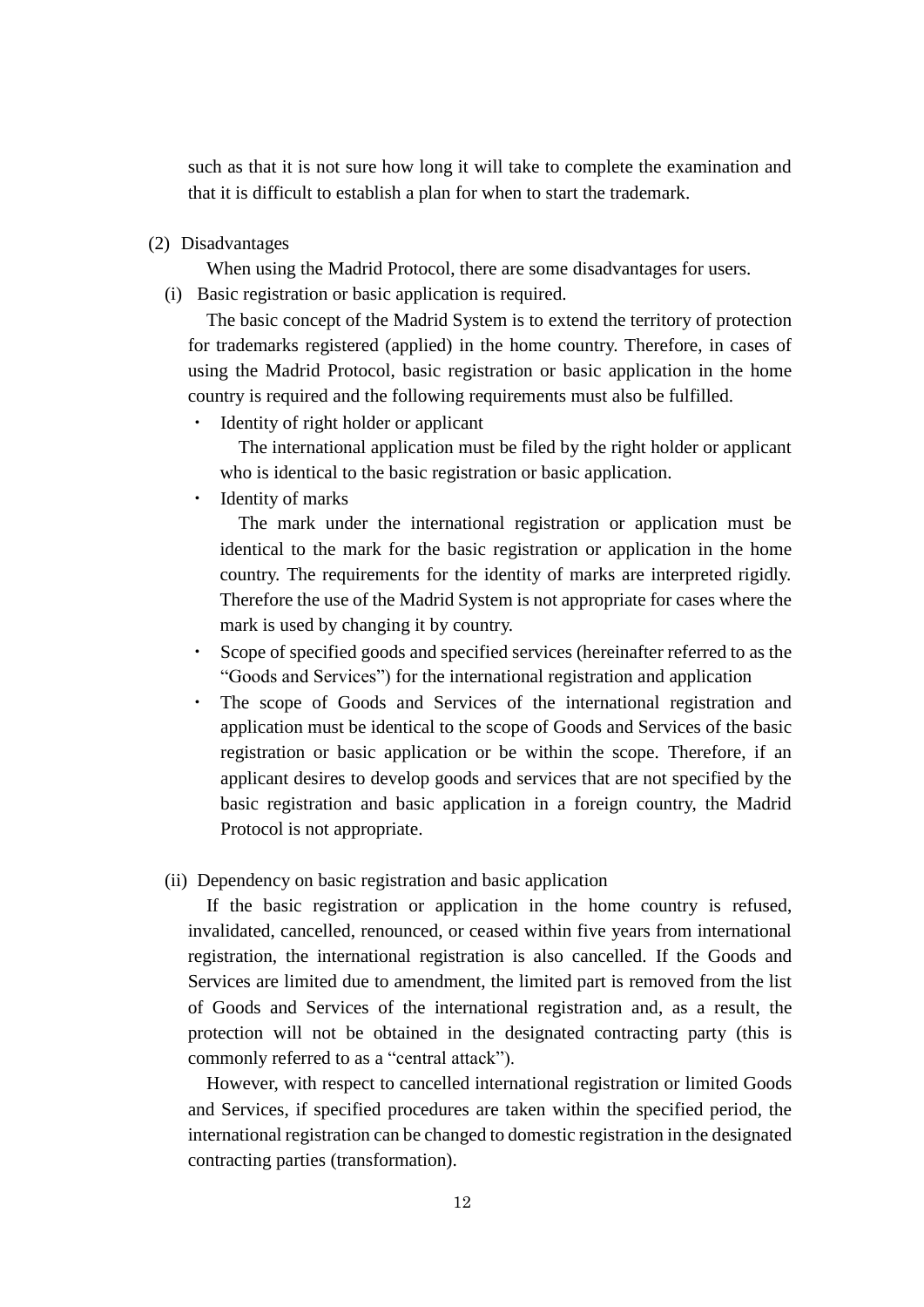#### (iii) Language

The working language in the international application is the one that the Office of origin selects among English, French, and Spanish; however, this will be a burden to applicants of contracting parties that do not use these languages.

#### (iv) Countries and territories to which protection can be extended

The countries and territories to which protection can be extended are limited to the contracting parties and institutions of the Madrid Protocol. Therefore, if the country where the applicant desires to obtain protection is a non-contracting party or territory, the Madrid Protocol cannot be used.

#### <span id="page-16-0"></span>2.2 Advantages and Disadvantages for Office of Contracting Party

Use of the Madrid Protocol offers advantages and disadvantages to users and it also has effects on the Offices of the contracting parties.

The following points are considered to be advantages and disadvantages for the Offices of the contracting parties.

- (1) Advantages
	- (i) Substantive examinations only are enough for the examination of applications in the designated contracting parties. In other words, statements of goods or services and classes of goods or services are examined by the International Bureau before making a notification of designation. Therefore, a formality examination is not necessary in the designated contracting parties.
	- (ii) When the International Bureau makes an international registration with the international registry, the registration is published on the gazette issued regularly by the International Bureau. Therefore, it is not necessary to publish the international registration in the contracting parties.
	- (iii) In the contracting parties which collect individual fees, after the individual fee is collected from the applicant by the International Bureau, it will be the revenue of the designated contracting parties.
	- (iv) In contracting parties that do not collect individual fees, a complementary fee and supplementary fee will be collected every year based on the number of designations in the international application.
- (2) Disadvantages
	- (i) If there are reasons that the designated contracting parties cannot protect a trademark under an international application, a provisional refusal will be issued within one year from the notification of designation or within 18 months if a declaration is made. If the notification of provisional refusal is made within the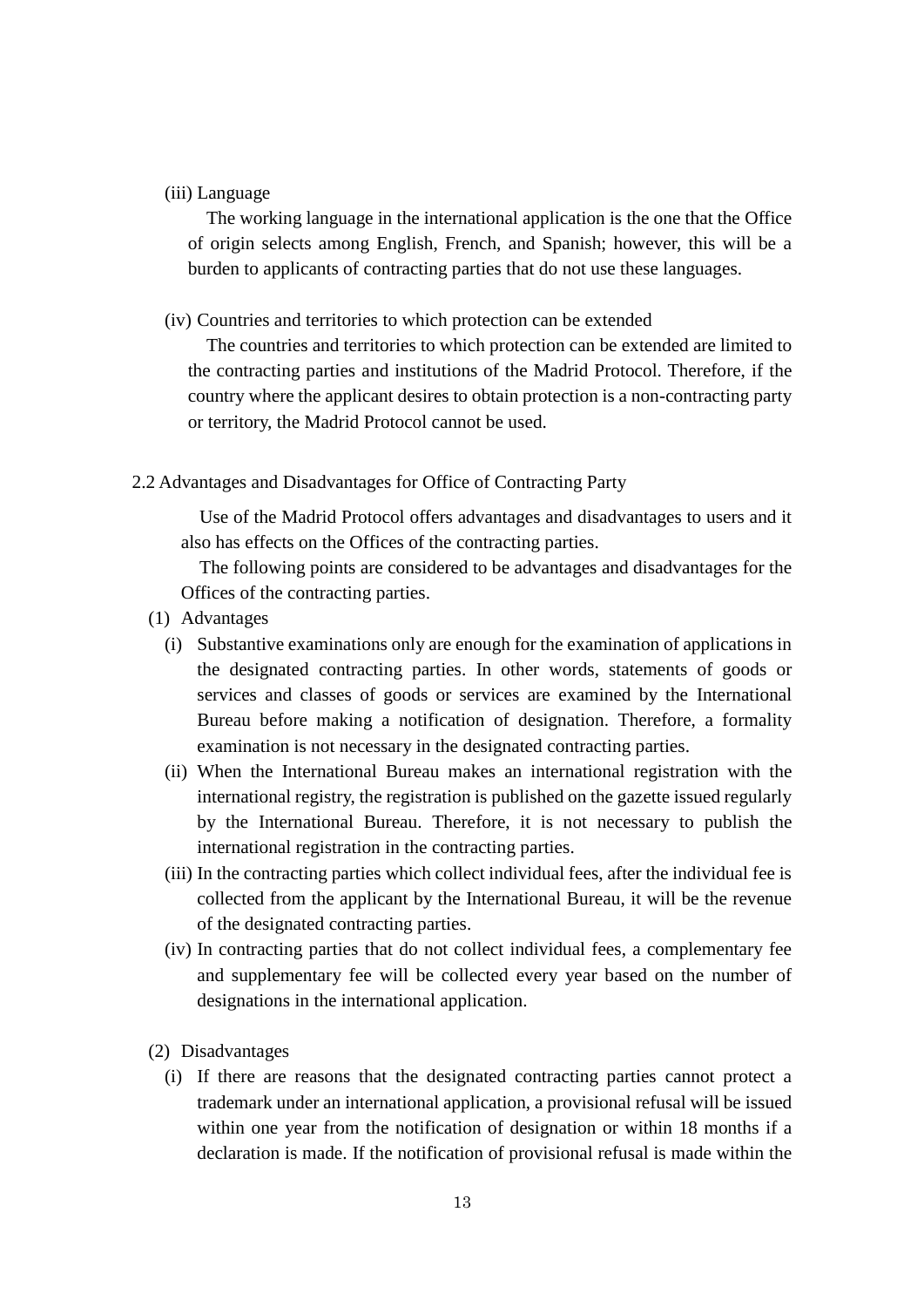period, the trademark under application will be protected in the designated contracting party in question in principle. Completing examinations in one year or 18 months is a burden on contracting parties that have backlogs.

## <span id="page-17-0"></span>3 Use of the Madrid Protocol

The international registration procedures using the Madrid Protocol will be briefly explained below by dividing them into the following steps: preparation for international application; examination by the Office of origin; registration by the International Bureau; and examination by the designated contracting party.

#### <span id="page-17-1"></span>3.1.1 Preparation for International Application

The Madrid Protocol is intended to extend the territory of protection of a registered trademark or a trademark for which an application is filed in the home country. The international application is a procedure to record a bundle of trademark rights that are effective in the territories of the designated contracting party on the international register of the International Bureau and the requirements for the procedures are stated below.

#### (i) Existence of basic registration or basic application

The mark under an international application must be identical to the mark under the basic registration or basic application that exists in the Office of origin.

The Goods and Services of the international application must be identical to or within the scope of the Goods and Services of basic registration and basic application. The applicant cannot indicate goods or services that are beyond the scope of the Goods and Services.

Multiple registrations and applications in the same Office of origin can be used as the basis of international application. Under the Madrid Protocol, applicants may select an Office of origin based on their address, domicile, or location of business office.

## (ii) Entitlement of Applicant

A person who can file an application is a national of a contracting party of the Madrid Protocol or a foreigner who is domiciled or has a residence (in cases of a juridical person, business office) in the contracting party.

The international application can be filed by multiple persons (joint application); however, it is necessary that both the basic registration and basic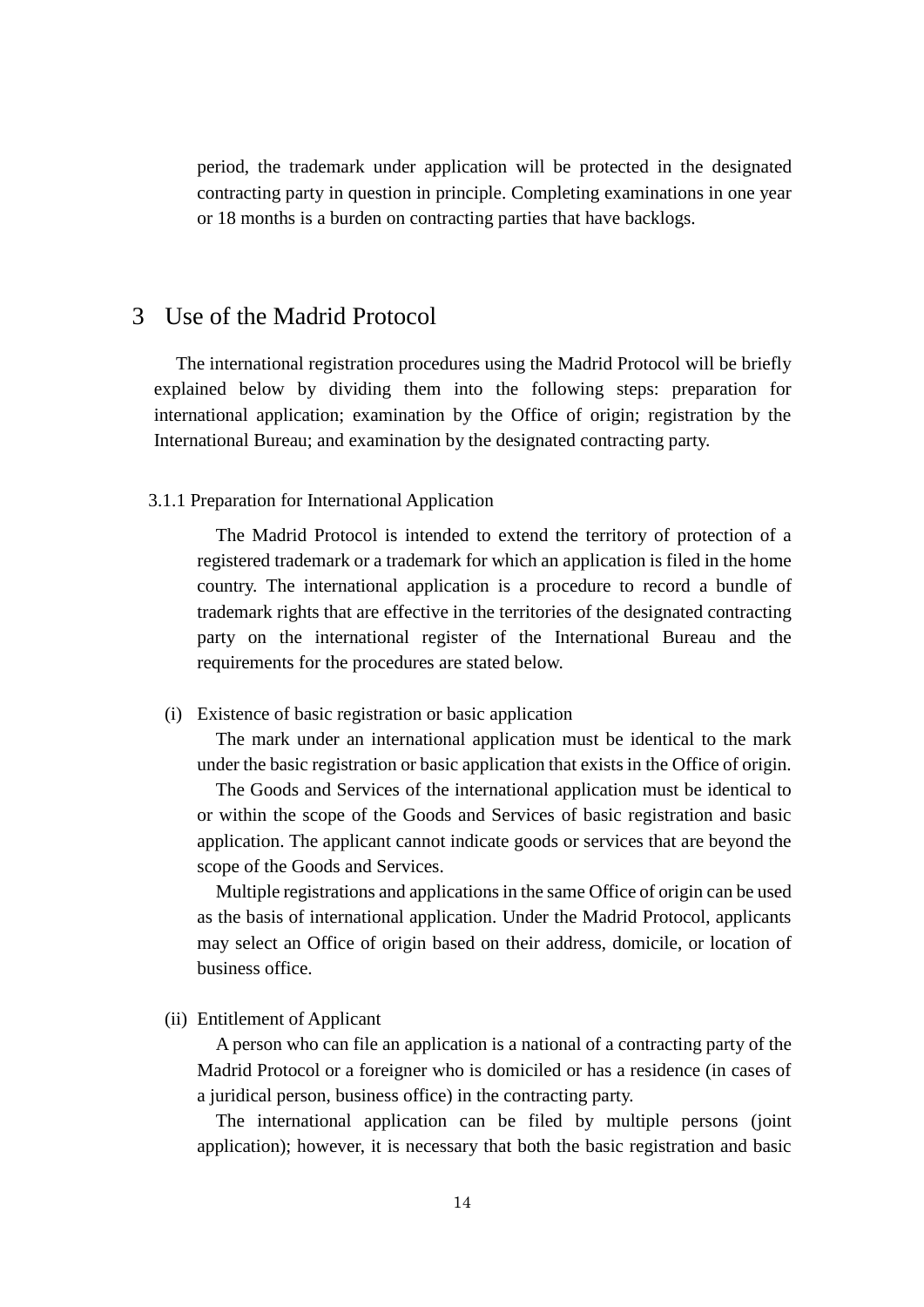application have been made by the same multiple applicants and it is required that each applicant must meet applicant eligibility.

(iii) Application form

The international application must be submitted in the official form (in writing). If the application is filed under the Madrid Protocol, the application must be prepared in form MM2.

Form MM2 is available for download from the following WIPO website; however, since the form is changed as necessary, the latest version must be used.

The form is available here:<http://www.wipo.int/madrid/en/forms/>

Official forms MM1 and MM3 were the forms that contracting parties of the Madrid Agreement used for an international application; however, there are no longer any countries that are solely members of the Madrid Agreement since Algeria joined the Madrid Protocol. Therefore, the official form for applications has been unified to MM2.

#### <span id="page-18-0"></span>3.1.2 How to Prepare an MM2

MM2 is a multi-page document and applicants will enter the items indicated in the following columns 1 through 12.

The form must be filled out in the language selected by the Office of origin in advance from the three languages: English, French, and Spanish. The Office of origin can select only one language or two languages, or all three languages. The Japan Patent Office selected English only.

The MM2 must be prepared using a device, such as a typewriter, and handwriting is not allowed except for signatures.

An explanation of the items to be entered in each column of MM2 is stated below.

Column 1: Contracting Party that is the Office of Origin

The Office of origin shall enter the name of the contracting party or intergovernmental institution (ex.: EU) where the basic registration or basic application was filed.

Column 2: Name, Address, and Contact of the Applicant

If the name of the applicant is written in characters other than the Latin ones in the column of the applicant's name, the pronunciation is indicated by replacing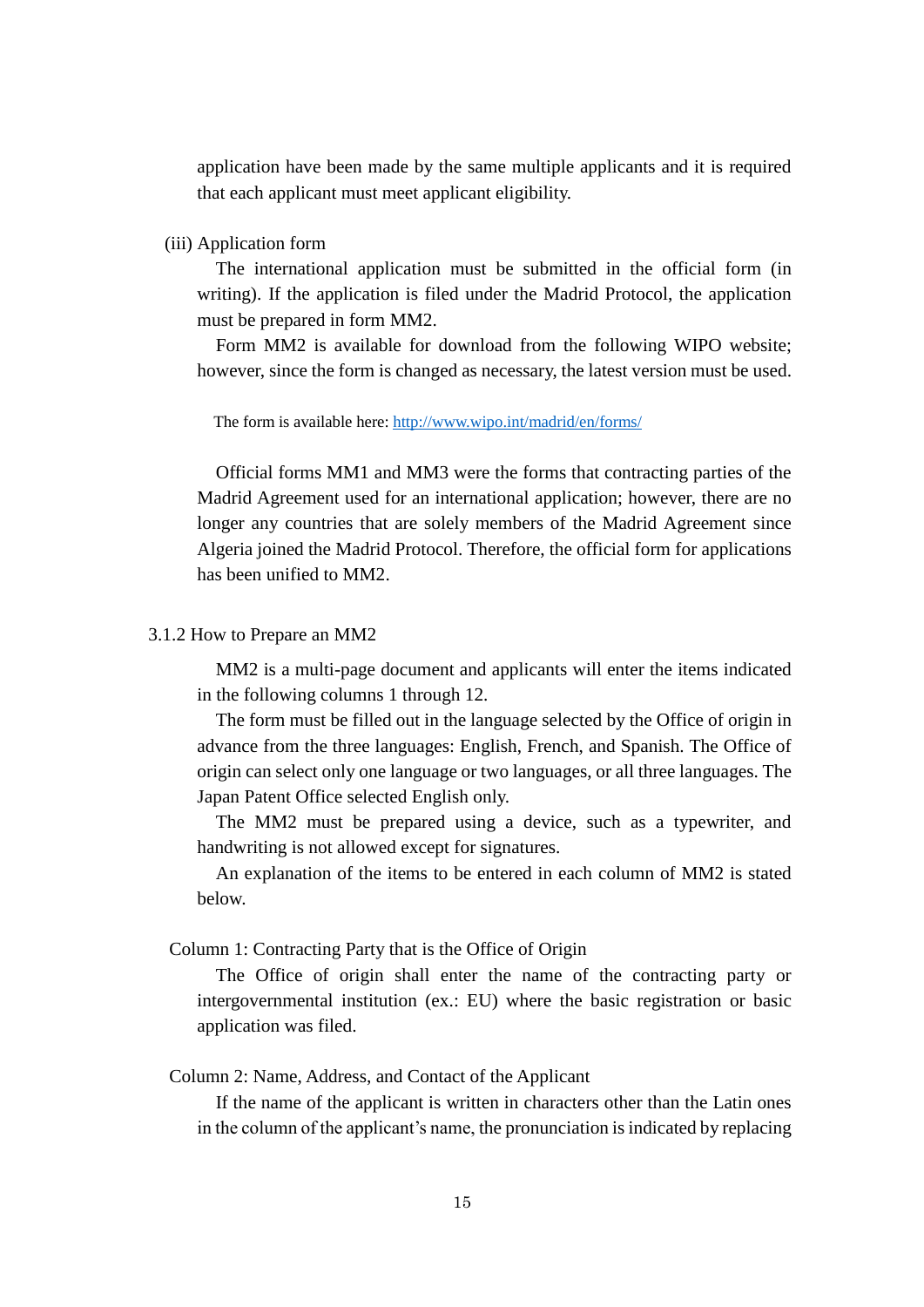it with Latin characters. If the applicant is a juridical person, enter its official name.

In the address column, enter the address where communication from the International Bureau can be received.

If an address is not stated in Column 4: Representative, all communication from the International Bureau will be sent to the address of the applicant.

In the contact column, phone numbers and facsimile numbers can be indicated. If an e-mail address is indicated as a contact, subsequent communication from the International Bureau will be changed to electronic form via e-mail to the email address in the column.

If the applicant is a natural person, the applicant may be requested to indicate his/her nationality, and if the applicant is a juridical person, the legal nature of the juridical person and the name of the country or region which holds the grounds for establishment of the juridical person may be required depending on the designated contracting party.

Column 3: Entitlement to File an Application

Check the corresponding box with respect to the relationship between the Office of origin and applicant.

If there is good reason to question the content of the indication, the authorities involved in the international application can request that evidence be presented.

#### Column 4: Appointment of a Representative

Fill out this column if the applicant desires to appoint a representative for the International Bureau. If a representative is appointed, all communications from the International Bureau will be sent to the appointed representative. It is not necessary to submit a proxy to the International Bureau for the appointment.

If a representative is appointed for the international application, the representative may engage in procedures with the International Bureau.

#### Column 5: Basic Application or Basic Registration

If the basic trademark is an application, enter the application number and application date.

If the basic trademark is a registration, enter the registration number and registration date only, but do not enter the application number and application date.

If multiple trademarks under application are submitted for international application as basic trademarks, enter all of their application numbers and application dates. In cases of multiple basic registrations, enter all of their registration numbers and registration dates.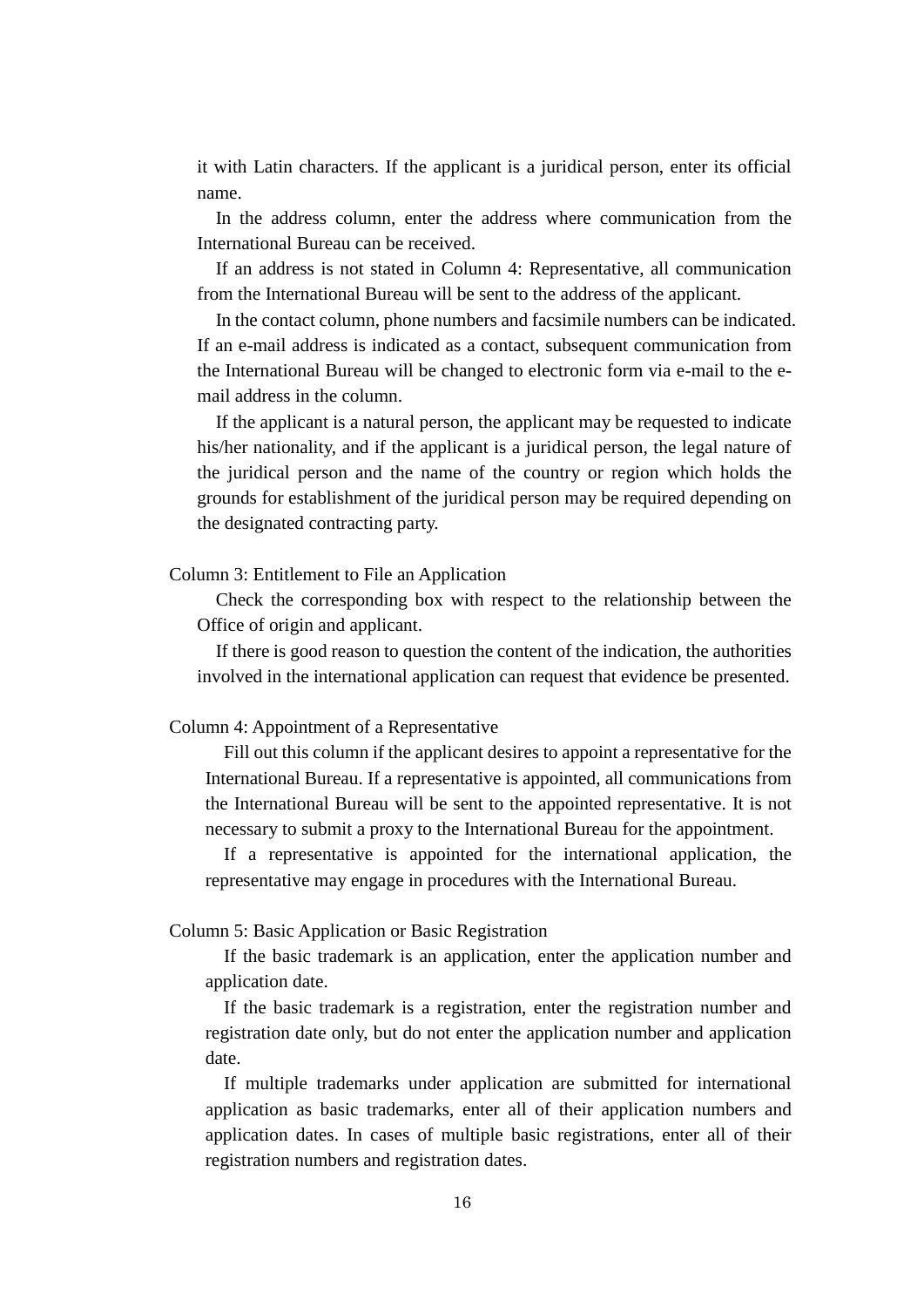#### Column 6: Priority

It is possible to claim priority set forth in Article 4 of the Paris Convention with respect to a prior application. The prior application is usually the basic application or basic registration for the international application.

In case of claiming priority, check the corresponding box, enter the name of the authorities to which the prior application was submitted and the application date, and enter the application number if it is available. If there are multiple prior applications, it is possible to claim multiple priority rights. Partial priority can be claimed. If the Goods and Services of the prior application are not related to the Goods and Services of the international application, indicate the Goods and Services related to the prior application.

It is not necessary to submit a certificate for the priority right.

#### Column 7: The Mark

Provide a reproduction of the mark for which international registration is being sought. The mark is required to be identical to the basic trademark. Therefore, if the mark has no color (black and white), provide the black and white mark in Column 7 (a); if the basic trademark has colors, provide the mark with the same colors in Column 7 (b).

Provide the mark in a size that fits inside an 8cm x 8cm square.

If the mark for which protection is being sought is a special mark, such as a three-dimensional trademark or a sound trademark, indicate the same one as the reproduction that was submitted for the basic registration or basic application in Column 7 (a). If there are supplemental indications regarding the reproduction, indicate them in Column 9.

If the applicant desires that the mark for which protection is being sought be handled as a mark in standard characters, check the box that indicates to that effect. However, since the content of standard characters differs by country, the effect is judged by each country and it is not always possible to obtain the same effects as those in the home country.

#### Column 8: Color Claim

In cases of claiming that the colors are characteristics that represent a distinctive feature of the mark, check the box that indicates to that effect and present the colors in words.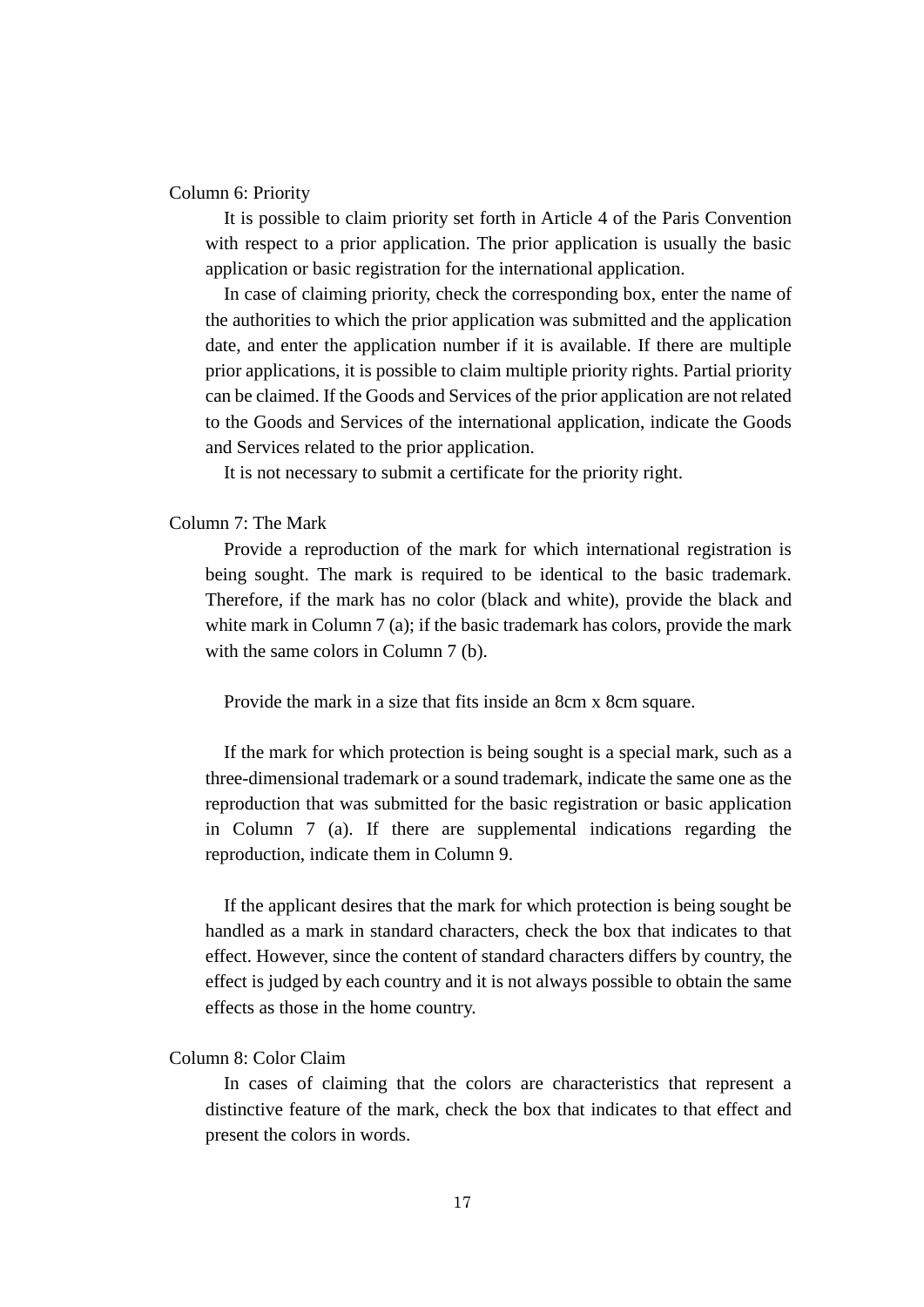The major part of the mark to which colors are given can be indicated in words.

Column 9: Miscellaneous Indications

- (a) Transliteration: If the mark is a mark including characters other than Latin characters, or numbers other than Arabic numbers or Roman numbers, indicate the transliteration.
- (b) Translation: If the mark includes a word(s) that can be translated, the term may be indicated in a translation into English, French, and/or Spanish.
- (c) If the mark is a made-up word and cannot be translated, check the box indicating to that effect.
- (d) Special type of mark: In cases where the basic trademark is an explanation of a three-dimensional trademark, a sound trademark, a collective trademark, or a certification or guarantee mark and the basic trademark with descriptions, the same indications can be stated in the explanation column of the mark; provided, however, that if the descriptions of the basic trademark are in a language that is not used in the international application, they are translated accordingly.
- (e) If there are descriptions of the mark in the basic registration or basic application, the same descriptions can be included.
- (f) Verbal element of the mark: The International Bureau will capture the verbal element essential to the mark.
- (g) If an applicant does not claim protection for a part of the mark, indicate the part for which the protection is not claimed in a disclaimer. Disclaimers can be made for the entire international application, but the disclaimer cannot be made only for part of the designated contracting parties.

Even if there is no disclaimer in the basic registration or basic application, a disclaimer can be made for the international registration. If a disclaimer is made for the basic registration or basic application, the applicant is not required to include it in the international registration. After an international registration that has no disclaimer is made by the International Bureau, the disclaimer can no longer be made.

#### Column 10: Indication of Goods and Services

Indicate Goods and Services of the international application in accordance with the International Classification of Goods and Services for the Purpose of the Registration of Marks (the Nice Classification), together with the class. Indicate the class numbers in order of the number of the international classification and indicate Goods and Services by class. In order to accurately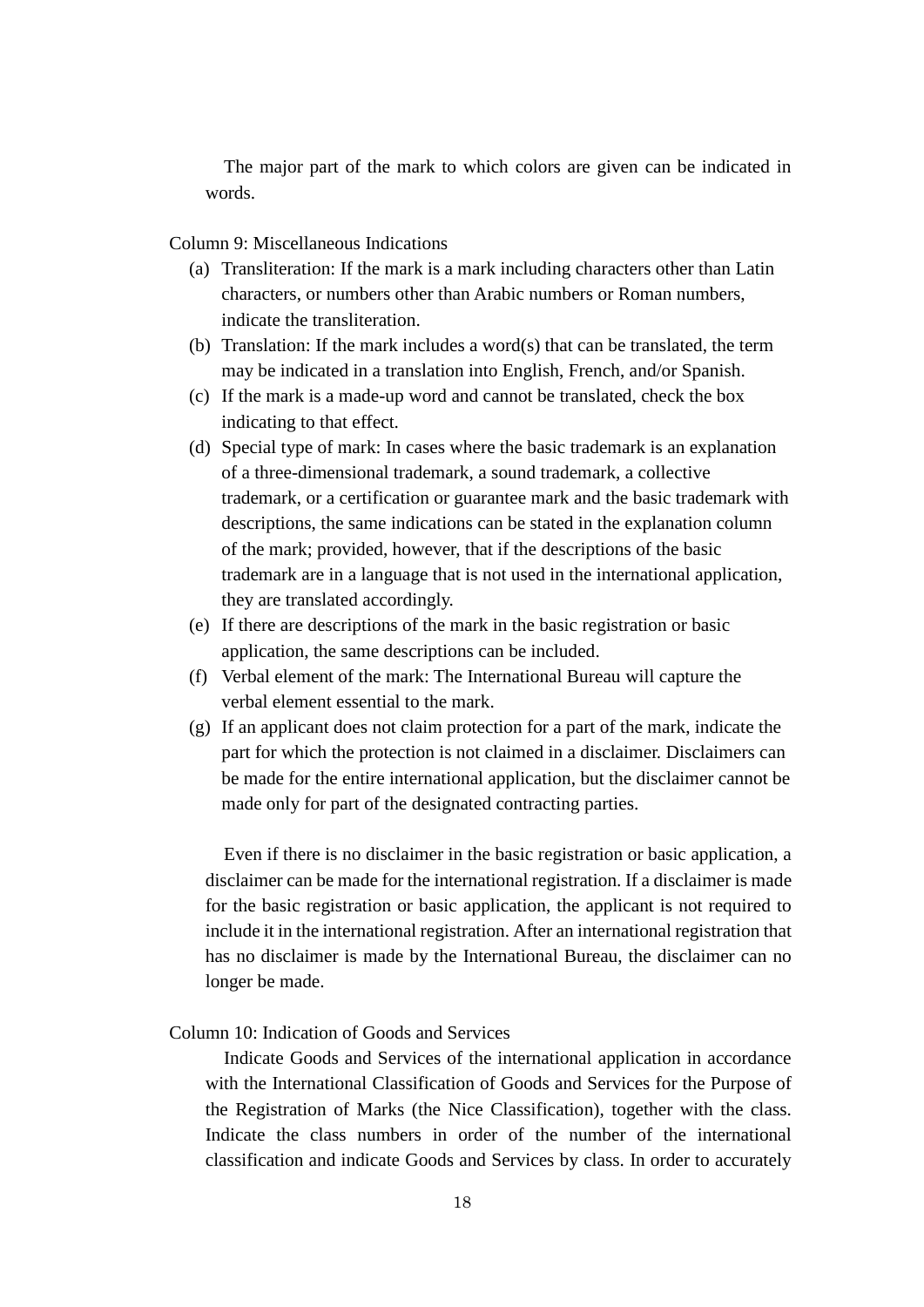indicate Goods and Services, it is recommended to indicate them by using words appearing in the Alphabetical List of the Nice Classification.

The list of Goods and Services of the international application should be identical to or narrower than the list of Goods and Services of the basic registration or basic application; however, the list cannot be extended; provided, however, that it does not mean that Goods and Services must be indicated in completely the same terms as those used for the basic registration or basic application.

In cases where there are multiple designated contracting parties, it is possible to indicate the Goods and Services of the international registration by limiting the class, goods, or services for each designated contracting party. Therefore, the goods and services for which protection is necessary can be considered and applied for by each designated contracting party.

In addition, requirements by contracting parties vary, such as countries which approve comprehensive indications of goods, countries which require specific indications of goods and services, etc. Therefore, it is possible to indicate Goods and Services differently for each designated contracting party within the list for the basic application and registration.

In particular, the U.S.A. has unique criteria for terms indicating goods and services. Therefore, the U.S. Patent and Trademark Office has sent the International Bureau a document to draw attention to this fact, "Indication of Goods and Services: United States of America (Madrid/2003/24)" and recommends indicating a reference to the "U.S. Acceptable Identification of Goods and Services Manual (ID Manual)," which is disclosed on the website as an indication of goods and services approved by the U.S. Patent and Trademark Office, if designating the U.S.

<http://tess2.uspto.gov/netahtml/tidm.html>

#### Column 11: Designated Contracting Party

Check the box of the country (designated contracting party, designated territory) from which protection for a trademark is sought. Applicants cannot designate their home country.

In case of designating the European Community (EC), the second working language can be selected from English, French, Spanish, Germany, and Italian, which are the official languages of the OHIM. The language selected here is used for specific communications from the OHIM only and is not used for communication with the International Bureau.

In case of applying for the same mark as the mark that has been registered in the contracting party of the EC as a community trademark, the applicant can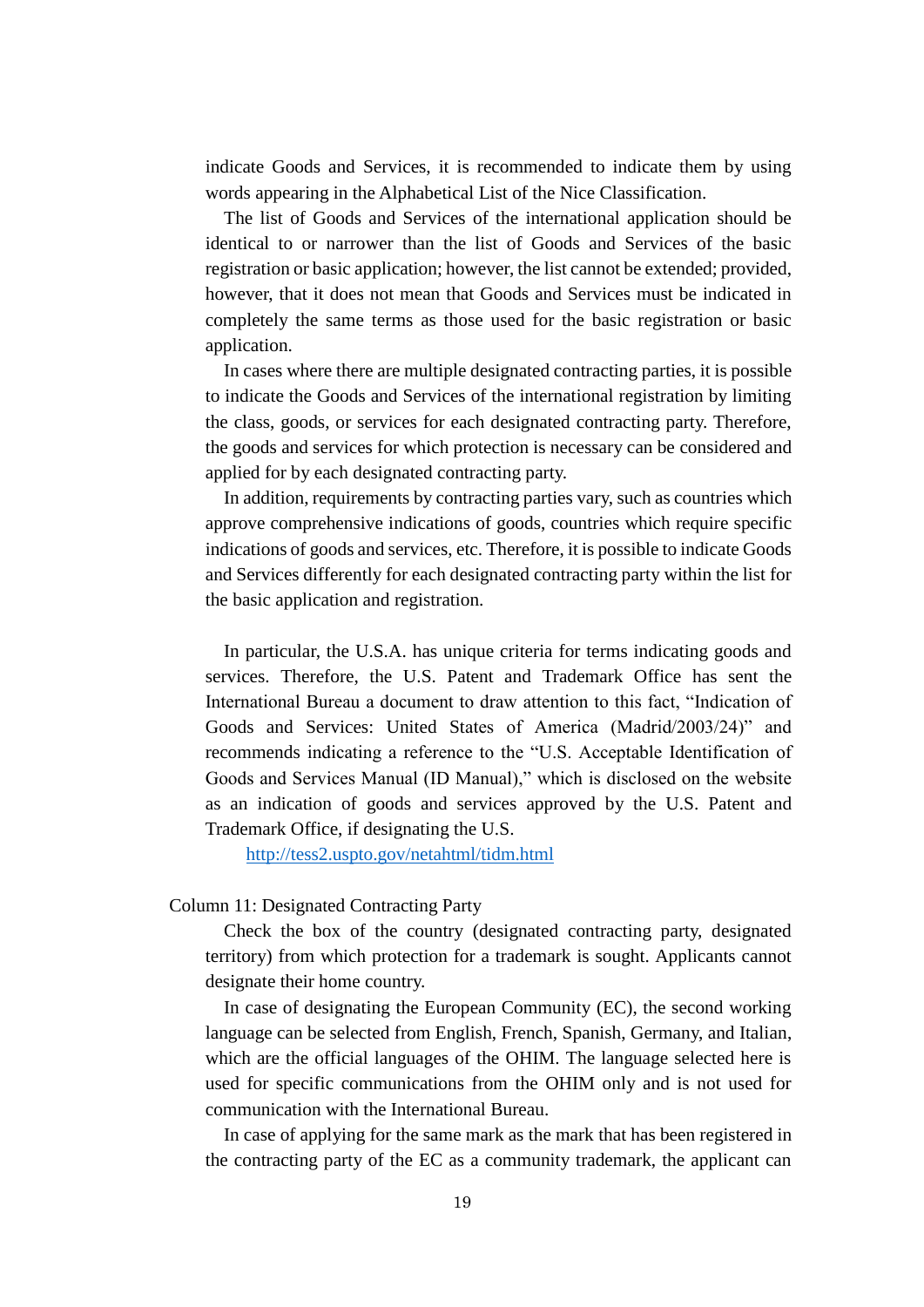claim that the community trademark should succeed the interests of the mark that has been registered in the contracting party (seniority). If the application under the Madrid Protocol designates the EC as the territory and claims seniority, check the corresponding box in Column 11 and submit the official form MM17 along with the international application form.

Enter the following matters in MM17.

- Contracting party(s) where the prior mark has been registered
- Effective date of relevant registrations
- Number of relevant registrations
- Goods and services for which the prior mark has been registered

In case of designating the U.S. as a territory, check the corresponding box and submit MM18 as a written oath related to the intention of using the mark along with the application form.

Colum 12: Signature by the Applicant or his/her Representative

The applicant or representative must sign the international application form. The signature may take the form of a seal, etc.

#### Column 13: Certification and Signature by the Office of Origin

Since the day when the Office of origin receives an international application form is the date of international registration in principle, the office of origin will check the following matters and make a declaration.

- (i) Day of receipt of the international application form
- (ii) Relationship with the basic registration or basic application
	- ・ Name of the owner or applicant: The applicant of the international registration indicated in Column 5 shall be identical to the holder of the basic registration or applicant of the basic application.
	- ・ Mark: The mark indicated in Column 7 is identical to the mark of the basic registration or basic application.
	- ・ Goods and Services: The goods and services indicated in the international application are required to be the same as the Goods and Services of the basic registration or basic application, or to be included in the Goods and Services of the basic registration or basic application. The scope of the list of the Goods and Services of the international application may be smaller than the scope of the list of Goods and Services of the basic registration or basic application.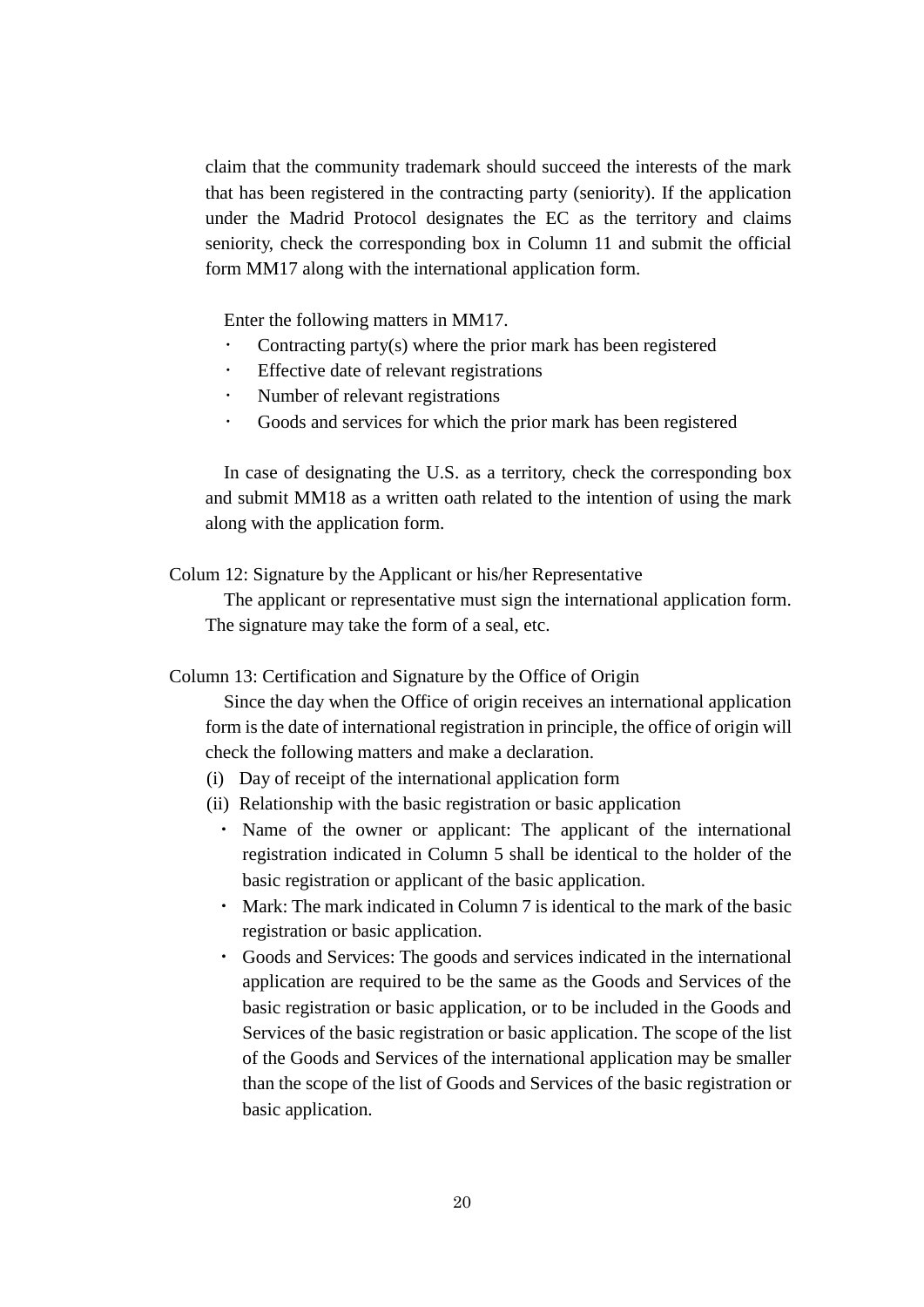If the international application fulfills the aforementioned requirements, the Office of origin will sign in Column 13 of the international application form, indicate the signature date, and send it to the International Bureau.

If there is a discrepancy between the content of the international application and the basic registration or basic application, the Office of origin will request that the applicant correct the discrepancy. The Office of origin will not sign in the column as long as the discrepancy is unresolved.

**Fees Calculation Sheet:** The last page of the application is the fee calculation table.

The fee consists of a basic fee, a complementary fee, a supplementary fee, or an individual fee in lieu of the complementary fee and the supplementary fee.

The fee amount to be paid, payment method, etc. can be entered in the fee calculation table; however, the calculation of the payment amount is very complicated since the fee varies by the existence of color(s) on the mark, the designated contracting party, etc. Therefore, WIPO has made a FEE CALCULATOR available on its website to calculate the payment amount automatically.

URL for the FEE CALCULATOR: <http://www.wipo.int/madrid/feecalc/FirstStep>

#### <span id="page-24-0"></span>3.1.3 Fee (Commission Fee) and Payment

#### Types of Fees

Types of fees and amount of fees to be paid to the International Bureau when filing an application are stated below:

|           | Basic fee                                                               |         |
|-----------|-------------------------------------------------------------------------|---------|
|           | where no reproduction of the mark is in color                           | 653 CHF |
|           | where any reproduction of the mark is in color                          | 903 CHF |
|           | Complementary fee for the designation of each designated contracting    |         |
|           | 100 CHF<br>party                                                        |         |
| $\bullet$ | Supplementary fee for each class of goods and services beyond the three |         |
|           | classes                                                                 |         |

 Individual fee: Contracting parties may declare that they will receive individual fee in lieu of the aforementioned complementary fee and supplementary fee. The amount of the individual fee is determined by each contracting party.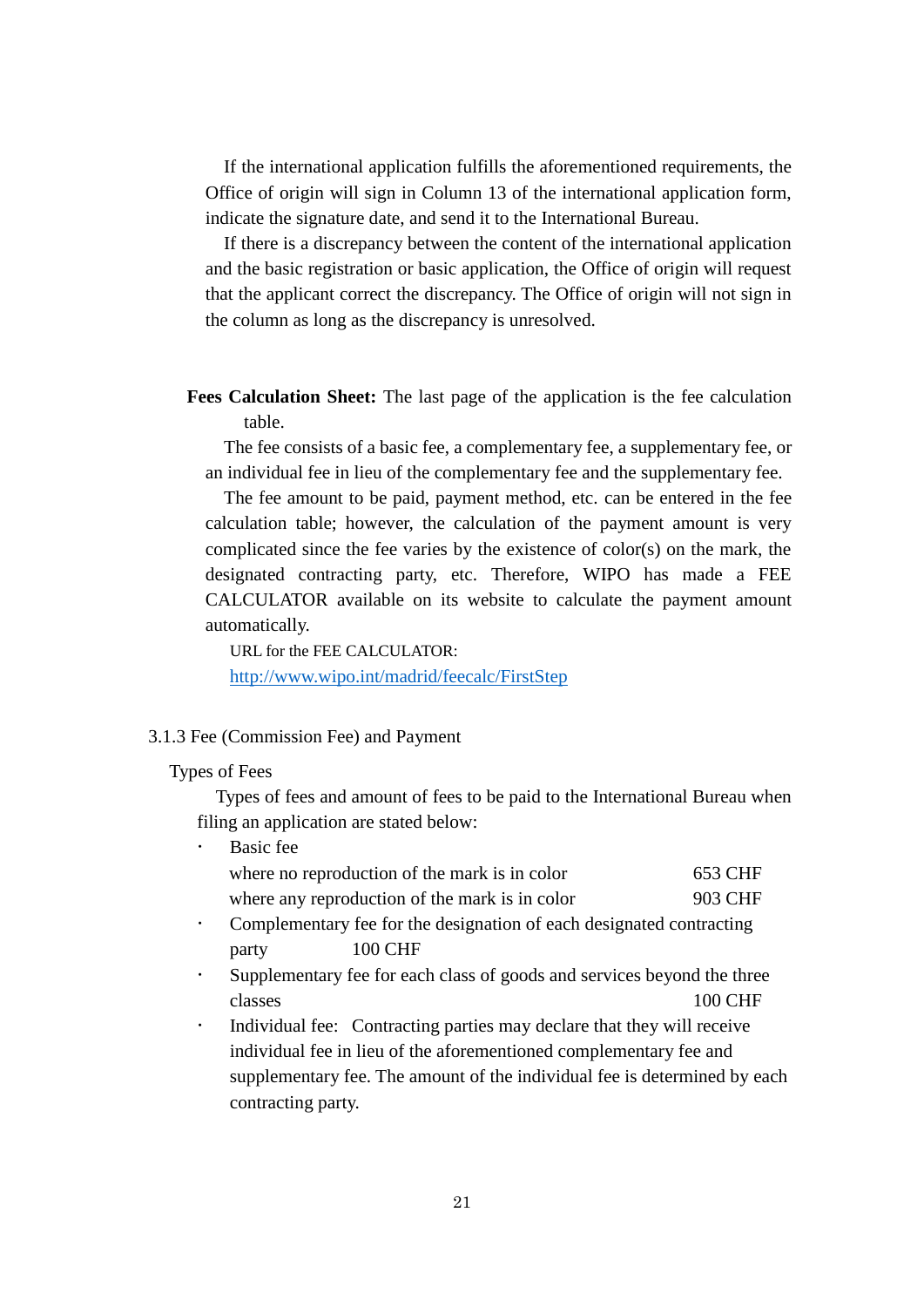Contracting parties can inform the Director General of the International Bureau of dividing the individual fee into two parts. In this case, the first part of the individual fee shall be paid at the application or at the subsequent designation, and the second part shall be paid on a later date that is specified in accordance with the laws and regulations of the contracting party in question. Individual fees paid to the International Bureau will be transferred to the current account at WIPO of the contracting party in question after the procedures are recorded.

In addition, contracting parties may request fees to be paid directly to the Office of origin when receiving application documents as the Office of origin.

The fees paid to the International Bureau will not be added depending on the number of goods or services in one class. Therefore, even in cases where an applicant designates a contracting party which imposes an excess charge if the number of goods designated in one class is more than a specified number (ex.: China, Korea), an additional fee will not be required unless the number of classes increases.

#### Payment method

The application fee shall be paid to the International Bureau in Swiss Francs before filing an application.

Payment methods are as follows.

- i) Bank transfer to the specified bank account of the International Bureau
- ii) Open a current account at the WIPO International Bureau in advance and debit the fee from the opened account to which the amount has been credited in advance.
- iii) If the payment is made within Europe, a postal transfer to the postal account is also available.

If the fee is sent to the International Bureau, a receipt will be sent to the payer around ten days later from the International Bureau.

Since submission of application documents and payment of application fees are implemented separately, in case of sending the fee by bank transfer, if there is a column for communication on the transfer application sheet, enter information, such as the purpose of the transfer and the name of the right holder or applicant, etc. so that the International Bureau can specify the subject case of the payment. If the International Bureau cannot specify the case for the payment, an irregularity notification will be issued with respect to the international application.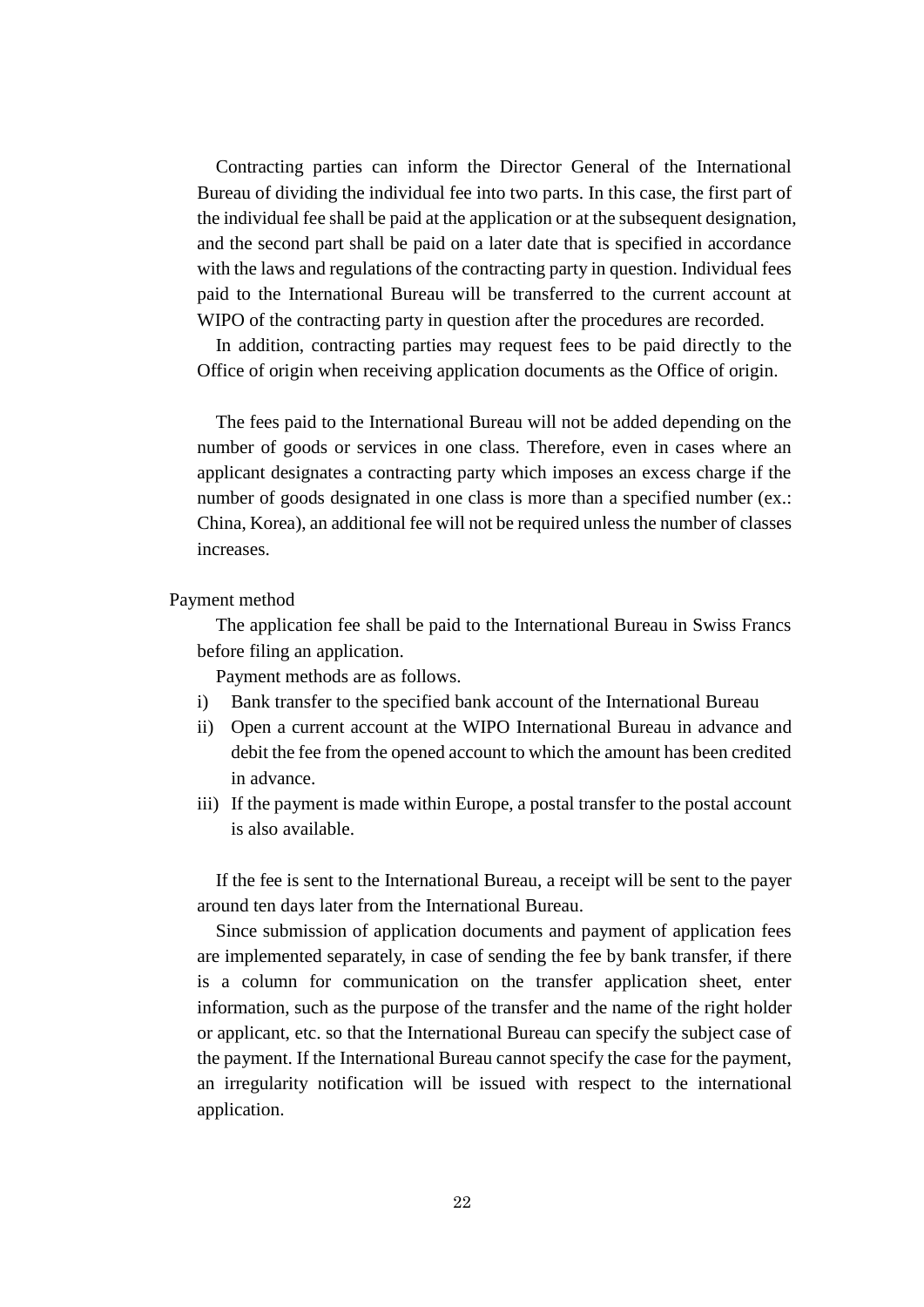In case of submitting application documents by designating a contracting party which requests payment of fees from the Office of origin, as the Office of origin, applicants shall pay the specified amount of fees to the Office of origin at the application.

Incidentally, when designating Japan as the Office of origin, the applicant must attach patent revenue stamps of 9,000 yen on the application form at the application.

#### <span id="page-26-0"></span>3.1.4 Other Precautions at Application

Indications of goods and services when designating the U.S. have been mentioned above. The U.S. has sent to the International Bureau "Tips for Holders of International Registrations Seeking Extension of Protection to the United States of America: Avoiding Provisional Refusals (Information Notice No. 4/2009)" and explains and proposes indications of specified matters based on the provisional refusals that are often issued in order to facilitate examinations of international trademark registration applications designating the U.S.

#### <span id="page-26-1"></span>3.1.5 Submission of International Application

The application documents shall be submitted to the authorities where the basic application is filed and basic registration will have been recorded (Office of origin). As mentioned above, the applicant may select only one Office of origin from the contracting parties based on nationality, address, location of business office, etc. In more detail, the Office of origin is a contracting party where the basic application or basic registration exists and a country or area in which the applicant or the right holder (natural person or juridical person) (1) holds nationality, (2) is domiciled, or (3) has a real and effective industrial or commercial establishment; and the requirements of (1) and (2) above are determined by the law of the contracting party. Fraudulent or fictitious establishments are excluded from "real and effective industrial or commercial establishment."

#### <span id="page-26-2"></span>3.2 Procedures by the Office of Origin

## <span id="page-26-3"></span>3.2.1 Examination by the Office of Origin

When an international application is filed, the Office of origin checks statements in the received international application form, bibliographical matters, and statements of basic registration or basic application. With respect to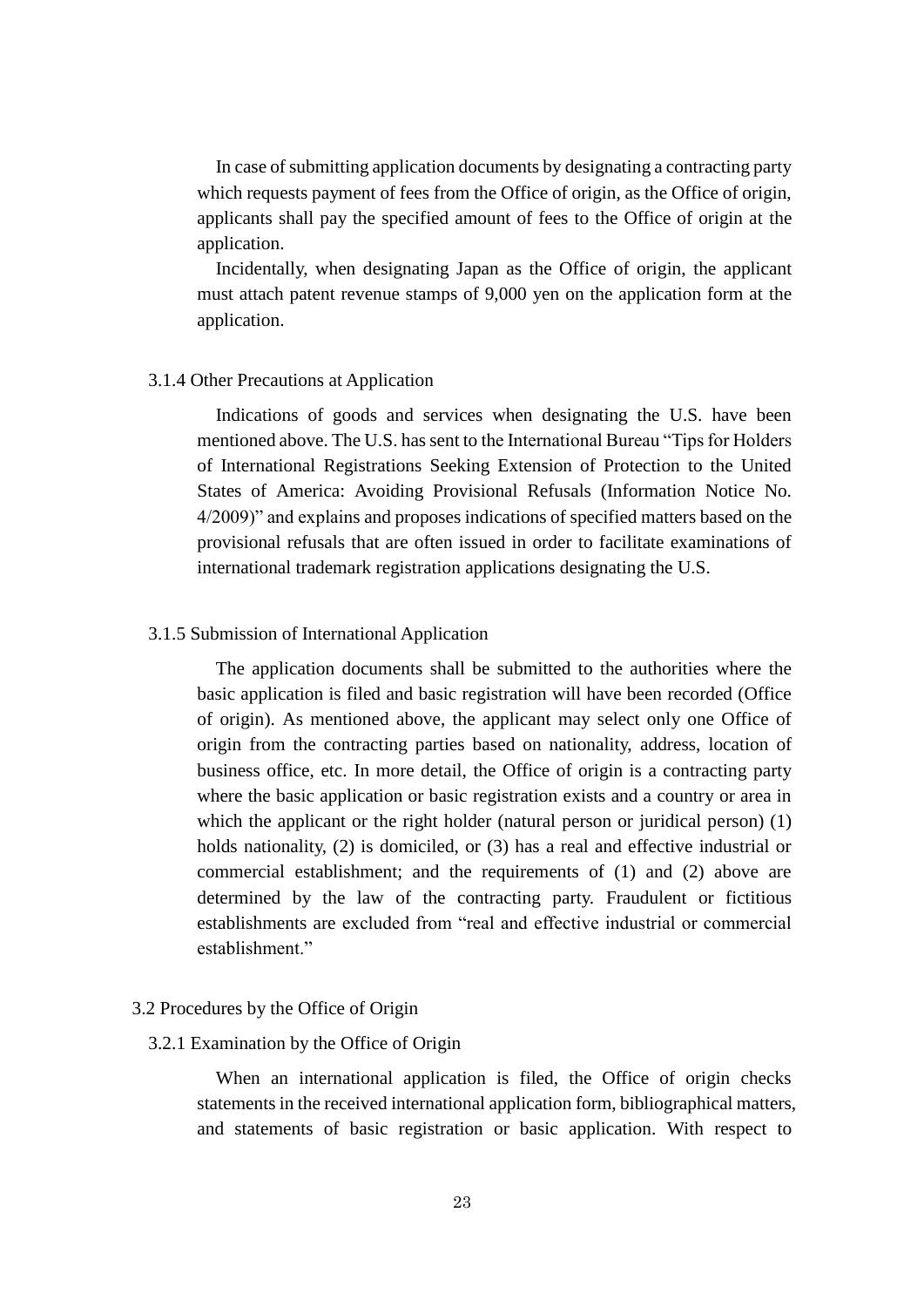statements in the international application, the following points are examined in relation to basic registration or basic application.

(1) Identity of name of applicant or right holder

The name of applicant of the international application is required to be completely the same as the name of the applicant or right holder of the basic application or basic registration. In cases of a joint application, all the applicants are required to be the same.

(2) Identity of the Mark

The identity of the mark is strictly interpreted.

(3) Identity of Goods and Services

Goods and Services are required to be the same as or be included in the range of Goods and Services of basic registration or basic application.

Since the Madrid Protocol stipulates that the protection of basic registration or basic application in the home country will expanded to the contracting parties and be valid in the territory of the designated contract parties, the aforementioned requirements (1) through (3) shall be examined by the Office of origin where the basic registration or basic application exists, before sending an application to the International Bureau.

If there is no defect in the aforementioned requirements (1) through (3) and there is no problem with consistency between statements in the international application form and basic registration or basic application, the Office of origin shall sign in Column 13 of international application form MM2 and certify the date of acceptance of the international application.

In cases of requiring payment of fees to the Office of origin at the international application in addition to the aforementioned examination, whether the fee has been paid or not will also be checked.

In cases where the Office of origin is the Japan Patent Office, if a defect is found with respect to requirements (1) through (3), a notification of incomplete application will be issued to the applicant or right holder and the applicant or right holder who receives the notification may submit to the Office of origin corrected replacement documents within 14 days from the notification date.

If the fee has not been paid to the Office of origin or the fee is insufficient, it shall be handled by each contracting party. If the Office of origin is Japan, an order for amendment of fees will be issued. If the appropriate fee is paid by amendment of procedures within 14 days in response to the order, the procedure will continue; however, if the fee is not paid, the international application will be refused.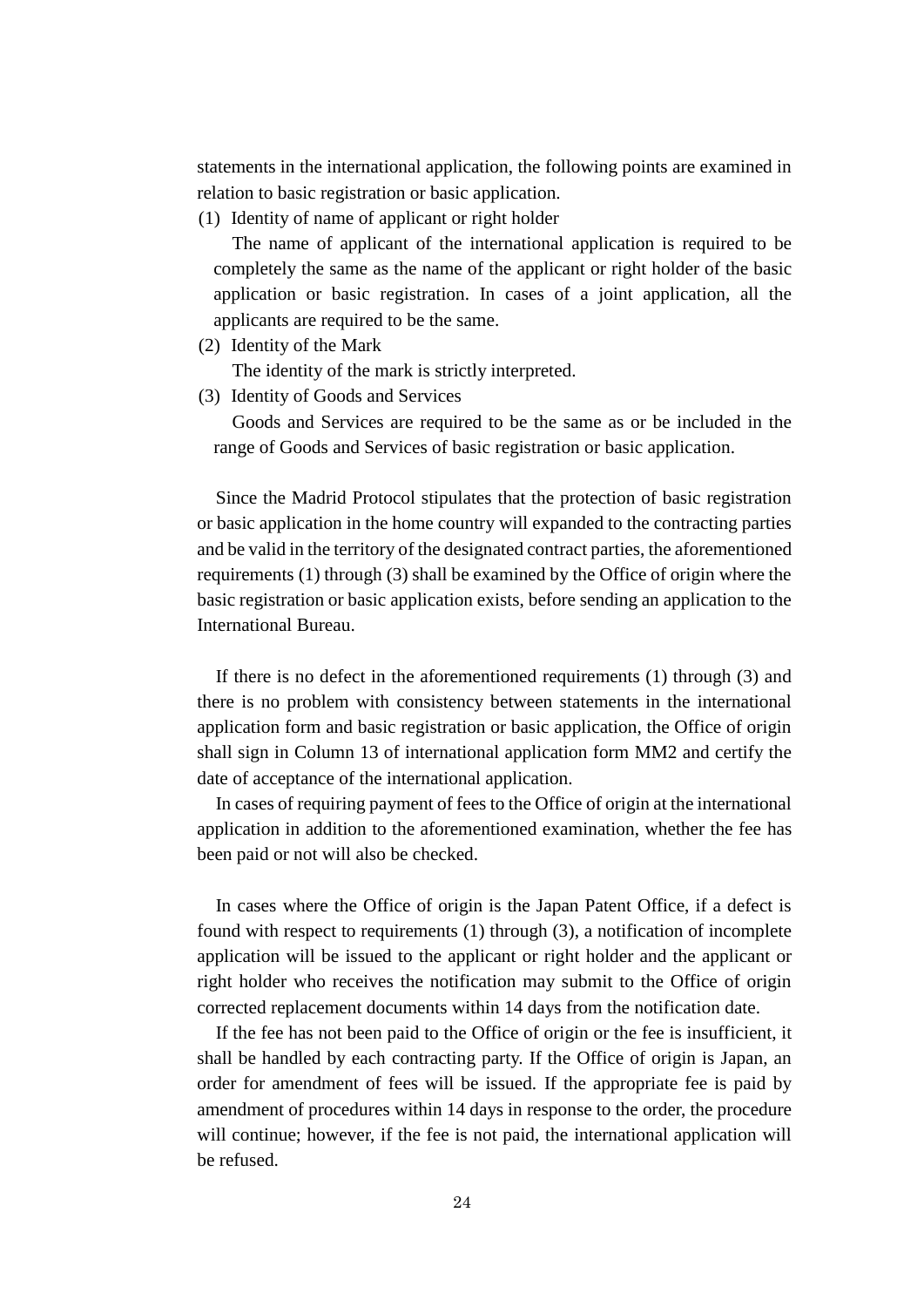#### Examination by the Office of Origin



The Office of origin shall certify the following matters with the application form (MM12).

(Rule 9)

- Date of acceptance of the application
- Relationship with basic registration or basic application
- The applicant of the international application is identical to the holder of the basic registration or applicant of the basic application.
- The mark for the international application is identical to the mark of the basic registration or basic application. If the mark for the international application is indicated as a three-dimensional mark, sound trademark, collective trademark, or if a certification or guarantee mark, the mark is indicated in terms, or a color is claimed, the same is indicated as for the basic registration or basic application.
- The goods or services for the international application are included in the indication of the goods or services for basic registration or basic application.

The Office of origin shall check the content of the submitted application form to the extent necessary.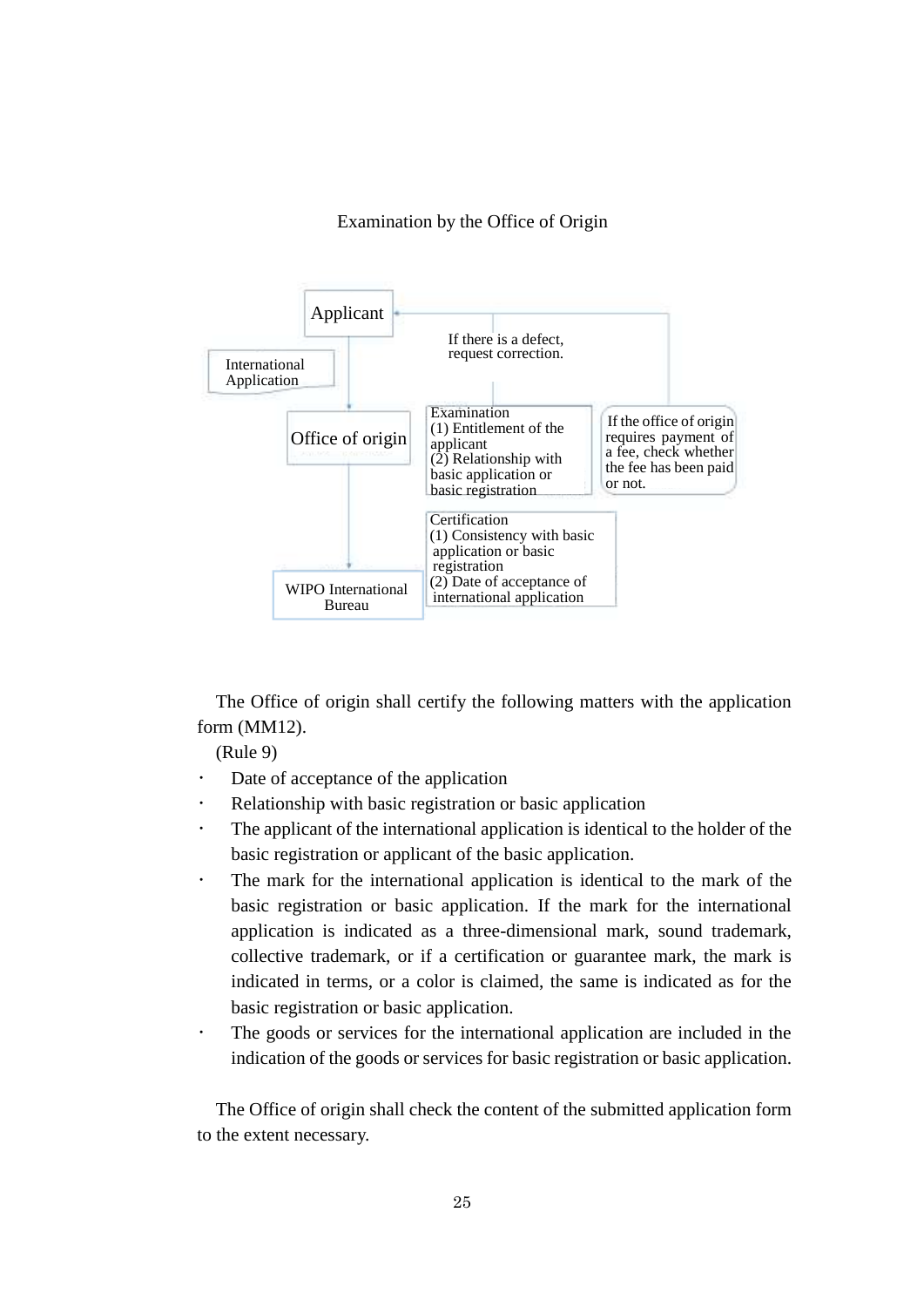<span id="page-29-0"></span>3.2.2 Certification of the Office of Origin and Sending the Application to the International Bureau

After the aforementioned examinations with respect to the international application, the Office of origin shall send the international application with its certification to the International Bureau (Article 3).

If there is a defect in the international application with respect to certified matters by the Office of origin and the defect is not corrected despite the request of the Office of origin, the defective international application will be sent to the International Bureau without certification of the Office of origin. In this case, an irregularity notification will be issued by the International Bureau.

In cases where the International Bureau receives the application documents from the Office of origin within two months from the day when the Office of origin received the application, the date of receipt by the Office of origin will be the date of international registration. In cases where it took more than two months for the International Bureau to receive the international application due to examination by the Office of origin, the date of receipt by the International Bureau will be the day of international registration and the registration date will be postponed. Therefore, it is preferable that the international application is received by the International Bureau within two months from the date of receipt by the Office of origin.

#### <span id="page-29-1"></span>3.3 Examination Procedures by the International Bureau

<span id="page-29-2"></span>3.3.1 International Examination Procedures

The International Bureau will implement the formality examination specified in the Rules with respect to the international application received from the Office of origin. If there is an irregularity, the International Bureau will send an irregularity notification to the Office of origin and to the applicant. There are the following three types of irregularity notifications.

(1) Classification irregularity notification with respect to the classification of goods and services (Rule 12)

If the International Bureau judges that the Goods and Services for the international application are not classified in the appropriate class, the class number is not provided, or the class number is wrong, the International Bureau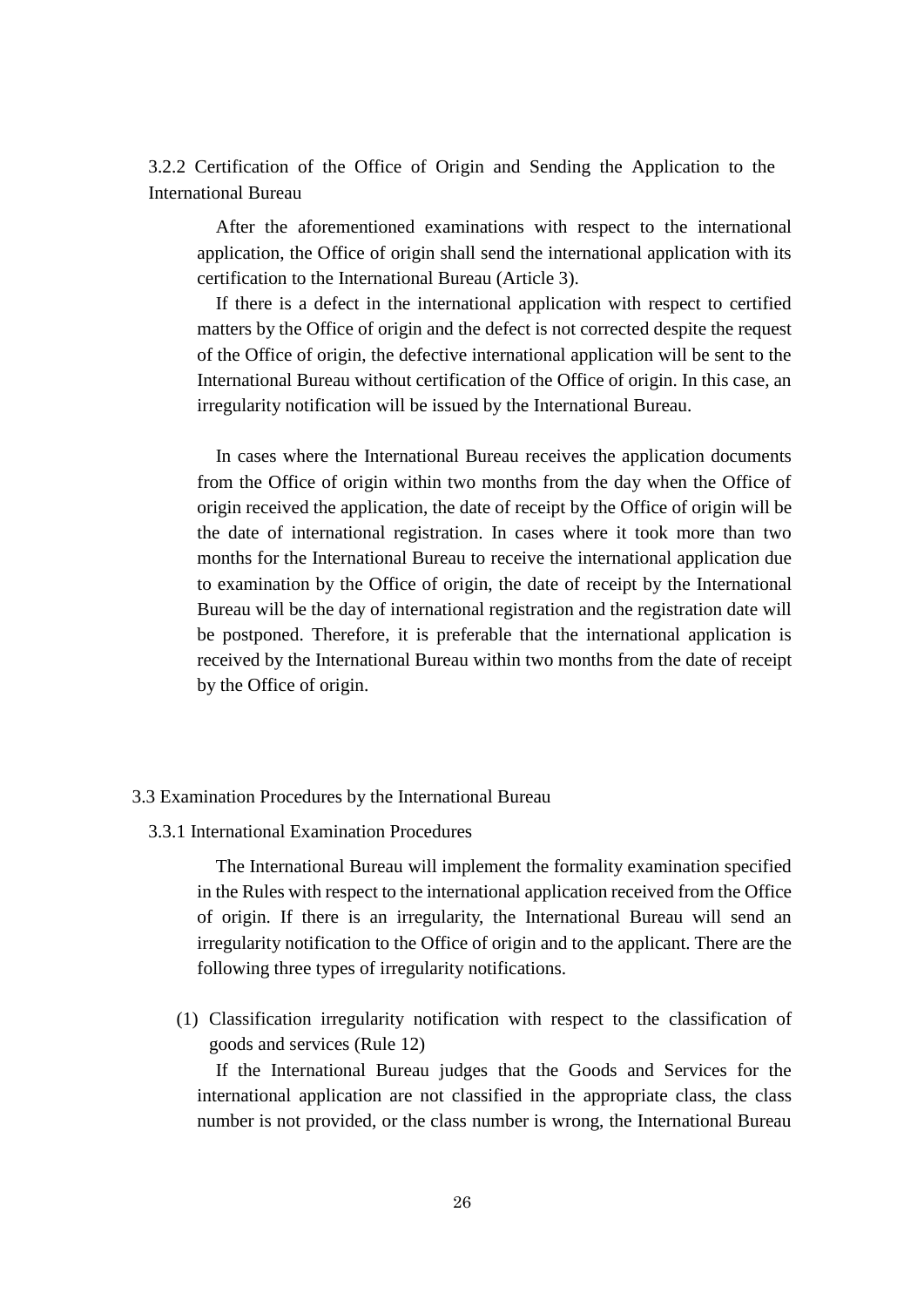will present a class proposal and notice to the Office of origin and send a copy to the applicant.

The Office of origin which receives the classification irregularity notification may state opinions with respect to the proposal by the International Bureau within three months from the date of notification. The applicant may communicate his/her opinion to the International Bureau via the Office of origin; provided, however, that the applicant shall not reply directly to the International Bureau.

The International Bureau may review the opinions via the Office of origin, judge whether to withdraw, correct, or confirm the prior proposal, and issue another notification.

The International Bureau shall issue a final decision on the class of Goods and Services and have responsibility and authority for the final decision. The International Bureau implements international registration based on the final decision and the registered class will not be changed later. If the number of classes increases by the final decision of the International Bureau, it is necessary to pay a supplementary fee. The fee will be paid directly to the International Bureau.

A summary of examination procedures by the International Bureau with respect to irregularities related to classification is shown in the following flowchart.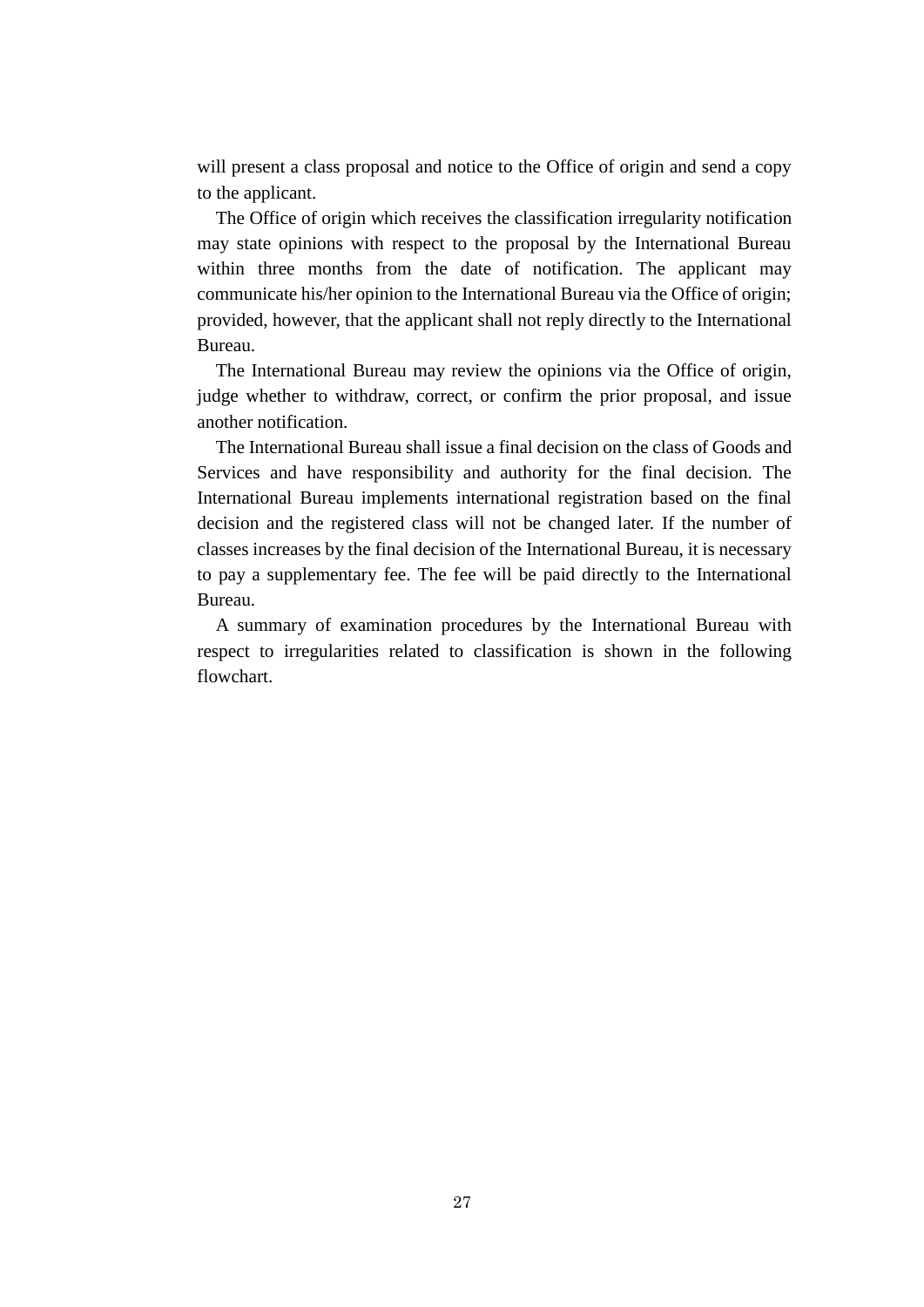## Examination by the International Bureau (Irregularity related to classification)



(2) Irregularity notification with respect to indication of goods and services (Rule 13)

If the International Bureau judges that the language used to indicate the Goods and Services in the international application is too vague for the purposes of classification or is incomprehensible or linguistically incorrect, it will notify the Office of origin and the applicant to that effect.

The Office of origin may propose a correction of the irregularity within three months from the date of notification. The applicant may communicate his/her opinion via the Office of origin; however, the applicant cannot communicate directly with the International Bureau as in the case of (1) above: classification irregularity notification.

If the International Bureau agrees with the proposal of the Office of origin or if the Office of origin agrees with the proposal of the International Bureau, the term(s) will be changed based on the agreed proposal.

On the other hand, in cases where no proposal for correcting the irregularity can be agreed upon, if the class of said goods and services is specified by the Office of origin, the International Bureau indicates "incomprehensible," etc. and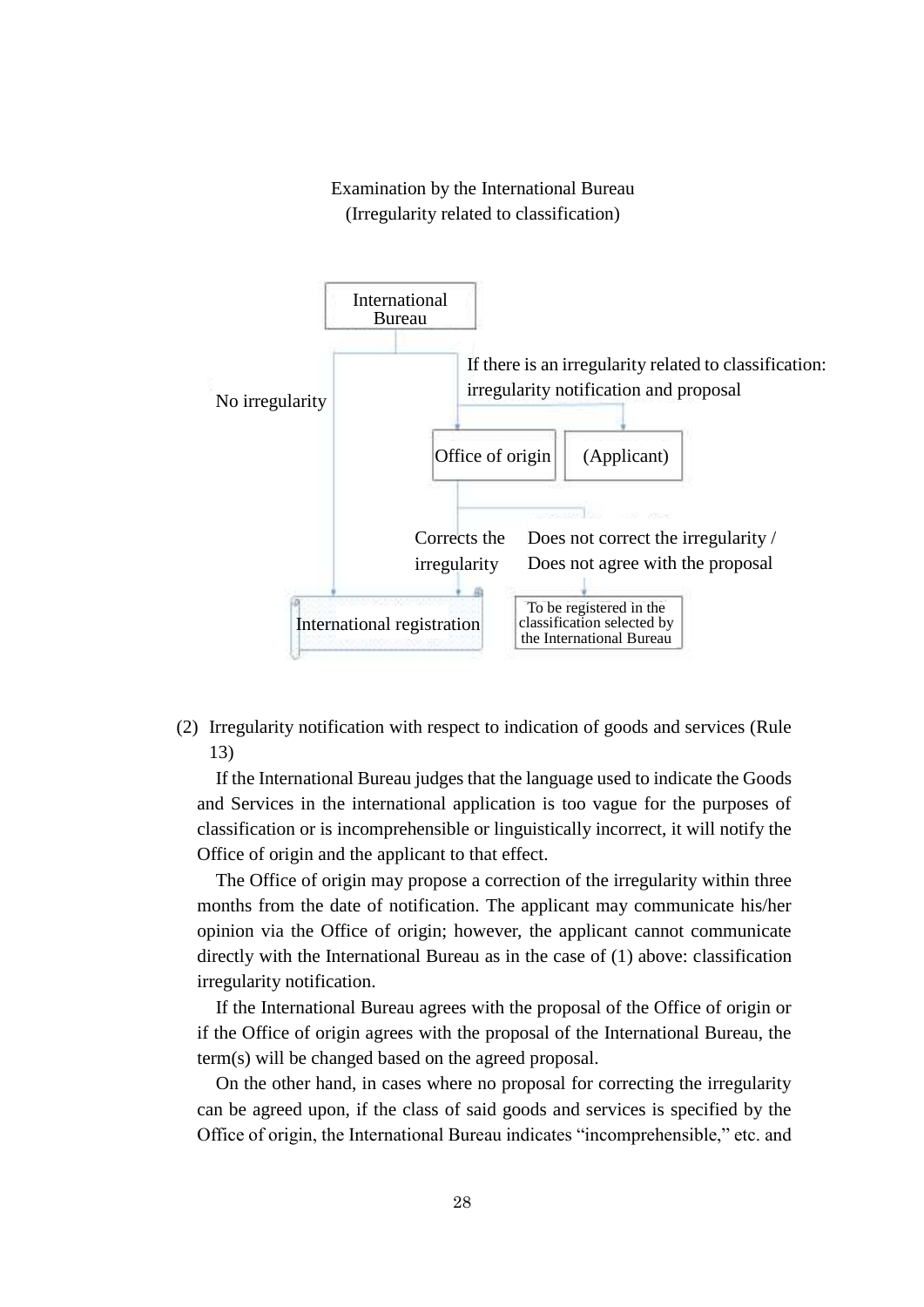leaves the indication in the international registration; or if the class of the goods and services is not specified, the term(s) in question are deleted.

A summary of examination procedures by the International Bureau with respect to irregularities related to the indication of goods and services is shown in the following flowchart.



Examination by the International Bureau (Irregularity related to indication of goods and services)

(3) Other irregularity notification (Rule 11)

If there is an irregularity that the Office of origin should correct or the applicant should correct other than those irregularities related to the aforementioned classification and indication of goods and services, the International Bureau will send an irregularity notification to the Office of origin and the applicant.

Examples of irregularities to be corrected by the Office of origin are an application that is not prepared in conformance with the correct official form, an application that has no signature of the Office of origin, etc.; examples of irregularities to be corrected by the applicant are an application with insufficient indications and designations related to a priority right, with an unclear copy of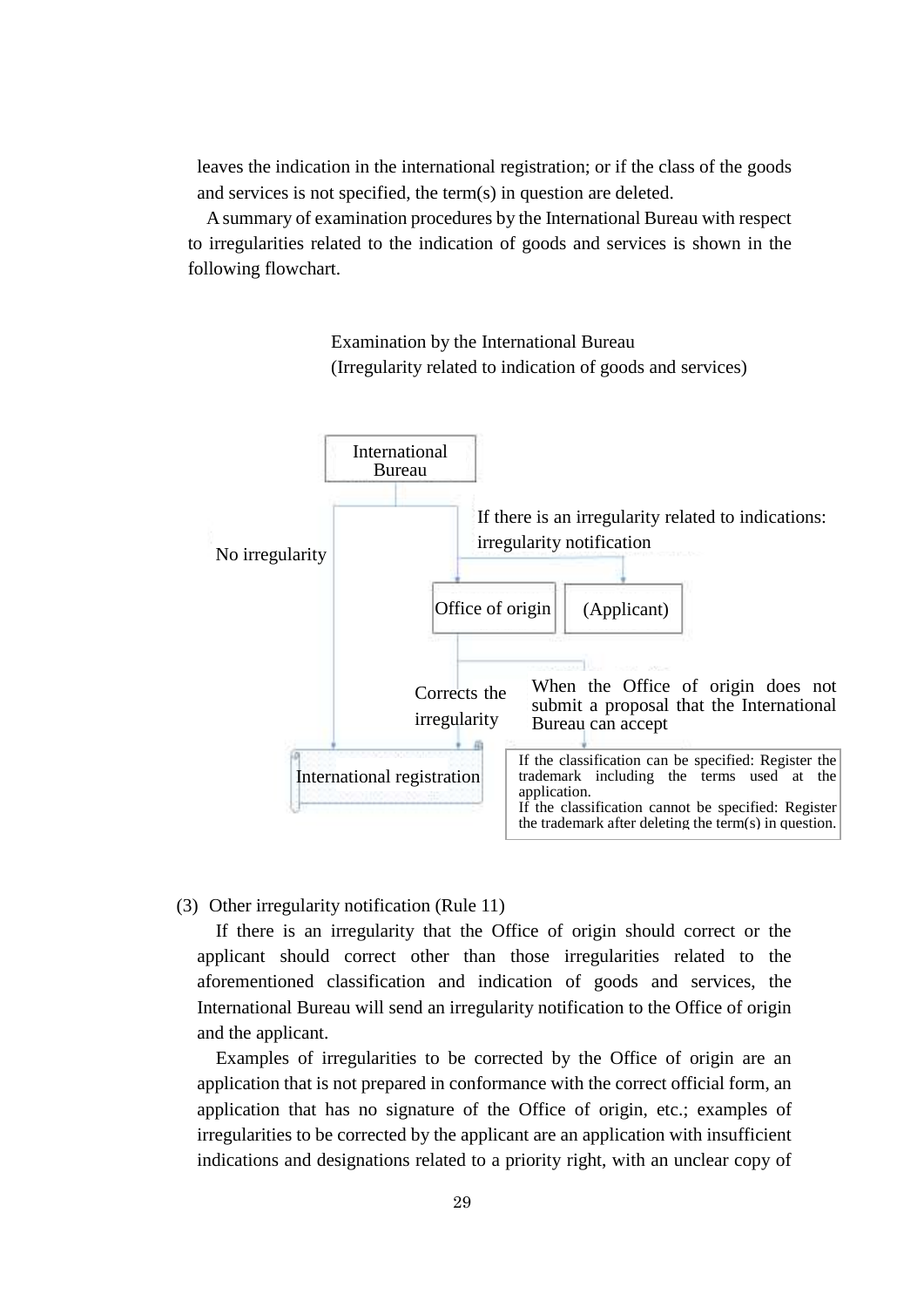the mark, with which the Goods and Services with respect to the designated contracting party for the international application are not included in the major indication of goods and services, or for which the fee is insufficient or has not been paid.

In response to the irregularity notification, the Office of origin or applicant may correct the irregularity within three months from the date of notification; however, if the irregularity is not corrected, it is considered that the international application is abandoned and the International Bureau informs the Office of origin and the applicant of this fact.

If the international application is considered to be abandoned, the International Bureau will refund the fee that has been paid after deducting half of the basic fee.

A summary of general examination procedures by the International Bureau related to other irregularities is shown in the following flowchart.

Examination by the International Bureau

(Irregularity related to those other than classification or indication)



In cases where a country that requests the submission of a declaration of intention to use the mark (MM18) along with application documents, like the U.S., is included in the designated contracting parties, if there is an irregularity, such as when a required declaration is not submitted, the International Bureau will immediately inform the Office of origin and applicant of that fact.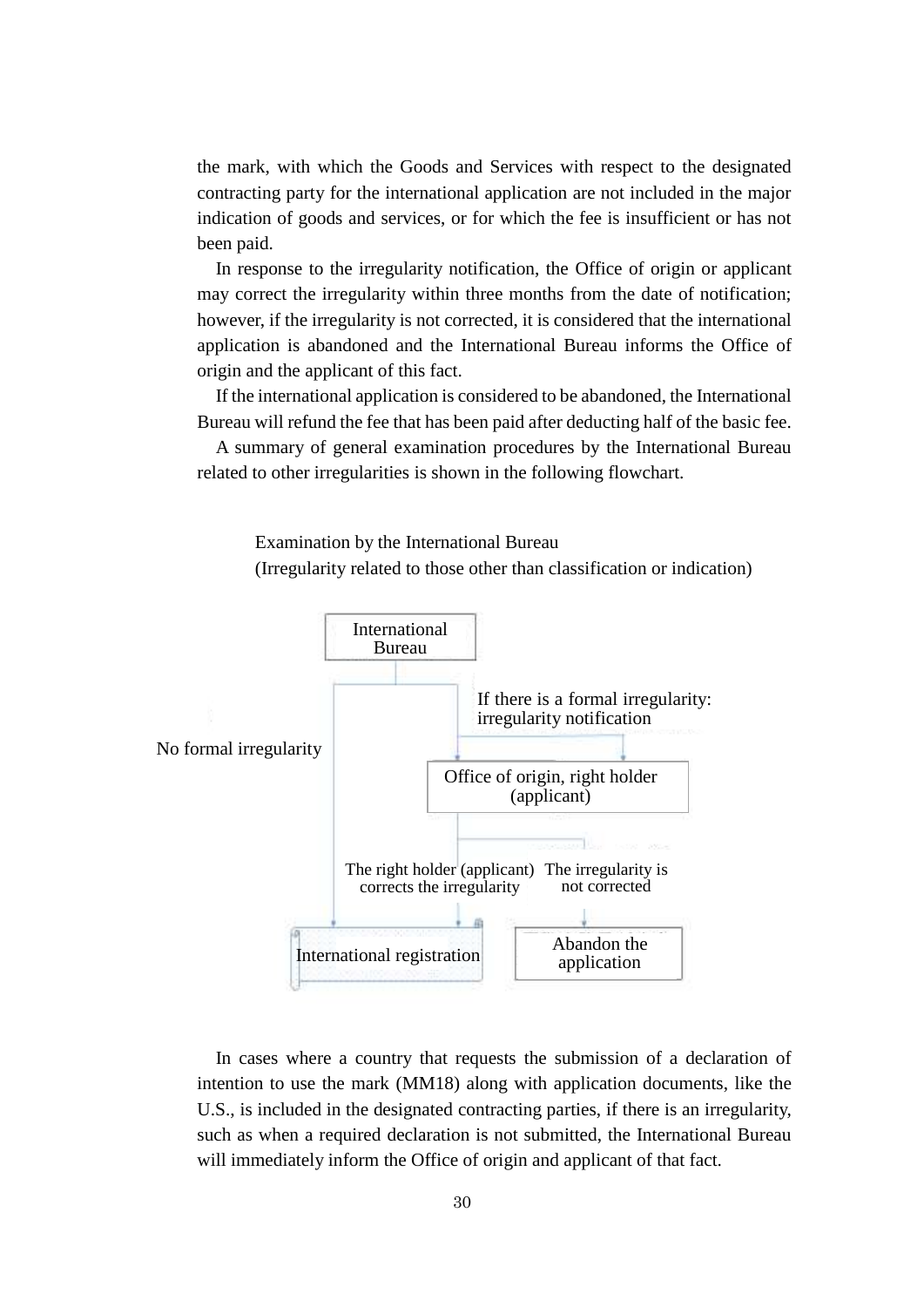If the applicant submits a corrected declaration form to the Office of origin and the declaration form is accepted by the International Bureau within two months from the date of acceptance of the international application by the Office of origin, the declaration form is treated as if it was accepted by the International Bureau along with the international application. However, if the corrected declaration form is not accepted by the International Bureau within a period of two months, it is considered that the contracting party requesting the declaration of intention to use the mark was not designated and the International Bureau will inform the Office of origin and the applicant of that fact.

- <span id="page-34-0"></span>3.3.2 International Registration Procedures
- (1) International registration and notifications to relevant offices

When the International Bureau judges that the international application has no irregularity, it registers the mark on the international register and notifies the office of the designated contracting party(s) that the international registration is complete (notification of designation). In addition, the International Bureau will notify the Office of origin to that effect as well as send a registration certificate and receipt to the applicant (or right holder); provided, however, that if the Office of origin desires to send the registration certificate to the applicant via the Office of origin and informs the International Bureau to that effect, the registration certificate will be sent to the right holder via the Office of origin.

The languages to be used for the international application are three languages, including English, French, and Spanish. (Rule 6)

The international registration contains the following matters (Rule 14 (2)).

- (i) All information related to the international application (the name and address of the right holder or applicant, the representative, mark, Goods and Services, etc.)
- (ii) Date and number of the international application
- (iii) Whether each designated contracting party is designated based on the Madrid Agreement or Madrid Protocol
- (iv) If the mark can be classified according to the International Classification of Figurative Elements and a declaration of a mark in standard characters is not contained, the relevant classification symbols of the said Classification
- (v) If seniority is claimed, the relevant information
- (2) Date of international registration

If the International Bureau accepts the international registration within two months from the day when the Office of origin accepts the international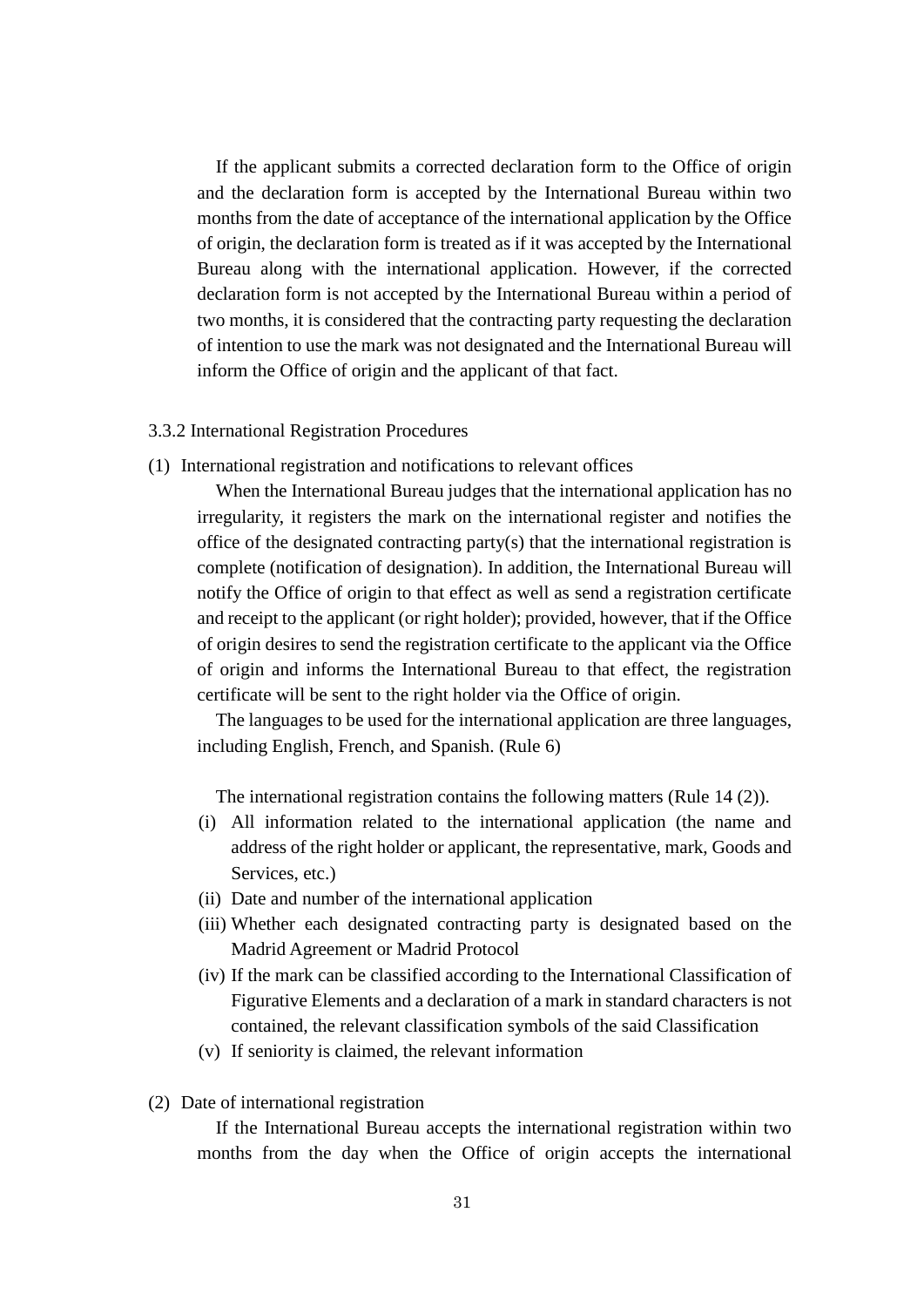application, the day when the Office of origin accepts it is the date of international registration.

If the International Bureau does not accept the international application within two months from the day when the Office of origin accepts the International Application, the day when the International Bureau actually accepts the international application is recorded as the date of international registration.

If the international application accepted by the International Bureau does not contain all of the following elements, the International Bureau will notify the Office of origin of the irregularity. In cases where the International Bureau accepts the last element that was insufficient within two months from the date of notification, the date of international registration is the day when the Office of origin accepts the international application containing the insufficient elements (Rule 15).

On the other hand, in cases where the day when the International Bureau accepts the insufficient element is more than two months from the notification, the date of the international application is the day when the last insufficient element is accepted by the International Bureau; provided, however, that if the irregularity is not corrected within three months from the notification, the international application is considered to be abandoned (Rule 11).

All of the following elements are to be contained in the international application.

- (i) Identification of applicant
- (ii) Designated contracting party
- (iii) Reproduction of the mark
- (iv) Indications of goods and services for which registration of the mark is sought
- (3) International publication

When the international registration is made, the International Bureau posts the international registration data on the gazette that is regularly published by the International Bureau, and prepares and publishes an electronic database. The publication is in the language of the registration record: English, French, and Spanish.

- (4) Effects of international registration
	- (i) Expansion of effects of international registration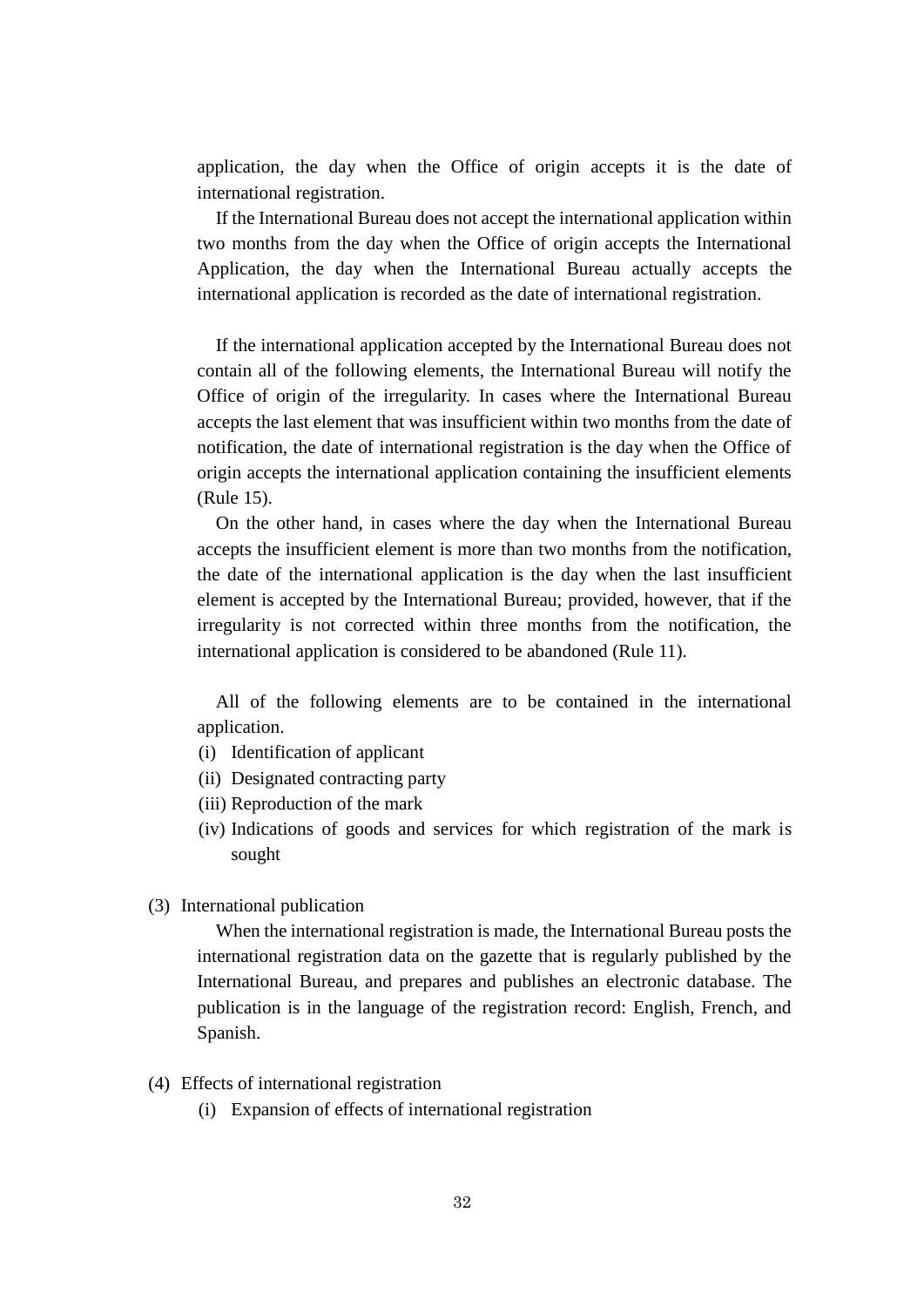The effects of international registration will expand to the contracting party(s) designated by the applicant in the international application (Articles 3bis and 3ter).

After the date of recording the international registration, the mark in each designated contracting party will receive the same protection as that given when the application for the mark was directly submitted to the Office of each designated contracting party (Article 4).

If the Office of the designated contracting party does not make a notification of refusal within the period of notification of refusal (one year or 18 months if a declaration is made) and the period elapses, the mark in each contracting party will receive the same protection on the date of international registration and after as the marks registered to the Office.

The protection of each contracting party is granted individually in accordance with the laws of each party.

(ii) Duration

The duration of the international registration is ten years from the date of international registration and it can be renewed every ten years.

# 3.4 Examination Procedures by the Office of the Designated Contracting Party

After international registration, a designated contracting party which receives a notification of designation from the International Bureau will start substantive examination of the international application. The designated contracting party may declare that they cannot grant protection by issuing a notification of refusal within one year from the notification or within 18 months if a declaration is made (notification of provisional refusal) (Article 5 (2)).

# 3.4.1 Examination and Notification of Refusal

# (1) Grounds for refusal

The Office of the designated contracting party will examine the international registration based on the laws of its country. If there are grounds for refusal of protection, the party will notify the International Bureau of the refusal, indicating all grounds. A template of the notification form is posted as information for the Offices on the WIPO website (Form 3). [http://www.wipo.int/madrid/en/contracting\\_parties/model\\_forms.html](http://www.wipo.int/madrid/en/contracting_parties/model_forms.html)

Grounds for refusal are usually as follows: absolute grounds for refusal related to distinctive characters of the mark and to public order and morals, and relative grounds for refusal related to conflicts with existing trademark rights of a third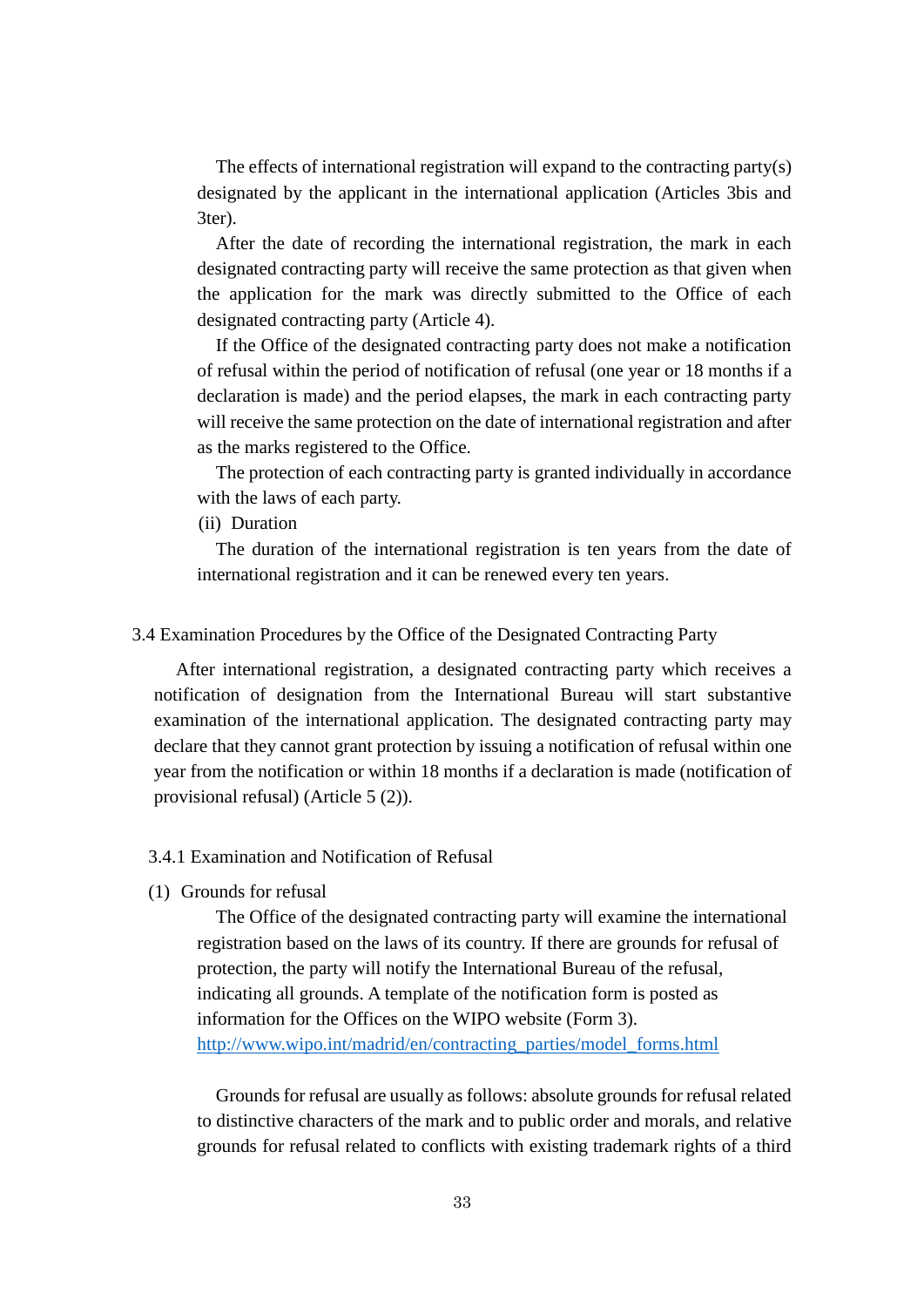party. There are two types of contracting parties: parties that examine both grounds of refusal, such as Japan; and parties (or territories) that examine only absolute grounds for refusal and have a system for relative grounds of refusal where conflicts are resolved between parties if an opposition is filed, etc.

However, even in cases where the laws of each contracting party do not allow registration of marks designating more than the specified number of classes or goods or services, they cannot refuse protection based on the aforementioned grounds alone with respect to international application (Article 5 (1)). In other words, contracting parties cannot refuse protection of international registration on the grounds alone that the laws and regulations of the designated contracting party allow registration only for a limited number of classes or only for a limited number of goods or services.

The decision of the classification of Goods and Services by the International Bureau is final and therefore classification of the international registration shall be followed. On the other hand, the designated contacting parties may request to limit the indication of goods and services to a specific indication and request amendment of the indications on the grounds that they are vague, according to the laws of the designated contracting parties.

Even if there is a declaration of a mark in standard characters in the international application, the effects of standard characters may be judged by the contracting party, since the scope of standard characters may vary by the contracting party.

(2) Period of notification of refusal

The International Bureau will be notified of the grounds for refusal within one year from the date of notification of designation of territory by the International Bureau, and within 18 months if a declaration of 18 months has been made; however, a notification within the period does not have to be a notification of final disposition, but means a notification of provisional refusal.

If a designated contracting party that made a declaration of 18 months fulfills the following conditions with respect to the period of notification of refusal based on an opposition, it can notify of the refusal after 18 months have elapsed (Article 5 (2)).

- (i) It has, before the expiry of the 18-month time limit, informed the International Bureau of the possibility that oppositions may be filed after the expiry of the 18-month time limit, and
- (ii) The notification of refusal is made within one month from the expiry of the opposition period and, in any case, no later than seven months from the date on which the opposition period begins (Article 5 (2) (c)).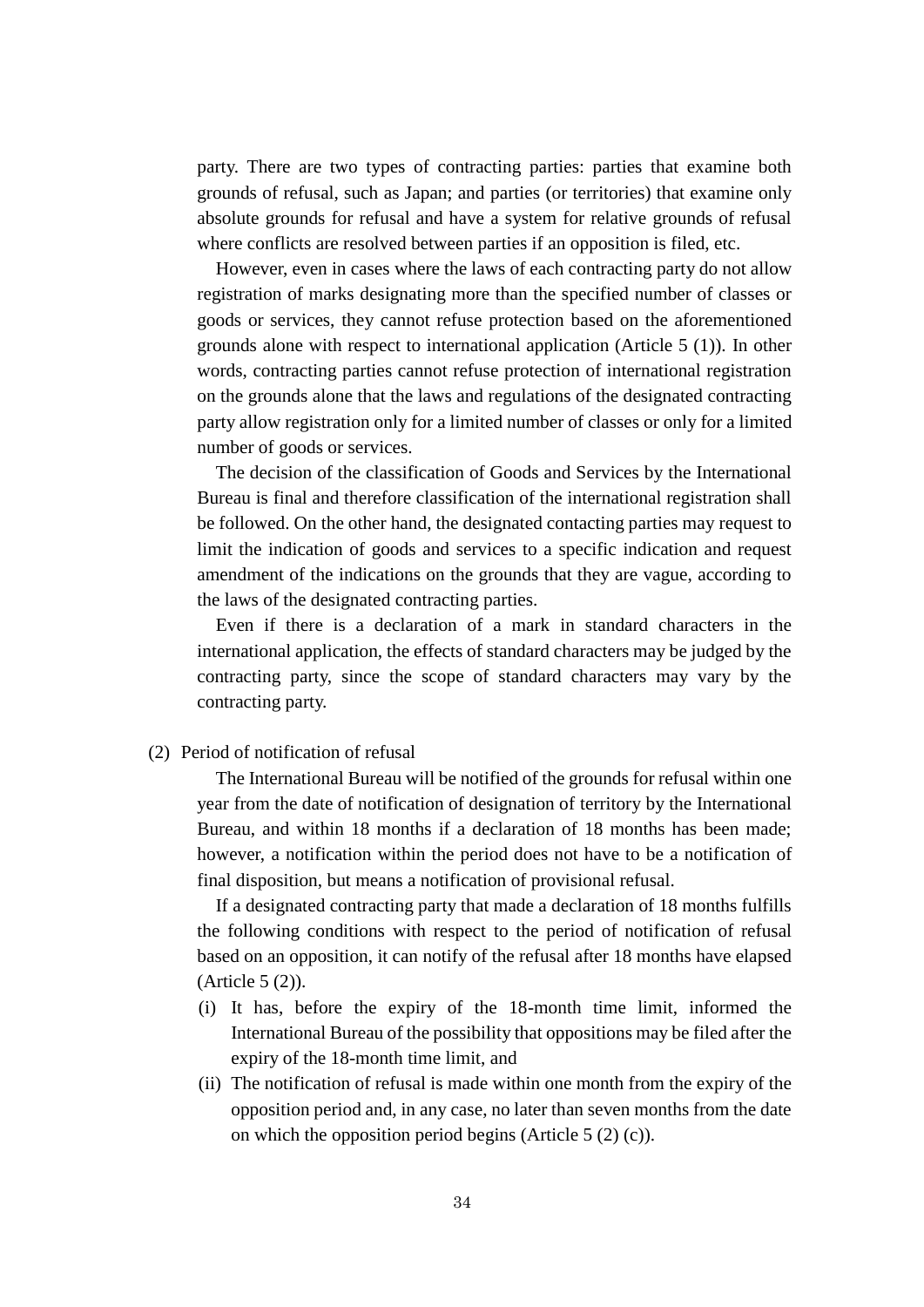If dates to start and end filing an opposition are available, indicate the dates in the notification (1) above. If the dates are not available at the time of notification, they shall be reported to the International Bureau immediately when they are found out. The templates (form 1 and 2) for the format of the notification (1) above are posted on the website of WIPO.

[http://www.wipo.int/madrid/en/contracting\\_parties/model\\_forms.html](http://www.wipo.int/madrid/en/contracting_parties/model_forms.html)

The following figure indicates the period of notification of refusal by case.



### Period of Notification of Refusal

#### (3) Notification of provisional refusal

A notification of provisional refusal may be comprised of a declaration stating the grounds on which the Office making the notification considers that protection cannot be granted in the contracting party concerned ("ex officio provisional refusal") or a declaration that protection cannot be granted in the contracting party concerned because an opposition has been filed ("provisional refusal based on an opposition") or both. A notification of refusal is stated for one international registration only.

A notification of provisional refusal contains the following information (Rule 17 (2))

(i) The Office making the notification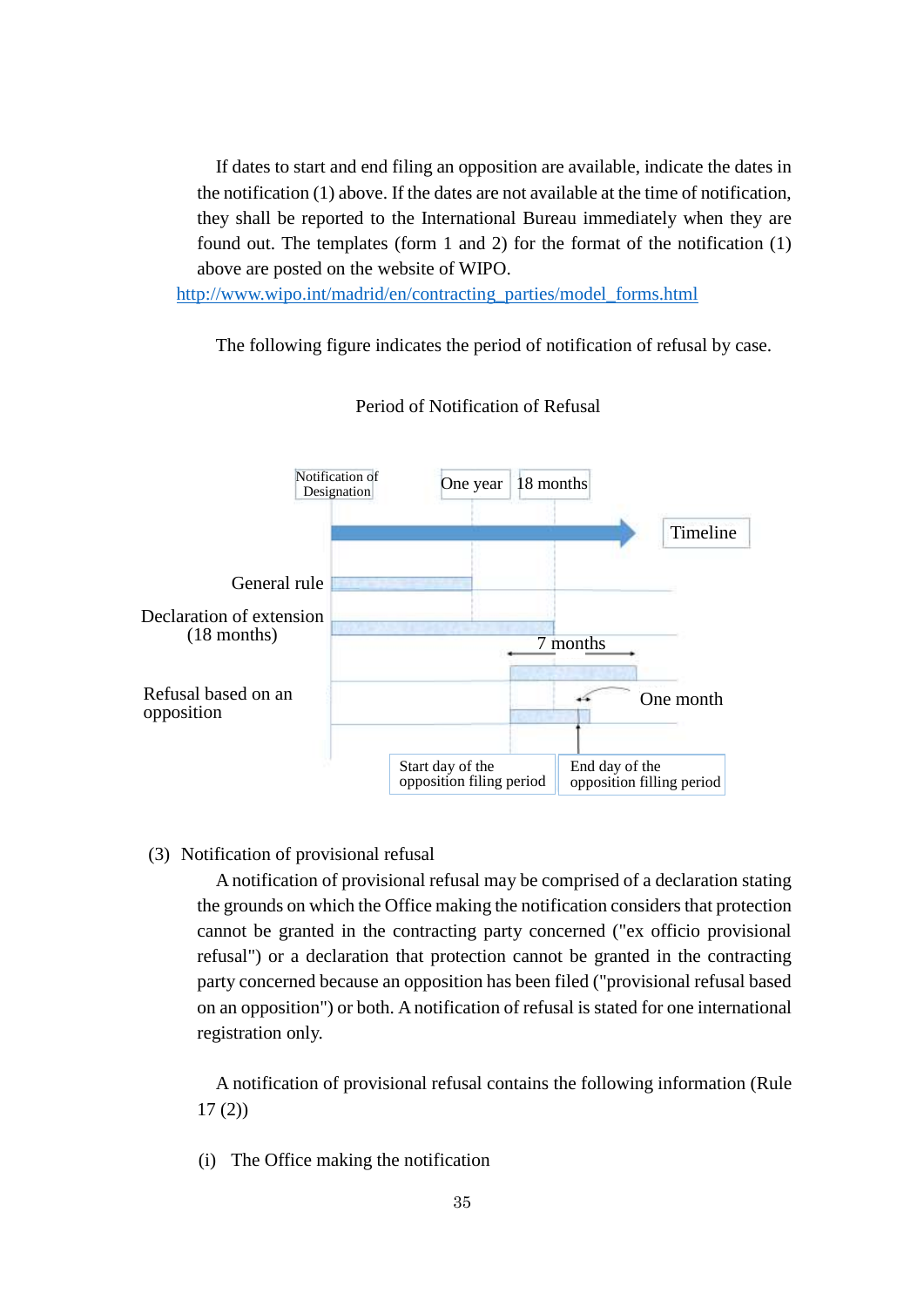- (ii) The international registration number
- (iii) All the grounds on which the provisional refusal is based, together with a reference to the corresponding essential provisions of the law
- (iv) In cases where the provisional refusal indicates application or registration of a prior mark with which the mark subject to the international registration is considered to conflict, the application date and number of the cited mark, name of the mark holder, list of goods or services subject to the cited mark, etc.
- (v) Grounds that the grounds for provisional refusal are the basis of a refusal that will affect all goods and services, or indication of goods and services that are affected by the provisional refusal or indication of goods and services that are not affected by the provisional refusal
- (vi) Response period for the provisional refusal and whether it is necessary to appoint a representative who has a domicile in the designated contracting party for the response
- (vii)Reference provisions of laws and regulations that are the basis of the grounds for provisional refusal
- (viii) If the provisional refusal is based on an opposition, the fact that an opposition has been filed, the name and address of the opponent, the prior and cited trademark that is the basis of the opposition, and a list of its goods and services, in addition to the aforementioned matters

The provisional refusal is prepared in a language selected by each designated contracting party from among English, French, and Spanish; however, the list of goods and services of the cited trademark can be indicated in the language used for the cited application or registration.

As mentioned before, the notification of provisional refusal will be sent to the International Bureau within the specified period with the date.

The judgment on whether the notification of provisional refusal was sent within the specified period or not is based on the postmark if it is sent by mail.

# 3.4.2 Procedures after Receipt of a Notification of Provisional Refusal

(1) Procedures by the International Bureau

The International Bureau records the notification of provisional refusal on the international register as well as the indication of the date when the notification of provisional refusal was sent, and publishes it in the gazette by indicating whether the provisional refusal is a general refusal or partial refusal. In case of a partial refusal, the class of goods affected by the provisional refusal will be published.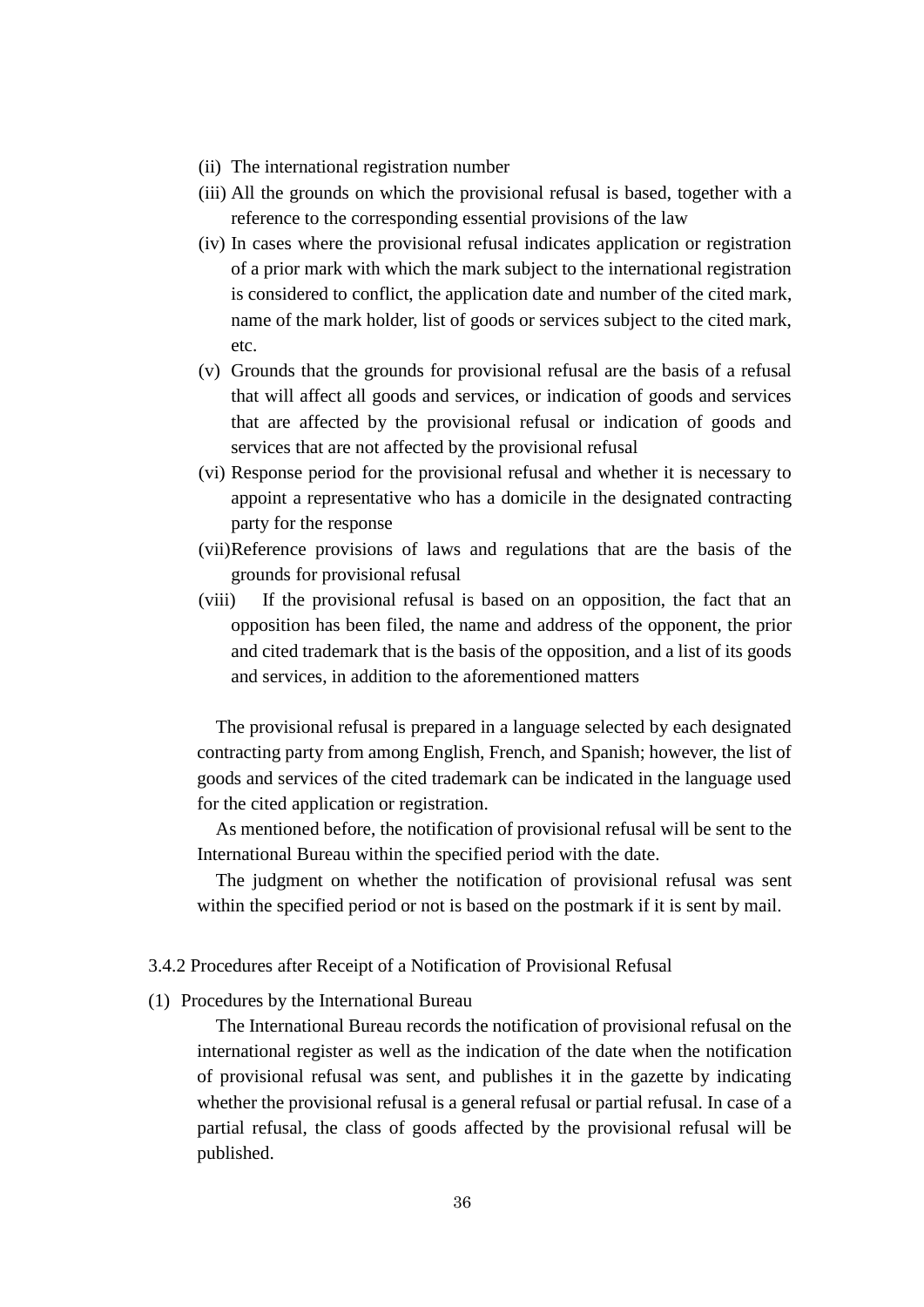If the Office of origin has informed the International Bureau that it desires to receive a copy of the provisional refusal, its copy will be sent to the Office of origin as well as to the applicant or right holder (Rule 17 (4)).

Even if the notification of provisional refusal that is sent by the Office of the designated contracting party to the International Bureau has an irregularity, such as when the international registration number is not contained, when the grounds for refusal are not indicated, when the sending of the notification of refusal was delayed, etc., the International Bureau will record the provisional refusal on the international register and order the Office that notified it of the provisional refusal to send an amended notification within two months. The irregular notification of provisional refusal will also be sent to the right holder. In cases where the International Bureau notifies the right holder that it is not considered as a notification of provisional refusal by itself and it has also notified the Office of origin of the provisional refusal, it will notify the Office of origin, which received the notification, that it is an irregular provisional refusal (Rule 18).

### (2) Procedures by the right holder or applicant

(i) Responses

The right holder or applicant who received the notification of provisional refusal may receive the same remedy as in the case of filing an application directly to the Office of the designated contracting party that issued the notification of refusal (Article 5 (3)). Therefore, the right holder or applicant who received the notification of refusal may take some response procedures against the Office of the designated contracting party; provided, however, that, since there are many contracting parties that require procedures to be taken by a representative who has a domicile in the country of origin in cases where an overseas resident to the Office of origin takes procedures, a representative who is domiciled in the designated contracting party is usually appointed to take response procedures.

The outline of the flow of procedures from the sending of a notification of provisional refusal by the Office of the designated contracting party until taking response procedures by the right holder or applicant (or its representative) is indicated below.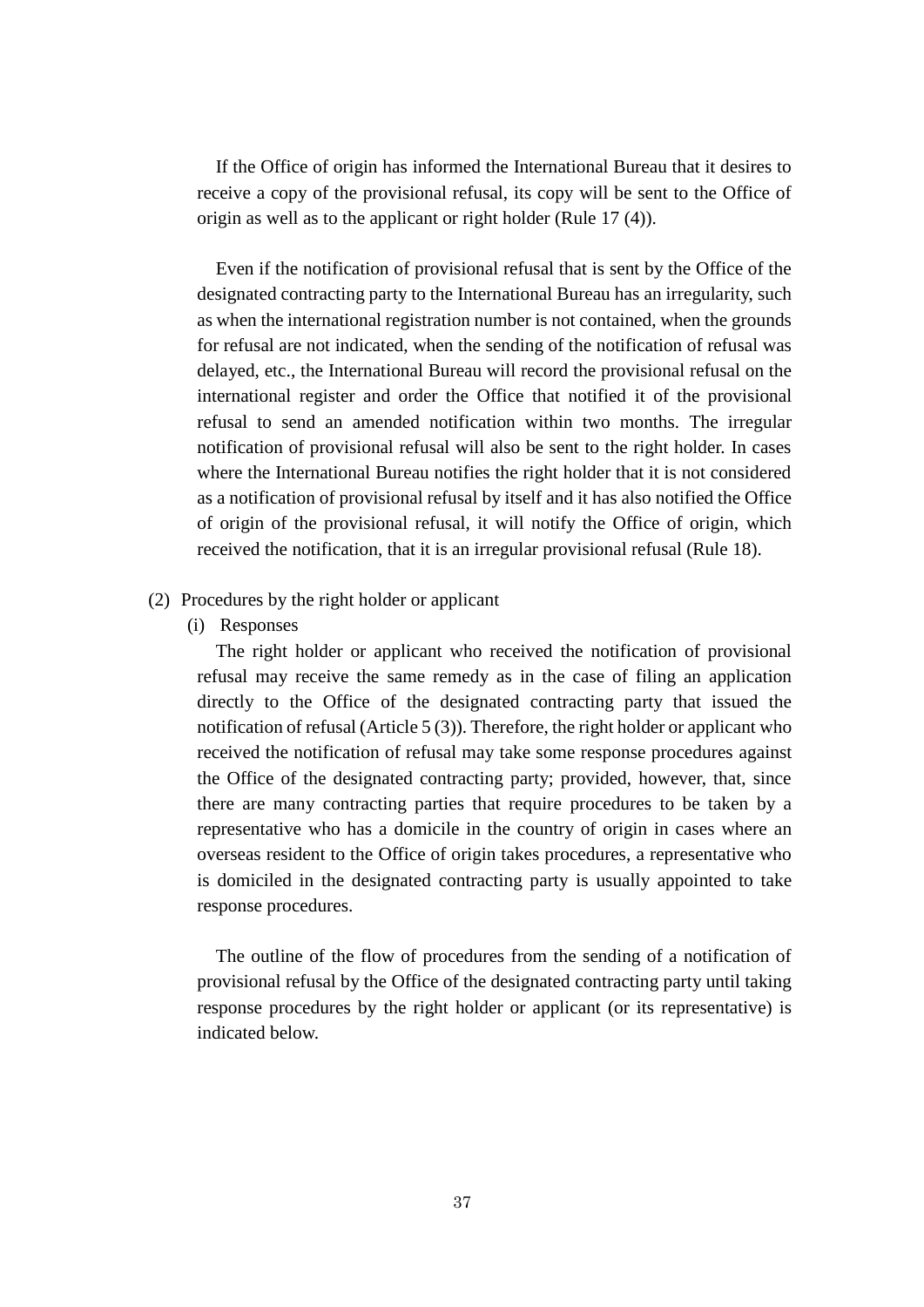

#### Notification of Provisional Refusal and Reponses

### (ii) Responding to the grounds of refusal related to Goods and Services

In cases where the grounds for refusal are related to indications of Goods and Services, or prior trademark cited by a third party, if it is handled directly to the Office of the designated contracting party by correcting or limiting the indications of Goods and Services in order to resolve the refusal, the Goods and Services of international registration are changed only in the relationship to the designated contracting party with respect to the amendment and limitation of the goods and services. In other words, the amendment and limitation of Goods and Services in a designated contracting party will not affect the protection of international registration in the other designated contracting parties.

(iii) Response procedures to the International Bureau

In cases where the grounds for refusal are related only to indications of Goods and Services, the Goods and Services may be limited in the designated contracting parties by submitting an MM6 form as a Request for the Recording of a Limitation of the List of Goods and Services to the International Bureau, but not by amending or limiting them directly to the Office of the designated contracting party.

However, if the Goods and Services are not limited during the response period to the notification of provisional refusal in the designated contracting party, a decision of refusal may be issued since there is no response during the specified period depending on the Office of the designated contracting parties.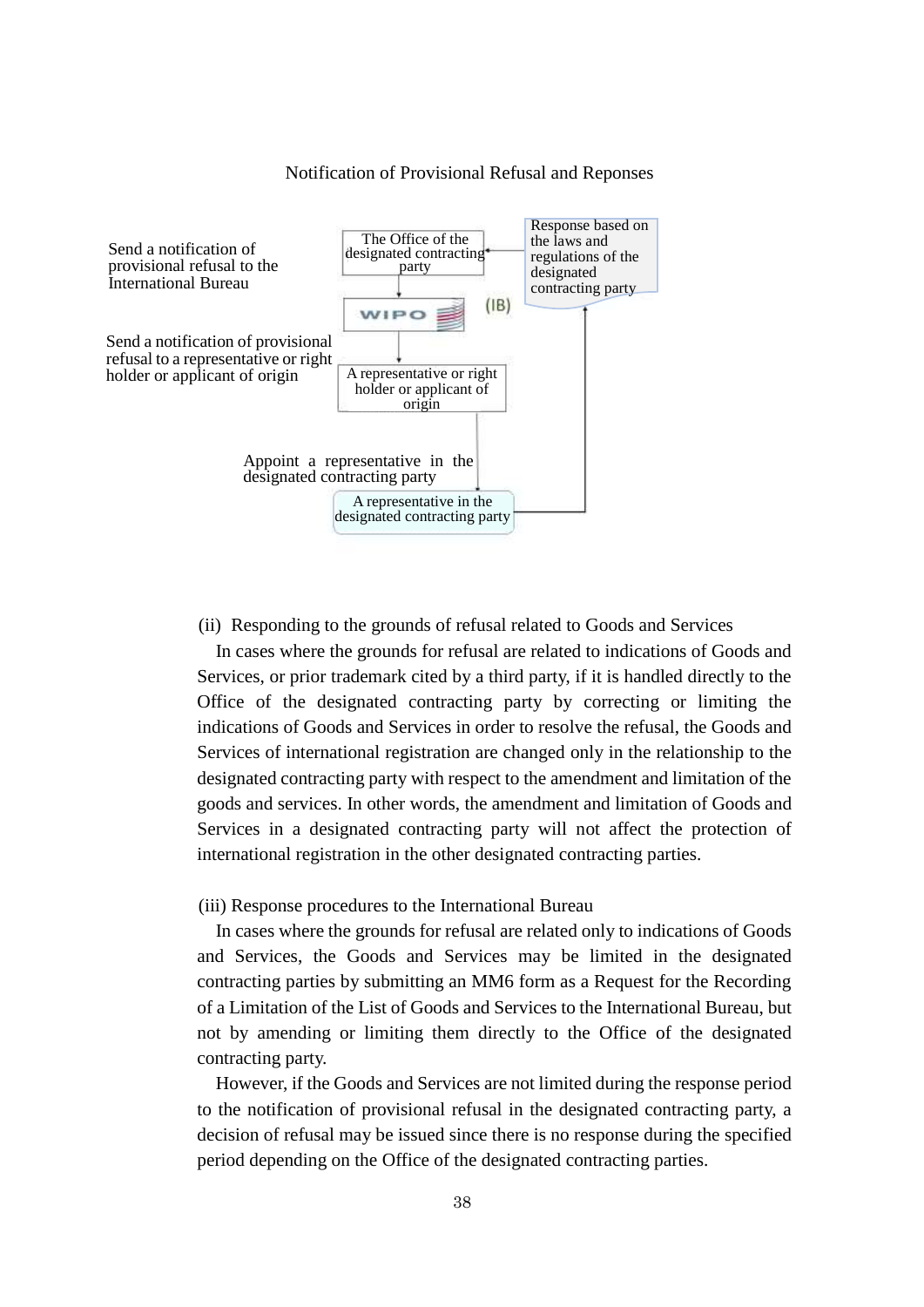(iv) Grounds for provisional refusal related to indications or limitations of goods and services

If a provisional refusal is on the basis of grounds other than those related to Goods and Services, such as absolute grounds for refusal, the right holder or applicant will submit a written response, including a written opinion, to the Office of the designated contracting party as a response procedure.

### 3.4.3 Statement of Grant of Protection

If a notice of designation is sent to the designated contracting party and a notification of provisional refusal is not sent within the period of notification of refusal, protection is granted to the mark automatically in the designated contracting party. However, since a right holder or applicant may become anxious if he/she does not receive any information, the amended rule that came into effect on September 1, 2009, stipulated that the Office of the designated contracting party sends a statement of grant of protection to the International Bureau when the examination stage is completed so that the right holder or applicant can check the protection status in the designated contracting party, and it became obligatory in 2011 and after (Rules 18bis and 18ter).

The Office of the designated contracting party is required to send a statement of grant of protection; however, the Office of the designated contracting party has no legal responsibility.

- (1) Final disposition by the Office of the designated contracting party (Rule 18ter)
	- (i) In cases where the examination by the designated contracting party is completed before expiry of the period of notification of refusal and no grounds for refusal are found, the Office of the designated contracting party will promptly send a statement of grant of protection to the International Bureau before the end of the notification period.
	- (ii) After sending a notification of provisional refusal and all procedures to the Office of the designated contracting party are completed, the Office of the designated contracting party will send any of the following to the International Bureau.
		- i) A statement to the effect that the provisional refusal is withdrawn and that protection of the mark is granted, in the designated contracting party concerned, for all goods and services for which protection has been requested, or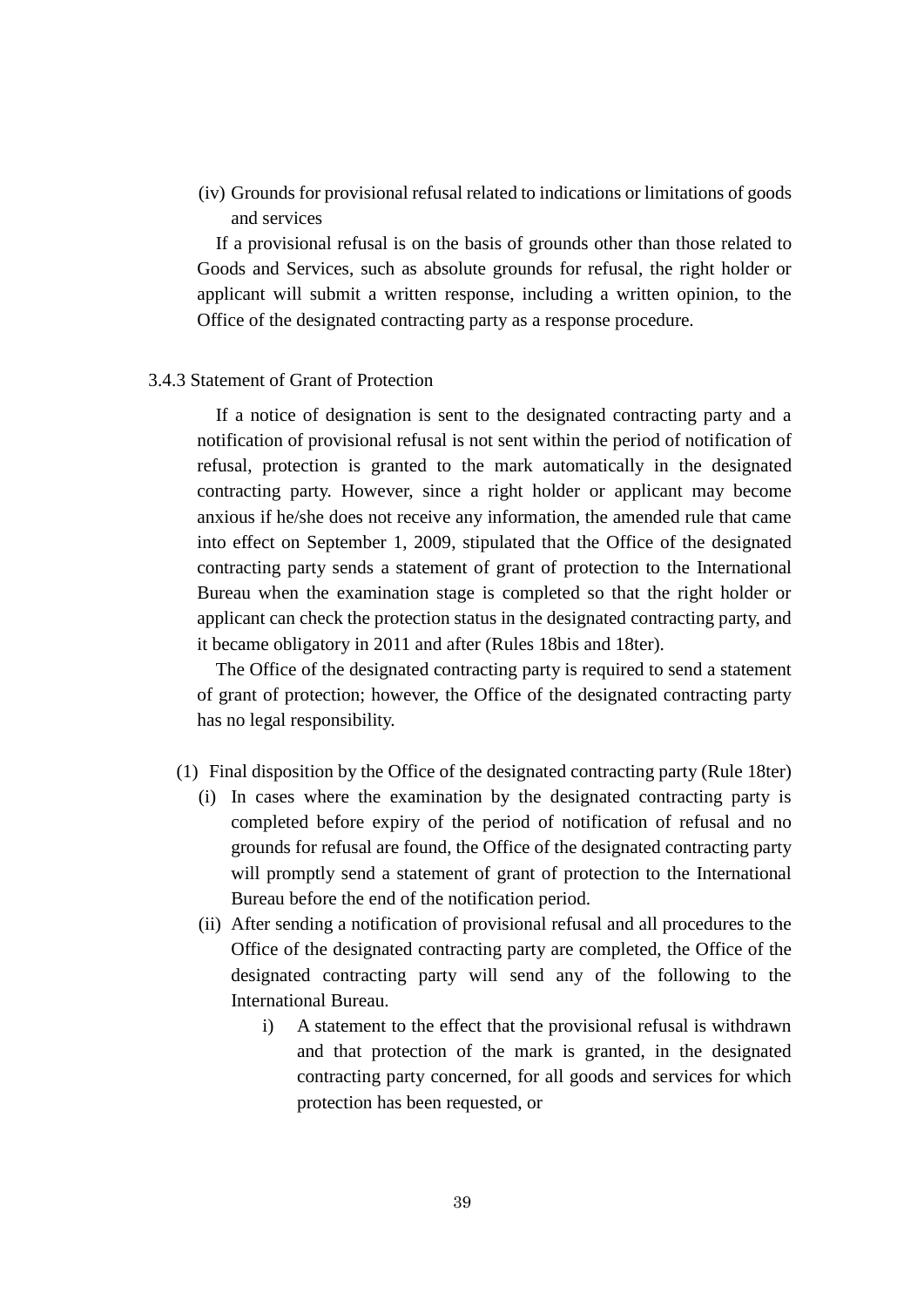- ii) A statement indicating the goods and services for which protection of the mark is granted in the designated contracting party concerned.
- (iii) In cases where a notification of total provisional refusal to the International Bureau is sent, all examinations are completed, and the Office has decided to confirm refusal of the protection of the mark in the contracting party concerned for all goods and services, send to the International Bureau a statement to that effect (a confirmation of total provisional refusal).
- (iv) If an additional decision that is made after sending the aforementioned statement of grant of protection or confirmation of total provisional refusal affects the protection of the marks, send a further statement to the International Bureau.

For formats of these statements there are WIPO forms 4 through 7.



Examination Procedures in the Designated Contracting Party

(2) Issuance of certification

After a statement of grant of protection is issued, some of the Offices of the contracting parties (U.S., Korea, Japan, etc.) may issue its original certificate to indicate the scope of protection. There are also parties that issue a certificate upon request (China, etc.).

(3) Interim status (Rule 18bis)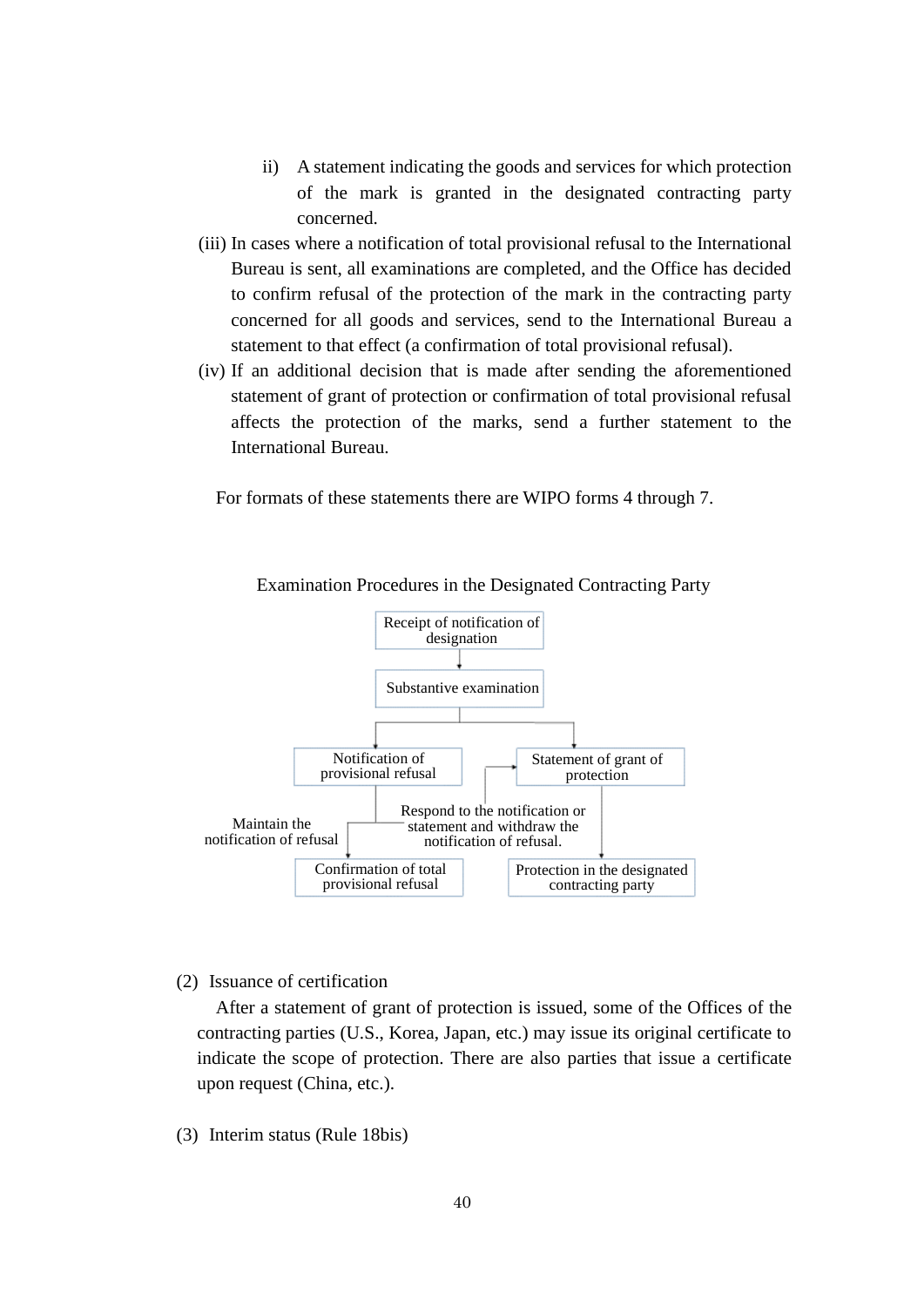After completion of the ex-officio examination, when a third party may file an opposition or state opinions, the Office of the designated contracting party may arbitrarily send a statement to that effect to the International Bureau.

The International Bureau records any statements received from the designated contracting party on the international registry and informs the right holder or applicant of that fact.

# (4) Invalidity of international registration in the designated contracting party

There are cases where international registration becomes invalid in territories of the contracting party. In this case, the authorized office cannot make a decision of invalidity without giving right holders or applicants opportunities to protect their right (Article 5 (3)). In cases where the international registration becomes invalid and the invalidity is no longer subject to appeal, the Office of the contracting party that declared the invalidity will notify the International Bureau of the decision. The notification will contain the following matters (Rule 19).

- (i) The authority that declared the invalidity
- (ii) The fact that the invalidity is no longer subject to appeal
- (iii) International registration number
- (iv) Name of the right holder or applicant
- (v) If the invalidity does not concern all the goods and services, the goods and services for which invalidity is declared or the goods and services for which invalidity has not been declared
- (vi) Date on which the invalidity was declared, and its effective date

The International Bureau which received the notification of decision of invalidity will record the invalidity and information contained in the notification of invalidity in the international register and inform the right holder or applicant of the fact.

(5) Payment of individual fees in two parts

Each contracting party may declare to collect individual fees in two parts (Rule 34(3)). As of September 2015, two countries, Japan and Cuba, request payment of the second part of the individual fee after issuing a statement of grant of protection. Ghana requested payment of the second part of individual fee until 2015; however, it changed the individual fee amount as well as issuing a notification to withdraw the notification of payment in two parts. Then, it is no longer necessary to pay the second part of the individual fee in Ghana on August 10, 2015 and after.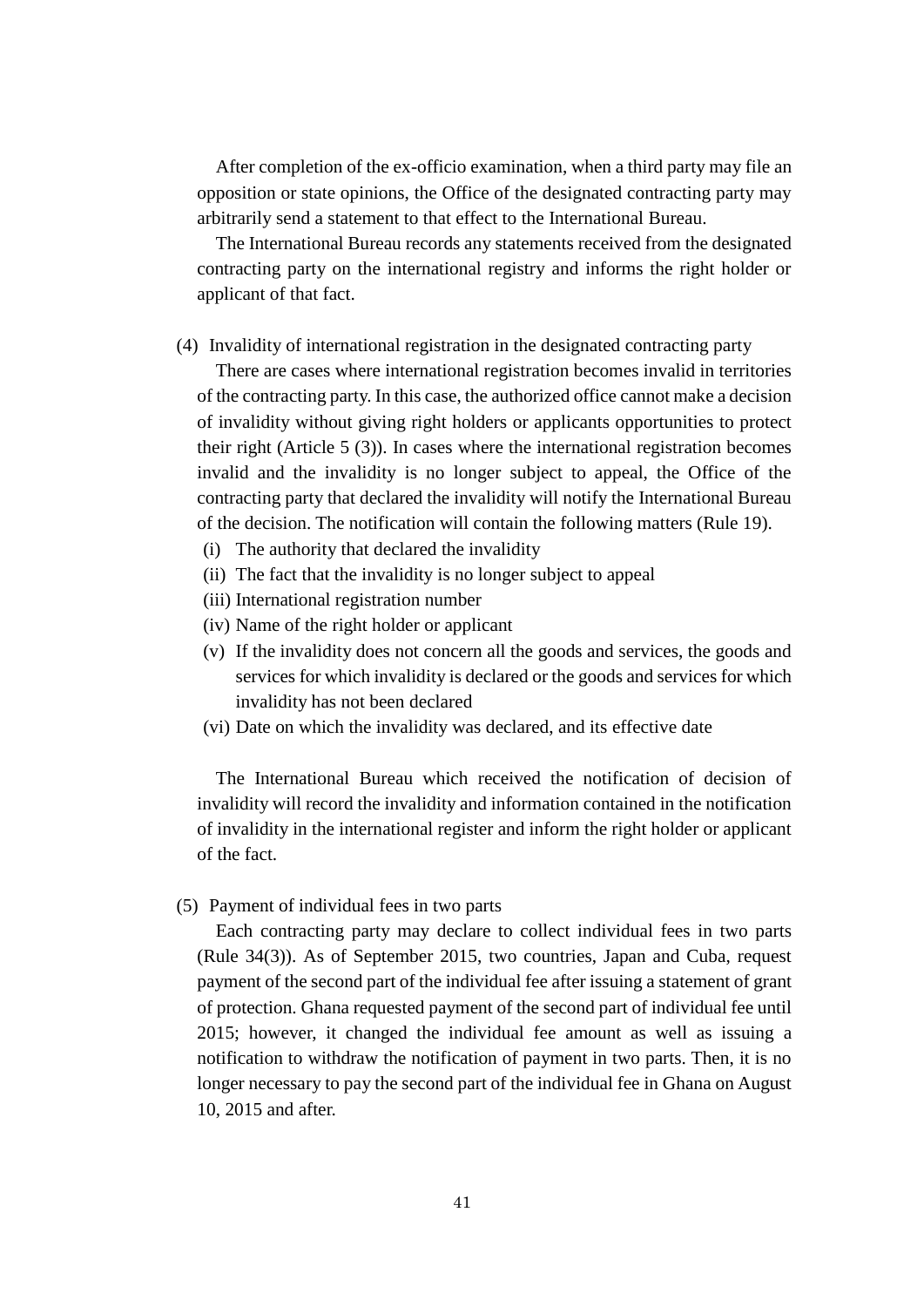Designated contracting parties that declare the collection of the individual fee in two parts will notify the International Bureau of the time to pay the second part of the individual fee, international registration number in question, name of right holder or applicant, etc. as well as statement of grant of protection, and the International Bureau will send said notification to the right holder or applicant (or his/her representative to the International Bureau). The right holder or applicant (or his/her representative) will pay the second part of the individual fee to the International Bureau.

When the right holder or applicant (or his/her representative) pays the second part of the individual fee to the International Bureau within the specified period, the International Bureau will inform the relevant designated contracting parties to that effect. If the designated contracting party is Japan, the Japan Patent Office will register the trademark right after accepting the notification and then a trademark registration certificate will be delivered to the right holder or applicant (or his/her representative in Japan) based on the Trademark Act of Japan.

However, if the second part of the individual fee is not paid within the specified period, the International Bureau notifies the relevant contracting parties of this fact, cancels the international registration on the international register related to the relevant contracting parties, and notifies the right holder or applicant of this fact.

There are no remedies with respect to cancellation of the protection due to an unpaid second part of the individual fee. Since Rule 5bis, which came into effect on January 1, 2015, stipulated remedies for the International Bureau in cases where the period of the specified procedures elapses (continued processing), the procedures can be continued by the applicant or right holder filing an application (MM20) and by payment of the specified fee. However, procedures for continued processing must be implemented within two months from the due date of payment and all of the amount of the second part of the individual fee must be paid within said period. If the procedures are not implemented and the fee is not paid within the period, the protection of the mark is cancelled in the designated contracting party.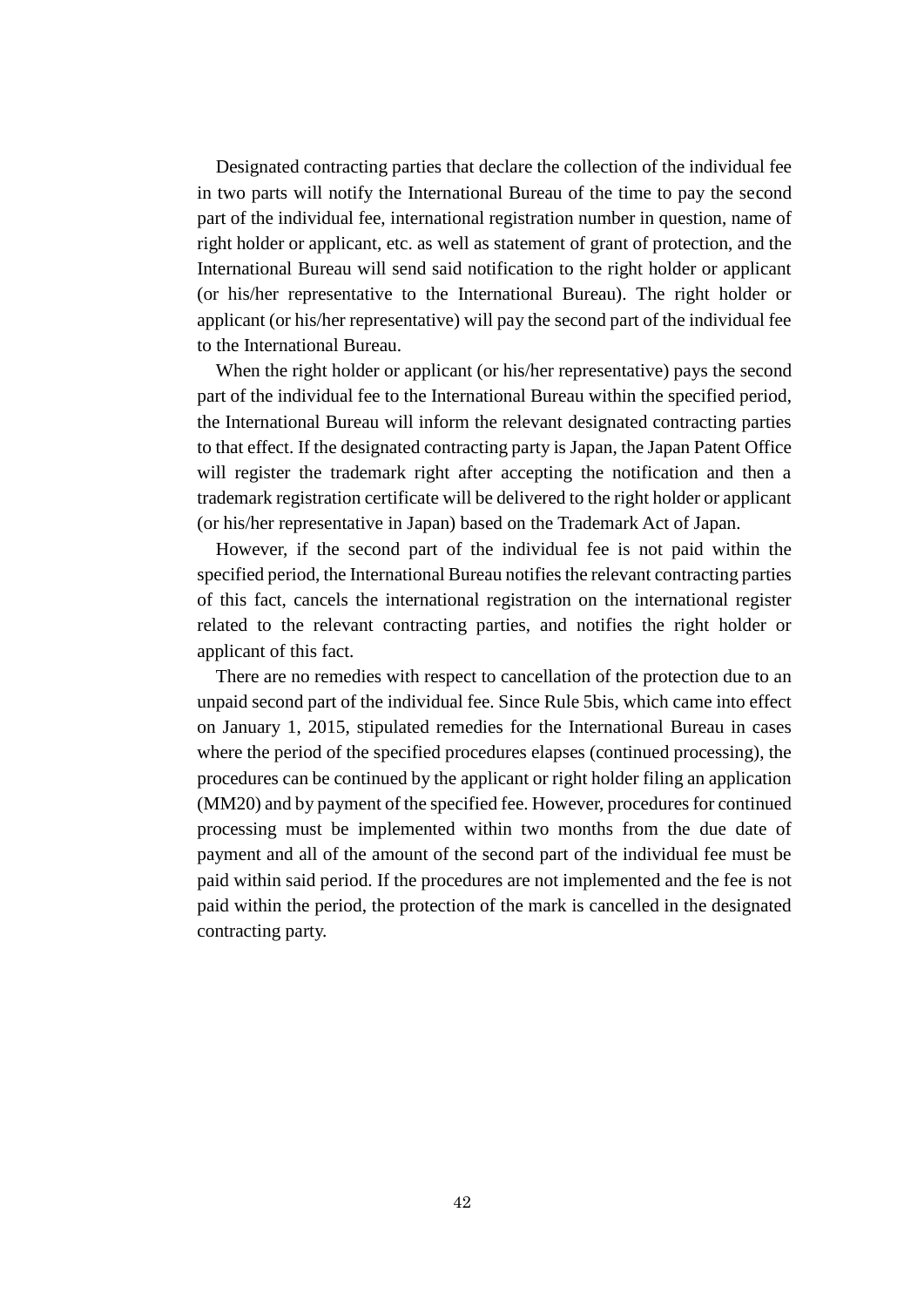#### Payment of Individual Fee in Two Parts



## 3.4.4 Effects of Registration at the Office of the Designated Contracting Party

If the Office of the designated contracting party does not issue a notification of provisional refusal within one year or within 18 months if a declaration is made, the same effects as if the mark has been registered at the Office of the designated contracting party from the date of international registration are granted when the period elapses or at the time of cancellation if the notification of provisional refusal has been cancelled (Article 4 (1) a).

# 3.5 Replacement

#### 3.5.1 Replacement

If an identical person to the holder of the international registration had a domestic registration in each designated contracting party before the international registration and the mark under the international registration and the mark under the domestic registration are identical, the domestic registration may be replaced with the international registration without prejudice to any rights acquired by the domestic registration (Article 4bis) and the replacement enables the holder to unify the trademark that he/she has already obtained in the designated contracting party with the international registration.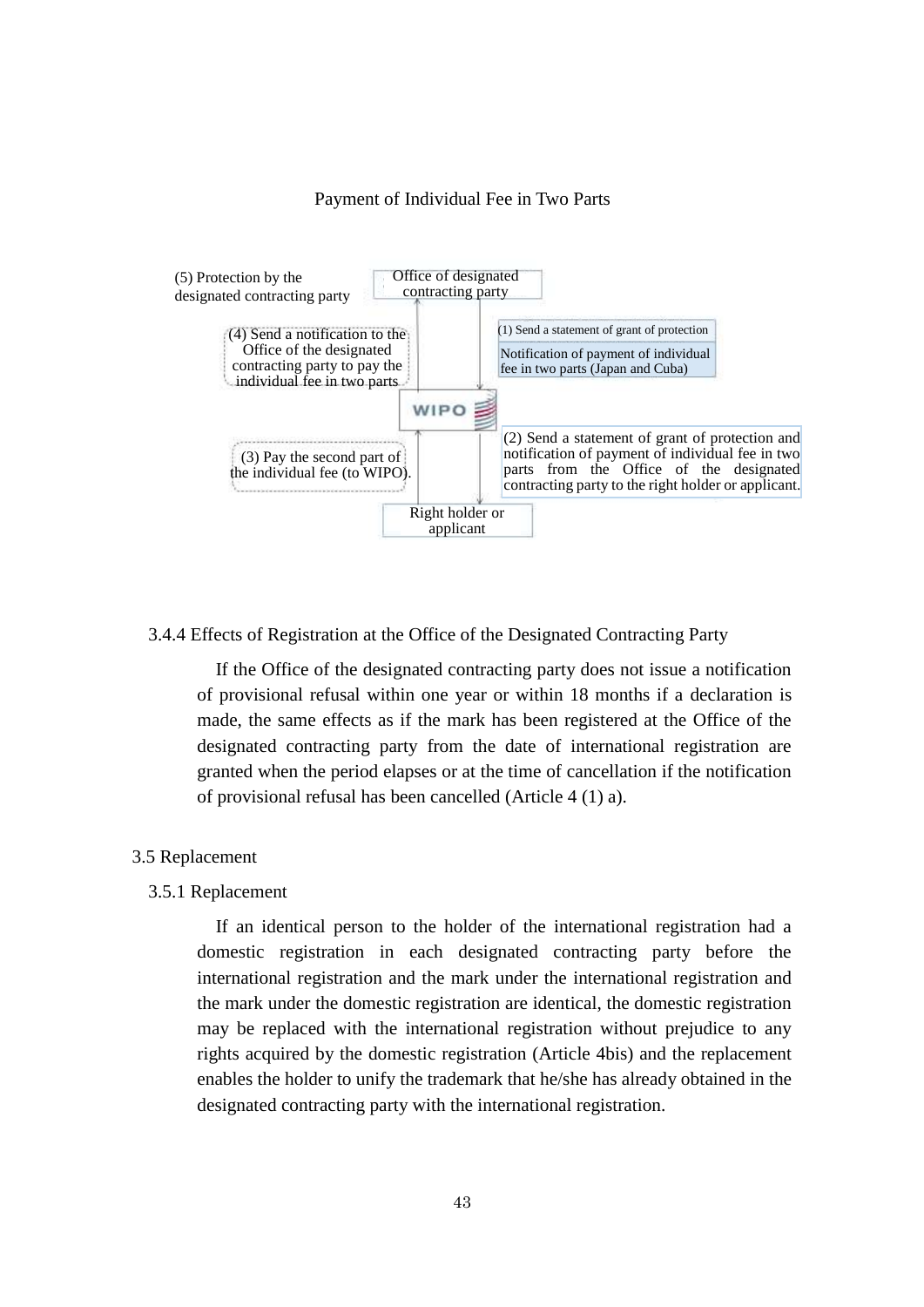The replacement becomes effective automatically by fulfilling the following conditions.

- (1) The trademarks are the same.
- (2) The right holders are the same.
- (3) The protection of the international registration is effective for the designated contracting party after the domestic registration.
- (4) All of the Goods and Services under the domestic registration are contained in the international registration.

#### 3.5.2 Effects of Replacement

The effect of replacement automatically arises; however, the domestic registration that is replaced with the international registration will not cease. The priority claim that was approved under the domestic registration will not be harmed and the prior domestic registration can be renewed. In particular, in consideration of the fact that the international registration may be cancelled before five years elapse from the international registration based on the dependence of the international registration, if the prior domestic registration expires within the period subject to the basic application or basic registration, the right holder should renew the domestic registration in question.

# 3.5.3 Notification of Replacement

The Office of the designated contracting party records the replacement on the domestic register and if the requirements for replacement are fulfilled, it will notify the International Bureau.

The right holder may request to record the replacement on the international register via the Office of the designated contracting party. When the International Bureau receives a notification from the Office of the designated contracting party, it will register the replacement on the international registry and notify the right holder.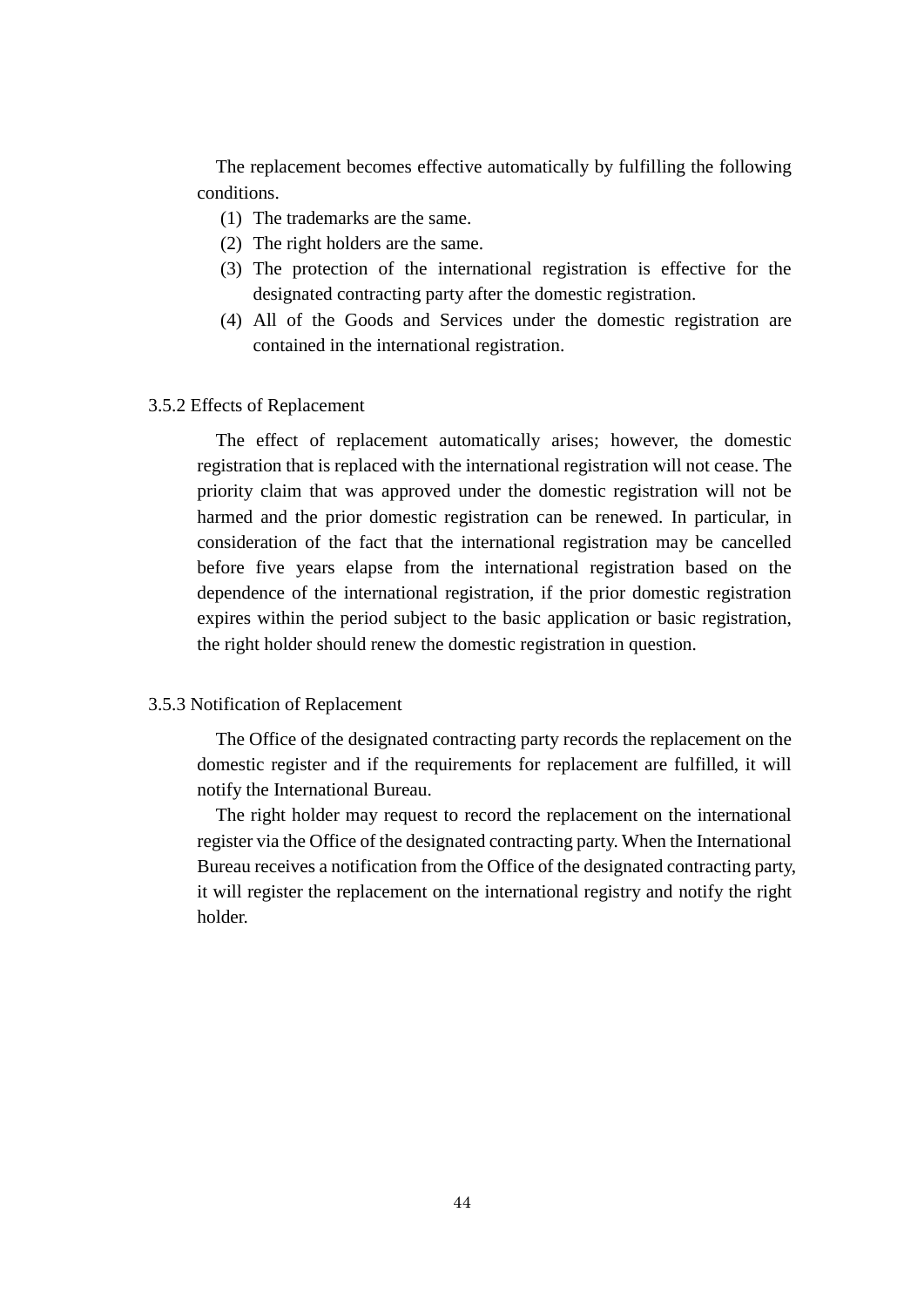## 3.6 Dependency on International Registration

International registration is subject to basic application or basic registration for five years from the date of registration. This means that if a basic application is withdrawn or refusal is confirmed before five years have expired from the date of international registration, or if invalidity, abandonment, cancellation, etc. of basic registration is confirmed, all or part of the Goods and Services of the international registration in question will be cancelled within the scope where basic application or basic registration is cancelled (Article 6 (3)).

If an appeal against a refusal decision or an appeal for invalidity is filed before expiry of the five-year period and the refusal, invalidity, etc. is confirmed after the five-year period has elapsed, the international registration will be cancelled within the scope that is cancelled with basic registration or basic application. The same applies to an opposition to the basic application.

If the international registration is canceled, the protection in the designated contracting party will lapse.

In this system, if a third party desires the protection of the mark to lapse in the designated contracting party where the trademark is protected under the international registration, the protections in multiple designated contracting parties may lapse by taking procedures with the Office of origin to request cancellation of the basic application or basic registration that is the basis of the international registration; therefore, it is called "Central Attack."

However, not only by the third party's request for cancellation, but also in cases where an application in origin is set as a basis of international registration and the applicant limits the Goods and Services in the examination process of the application, the protection of the international registration will lapse within the scope of limitation and the protection will lapse in said scope in the designated contracting parties. If the refusal decision is confirmed as a result of examination of basic application by the Office of origin, the protection in the designated contracting party also lapses. Therefore, in particular, if the Office of origin is the country that performs a substantive examination also with relative grounds for the trademark application, the applicant (or right holder) should pay careful attention to the dependency of the international registration.

If the applicant or right holder of an international registration, basic application or basic registration is changed due to transfer, the dependency will not be affected.

When five years have elapsed from the date of international registration, the international registration will become independent from the basic application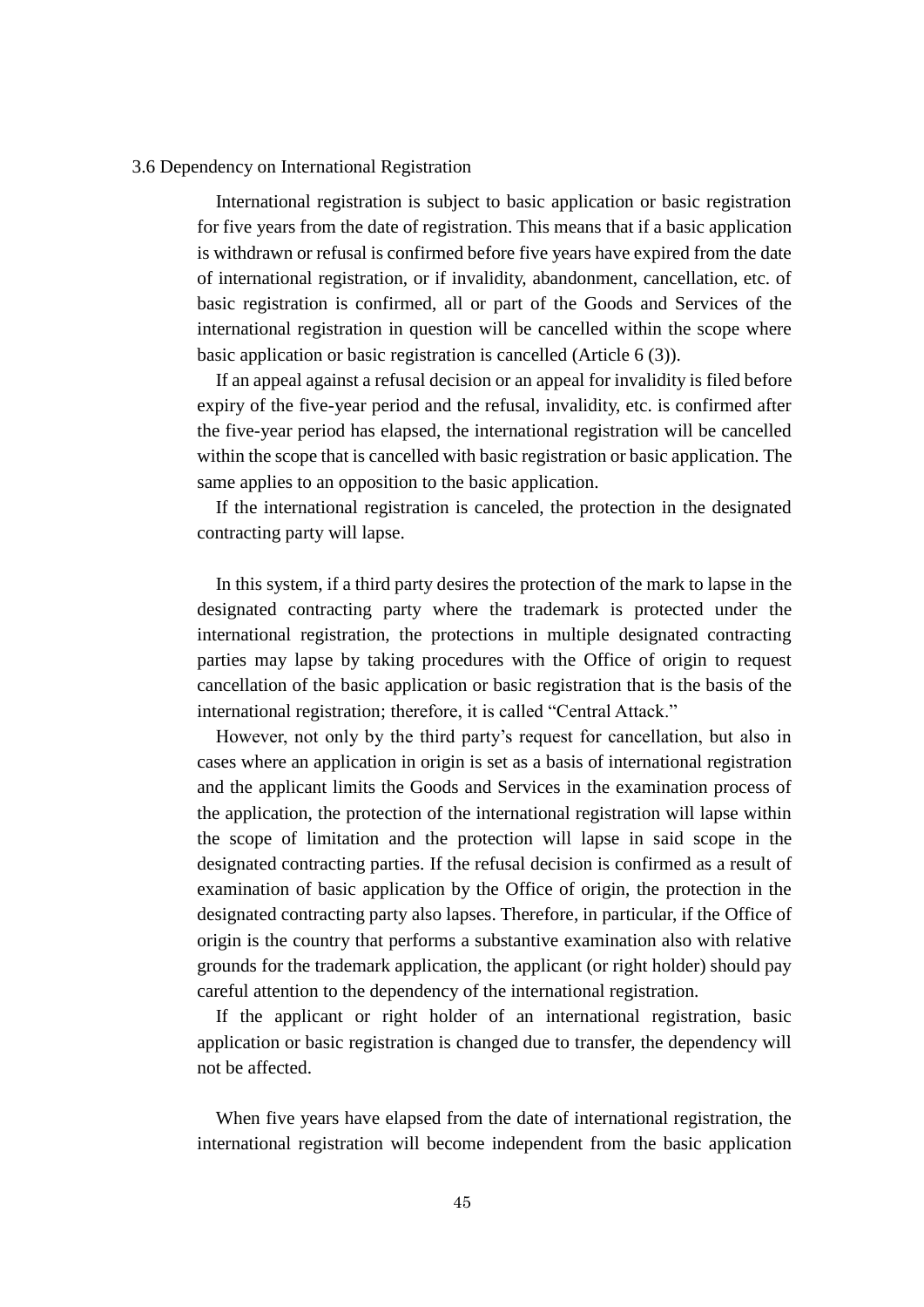and basic registration (Article 6 (2)). If a subsequent designation, which will be indicated later, is made, the start date of the five-year period is the date of international registration.

The possibility of central attack is often indicated as one of the disadvantages to the applicant (or right holder) with the Madrid System; however, there are not many cases where protection of international registration actually lapses due to a third party's action to claim invalidity or cancellation of the basic registration. According to the statistics of WIPO, there were 3,917 cases of international registration for which protection lapsed due to central attack in 2014; however, most of them were on the basis of marks under application. It is said that the number of cases where protection of international registration lapsed due to cancelation of the basic registration by the third party's claim of invalidity was less than 1% of all cases for which protection lapsed due to dependency of international registration. (Source: "Outline of Procedures in the Madrid System")



Source: WIPO Statistics

## 3.6.1 Procedures at the Office of Origin

If the following matter occurs with the basic application or basic registration before five years elapse from the date of international registration, the Office of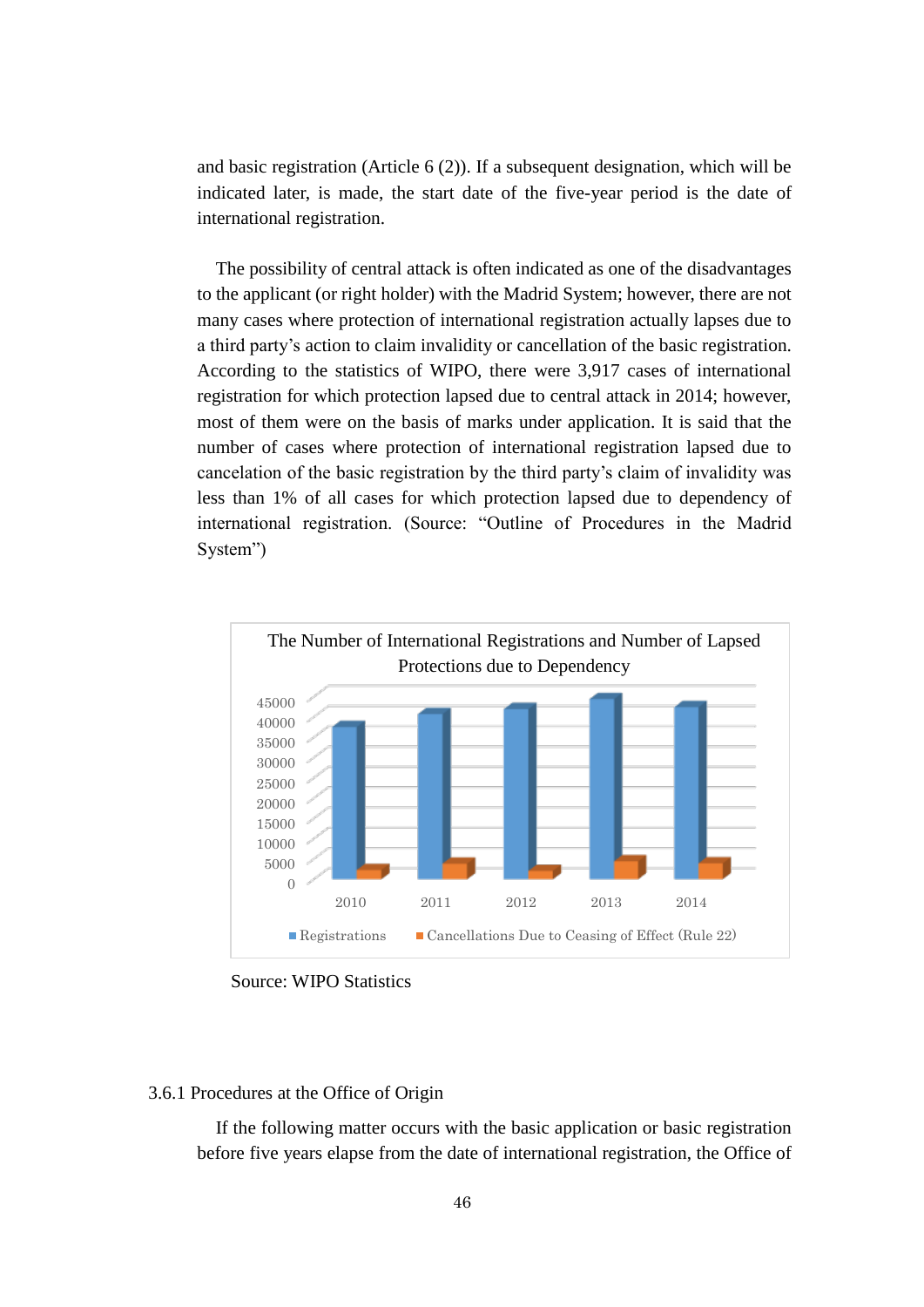origin will send the International Bureau the "Notification Relating to Ceasing the Effect of the Basic Application, of the Registration Resulting Therefrom, or of the Basic Registration."

- (1) In cases where withdrawal, extinguishment, abandonment, refusal, or invalidity of the basic application or basic registration is confirmed
- (2) In cases where an appeal against refusal decision, appeal for invalidity, or procedures to file opposition has been started before expiry of the five-year period and refusal, extinguishment, cancellation, or invalidity is confirmed after the expiry of the period
- (3) In cases where the Goods and Services are limited by correction

The international registration number, name of right holder or applicant, and the facts and decision that affect the basic application or basic registration are indicated in the aforementioned notification that the Office of origin sends to the International Bureau; provided, however, that the grounds for decision may not be presented to the International Bureau.

If it affects only part of the goods and services subject to the international registration, the goods and services which are affected or are not affected must be indicated in the notification.

WIPO form 9 is presented as a notification form to the International Bureau. Form 9 has a column where the Office of origin requests cancellation of the international registration for the corresponding scope from the International Bureau.

## 3.6.2 Procedures by the International Bureau

When receiving the aforementioned notification from the Office of origin, the International Bureau records the content of the notification on the international register and sends a copy of the notification to the Office of the designated contracting party and trademark holder. If the notification from the Office of origin requests to cancel the international registration, the International Bureau cancels the international registration to the corresponding extent, notifies the Office of the designated contracting party and the right holder or applicant of the following matters, and publishes them in the gazette (Article 6 (4)).

- (1) The day when the international registration is cancelled on the international register
- (2) If the cancellation is related to all goods and services, that fact
- (3) If the cancellation is related to part of the goods and services, the goods and services that are affected by the cancellation or the goods and services that are not affected by the cancellation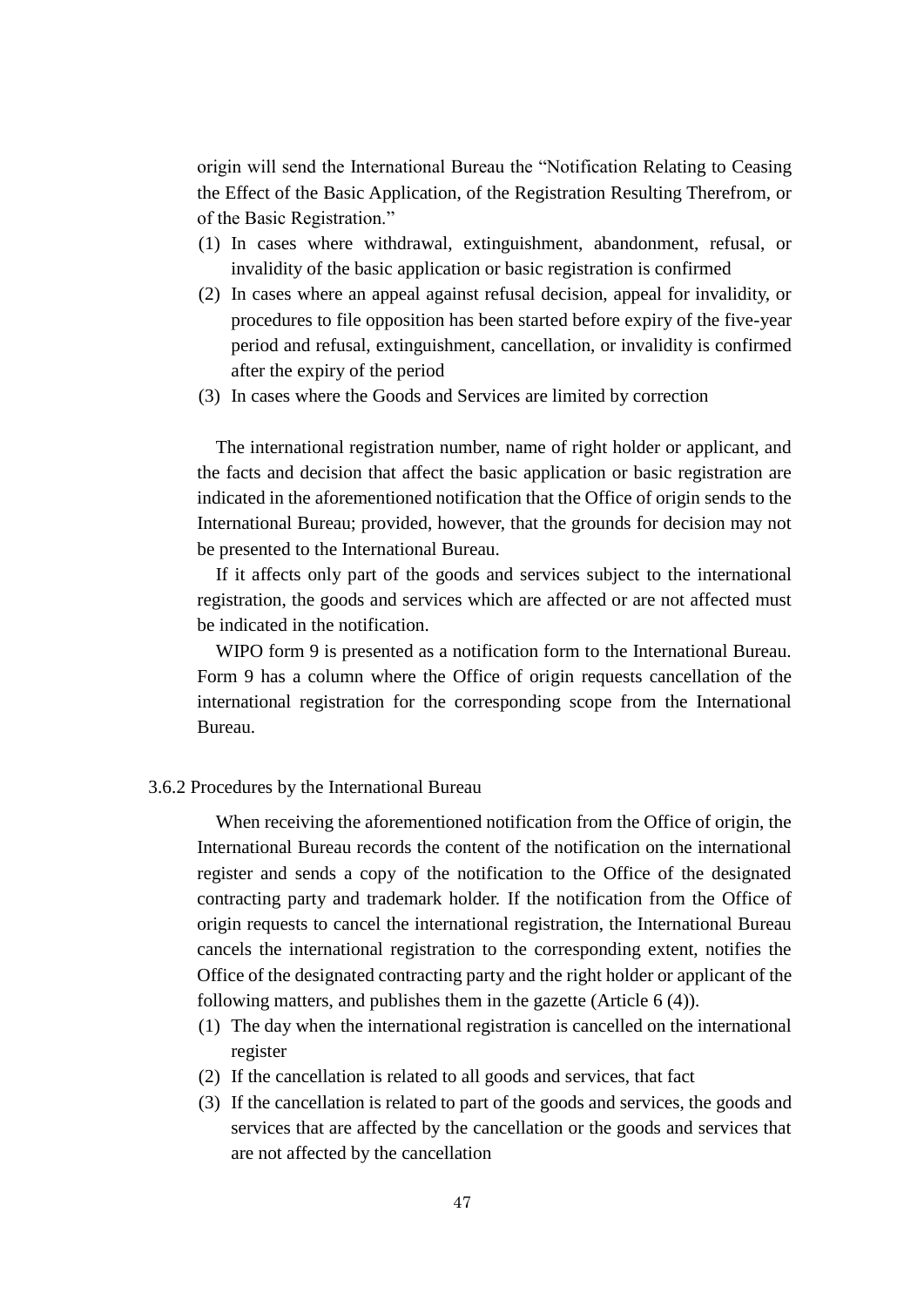### 3.6.3 Effects in the Designated Contracting Party

Based on the notification from the International Bureau, the right holder or applicant can no longer claim the protection in the designated contracting party (Article 6 (3)).

# 3.6.4 Transformation

Even if the international registration is cancelled for all or part of the Goods and Services by a central attack, the right holder or applicant may transfer it to the national or regional application while maintaining the interests of the date of international registration under the following specified conditions ("Transformation"; Article 9quinquies).

The conditions to allow transformation are as stated below.

- (1) File an application for trademark registration in accordance with the laws and regulations of each contracting party within three months from the date on which the international registration was cancelled. The date on which the international registration was cancelled means the day when the cancellation is recorded on the international register.
- (2) The goods and services listed in the application for mark registration are actually contained in the goods and services specified under the international registration in respect of the contracting party concerned.
- (3) All of the requirements of the relevant laws and regulations are fulfilled, including payment of fees for the application for mark registration in the designated contracting party.

If the transformation procedures are completed properly, the mark of the international registration for which protection lapsed is deemed to be applied in the designated contracting party on the date of international registration (in cases of subsequent designation, the date of subsequent designation).

If a priority right is claimed for the international registration, the same priority right can be claimed.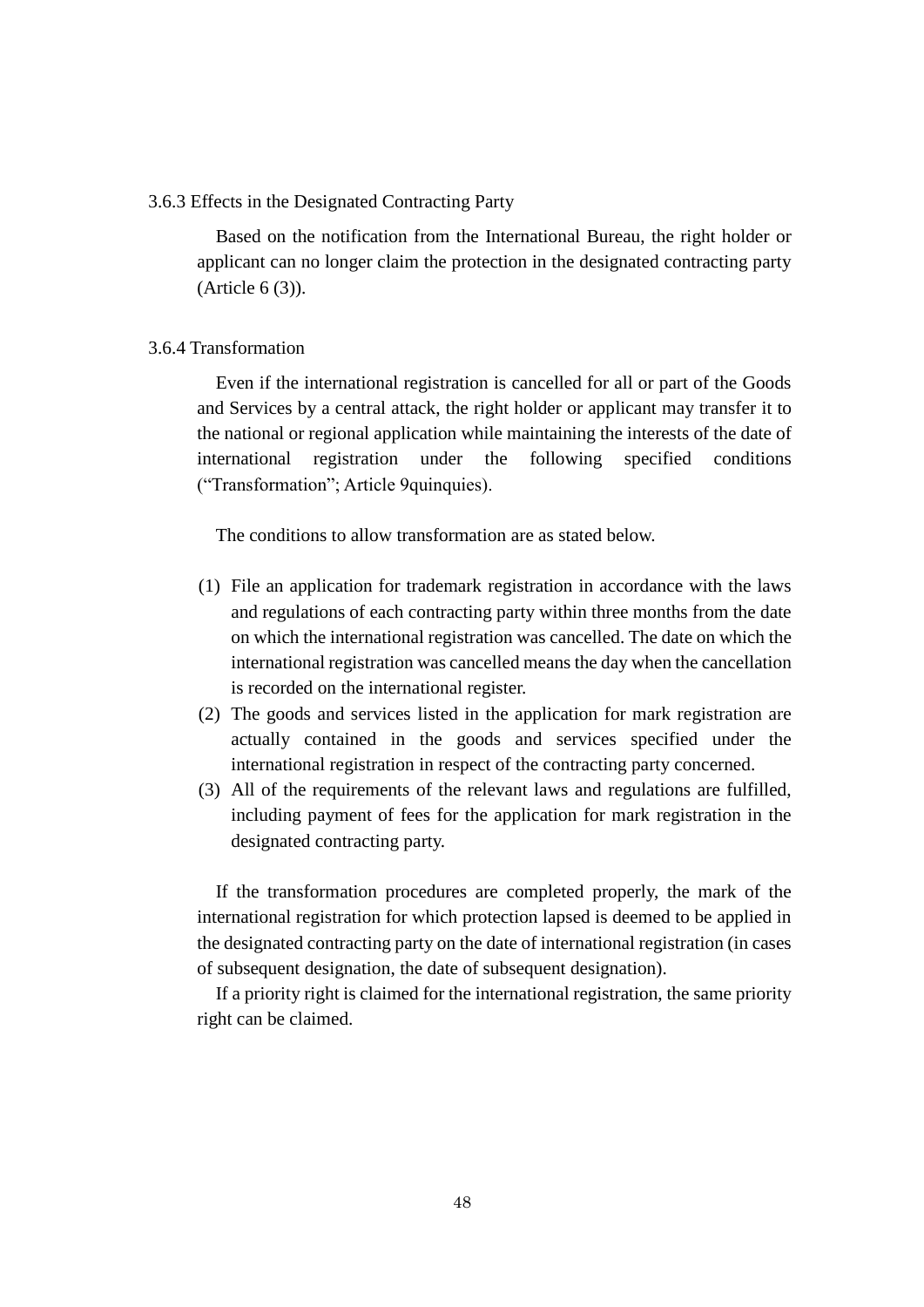#### Central Attack and Transformation



#### 3.7 Subsequent Designation

After international registration, the right holder or applicant may add a designated contracting party(s) and Goods and Services with respect to the international registration ("Subsequent designation" (Article 3ter (2)). In other words, it is possible to request expansion of protection after international registration in the contracting party that was not designated at the time of international application. In cases where the goods and services in the designated contracting party were limited at the international application, protection may be requested by adding Goods and Services within the scope of the international registration by a subsequent designation. Therefore, the protection may be extended with respect to contracting parties that were not designated at the time of international application on the grounds that the protection of the mark was not necessary in cases where the protection is required subsequently for business development, etc.

In addition, a subsequent designation is possible in a country that was not a contracting party at the time of international application and joined subsequently in the contracting party. However, in this case, an international registration before the protocol comes into effect cannot be registered subsequently in a country which has declared that subsequent designation based on an international registration before the protocol comes into effect is not allowed (Article 14 (5)). As of September 2015, the following countries have made this declaration: Estonia, Namibia, Turkey, Philippines, and India.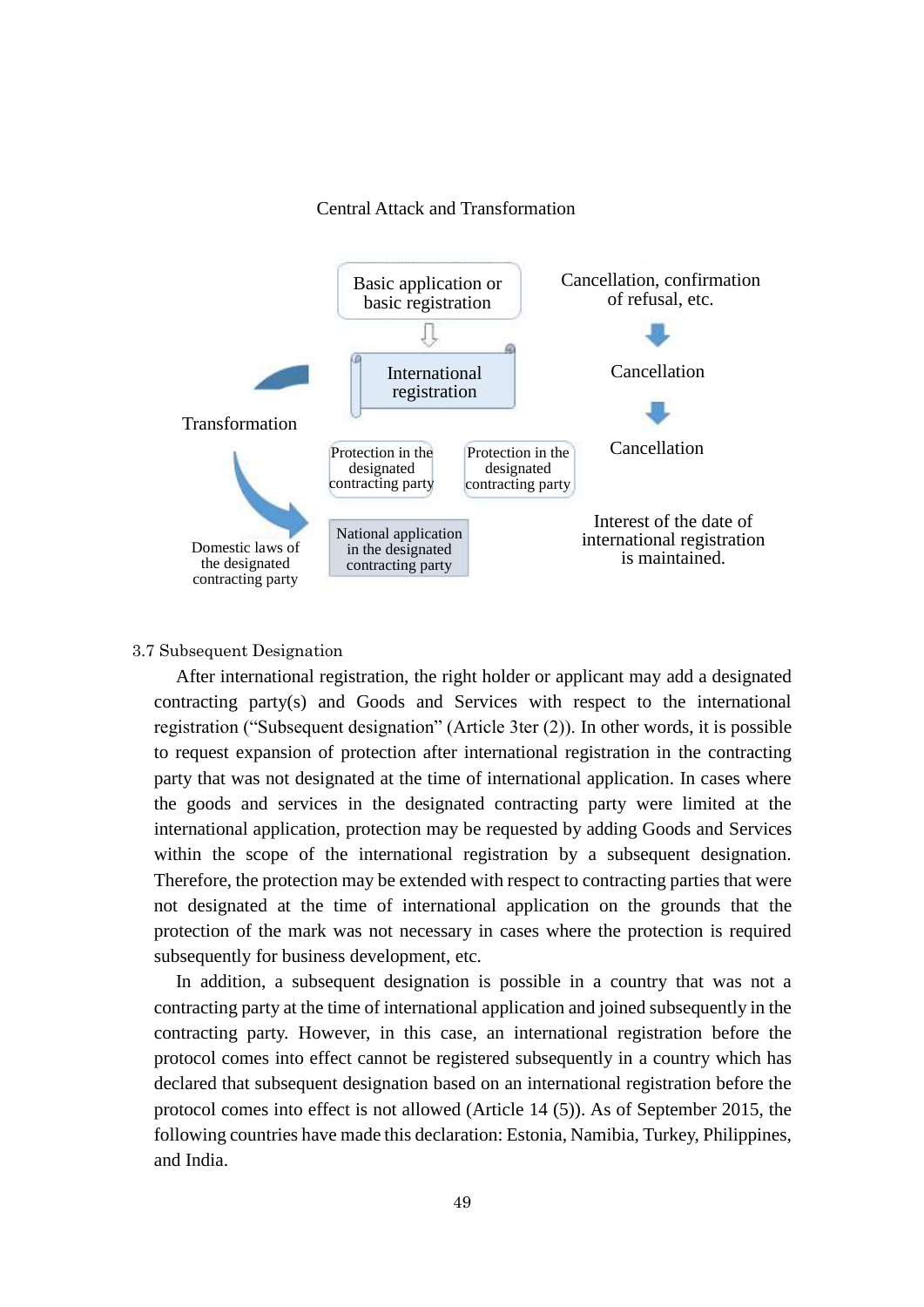The following is an example of a subsequent designation.

# Subsequent Designation



## 3.7.1 Procedures for Subsequent Designation

(1) Subsequent designation form

Procedures for subsequent designation can be implemented by the right holder or applicant via the Office of origin or directly with the International Bureau.

The subsequent designation form includes or indicates the following matters (Rule 24 (3)).

- International registration number concerned
- Name and address of the trademark holder
- Contracting party to be designated
- If the subsequent designation is for all the goods and services listed in the international registration concerned, that fact, or, if the subsequent designation is for only part of the goods and services listed in the international registration concerned, those goods and services
- The amount of fees being paid
- If the subsequent designation is submitted by the Office, the date when said Office accepted it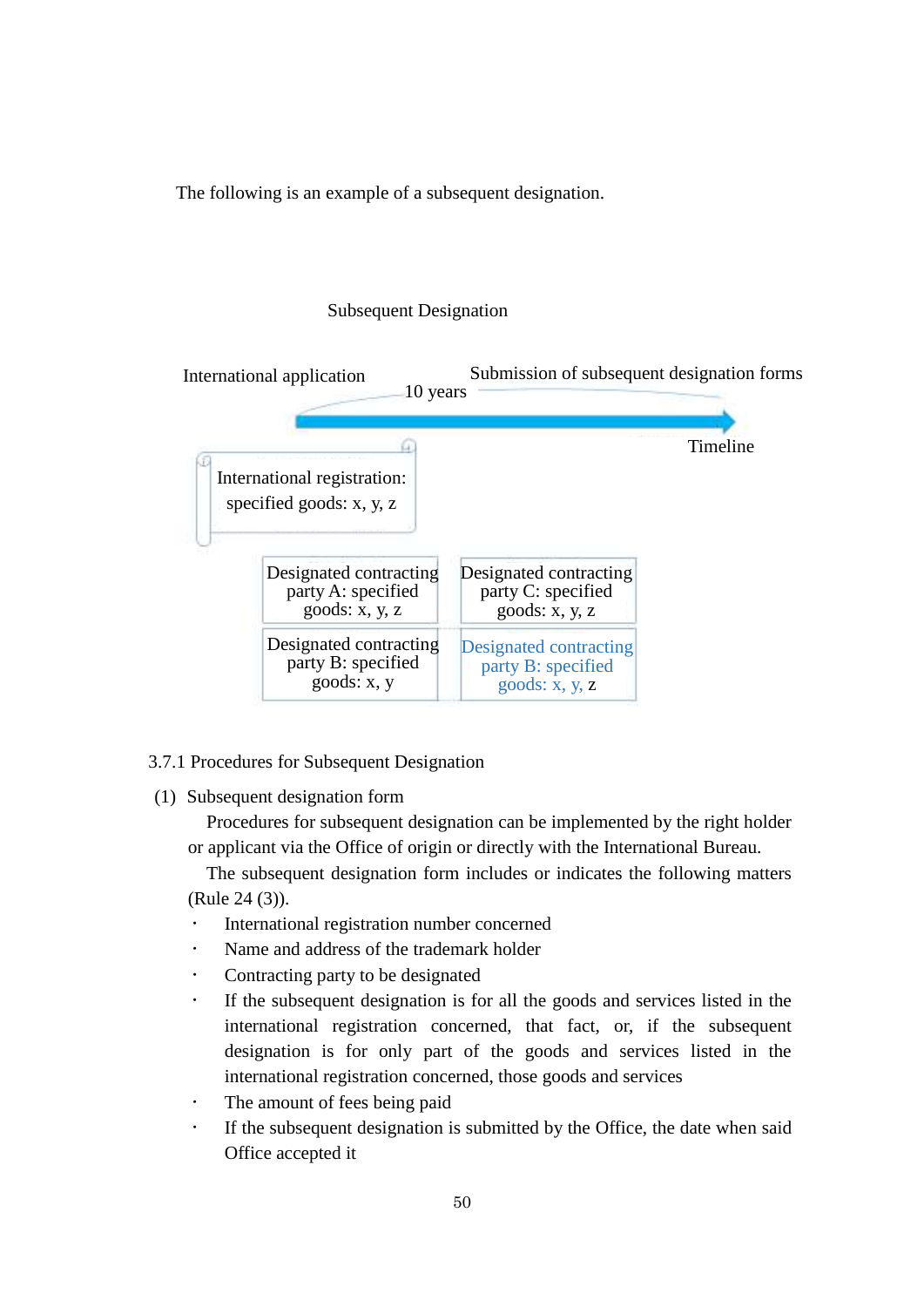The subsequent designation form may contain a request that the subsequent designation take effect after the recording of a change or a cancellation in respect of the international registration concerned or after the renewal of the international registration.

If the contracting party to be designated subsequently is the U.S., submit a Declaration of Intention to Use the Mark (MM18), and if claiming seniority, submit a Claim of Seniority (MM17) along with the subsequent designation form respectively.

## (2) Language

If the subsequent designation form is submitted via the Office of origin, use the language selected by the Office of origin. If it is submitted directly to the International Bureau, use any of the languages among English, French, and Spanish.

(3) Fee

The specified fee shall be paid. If the Office of origin is the country that requests the fee, that amount shall also be paid.

## 3.7.2 Procedures by the International Bureau

If a subsequent designation form is submitted via the Office of origin, if the International Bureau accepts it within two months from the date of acceptance by the Office of origin, the date when the Office of origin accepted it is recorded as the date of subsequent designation.

If a subsequent designation is submitted directly to the International Bureau, the date when the International Bureau accepted it is the date of subsequent designation.

In cases where there is an irregularity with the international registration number, indication of the designated contracting party, specification of goods and services, Declaration of Intention to Use the Mark (MM18) to be submitted with the subsequent designation form, etc. in a subsequent designation form that the International Bureau accepted directly or via the Office of origin, if the subsequent designation form was submitted directly to the International Bureau, the International Bureau notifies the right holder of the irregularity, and if it was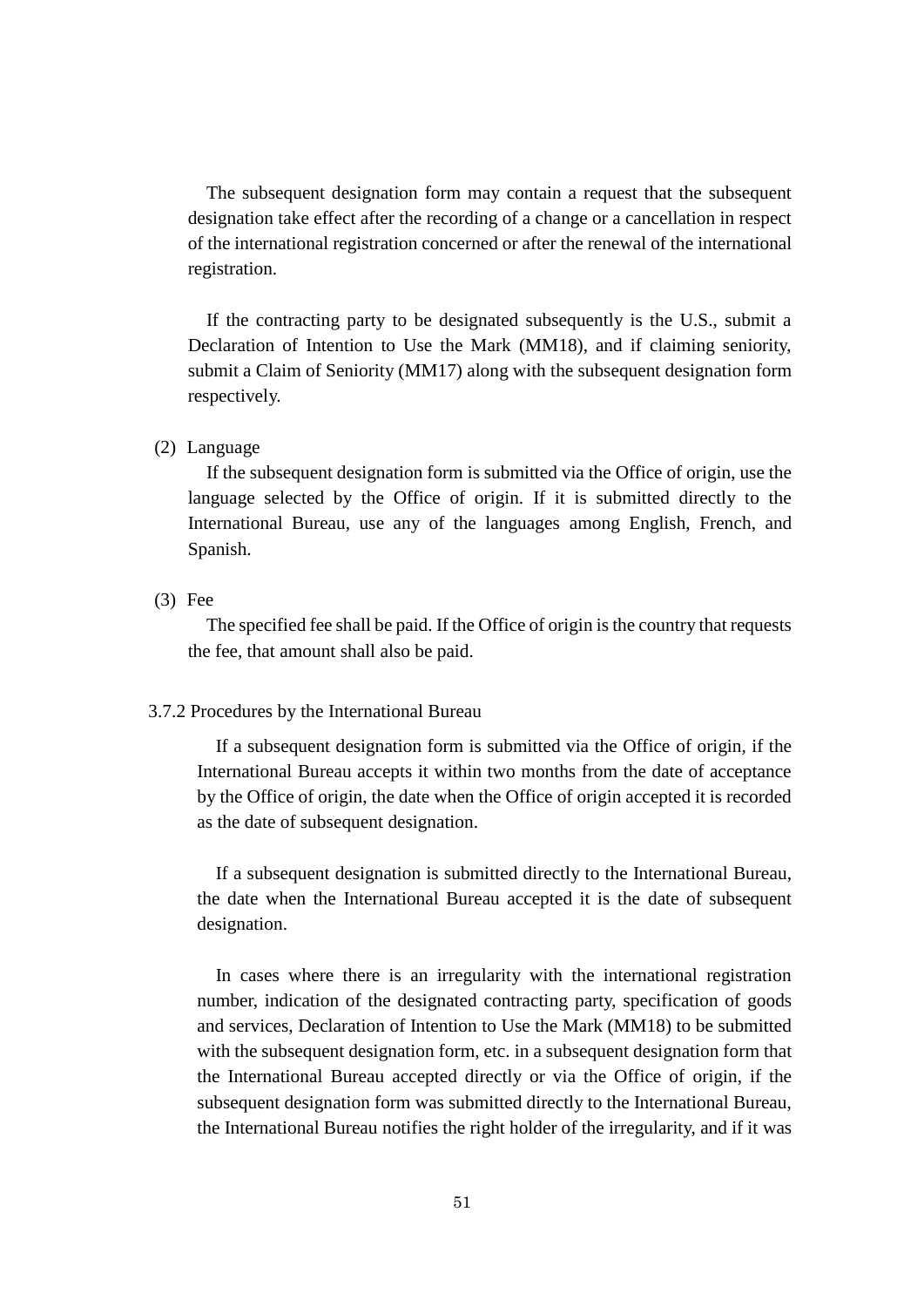submitted via the Office of origin, the International Bureau notifies the Office of origin of the irregularity.

If an irregularity notification is issued, the day when the irregularity is corrected is the date of the subsequent designation; however, the irregularity must be corrected within three months from the notification. If the irregularity is not corrected within the period, the subsequent designation is considered to be abandoned. However, the amendment of Rules in 2014 enabled the right holder to request continued processing by submitting a new form (MM20) within two months from the expiry of the period along with payment of the specified fee.

If the submitted subsequent designation form fulfills the requirements, the International Bureau registers the subsequent designation on the international register and posts it in the gazette. The International Bureau notifies the Office of the contracting party that is designated by the subsequent designation and the right holder, and if the subsequent designation is submitted via the Office of origin, the International Bureau notifies the Office of origin to that effect.

# 3.7.3 Effects of Subsequent Designation

When the subsequent designation is recorded on the international register, it is considered to be an international application filed on the date of subsequent designation that is recorded on the international register. It has the same effects as an application that is filed directly to each designated contracting party on the recorded date of the subsequent designation.

### 3.7.4 Procedures by the Office of the Designated Contracting Party

If there are grounds for refusal, the Office of the designated contracting party will notify of the refusal within one year from the date of notification of the subsequent designation or within 18 months if a declaration is made. If the notification of refusal is not issued within the period, the registration will receive the same protection as the international registration, in other words, it will receive the same protection as the national registration in the designated contracting party. The effects of the protection by the subsequent designation come into effect on the date when the subsequent designation is recorded on the international register; however, the duration is ten years from the date of international registration and the date when the subsequent designation is recorded is not used as a standard. Therefore, it is possible to unify management of the protection period on the international register.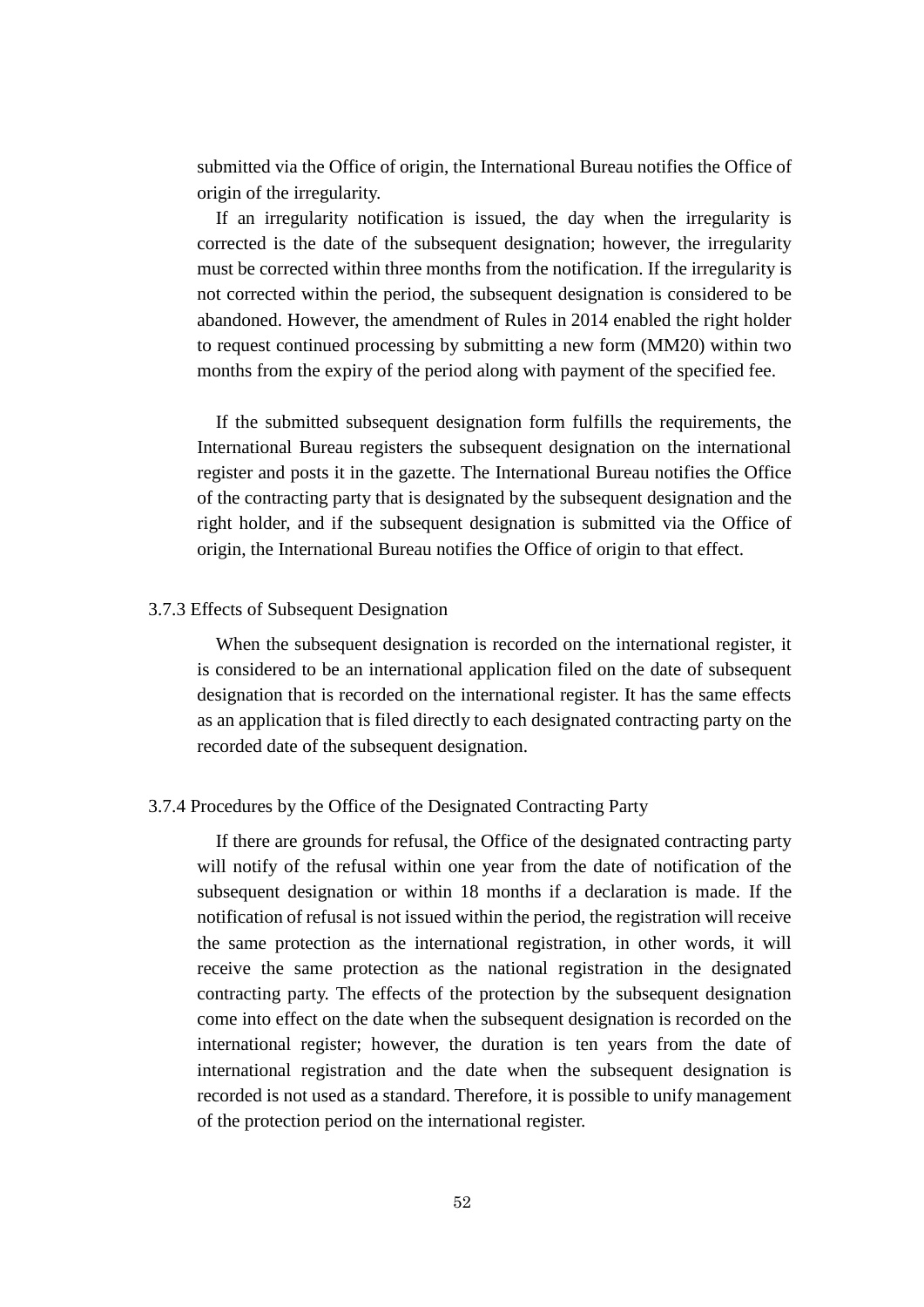#### 3.8 Duration and Renewal

### 3.8.1 Duration of International Registration

The duration of international registration is ten years from the date of international registration and it can be renewed every ten years by paying the fee (Article 7 (1)). The International Bureau unofficially notifies the right holder (or representative) of the expiry date of the duration of international registration within six months before expiry of the protection period of ten years; provided, however, that the right holder cannot justify the fact that he/she did not pay the renewal fee on the grounds that he/she did not receive the notification.

Since the renewal means an extension of the duration of the international registration, the renewal procedures cannot include a change of content of the international registration, such as the change of name or address of the right holder or his/her representative, etc. If there is a change as mentioned above, it is required to take procedures for application for change with the International Bureau by using the specified format before taking the renewal procedures.

The renewal can be implemented by selecting the designated contracting parties in which the right holder desires to extend the protection.

Even if a refusal is recorded in a specific contracting party, the right holder may apply for renewal with respect to said contracting party (Rule 30 (2) b). This is to protect the right holder in cases where the refusal is subject to appeal and the final decision is not given by the due date of the renewal.

However, in this case, the right holder must submit a statement that he/she registers the renewal with respect to the contracting parties where said refusal is recorded when he/she pays the renewal fee.

On the other hand, the registration cannot be renewed in a designated contracting party where invalidity or abandonment of all goods and services is recorded (Rule 30 (2) c).

In the past, the right holder had to pay a renewal fee that was calculated by the number of classes for which protection is requested in the designated contracting party; however, the amendment of Rule 30 enables the right holder to renew only goods and services that are protected by the statement to grant protection, etc..

If the international registration was not renewed, the International Bureau was only required to notify all designated contracting parties with respect to said international registration of this fact and had no obligation to notify the right holder; however, the amendment of Rule 31 (4) requires that the International Bureau notify the right holder and the representative if any that the international registration was not renewed.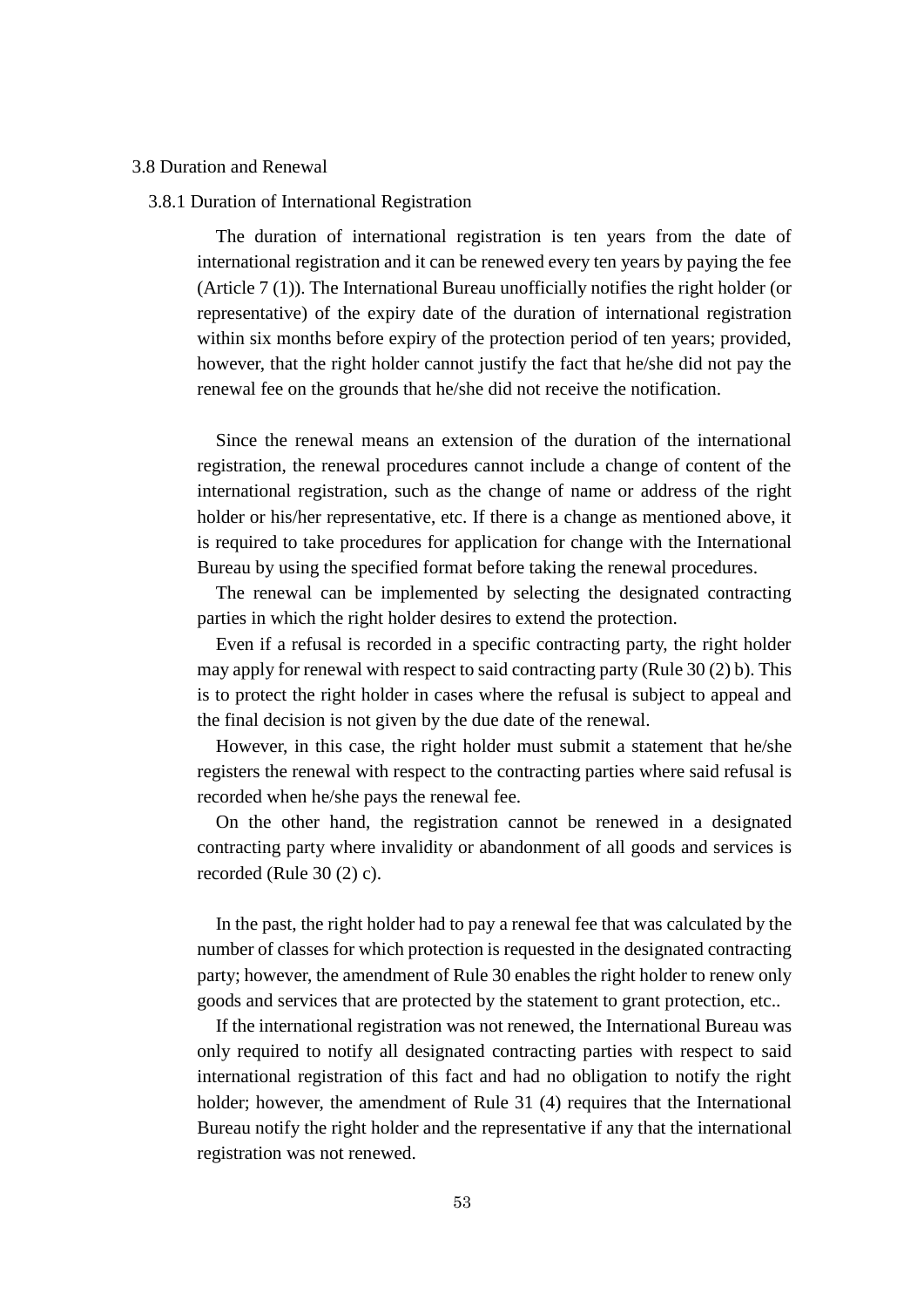## 3.8.2 Renewal Procedures

### (1) Time of renewal

The renewal can be implemented before the expiry of the duration; provided, however, that the renewal procedure may be implemented even after expiry of the duration if it is within six months (grace period) after the expiry by paying an additional fee, 50% of the original fee.

If any payment made for the purpose of renewal is received by the International Bureau earlier than three months before the expiry date, it is considered as having been received three months before the date on which the renewal is due ( Rule 30).

If renewal procedures are not implemented within six months after the expiry, the international registration ceases and the designated contracting parties are notified of the fact and it is published in the gazette.



#### Renewal Procedure Period

### (2) Procedures

The application for renewal shall be filed by the right holder or his/her representative by any of the following methods.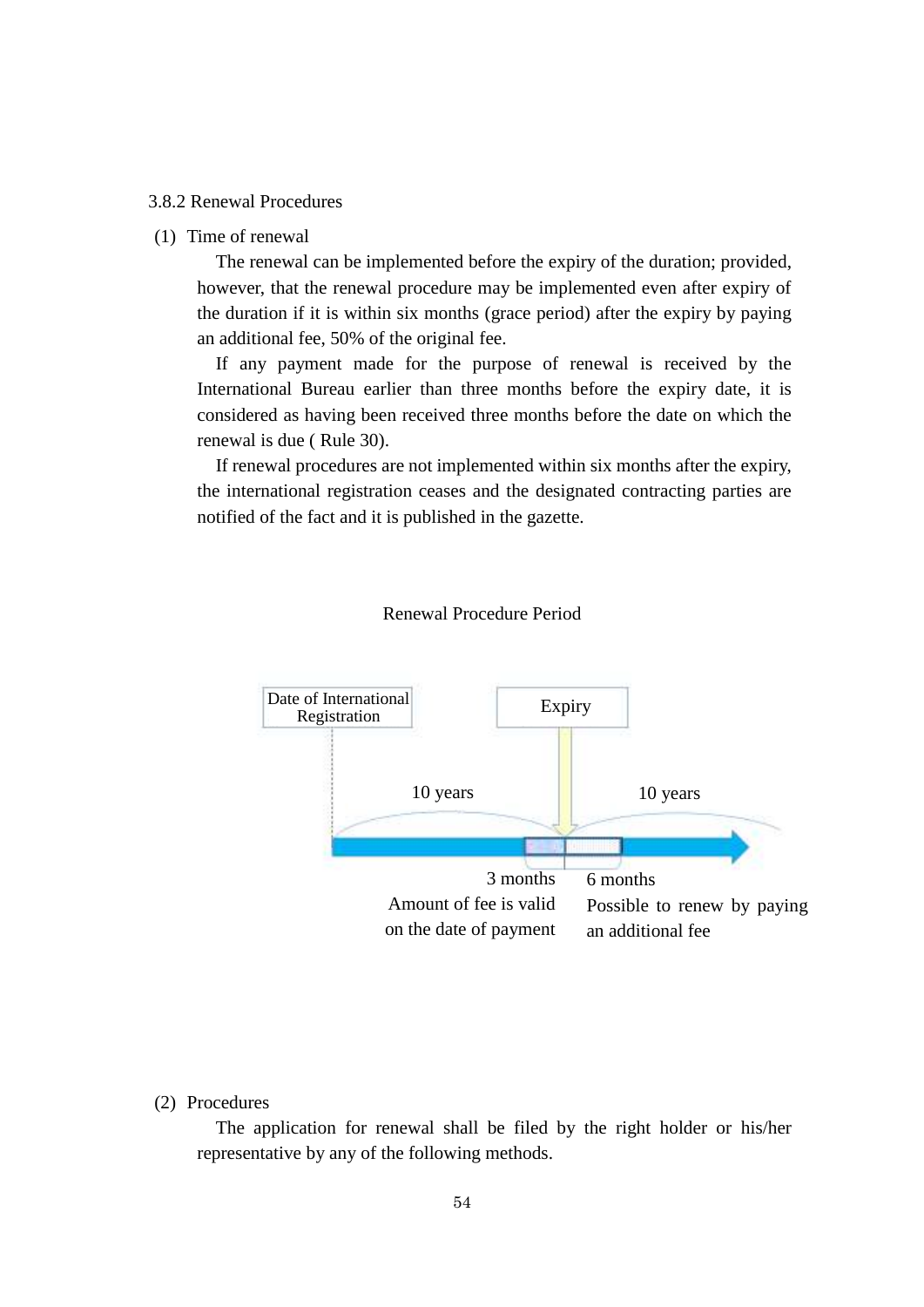- (i) Submit documents in which the international registration number, the designated contracting party to be renewed, the statement that the registration is renewed, and the method of payment of the fee are indicated, to the International Bureau and pay the specified fee. The format is not specified.
- (ii) Pay the fee by using non-official form MM11 provided by WIPO.
- (iii) Use E-renewal, which uses the WIPO on-line system.

The aforementioned documents (i) and (ii) can be submitted directly to the International Bureau or via the Office of origin; provided, however, that in cases of submitting the renewal application via the Office of origin, the date of submission is also the day when the application arrives at the International Bureau.

(3) Fees

The fees to be paid are the basic fee, complementary fee, supplementary fee, and individual fee.

In cases of implementing the on-line renewal ((iii) above), the fees will be paid by an available credit card or current account at WIPO if opened.

# (4) Record of renewal

If the renewal is accepted, it is recorded on the international register on the day when the registration is to be renewed (expiry date of the duration) and the relevant Offices are informed. A certificate will be sent to the right holder.

# 3.9 Other Procedures

## 3.9.1 Change of Ownership

If a right holder of the international registration is changed due to transfer of international registration for all or part of the goods and services specified by the international registration or transfer of international registration by company merger, court decision, etc., the International Bureau records the change of ownership in question on the international register at the request of the right holder or Offices (Article 9).

The change of ownership may relate to all goods and services protected by the international registration or to only part of them.

As for designated contracting parties, the change may relate to all of the designated contracting parties or a part of the designated contracting parties.

However, the change of ownership of the international registration may be recorded only when a transferee (new right holder) is entitled to file an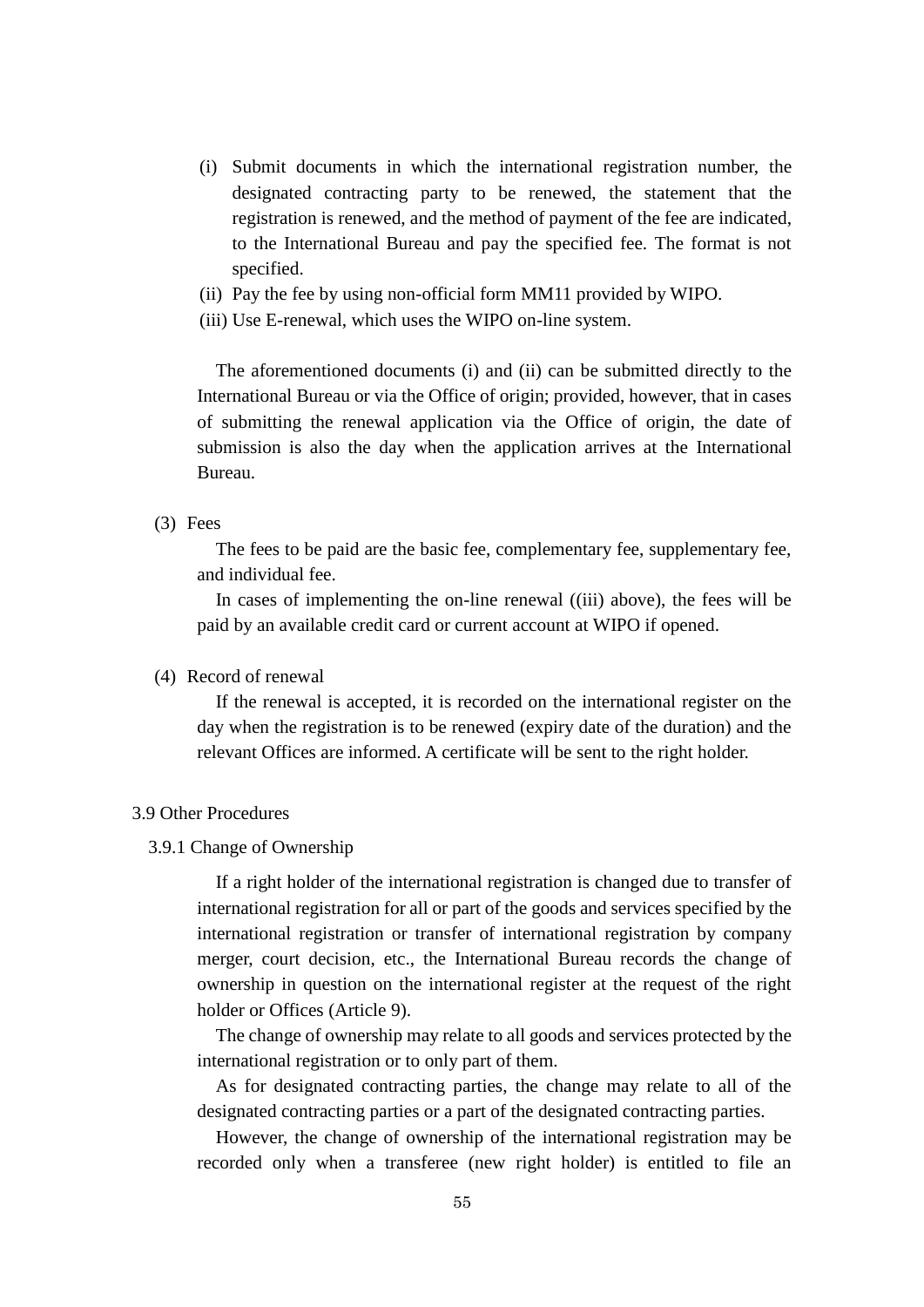international application under the treaty. In other words, the business offices, address, or nationality of the transferee are required to be in the contracting party.

### (1) Procedures

Applications for recording the change of ownership may be filed by the former right holder (transferor), recorded representative of the former right holder, new right holder (transferee) or his/her representative.

If a transferor or his/her representative files the application, the application can be filed via the Office of the transferor or directly to the International Bureau. In cases of filing an application with the International Bureau, the signature of the right holder or his/her representative is required in the specified column of the application form.

On the other hand, if a transferee or his/her representative files the application, the application must be filed via the Office of the transferee, but not directly to the International Bureau. If the transferee has his/her representative take procedures, it is necessary to appoint a local representative in the country of the Office in question.

The application procedures are implemented by using official form MM5. In case of transferring all of the international registration, applications for recording the change can be filed for multiple international registrations under the same right holder by using one form, MM5; however, in cases of partial transfer, MM5 must be prepared for each international registration.

In case of submitting application documents to the International Bureau via the Office, the Office can request to submit evidence related to the change of ownership; however, the International Bureau does not request evidence to be submitted for the change of ownership and no supporting document, such as a transfer agreement, etc. should be sent to the International Bureau. The Office that accepted the application documents signs the documents and submits them to the International Bureau.

# (2) Language and fee

The working languages for submission of MM5 to the International Bureau are English, French, or Spanish; provided, however, that they are English or French for an international registration filed before April 1, 2004.

It is required to pay the specified fee (177 CHF) for the procedures to record the change of ownership to the International Bureau before application.

(3) Procedures by the International Bureau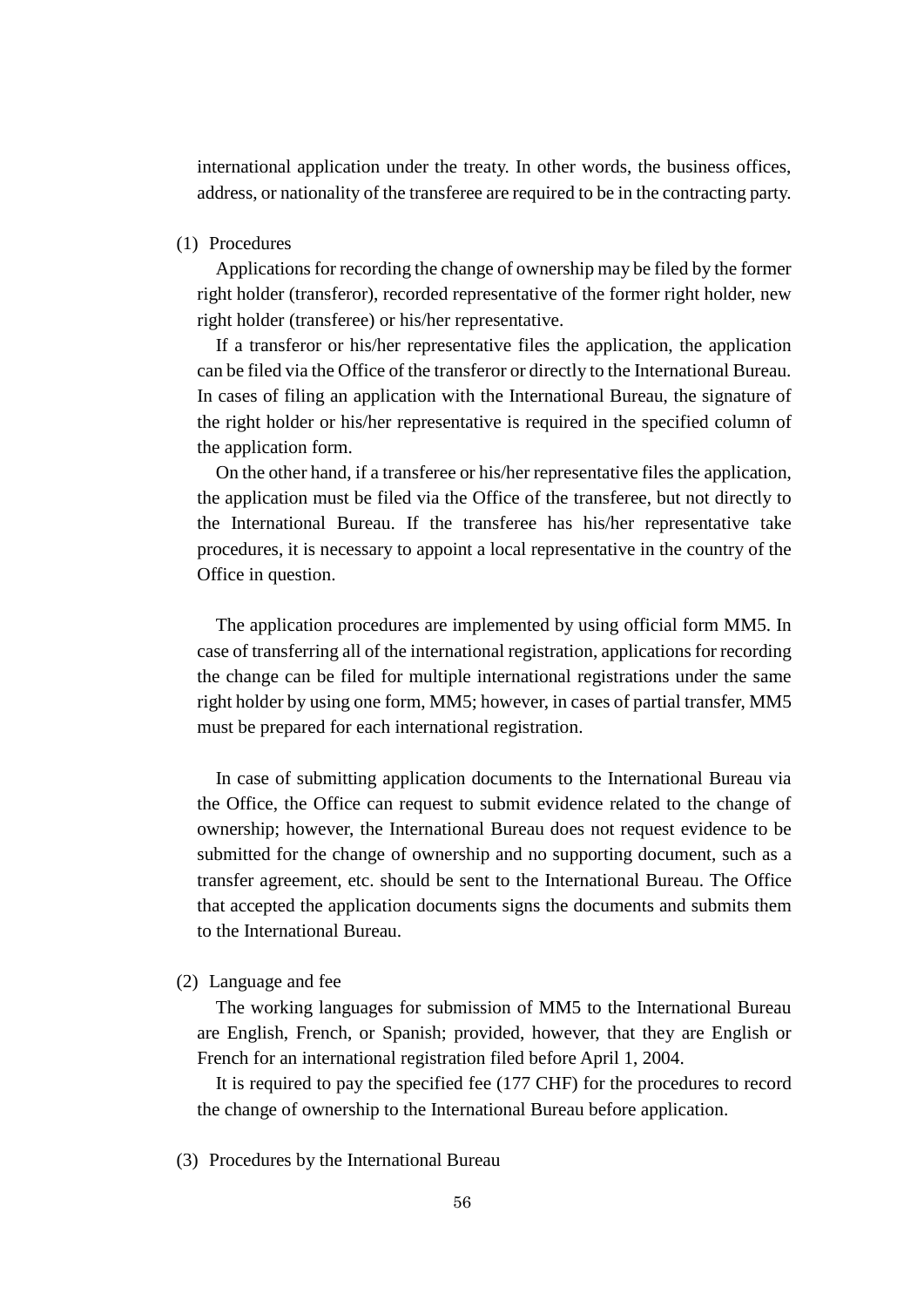The International Bureau that received the application form shall check whether the application form conforms to the requirements and if there is an irregularity, it shall notify the right holder of that fact. If the application was filed by the relevant Office, the International Bureau notifies the Office concerned of the irregularity. The right holder may correct the irregularity within three months from the day when the International Bureau notifies him/her of the irregularity (Rule 26 (2)). If the irregularity is not corrected within the period, the application for change of ownership is considered to be abandoned.

However, the amendment of the Rules in 2014 enabled right holders to request continued processing by submitting a new form (MM20) to the International Bureau within two months of the expiry of the period as well as paying the specified fee.

On the other hand, if the application conforms to the requirements, the International Bureau shall promptly record the change of ownership in the international register and publish it in the gazette.

The International Bureau notifies the Office of the designated contracting parties which the change will affect and the right holder the fact of the record. If all of the right holders are changed, the International Bureau notifies the former right holder(s) of the change and if part of the right holders is changed, the International bureau shall notify the fact also to the new right holder(s) for the corresponding part of the international registration (Rule 27 (1)).

The recording day of the international registration is the day when the International Bureau accepts the application form that fulfills the requirements; provided, however, that if there is an application with respect to the statement that should be recorded after the renewal of the international registration coinciding with another change, cancellation, or subsequent designation with respect to the relevant international registration, then the International Bureau shall follow that application.

If the right holder is changed due to transfer of part of the goods and services under the international registration or due to transfer in part of the designated contracting parties, it shall be recorded as a different international registration from the original international register.

#### (4) Effects

If the change of ownership is recorded on the international register, the right holder of the international registration in question is changed according to the record.

However, since the validity of the change of ownership is based on the laws and regulations of each designated contracting party, the Office of the designated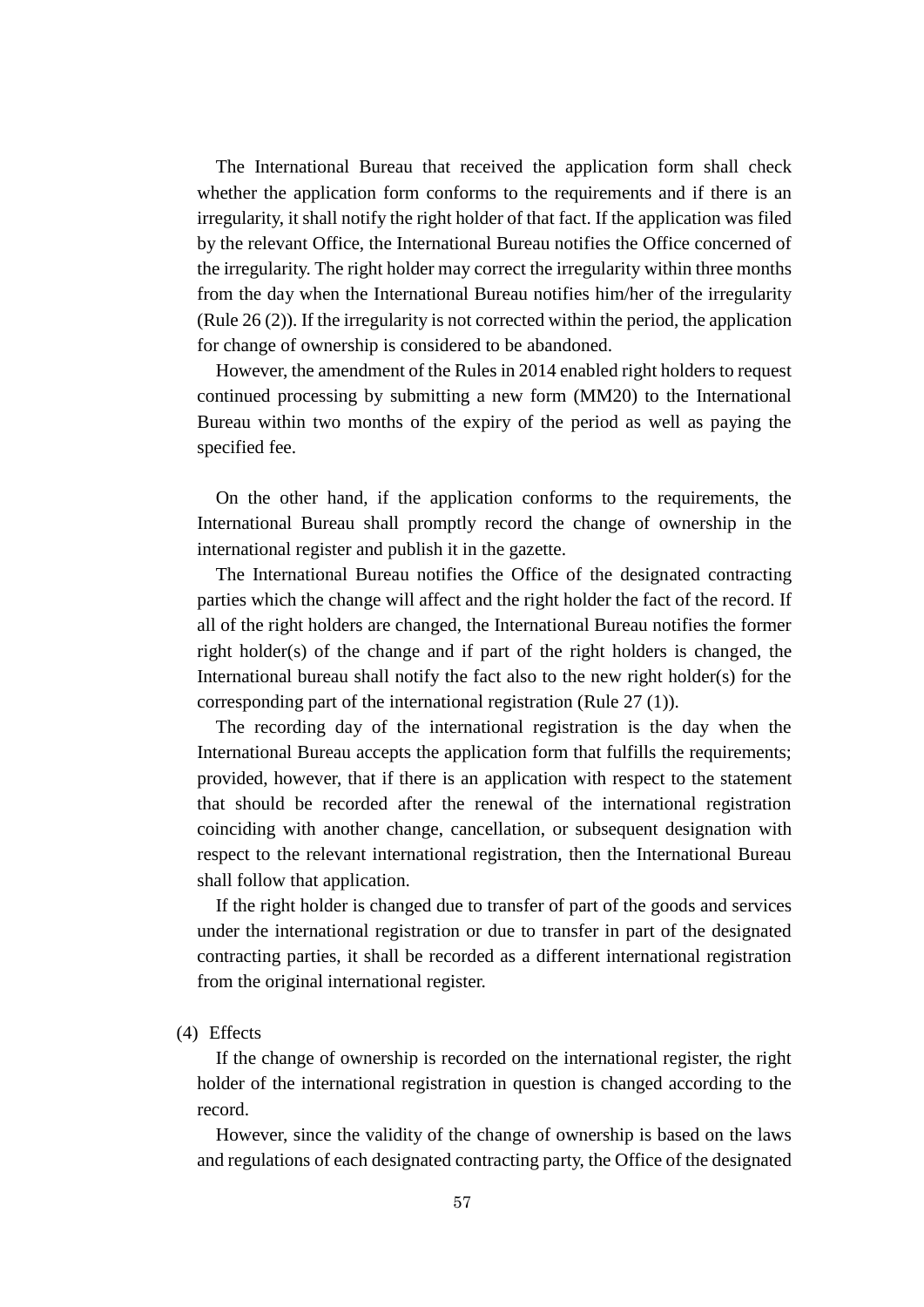contracting party that received the notification of the change of ownership from the International Bureau can declare that the change of ownership has no effect in the designated contracting party in question (Rule 27 (4)). This declaration must be notified to the International Bureau within 18 months from the day when the notice of change of ownership is sent by indicating the reasons why the change of ownership has no effects, the main provisions of the corresponding laws and regulations, and whether the declaration can be subject to an appeal. An example of reasons why the change has no effect is a case where the contracting party in question does not allow a transfer that is likely to mislead the public. The International Bureau that received the notification of said declaration shall notify the applicant (or right holder or the Office) and the new right holder of the change.

(5) Merger of International Registration

In cases where the same natural person or legal entity has been recorded as the right holder of two or more international registrations resulting from the fact that the right holder of an international registration is changed with respect to part of the Goods and Services and part of the designated contracting parties and then the single international registration is divided into two or more international registrations, said person may file an application for merger of international registration (Rule 27 (3)). An application for merger of international applications is filed directly to the International Bureau or via the Office of the contracting party; however there is no specified format for the application form and no fee is required.

The merger of international applications facilitates management of international registrations.

# 3.9.2 Limitation of the List of Goods and Services

The right holder may limit the scope of goods and services with respect to all or part of the designated contracting parties for the international registration (Rule (1) (a)); this is called "Limitation of the List of Goods and Services."

The limitation is to limit part of the Goods and Services. If there are no goods and services left, the application for limitation is not allowed. In case of deleting all of the Goods and Services, file an application for record of renunciation, which will be explained in the following section.

In cases where a right holder receives a notification of provisional refusal in the designated contracting party and it can be handled by limiting the Goods and Services, the right holder can resolve the grounds for refusal by taking procedures for limitation directly with the International Bureau.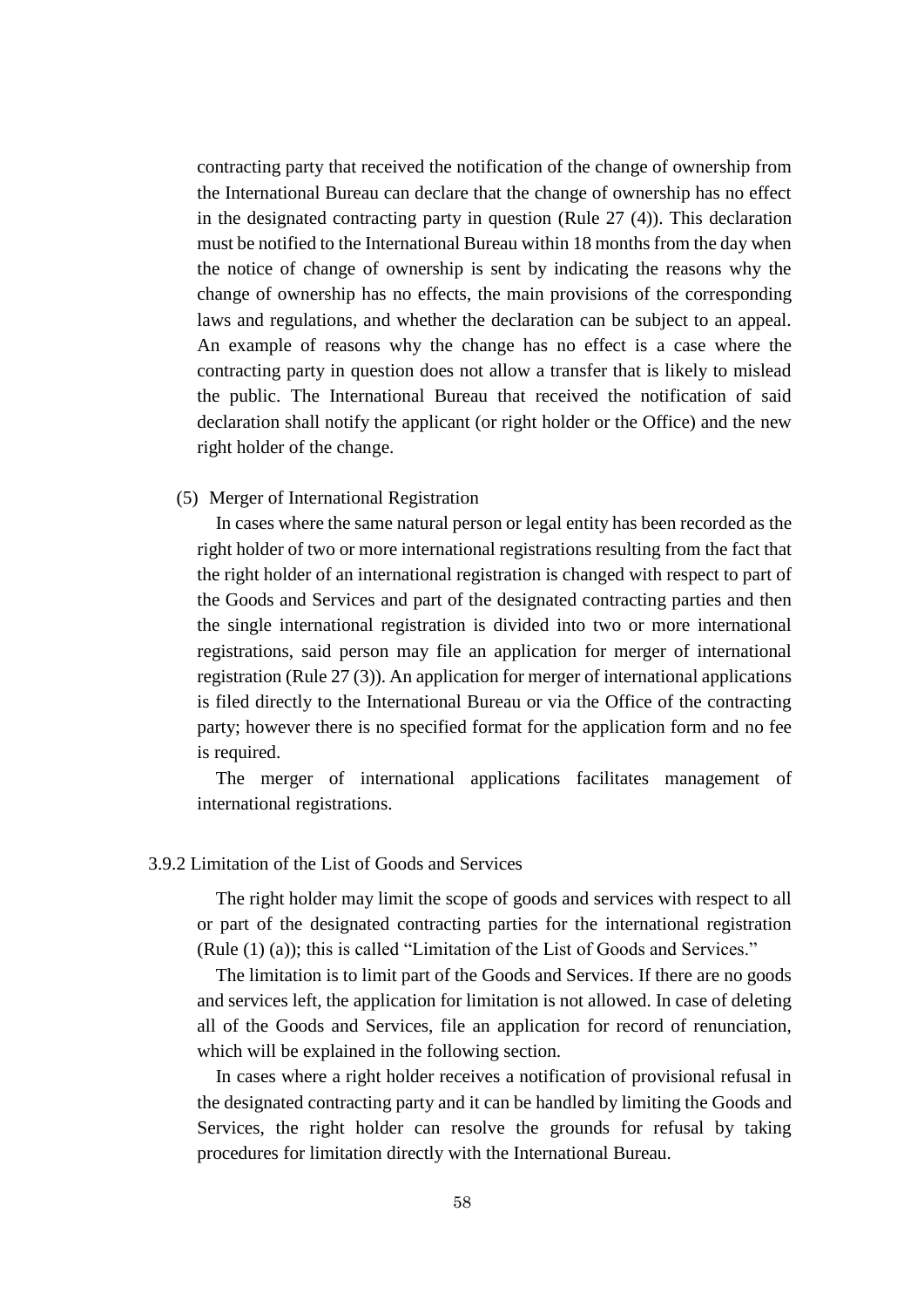#### (1) Procedures

The persons who can apply for recording limitation are the right holder and his/her representative. The right holder prepares the application form by using official form MM6 and sends it to the International Bureau. Enter the Goods and Services after limitation in MM6 and the right holder or his/her representative signs in the signature column.

In case of providing the same limitation to all designated contracting parties or the same designated contracting party of each international registration with respect to multiple international registrations with the same right holder, the procedures may be implemented by submitting one MM6.

On the other hand, if the content of the limitation varies by the designated contracting party, prepare an MM6 for each contracting party and submit it to the International Bureau.

#### (2) Language and fee

In case of preparing an MM6, any of the languages from among English, French, and Spanish can be used (Rule 6); provided, however, that an MM6 in case of limiting the Goods and Services with respect to an application filed before April 1, 2004 shall be prepared in English or French (Rule 40).

The fee is 177 CHF per international registration and it shall be paid to the International Bureau before starting the procedures.

#### (3) Procedures by the International Bureau

The International Bureau that received the application form shall check whether the application form conforms to the requirements and if there is an irregularity, it shall notify the right holder of that fact. The right holder may correct the irregularity within three months from the day when the International Bureau notifies him/her of the irregularity (Rule 26 (2)); however, if the irregularity is not corrected within the period, the application for limitation is considered to be abandoned and the International Bureau notifies the right holder of this fact. In this case, the amount obtained by deducting half of the paid fee will be refunded; provided, however, that the amendment of the Rules in 2014 enabled the right holder to request continued processing by submitting a new official form (MM20) within two months from the expiry of the period to the International Bureau and paying the specified fee.

On the other hand, if the application conforms to the requirements, the International Bureau shall promptly record the change of ownership on the international register and publish it in the gazette.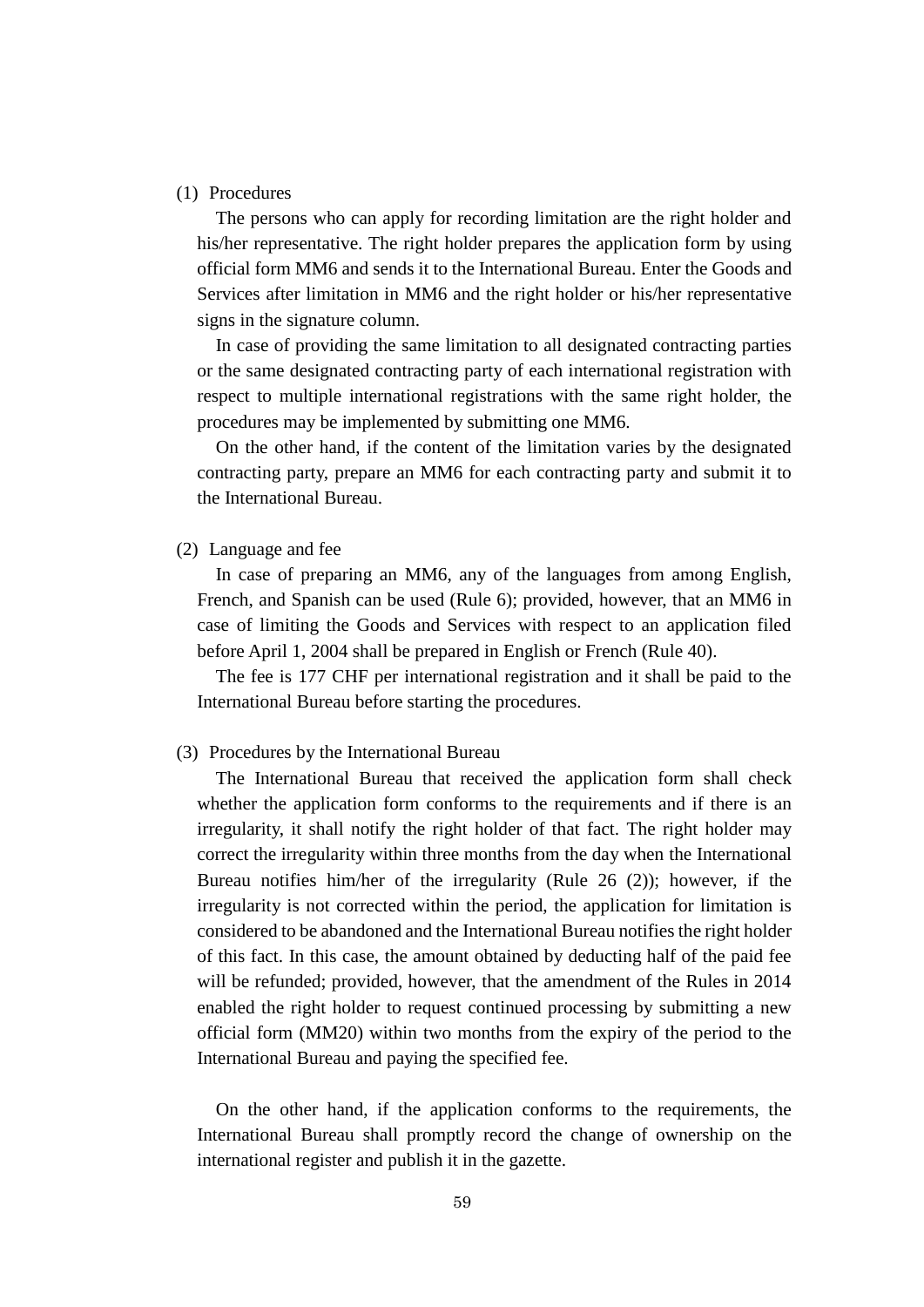The recording day on the international register is the day when the International Bureau accepts the application that fulfills the requirements; provided, however, that if there is an application with respect to the statement that should be recorded after the renewal of the international registration coinciding with another change, cancellation or subsequent designation with respect to the relevant international registration, then the International Bureau shall follow that application.

The International Bureau notifies the Office of the designated contracting party and the right holder related to the registration of limitation of the list of Goods and Services.

### (4) Effects

When the limitation of goods and services for the international registration is recorded on the international register, the limited goods and services for the international registration are eliminated with respect to all or part of the designated contracting parties for the international registration in accordance with the record.

However, the Goods and Services that have been limited by the limitation will not be deleted from the international registration, but the scope of protection is limited in part of the designated contracting parties or to the extent of the part of the Goods and Services. Therefore, subsequent designation can be provided to the limited goods and services subsequently.

The Office of the designated contracting party which has been notified of the limitation related to the list of goods and services that affect the designated contracting parties can declare that the limitation has no effect within its territories (Rule 27 (5)). This declaration will be sent to the International Bureau within 18 months from the aforementioned notification and the following matters will be indicated.

- (i) The reason for which the limitation has no effect (for example, in cases where the limitation is not an actual limitation, but an extension)
- (ii) If the declaration does not affect all the goods and services related to the limitation, those which are affected by the declaration or those which are not affected by the declaration
- (iii) Corresponding provisions of the laws and regulations
- (iv) Whether said declaration may be subject to an appeal, etc.

When the International Bureau receives the declaration, it shall notify the applicant to that effect. If an appeal can be filed, the Office shall notify the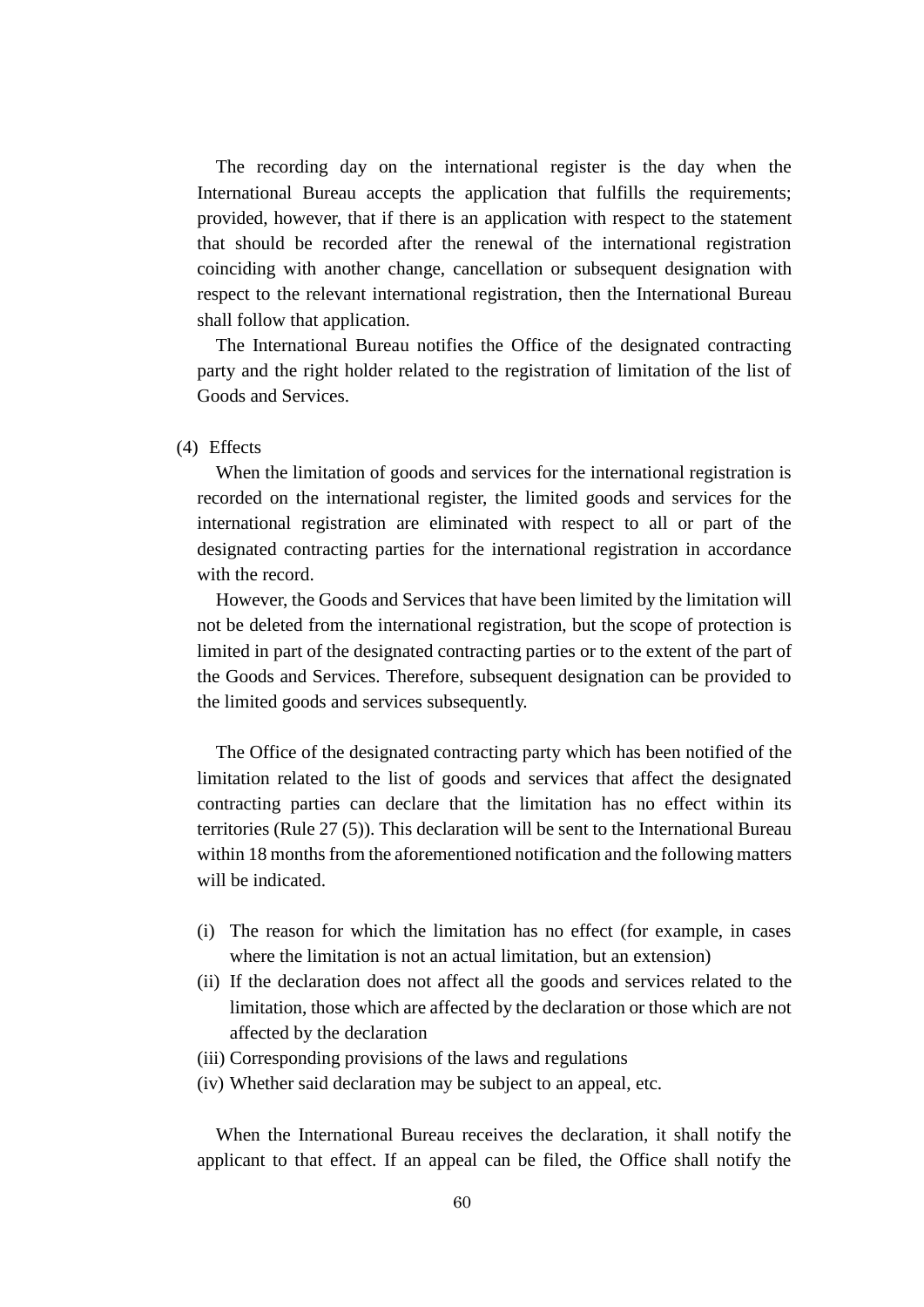International Bureau of its final decision and the International Bureau shall notify the applicants of the notification.

The limitations that have no effects and the final decision related to the declaration are recorded on the international register and published in the gazette.

# 3.9.3 Renunciation of International Registration

The right holder can abandon protection in part of the designated contracting parties with respect to all the Goods and Services of the international registration; this is called "Renunciation" (Rule 25).

Procedures to apply for recording of renunciation cannot be implemented if there is no designated contracting party left. In this case, the right holder shall implement procedures to apply for recording all cancellation of the international registration.

If the protection of all of the Goods and Services is renounced in part of the designated contracting countries, the renunciation is recorded on the international register; however, the international registration itself remains on the register and a subsequent designation is available also with respect to the designated contracting parties for which protection was renounced.

## (1) Procedures

The right holder or his/her representative shall prepare an application form by using official form MM7 and submit it to the International Bureau. The list of contracting parties, etc. that are affected by the renunciation must be indicated in MM7 and the right holder or his/her representative signs in the signature column.

In case of renouncing the protection with respect to two or more international registrations for the same right holder, the same list is applied and the protections can be renounced at one time by submitting one MM7.

# (2) Language and fee

Any language from among English, French, and Spanish can be used (Rule 6); however, that in cases of recording the renunciation with respect to an application filed before April 1, 2004, it shall be prepared in English or French (Rule 40).

An application fee for recording the renunciation is not required.

# (3) Procedures by the International Bureau

The International Bureau that received the application form shall check whether the application form conforms to the requirements and if there is an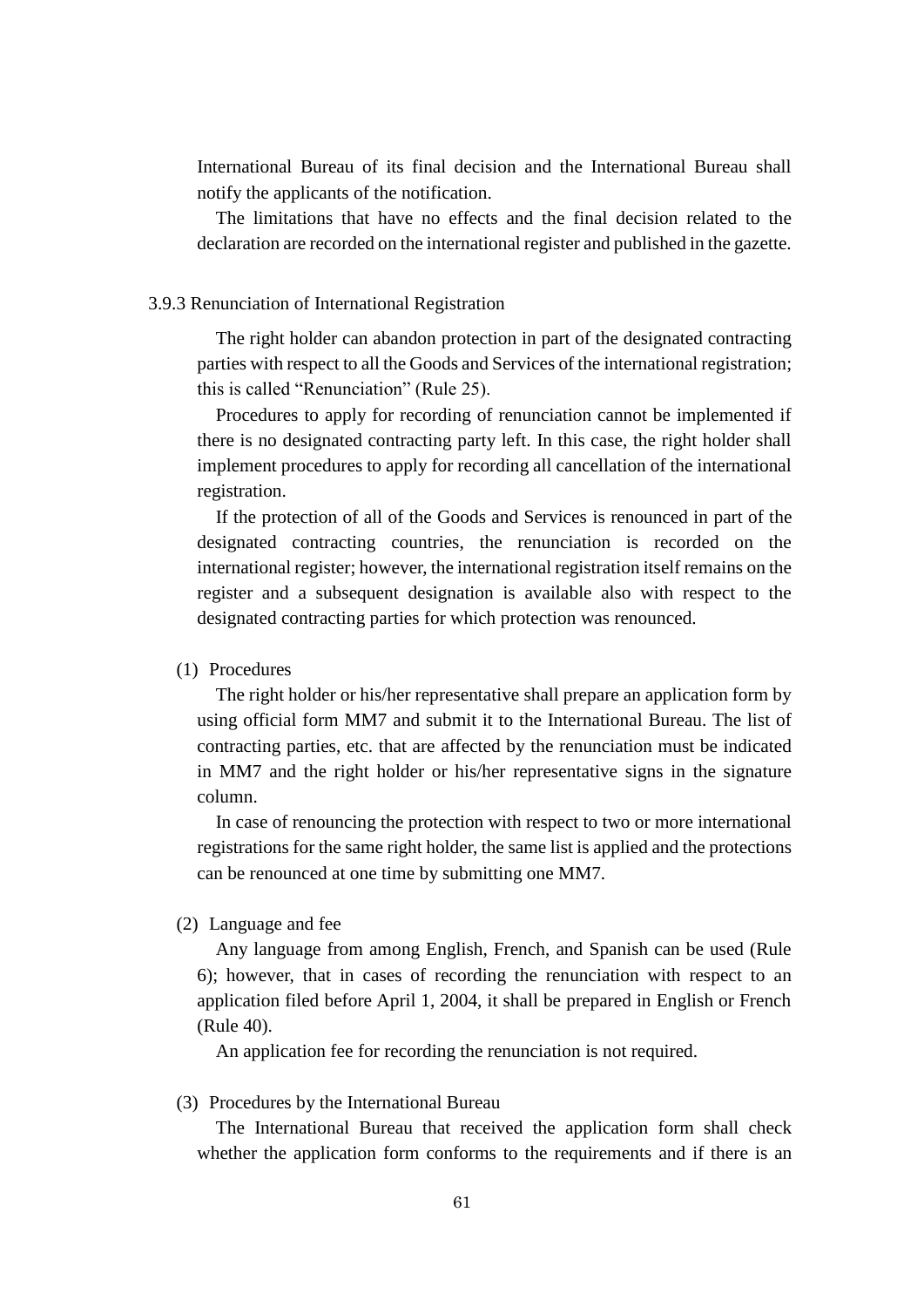irregularity, it shall notify the right holder of that fact. The right holder may correct the irregularity within three months from the day when the International Bureau notified him/her of the irregularity (Rule 26 (2)); however, if the irregularity is not corrected within the period, the application of the renunciation is considered to be abandoned and the International Bureau shall notify the right holder to that effect; provided, however, that the amendment of the Rules in 2014 enabled right holders to request continued processing by submitting a new official form (MM20) within two months from the expiry of the period to the International Bureau and paying the specified fee.

On the other hand, if the application conforms to the requirements, the International Bureau shall promptly register the renunciation of the international registration on the international register and publish it in the gazette (Rule 27).

The recording day of the international registration is the day when the International Bureau accepts the application that fulfills the requirements; provided, however, that if there is an application with respect to the statement that should be recorded after the renewal of the international registration coinciding with another change, cancellation, or subsequent designation with respect to the relevant international registration, then the International Bureau shall follow that application.

The International Bureau shall record to that effect on the international register and notify the Office of the designated contracting party concerned and the right holder of the record.

### (4) Effects

When the renunciation of the international registration is recorded on the international register, the protection under the international registration for all the Goods and Services is renounced with respect to the designated contracting parties in which the renunciation is recorded. However, the designated contracting parties for which the protection is renounced may be designated again at any time.

### 3.9.4 Cancellation of International Registration

In case of cancelling the international registration of all or part of the goods and services related to all designated contracting parties, it is called cancellation. The application procedure for recording cancellation can be implemented for all or part of the Goods and Services.

If the designated contracting parties remain with respect to protection under the international registration, the aforementioned application procedures for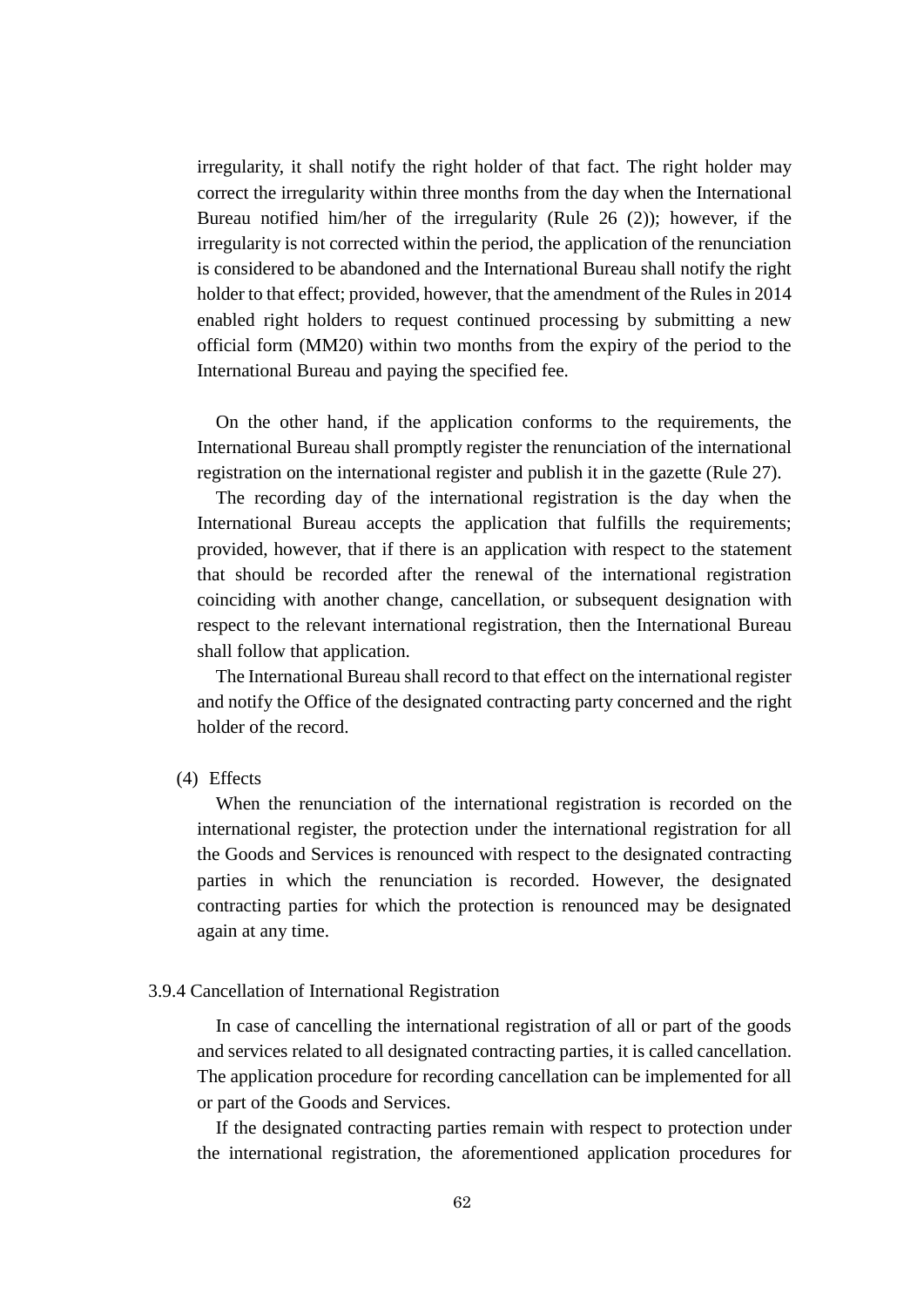recording renunciation shall be implemented, but not the following application procedure for recording the cancellation.

(1) Procedures

The right holder or his/her representative shall prepare the application form by using official form MM8 and submit it to the International Bureau. The MM8 requires the signature of the right holder or his/her representative.

If the same right holder files an application for recording cancellation of all the records of goods and services in multiple designated contracting parties, he/she can file an application with respect to multiple international registrations at one time by submitting one MM8.

On the other hand, in cases of filing applications for cancellation of part of the goods and services, the right holder must prepare an MM8 for each registration and apply for it.

(2) Language and fee

Any language from among English, French, and Spanish can be used (Rule 6); however, that in cases of applying for recording cancellation of the registration with respect to an application filed before April 1, 2004, it shall be prepared in English or French (Rule 40).

An application fee for recording cancellation is not required.

#### (3) Procedures by the International Bureau

The International Bureau that received the application form shall check if the application form conforms to the requirements and if there is an irregularity, it shall notify the right holder of that fact. The right holder can correct the irregularity within three months from the day when the International Bureau notifies him/her of the irregularity (Rule 26 (2)); however, if the irregularity is not corrected within the period, the application for cancellation is considered to be abandoned and the International Bureau shall notify the right holder to that effect; provided, however, that the amendment of the Rules in 2014 enabled the right holder to request continued processing by submitting a new official form (MM20) within two months from the expiry of the period to the International Bureau and paying the specified fee.

On the other hand, if the application conforms to the requirements, the International Bureau shall promptly register the cancellation of the international registration on the international register and publish it in the gazette (Rule 27).

The recording day of the international registration is the day when the International Bureau accepts the application that fulfills the requirements;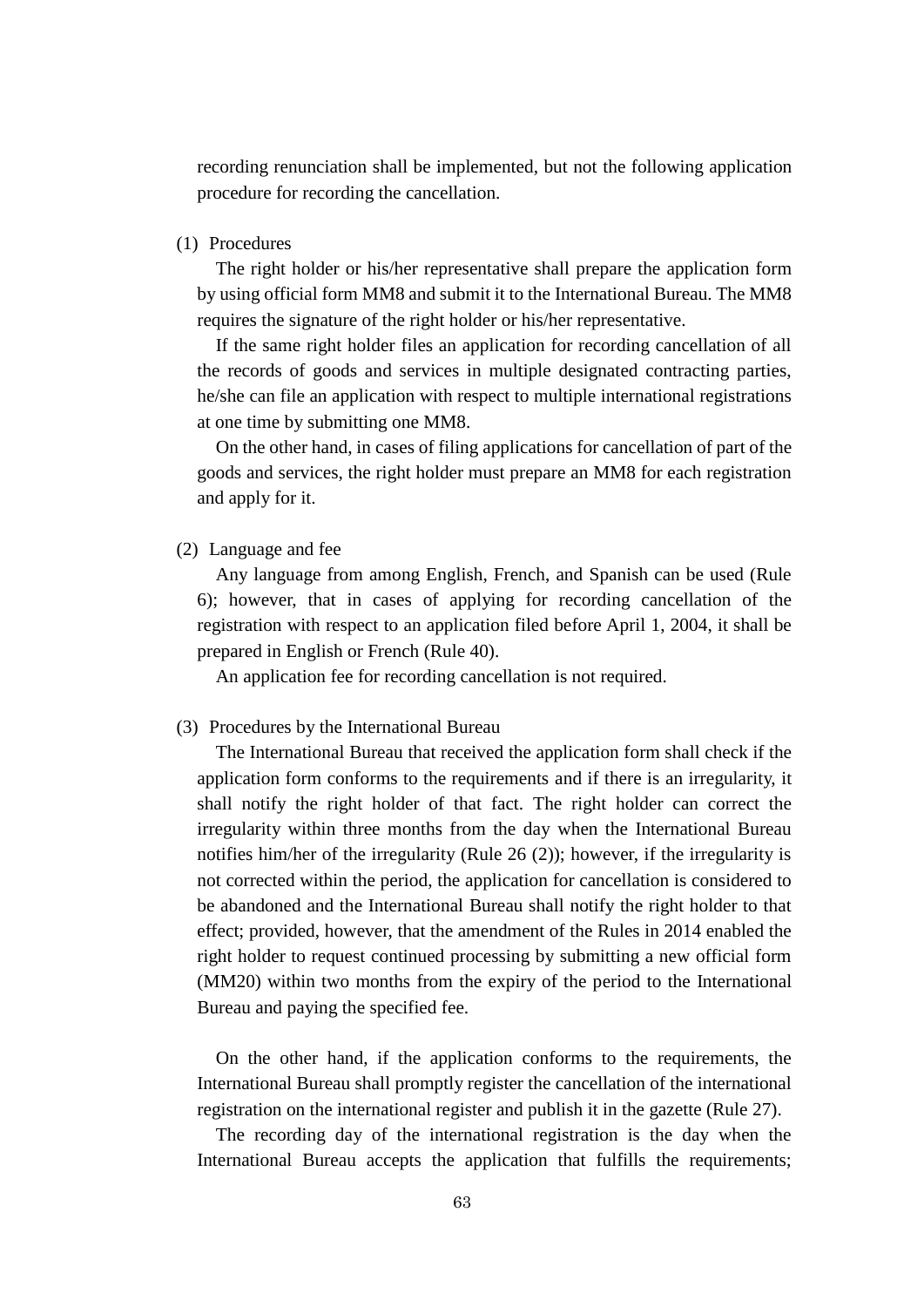provided, however, that if there is an application with respect to the statement that should be recorded after the renewal of the international registration coinciding with another change, cancellation, or subsequent designation with respect to the relevant international registration, then the International Bureau shall follow that application.

The International Bureau shall record to that effect on the international register and notify the Office of the designated contracting party concerned and the right holder of the record.

#### (4) Effects

When the cancellation of international registration is recorded on the international register, the international registration is cancelled with respect to the goods and services. If part of the goods and services are cancelled, the registration of goods and services subject to the cancellation will be deleted. In cases of cancelling all of the registration, there will be no subject of the international registration and the right holder will no longer be able to implement subsequent designation.

In cases where part of the goods and services are cancelled, the right holder cannot implement subsequent designation with respect to the goods and services subject to the cancellation. If the right holder desires the protection of marks with respect to these cancelled goods and services, it is necessary to file a new international application.

## 3.9.5 Change of Name and Address of the Right Holder

In case of changing the name and address of the right holder of the international registration on the international register, the right holder shall apply for the change of record to the International Bureau (Rule 25 (1)).

# (1) Procedures

The right holder or his/her representative shall prepare application documents indicating the changed part by using official form MM9 and apply directly to the International Bureau. The application can be submitted via the Office.

In cases where the same right holder has multiple international registrations and changes the name, etc. of the same right holder, he/she can apply for a change of record of ownership for multiple international registrations by indicating the international registration numbers on one MM9.

If an e-mail address is entered in the address column of the right holder, the subsequent communication is limited to electronic distribution and no documents will be received.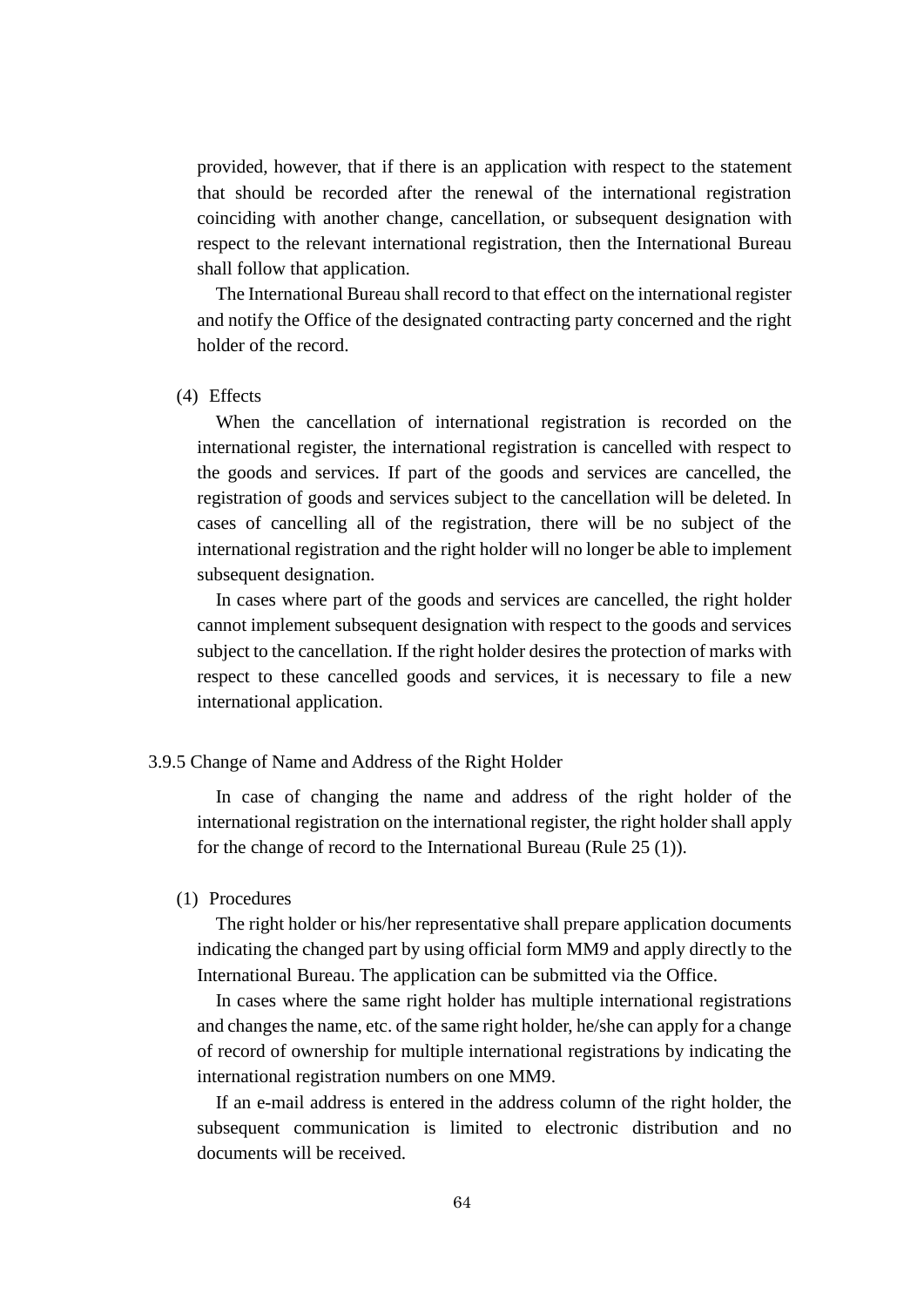In addition, when filing an application for change of record of name, etc. of the right holder, a new representative may be appointed (enter the name of the representative to be appointed in Column 5 of MM9); provided, however, that if there is no change in the appointed representative, the application form shall be submitted with the column for the appointment of a representative left blank.

#### (2) Language and fee

Any language from among English, French, and Spanish can be used (Rule 6); provided, however, that in cases of applying for recording the change of name, address, etc. of the right holder with respect to an application filed before April 1, 2004, it shall be prepared in English or French (Rule 40).

The fee is 150 CHF per application and shall be paid before starting the application procedures. In cases of including multiple international registrations in one application, the fee is also 150 CHF.

#### (3) Procedures by the International Bureau

The International Bureau that receive the application form checks whether the application form conforms to the requirements and if there is an irregularity, it shall notify the right holder of that fact. The right holder can correct the irregularity within three months from the day when the International Bureau notifies him/her of the irregularity (Rule 26 (2)); however, if the irregularity is not corrected within the period, the application is considered to be abandoned and the International Bureau shall notify the right holder to that effect. In this case, half of the fee will be refunded by the International Bureau; provided, however, that the amendment of the Rules in 2014 enabled the right holder to request continued processing by submitting a new official form (MM20) within two months from the expiry of the period to the International Bureau and paying the specified fee.

On the other hand, if the application conforms to the requirements, the International Bureau shall promptly record the change of name, etc. of the right holder of the international registration on the international register and publish it in the gazette (Rule 27 (1)).

The recording day on the international register is the day when the International Bureau accepts the application that fulfills the requirements; provided, however, that if there is an application with respect to the statement that should be recorded after the renewal of the international registration coinciding with another change, cancellation or subsequent designation with respect to the relevant international registration, then the International Bureau shall follow that application.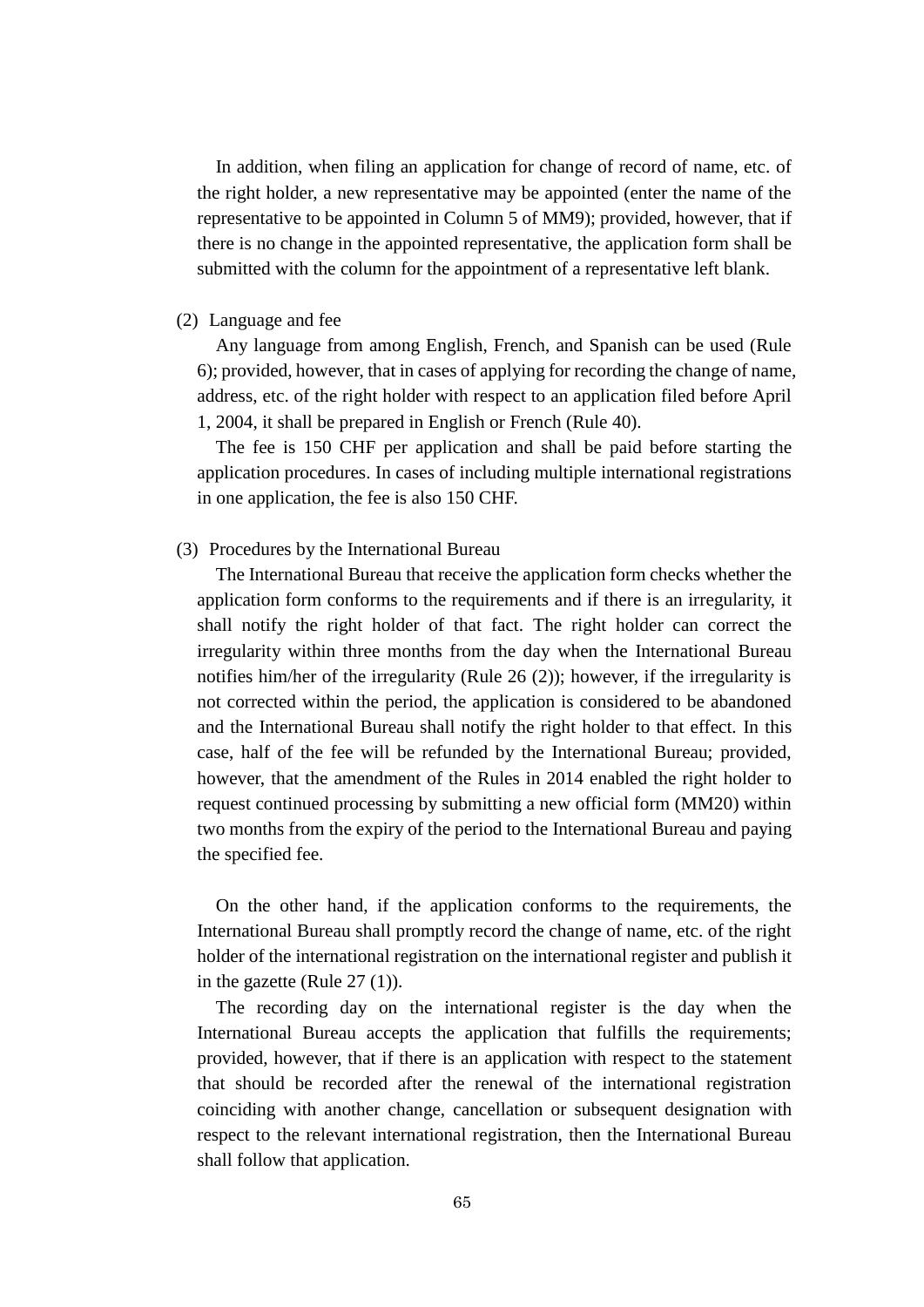The International Bureau shall record to that effect on the international register and notify the Office of the designated contracting party concerned and the right holder of the record.

# (4) Effects

The international registration in which the change of name, address, etc. of the right holder is recorded on the international register, shall be changed to the name and address of the right holder in accordance with the registration.

#### 3.9.6 Appointment of Representative

A representative for international registration can be appointed by indicating the representative in the specified form respectively at the application for international registration, subsequent designation, limitation of the Goods and Services, etc. In this case, it is not required to submit a proxy of the right holder.

A representative may be appointed by individual communication to the International Bureau. This communication shall be submitted to the International Bureau by the applicant, right holder, or appointed representative (Rule 3). One representative shall be appointed for the international registration, but may not be appointed by limiting to a specific designated contracting party.

## (1) Procedures

In cases of appointing a new representative, the right holder or his/her representative shall submit an application form to the International Bureau. The format is not specified, but non-official form MM12 is available. The right holder shall enter the international registration number or the international application number for which the representative is appointed and sign the application form. As mentioned above, only one representative shall be recorded on the international register. If a new representative is appointed, the record of the former representative is overwritten.

## (2) Language and fee

Any language from among English, French, and Spanish can be used (Rule 6); provided, however, that in cases of submitting an application for an application filed before April 1, 2004, it shall be prepared in English or French (Rule 40).

An application fee is not required.

(3) Procedures by the International Bureau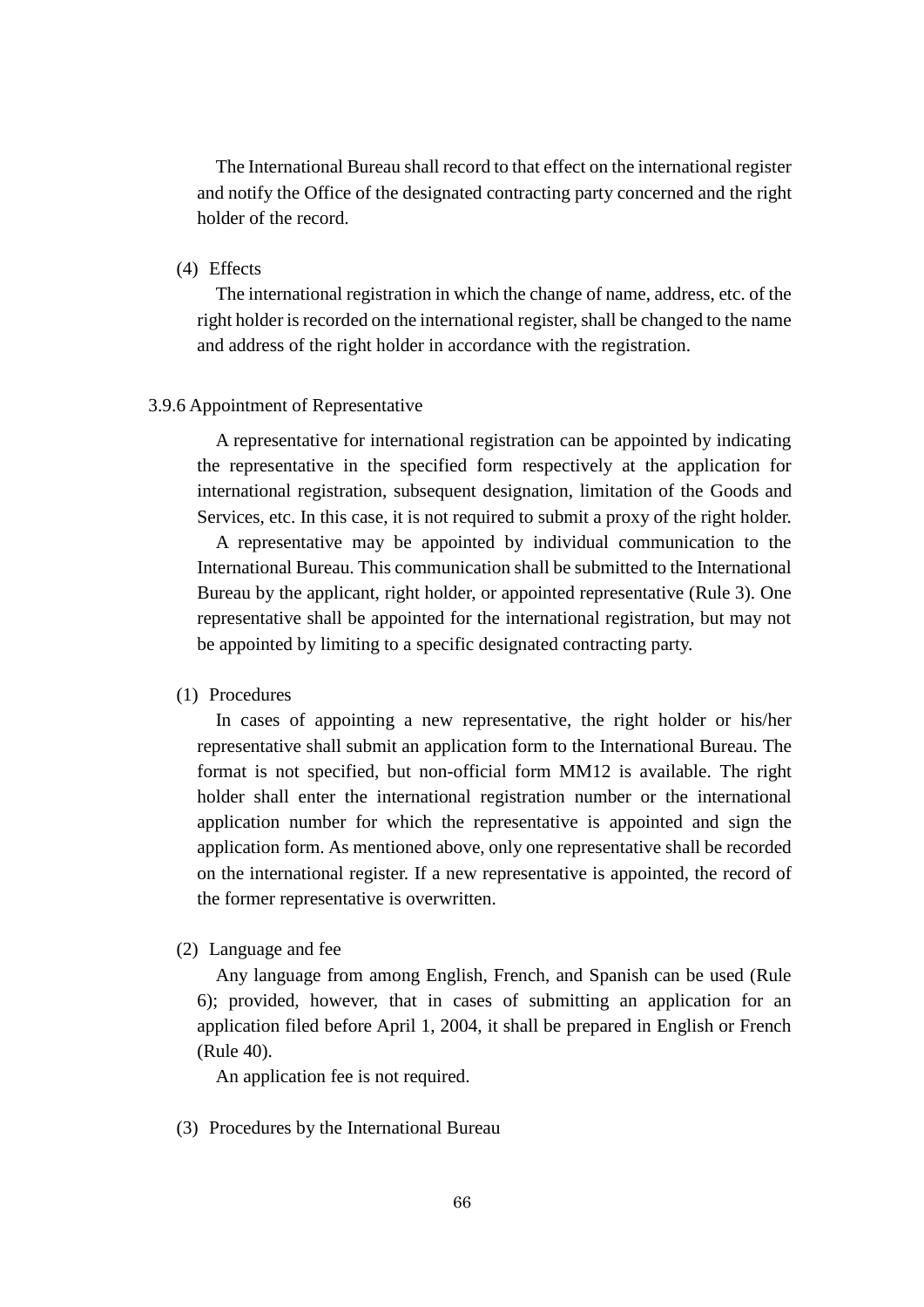The International Bureau that received the application form shall check whether the application form conforms to the requirements and if there is an irregularity, it shall notify the right holder of that fact.

If the application conforms to the requirements, the International Bureau shall promptly record the appointment of a representative for the international registration on the international register (Rule 27 (1)).

The recording day on the international register is the day when the International Bureau accepts the application that fulfills the requirements. The International Bureau shall notify the right holder and his/her representative of the fact of the recording.

## (4) Effects

If the International Bureau finds that the appointment of a representative fulfills the requirements, the appointment of the representative shall be recorded on the International register. The effective date of the appointment of a new representative is the day when the International Bureau receives an international application for which a representative is appointed, application for subsequent designation, change of ownership, etc., or individual communication. After the recording, all communication from the International Bureau will be sent to the newly appointed representative. If another representative was recorded before, the record of the appointment of the representative will be cancelled by the ex officio of the International Bureau. The effect of cancellation of the record of the prior representative comes into effect on the day when the International Bureau receives the aforementioned communication (Rule 3 (6)).

# 3.9.7 Change of Name or Address of Representative

When there is a change to the name or address of the representative for international registration, the change shall be recorded on the international register by application.

# (1) Procedures

The representative of the right holder shall submit an application to the International Bureau. The application format is not specified; however, the application may be filed by using unofficial form MM10. It is not necessary to indicate the name of the right holder in MM10; however, the content of the change related to the representative and international registration number shall be indicated.

### (2) Language and fee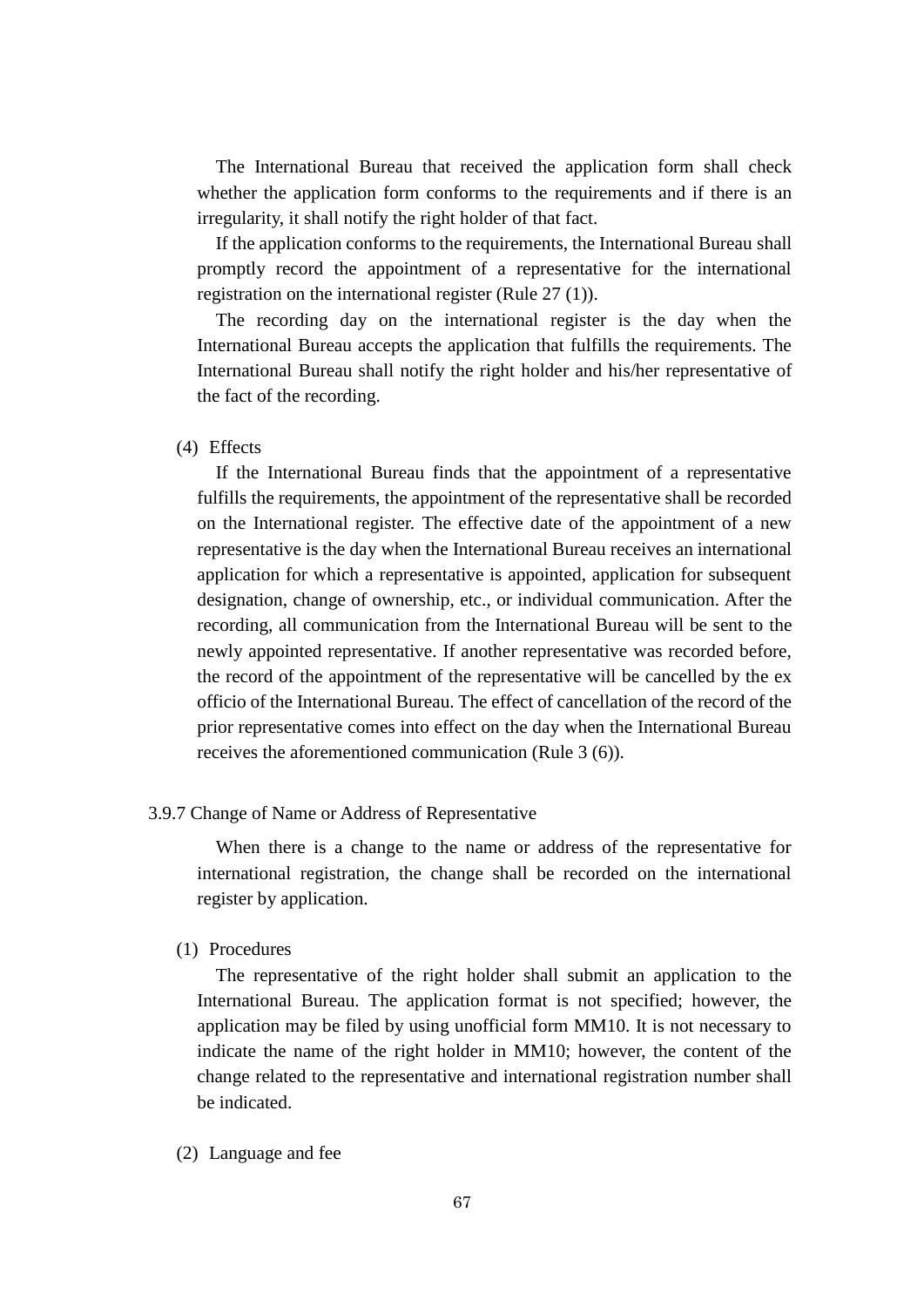Any language from among English, French, and Spanish can be used (Rule 6); however, that in cases of applying for recording the change of representative with respect to an application filed before April 1, 2004, it shall be prepared in English or French (Rule 40).

The application fee is exempted.

## (3) Procedures by the International Bureau

The International Bureau that received the application form shall check whether the application form conforms to the requirements and if there is an irregularity, it shall notify the right holder of that fact. The right holder can correct the irregularity within three months from the day when the International Bureau notified him/her of the irregularity (Rule 26 (2)); however, if the irregularity is not corrected within the period, the application in question is considered to be abandoned and the International Bureau shall notify the right holder to that effect.

On the other hand, if the application conforms to the requirements, the International Bureau shall promptly record the change of representative for the international registration on the international register and publish it in the gazette (Rule 27 (1)).

The recording day on the international register is the day when the International Bureau accepts the application that fulfills the requirements. The International Bureau shall record the change of name and address of the representative on the international register and notify the Office of the designated contracting party concerned and the right holder of the record.

(4) Effects

For an international registration for which the change of name, address, etc. of the representative is recorded on the international register, the name and address of the representative shall be changed in accordance with the registration.

Communications from the International Bureau will be sent to the representative after the change.

### 3.9.8 Correction of International Register

If there is an error in the international registration on the international register, the register shall be corrected by the ex officio of the International Bureau or at the request of the right holder or the Office (Rule 28 (1)).

The following matters are subject to correction.

(i) Discrepancy with the application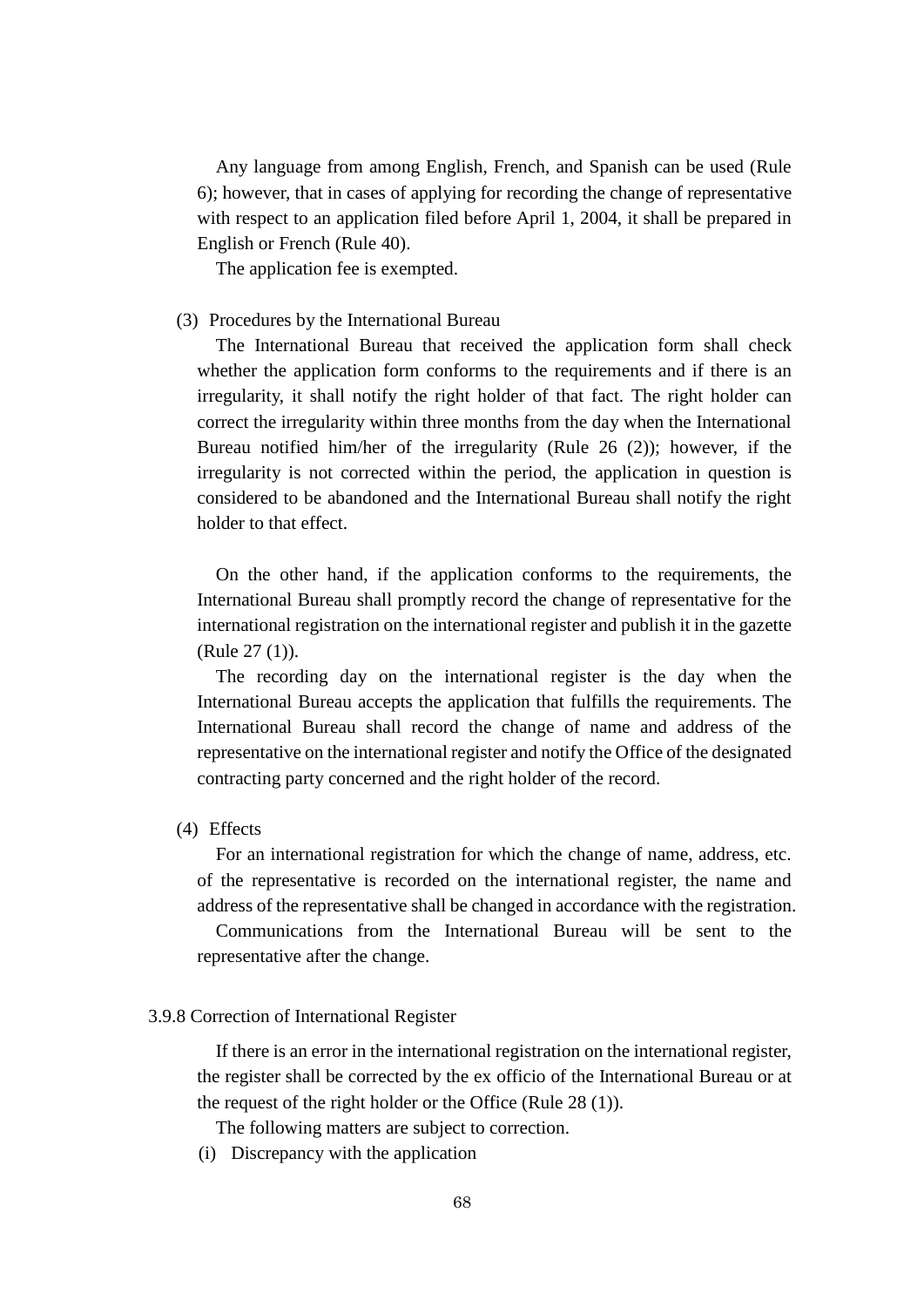It may occur due to an input error by the International Bureau. It shall be corrected by ex officio of the International Bureau or at the request of the Office of origin, right holder, or his/her representative.

(ii) Obvious description error

It is an obvious description error where there is no doubt it should be corrected; it shall be corrected by the ex officio of the International Bureau or at the request of the right holder or his/her representative.

(iii) Objective description error

A description error of name or address of the right holder, basic registration number, etc.; it shall be corrected at the request of the Office of origin.

In case of description error with the documents at the application by the applicant or his/her representative, such as incomplete list of goods (services) or incomplete indication of the designated contracting parties, etc., correction is not allowed.

The request for correction of description error attributable to the Office of origin shall be made within nine months from the posting in the gazette (Rule 28 (4)). After the period elapses, the application for correction cannot be filed.

## (1) Procedures

Since there is no format for the form to request correction, the right holder shall send a document stating the name and address of the right holder, international registration number, points for correction, reason for correction, and signature as well as the statement that it is a request for correction, to the International Bureau.

## (2) Language and fee

The application shall be prepared in English, French, or Spanish. An application fee is not required.

#### (3) Procedures by the International Bureau

If there are differences between the recorded matter on the international register and documents submitted to the International Bureau, the International Bureau is incorrect and it shall be corrected.

If there is an apparent defect with the international register and the correction also has an apparent defect, it shall be corrected as soon as the International Bureau finds the defect.

If there is actually an objective defect with the international register, it is corrected in most cases.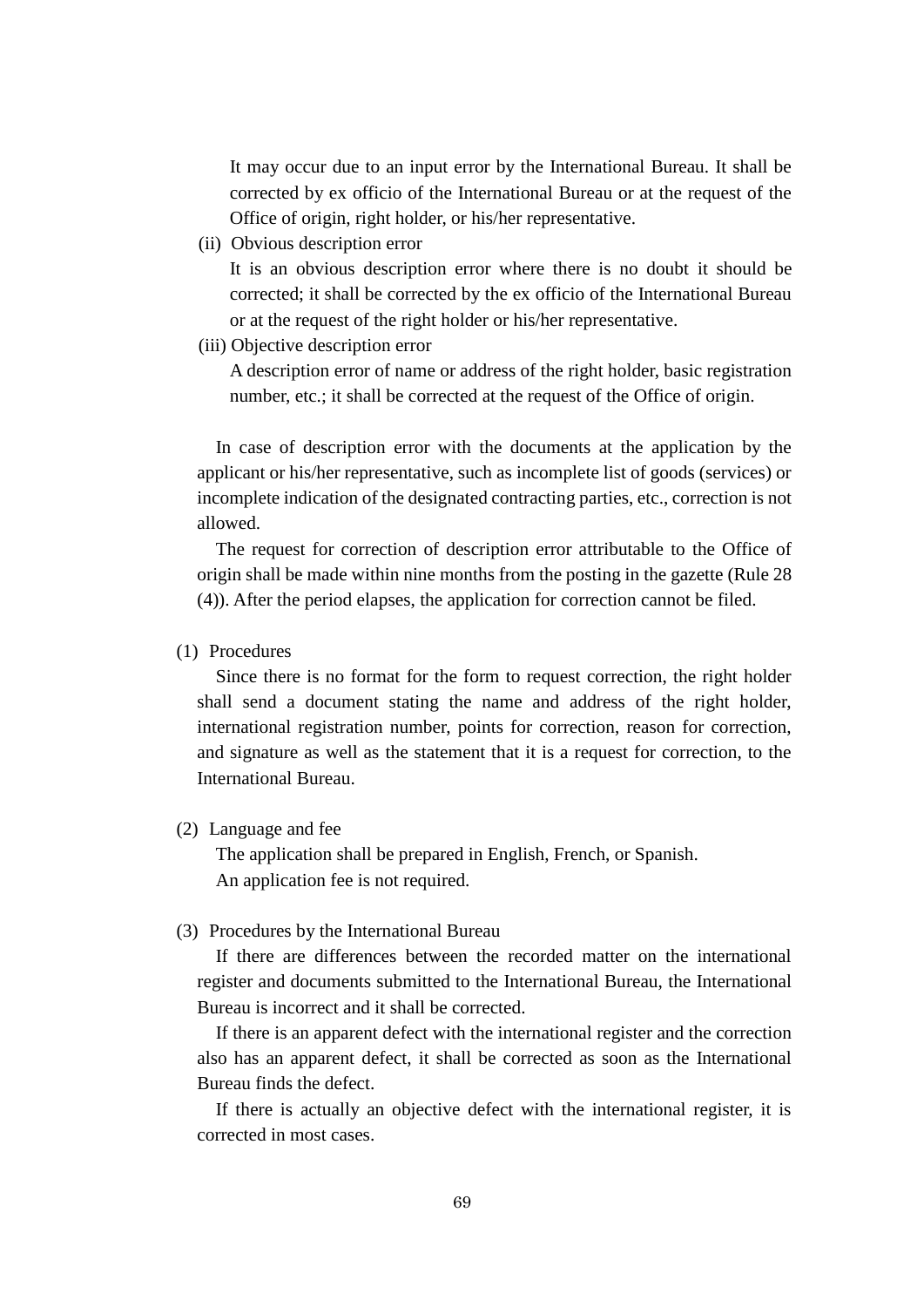If an error on the international register is corrected, the International Bureau shall notify the right holder and the Office of the designated contracting party which the correction affects (Rule 28) of this fact. The correction is published in the gazette.

(4) Effects

If the Office of the designated contracting party that received notification of correction cannot grant the protection to the corrected international registration, it has a right to declare in the notification of provisional refusal to be sent to the International Bureau that the protection cannot be granted or that the protection is no longer allowed. The period of notification of refusal is calculated from the day when the notification of correction is sent.

## Notification of Correction and Period of Notification of Provisional Refusal



#### 3.10 Record of Status in Designated Contracting Party

## 3.10.1 Restriction of the Right Holder's Right of Disposal (Rule 20)

In cases where the right holder's right of disposal related to the international registration is restricted, such as cases where the disposal of the property of the right holder is restricted by court judgment, etc. or the property of the right holder becomes subject to a mortgage or security, etc., the right holder may inform the International Bureau of this fact.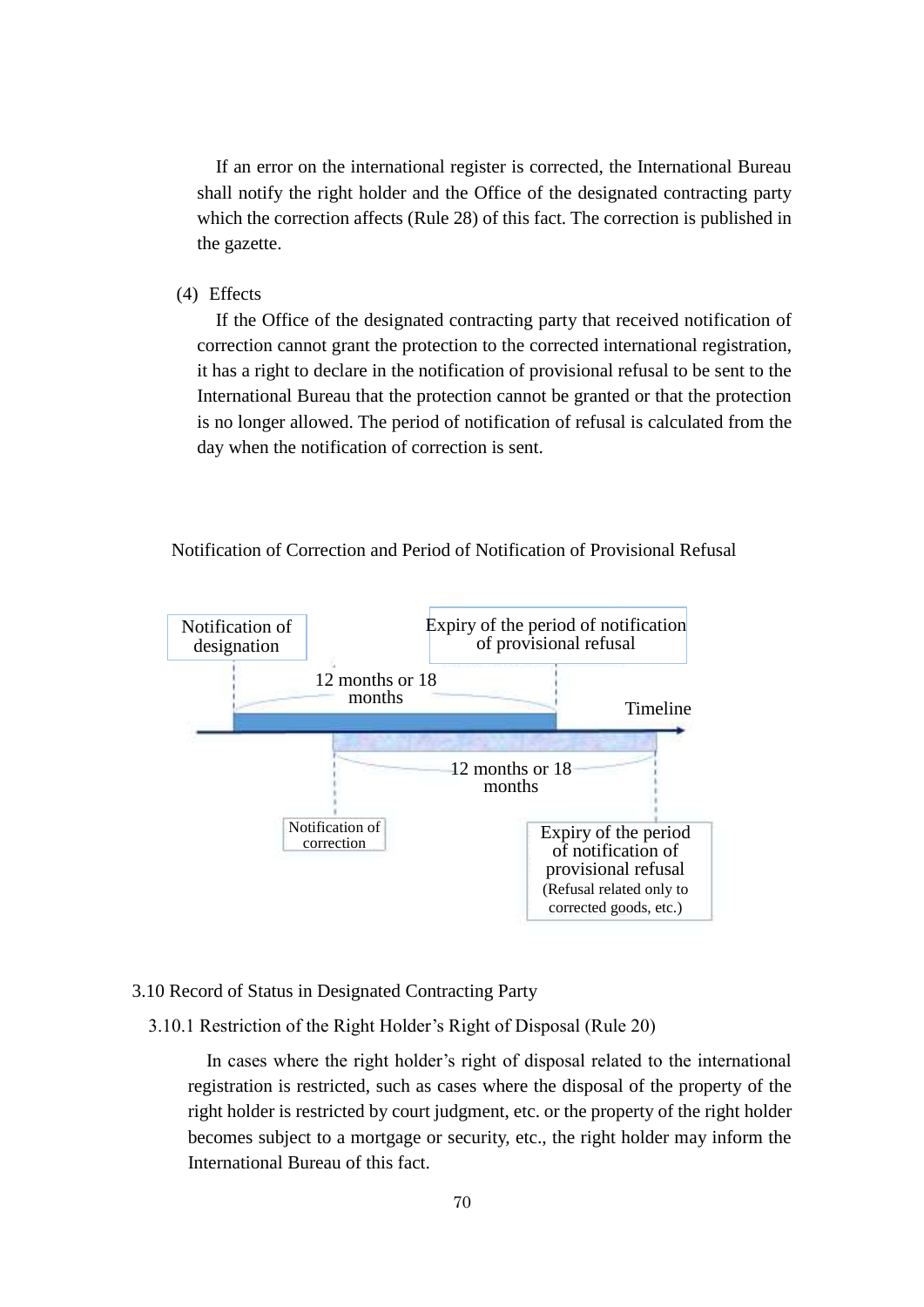However, the record of the license is stipulated separately and this provision shall not apply to it.

Information related to the restriction of the right holder's right of disposal shall be related to the restriction of the right of disposal with respect to all of the international registration or the restriction of the right of disposal with respect to part of the contracting parties.

### (1) Procedures

The registration holder and the Office of the contracting parties of the registration holder may notify the International Bureau of the restriction of the right of disposal (Rule 20 (1) (a)). The Office of the designated contracting party may notify the International Bureau of the restriction of the right holder's right of disposal. In this case, the information that can be notified is limited to the information related to said designated contracting party only (Rule 20 (1) (b)). A third party cannot notify of the restriction of the right of disposal.

There is no official form for the notification; however, unofficial form MM19 can be used. The notification consists of a summary of major facts related to the restriction of the right of disposal. The notification must have the signatures of the right holder, his/her representative, or the Office of the contracting party in which the right holder is recorded. If the restriction of the right of disposal is subject to one designated contracting party, it requires the signature of the Office of the designated contracting party only.

#### (2) Language and fee

Any language from among English, French, and Spanish can be used (Rule 6); provided, however, that in cases of recording the restriction of the right of disposal with respect to an application filed before April 1, 2004, it shall be prepared in English or French (Rule 40).

An application fee is not required.

#### (3) Procedures by the International Bureau

If the notification fulfills the requirements, the International Bureau shall register the notification on the international register by designating the date of acceptance as the recording date and notifies the right holder, the Office of the contracting party of the right holder, and the Office of the designated contracting party concerned of this fact. It shall be published in the gazette (Rule 32 (1) (a)).

#### (4) Other

If the restriction of the right of disposal is released, the contracting party that notified the restriction of the right of disposal shall notify the International Bureau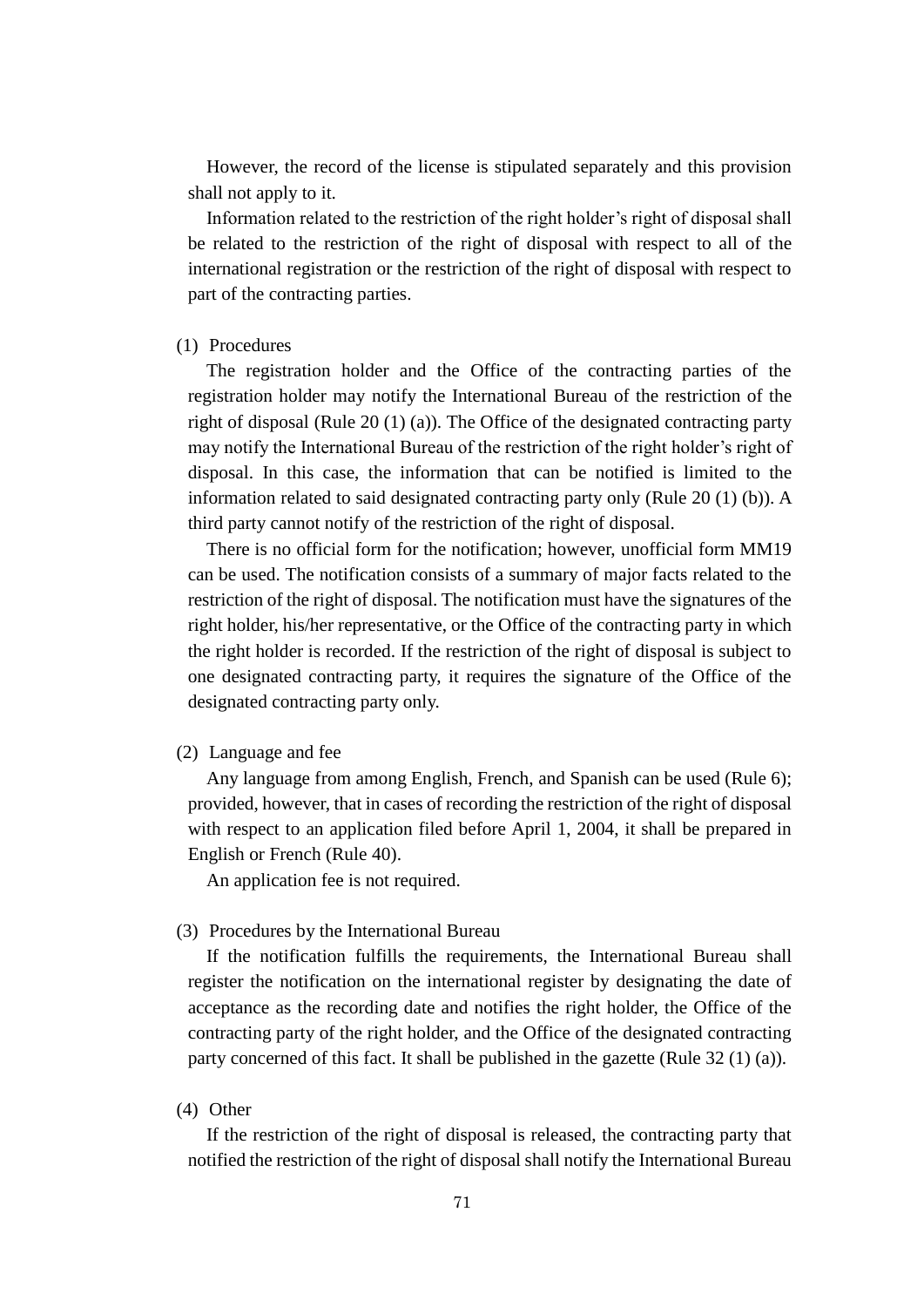of part or all of the release of the restriction. If the notification conforms to the requirements, the International Bureau shall record the fact on the international register and publish it in the gazette.

### 3.10.2 Recording of a License (Rule 20bis)

Some contracting parties register the license of an international mark under the national registration and consider that it has the same legal weight as the license of the national mark. Since the license of the international registration can be recorded on the international register from April 2002, the owner of the international registration does not have to register the license with the Office of the contracting party where the license is granted. Amendment and cancellation of the license that is recorded on the international register can also be recorded.

## (1) Procedure

If a right holder who is a licenser can file an application for recording directly with the International Bureau and the Office allows it to be submitted, the Office of the contracting party of the right holder (or licenser) or the Office of a contracting party related to the grant of the license may file an application with the International Bureau. In cases where either of them files an application, official form MM13 shall be submitted (Rule 20); however, materials, such as the license agreement, cannot be attached to the application form.

The licensee may also file an application with the Office of the contracting party of the registration owner or the Office of the contracting party related to the grant of the license, and the Office that receives the application shall check whether the applicant is entitled to be recorded as a licensee and send the application to the International Bureau. In cases where the application by the licensee does not have the signature of the registration owner or the Office, the International Bureau shall not accept the application. In other words, procedures cannot be implemented by the licensee alone.

The following matters shall be indicated in official form MM13 that is used for application for recording of a license.

- (i) Relevant international registration number
- (ii) Name of trademark owner
- (iii) Name and address of the licensee
- (iv) Designated contracting party related to the grant of the license
- (v) The fact that the license is granted to all of the goods and services included in the international registration or the goods and services to which the license is granted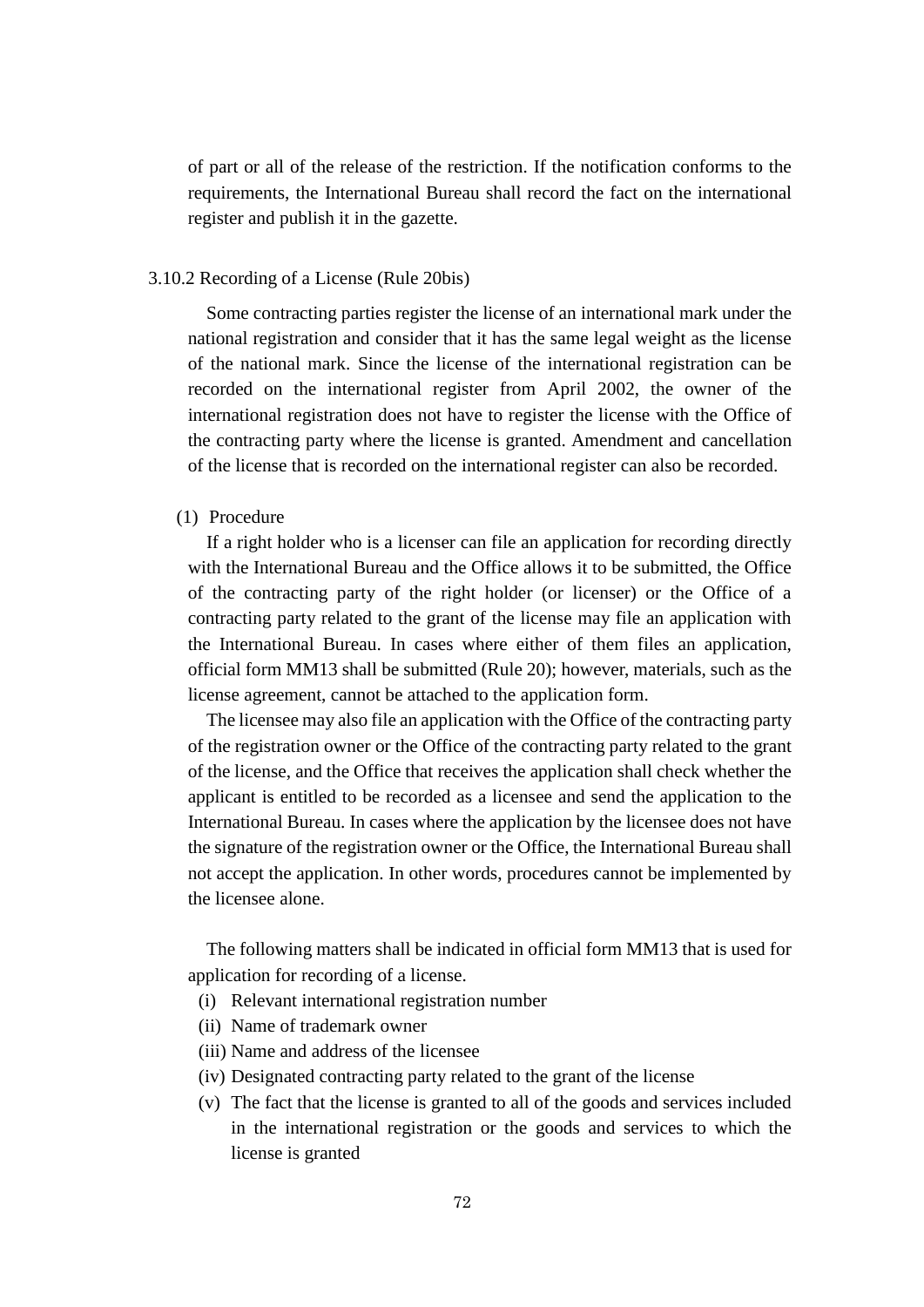In addition to the aforementioned matters, the indications that the license is related only to part of the territories of the designated contracting party, that it is an exclusive license, and the license period can be included.

The application requires the signature of the right holder or the Office to which the application is submitted.

### (2) Language and fee

Any language among English, French, and Spanish can be used (Rule 6); provided, however, that in cases of applying for the recording of a license that was filed before April 1, 2004, it shall be prepared in English or French (Rule 40).

The fee is 177 CHF per international registration and it shall be paid before starting the procedure.

## (3) Procedures by the International Bureau

The International Bureau that received the application form shall check if the application form conforms to the requirements and if there is an irregularity, it shall notify the right holder of that fact. The right holder may correct the irregularity within three months from the day when the International Bureau notices the irregularity (Rule 26 (2)); however, if the irregularity is not corrected during this period, the application is considered to be abandoned and the International Bureau shall notify the right holder of this fact. In this case, half of the fee shall be refunded by the International Bureau; provided, however, that the amendment of the Rules in 2014 enabled the right holder to request the continued processing by submitting a new official form (MM20) to the International Bureau within two months from the expiry of the period and paying the specified fee.

On the other hand, if the application conforms to the requirements, the International Bureau shall promptly record the license of the international registration on the international registry, notify the Office of the designated contracting party where the license is granted of this fact, and also notify the right holder and the Office if the application is filed via the Office of this fact. It shall be published in the gazette (Rule 27 (1)).

The recording day on the international register is the day when the International Bureau accepts the application that fulfills the requirements.

#### (4) Effects

When the license is recorded, the license has legal weight in the designated contracting party.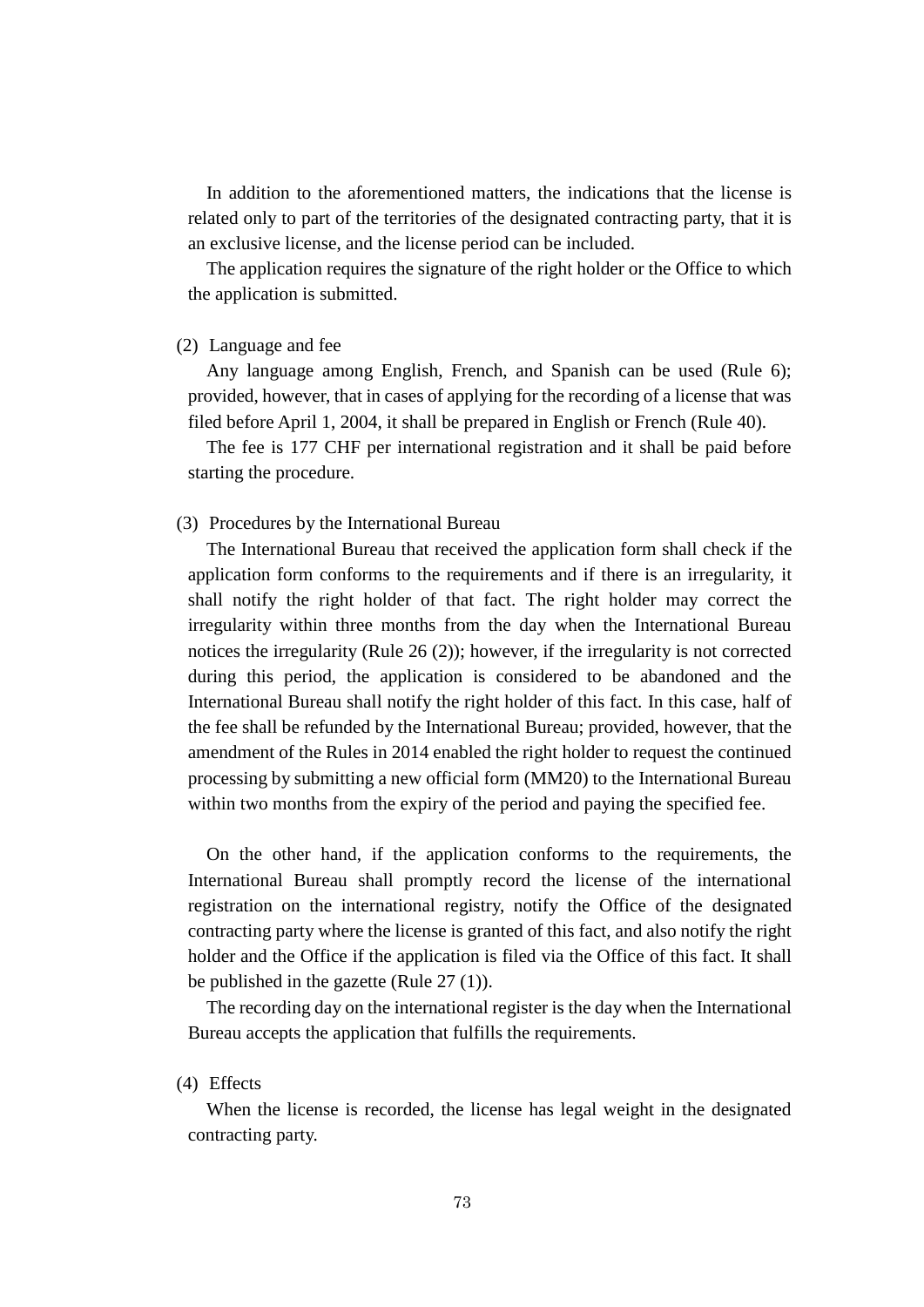However, it has no effect in the designated contracting parties where it is declared that the record of license does not have any effect.

The Office of the designated contracting party that receives the notification of the record of license from the International Bureau may declare that the record of the license does not have effect in said contracting party. The declaration must be sent to the International Bureau within 18 months from the day when the notification of the fact that the license is recorded on the international register is sent to the Office concerned from the International Bureau. The International Bureau that receives the declaration shall record the fact on the international register and notify the person who filed the application for recording of the license.

The declaration that the record of license on the international register does not have effect may be in the following two cases: where the laws and regulations of the contracting party do not stipulate the record of the trademark license (Rule 20bis (6) (a)); and where the laws and regulations stipulate the record of the trademark license, but the record of license on the international register does not have effect in the contracting parties (Rule 20bis (6) (b)). The contracting parties that declared that the record of license on the international registration has no effect are Australia, Germany, China, and Japan, among others.

## 3.10.3 Amendment of the Record of License

After recording the license, the right holder may file an application for recording part of the content of the license, such as the license period, etc. When recording a new licensee on the international register, it is not a procedure of amendment of the license, but an application for a new record by using official form MM13.

## (1) Procedures

The registration owner (licenser), the Office of the contracting party of the registration owner, or the Office of the contracting party where the license is granted shall file an application with the International Bureau as a procedure to amend the record of license by using official form MM14.

In addition, the licensee may also file an application with the Office of the contracting party of the registration owner or the Office of the contracting party related to the grant of the license. The Office that receives the application shall check whether the applicant is entitled to be recorded as a licensee, sign the application, and send it to the International Bureau. If the application by the licensee does not have the signature of the registration owner or the Office, the International Bureau shall not accept the application.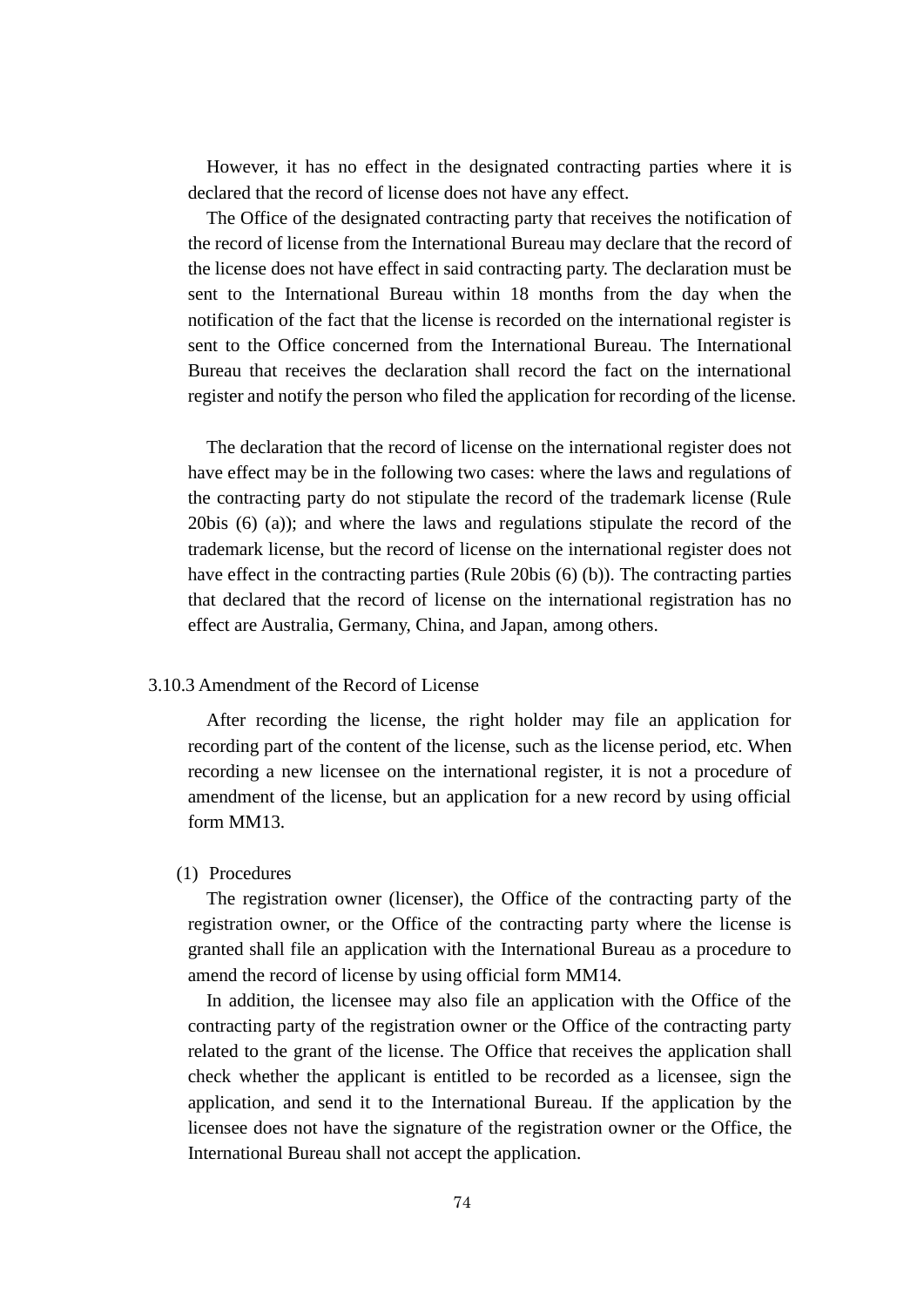In cases where multiple licenses are recorded on the international register with respect to one international registration, the right holder shall clearly specify the license for which the amendment is to be made.

### (2) Language and fee

Any language from among English, French, and Spanish may be used (Rule 6); provided, however, that the procedure of application for amendment of the record of license with respect to an application filed before April 1, 2004 shall be prepared in English or French (Rule 40).

The fee is 177 CHF per international registration and shall be paid before starting the procedure.

## (3) Procedures by the International Bureau

The procedures are the same as the case of filling an application for the record of license. That means the International Bureau that accepts the application for amendment of the record of license shall check whether the application conforms to the requirements and if there is an irregularity, it shall notify the right holder of that fact. The right holder may correct the irregularity within three months from the day when the International Bureau notifies him/her of the irregularity (Rule 26 (2)); however, if the irregularity is not corrected within the period, the application is considered to be abandoned and the International Bureau shall notify the right holder of this fact. In this case, half of the fee shall be refunded by the International Bureau.

On the other hand, if the application conforms to the requirements, the International Bureau shall promptly record the amendment of the record of the license of the international registration on the international register, notify the Office of the designated contracting party where the license is granted of the fact, and also notify the right holder and the Office if the application is filed via the Office of this fact. It shall be published in the gazette (Rule 27 (1)).

(4) Effects

The international registration for which amendment of license is recorded on the international register shall have legal weight in the designated contracting party concerned in accordance with the amendment record.

## 3.10.4 Cancellation of Record of License

After recording the license on the international register, the right holder may file an application for cancellation of the record.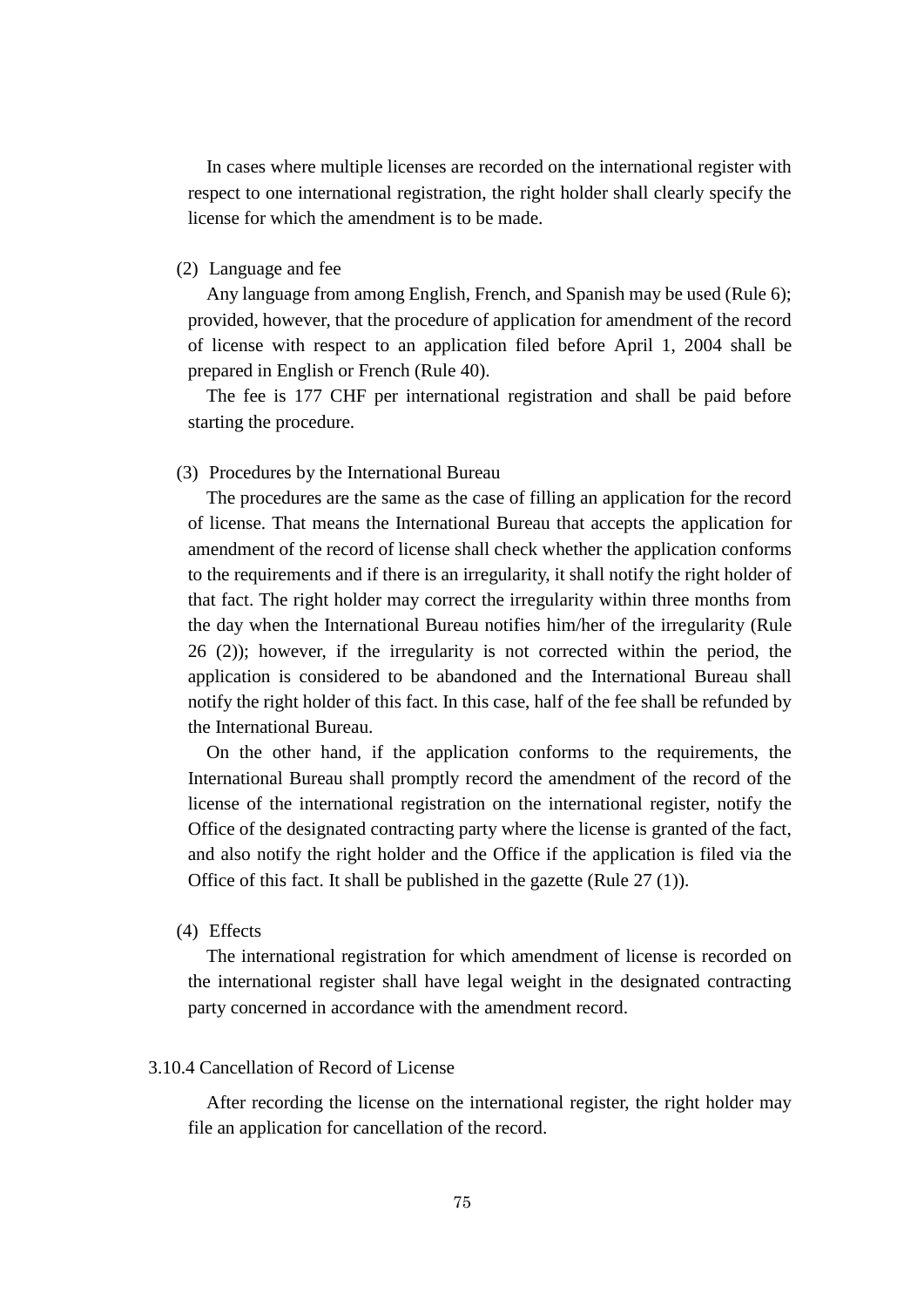## (1) Procedures

The registration owner, the Office of the contracting party of the registration owner, or the Office of the contracting party where the license is granted may file an application by submitting official form MM15 to the International Bureau.

The licensee may also file an application with the Office of the contracting party of the registration owner or the Office of the contracting party related to the grant of the license. The Office that receives the application shall check whether the applicant is entitled to be recorded as a licensee and send the application to the International Bureau. If the application filed by the licensee does not have the signature of the registration owner or the Office, the International Bureau shall not accept the application.

If multiple licenses are recorded on the international registration with respect to one international registration, the International Bureau shall clearly specify the license for which the amendment is requested.

#### (2) Language and fee

Any language from among English, French, and Spanish may be used (Rule 6); provided, however, that the procedure of application for cancellation of the record of license with respect to an application filed before April 1, 2004 shall be prepared in English or French (Rule 40).

An application fee is not required.

#### (3) Procedures by the International Bureau

In the same way as the application for the recording of the license, the International Bureau that received documents for applying for cancelation of the record of the license shall check whether the application form conforms to the requirements and if there is an irregularity, it shall notify the right holder of that fact. The right holder may correct the irregularity within three months from the day when the International Bureau notifies him/her of the irregularity (Rule 26 (2)); however, if the irregularity is not corrected within the period, the application is considered to be abandoned and the International Bureau shall notify the right holder of this fact. In this case, half of the fee shall be refunded by the International Bureau.

On the other hand, if the application conforms to the requirements, the International Bureau shall promptly cancel the recorded license of the international registration, notify the Office of the designated contracting party where the license is granted of that fact, and notify the right holder and the Office if the application is filed via the Office of that fact.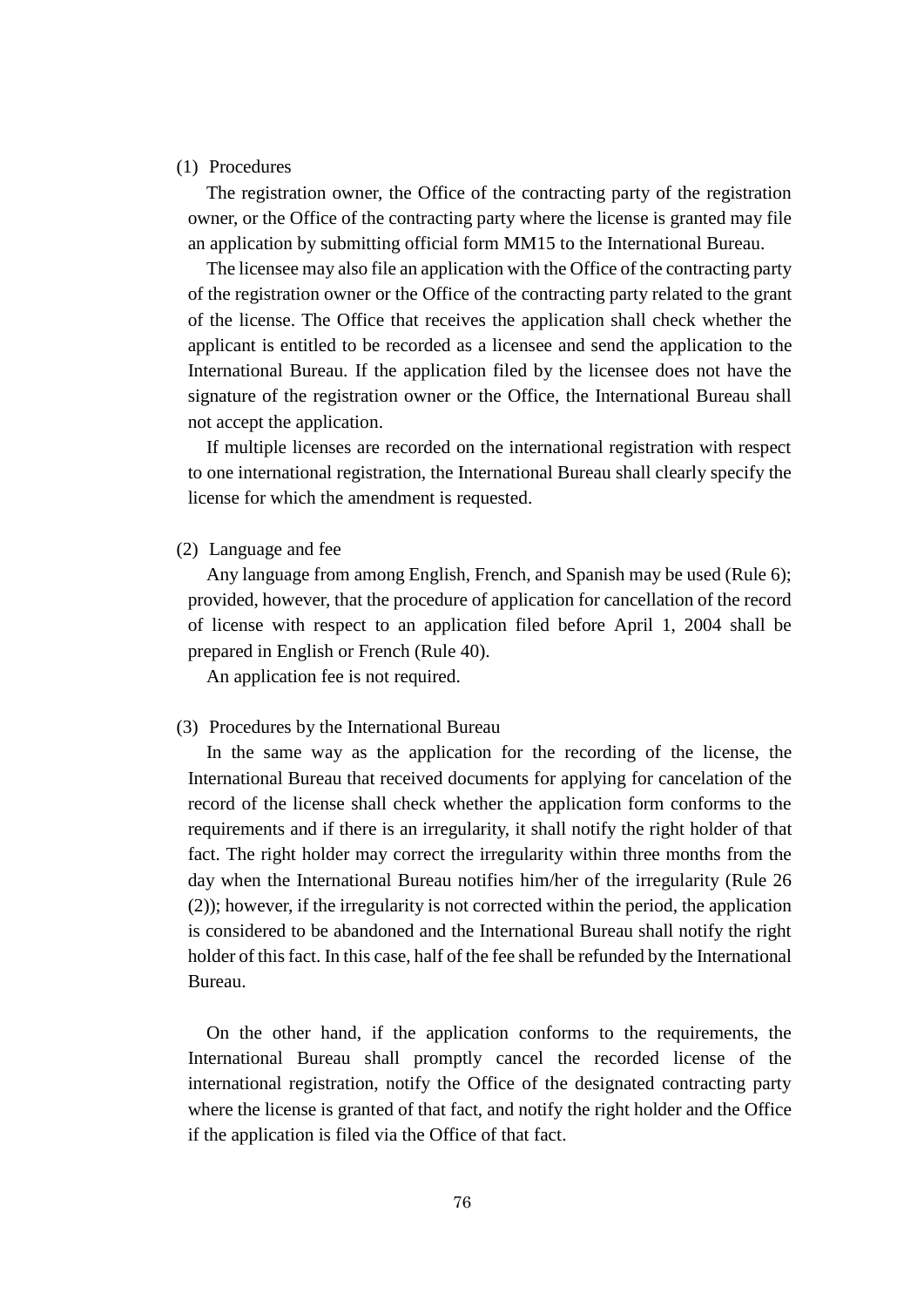## (4) Effects

Once the application for cancellation is filed, the record of the license will be deleted from the international register.

The international registration for which the record of license is cancelled on the international register has legal weight for the cancellation of the record of the license in the designated contracting party concerned according to the record of cancellation.

# 4 Status in Japan

The outline and various procedures of the Madrid System were mentioned above mainly with the Madrid Protocol. The experience of Japan is indicated in this section.

Japan submitted admission forms to WIPO and joined the Protocol on December 14, 1999 and it came into effect on March 14, 2000.

However, the number of international applications submitted by designating the Japan Patent Office as the Office of origin was fewer than 200 cases for the period from March 2000, when the international application became available in Japan, to December 2000. The number of international applications was not very large for several subsequent years.

Later, the number of applications gradually increased and the number of uses is increasing year by year. The following graph indicates the change in the number of international applications where the Japan Patent Office is defined as the Office of origin. (Source: WIPO)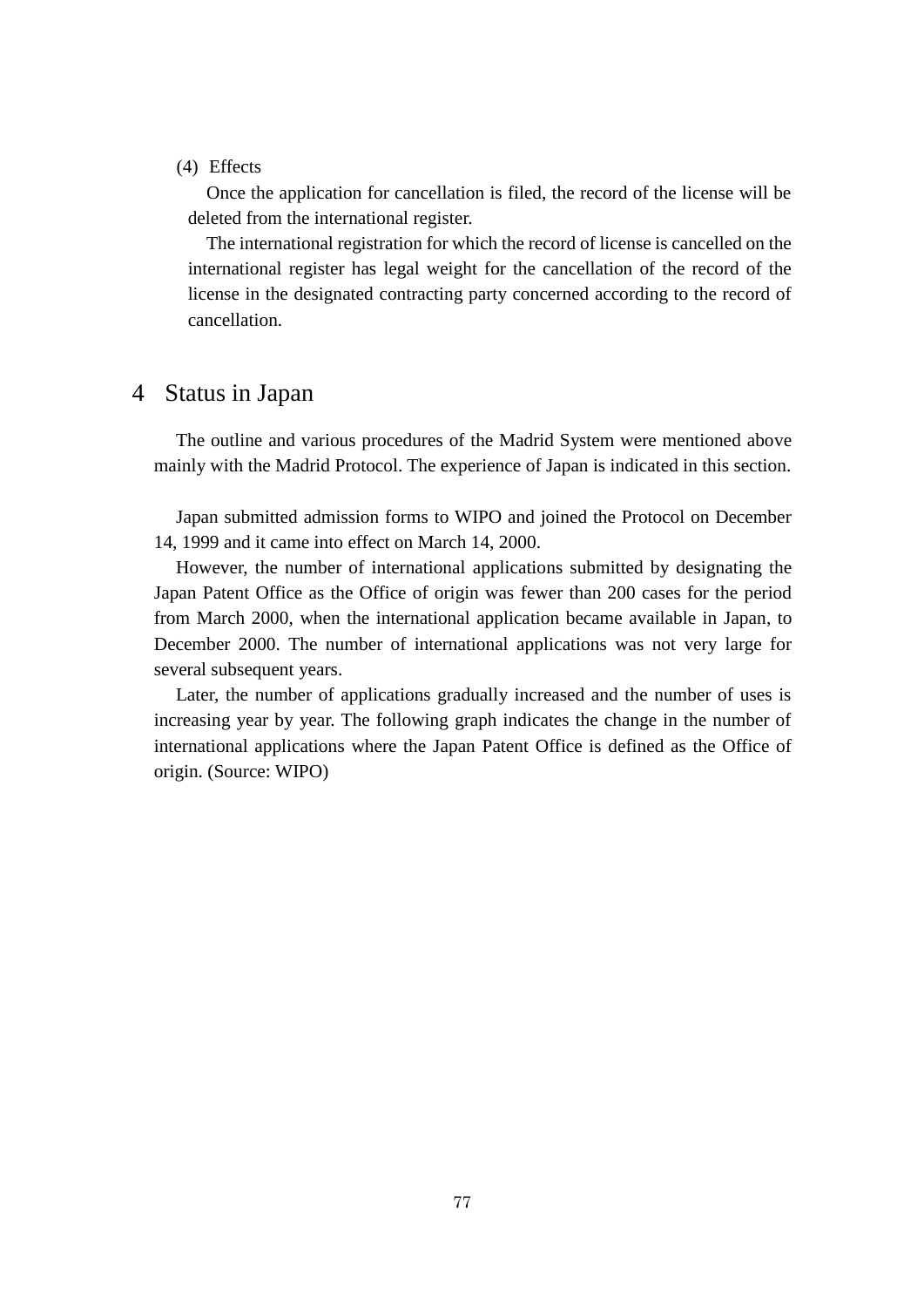

On the other hand, changes in the number of international applications by overseas applicants designating Japan as the designated contracting party is shown in the following graph, and it considerably exceeded the number of applications designating Japan as the Office of origin. (Source: WIPO)

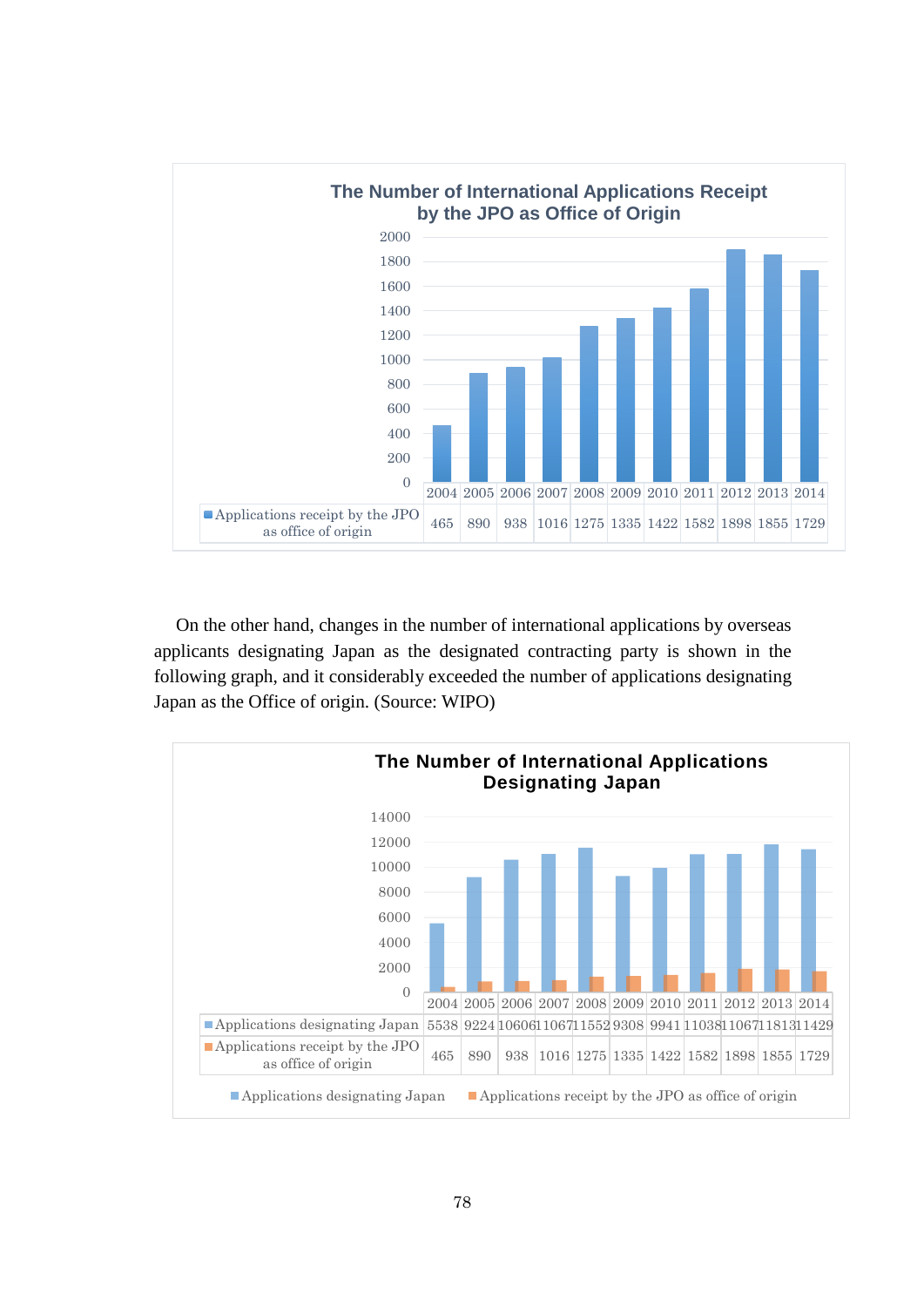Some research and questionnaires have been implemented to determine the reason why the number of international applications designating Japan as the Office of origin is not large, and the major findings by the "Research and Study of Issues of Procedures for the Use of the Madrid Protocol" are as stated below.

- (1) Preparation of application documents and payment method of the fee are complicated.
- (2) With respect to the Goods and Services, there are cases where English translations of indications of Japanese goods and services which were included in the basic application or basic registration in Japan, are not accepted by the International Bureau or where English indications that are accepted by the International Bureau are not accepted by the designated contracting party.
- (3) Basic requirements are interpreted rigidly. In particular, with respect to the requirements for identity of marks, applications for a mark in alphabet with Kana characters are often filed; however, even in cases where the right holder desires to change the mark by deleting the Kana characters, the mark to which the change is added does not fulfill the requirements for identity.
- (4) The number of contracting parties is not large and countries in which protection is requested have not joined the Protocol. In particular, the Asian region, Brazil, Canada, and others have not joined the Protocol.
- (5) There is a possibility that the protection may lapse due to central attack. In this regard, it is reported that the number of cases where the international registration lapses due to a third party's cancellation of basic registration is small.
- (6) Segmentation at the level of the designated contracting party is not allowed. Even if part of the goods and services are refused in the designated contracting party, the registration cannot be divided and therefore, the refusal cannot be handled flexibly.

On the other hand, the aforementioned research and study listed the following as problems in cases of designating Japan from overseas.

- (1) System to pay the fee in two parts
- (2) The fact that the period to submit an amendment to the Japan Patent Office is limited to three months in cases where a notification of provisional refusal is received, and a one month extension is allowed; however, no amendments are allowed with the Japan Patent Office after expiry of the period.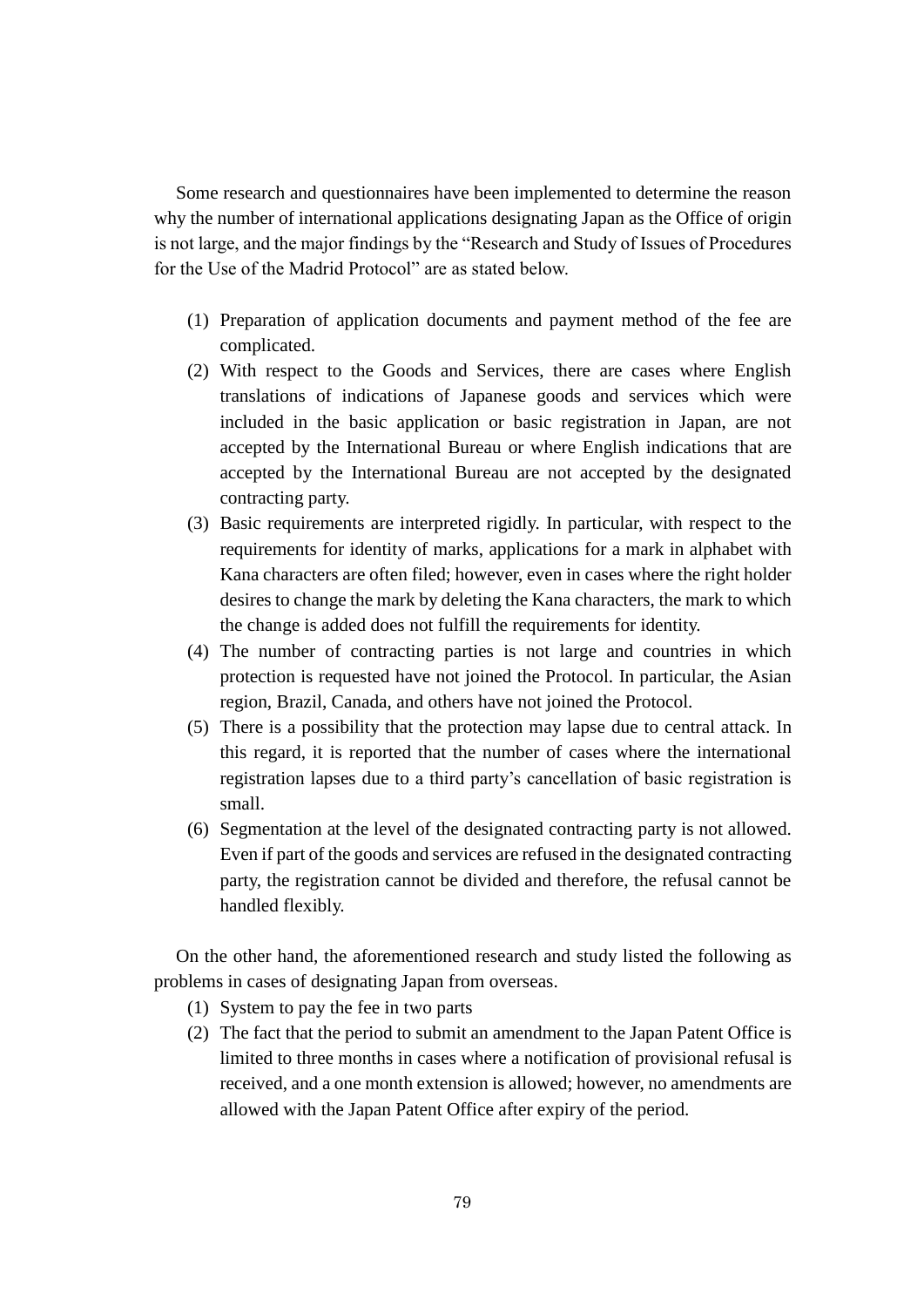The Japan Patent Office established an Office for International Applications under the Patent Cooperation Treaty (PCT) in order to handle acceptance of applications (applications for international registration) under the Madrid Protocol and examinations of international trademark registration applications designating Japan, and explains in detail how to prepare application documents and how to pay fees in Japanese on the JPO website.

[http://www.jpo.go.jp/index/kokusai\\_shutugan2/index.html](http://www.jpo.go.jp/index/kokusai_shutugan2/index.html)

In addition, information for international registration owners who desire to extend the protection of marks by designating Japan are posted in English.

[https://www.jpo.go.jp/torikumi\\_e/t\\_torikumi\\_e/japan\\_under\\_the\\_madrid\\_proto](https://www.jpo.go.jp/torikumi_e/t_torikumi_e/japan_under_the_madrid_protocol.htm) [col.htm](https://www.jpo.go.jp/torikumi_e/t_torikumi_e/japan_under_the_madrid_protocol.htm)

# 5 Recent Movements

Former Article 5 (2) (e) and Article 9sexies (2) of the Madrid Protocol stipulated that specific provisions may be reviewed and amended at the Assembly of the Madrid Union when ten years elapsed from the effect of the Protocol (December 1, 2005). The common rules can be reviewed at any time at the Assembly of the Madrid Union.

Based on the provisions, the Ad Hoc Working Group on the Legal Development of the Madrid System for the International Registration of Marks was held in July 2005 at the main conference hall of WIPO in Geneva, Switzerland. Since then, the Working Group met once or twice a year to review various problems in order to improve the convenience of the Madrid system, and the Rules have been amended. For example, abolishment of the safeguard provisions (provisions stipulating that the Agreement continues to apply to states that are bound by both the Agreement and Protocol) (amendment of the Protocol in 2007), making it obligatory to send a statement of grant of protection (amendment of the Rules in 2009), and the introduction of remedies if an applicant or right holder cannot follow the specified time limit (amendment of the Rules in 2014), etc.

As for recent agendas of the Working Group, the appropriateness of allowing segmentation procedures at the level of designated contracting parties under the Madrid System and the abolishment of dependency and relaxing of the basic requirements in relation thereto were reviewed. In particular, there are arguments for and against dependency based on the user questionnaire conducted in 2014 and it will continuously be reviewed.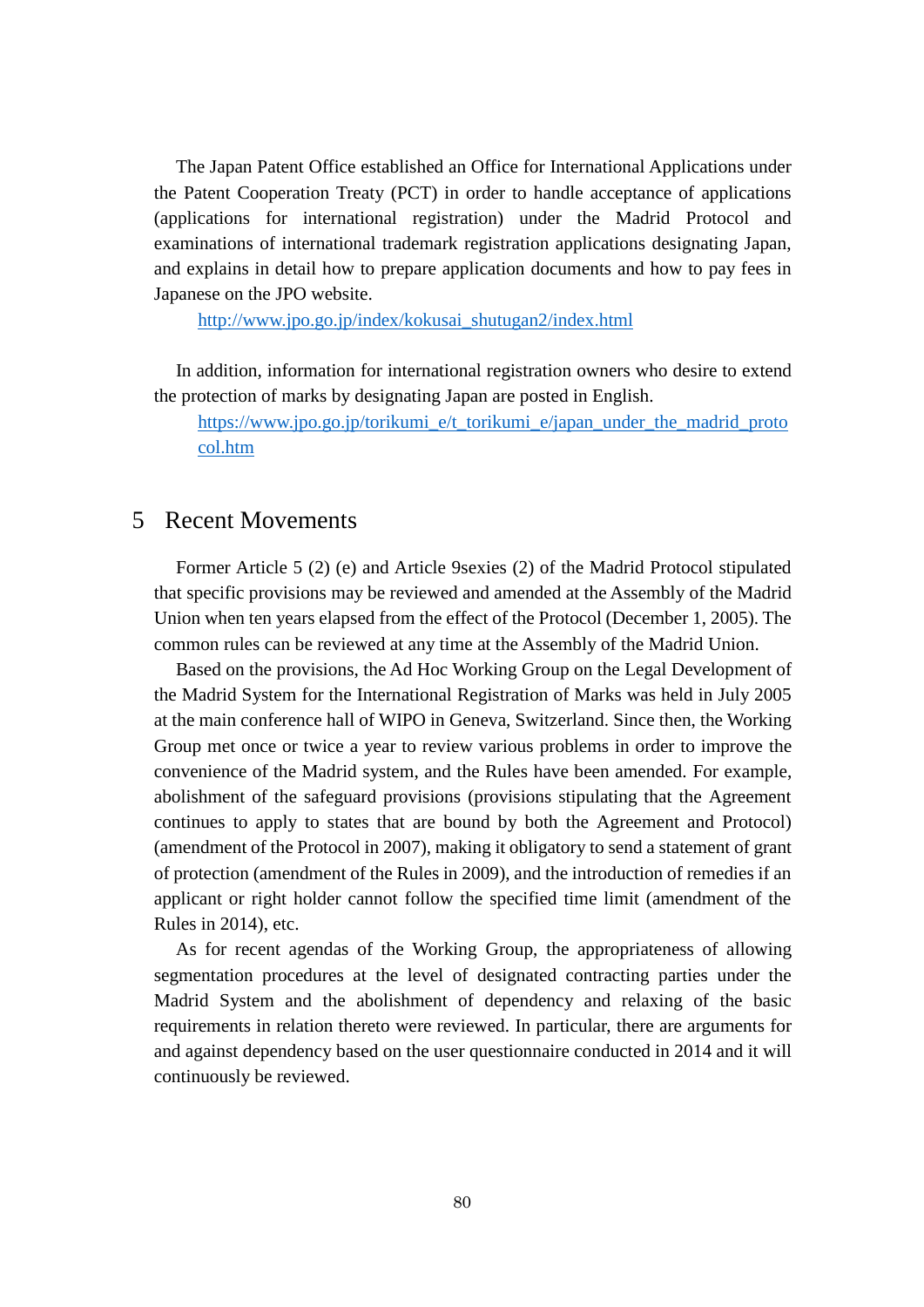## Conclusion

The recent developments related to the Madrid System, such as the increasing number of contracting parties of the Protocol and amendment of Rules, are astonishing. Indeed, the contracting parties when the Protocol first came into effect were four countries only, including China, Spain, Sweden, and the U.K. As of September 2015, the number of contracting parties is 96 countries and it became 97 countries when Laos newly joined in December 2015. It is considered that the number of contracting parties will keep increasing in the future.

There are many points to clear in order to join the Protocol, such as amendment of domestic laws, development of infrastructure, explanation to users, etc.; however, it would be my pleasure if the outline of the Madrid Protocol that is introduced in this book serves as a helpful reference for people in countries which are considering joining the Protocol.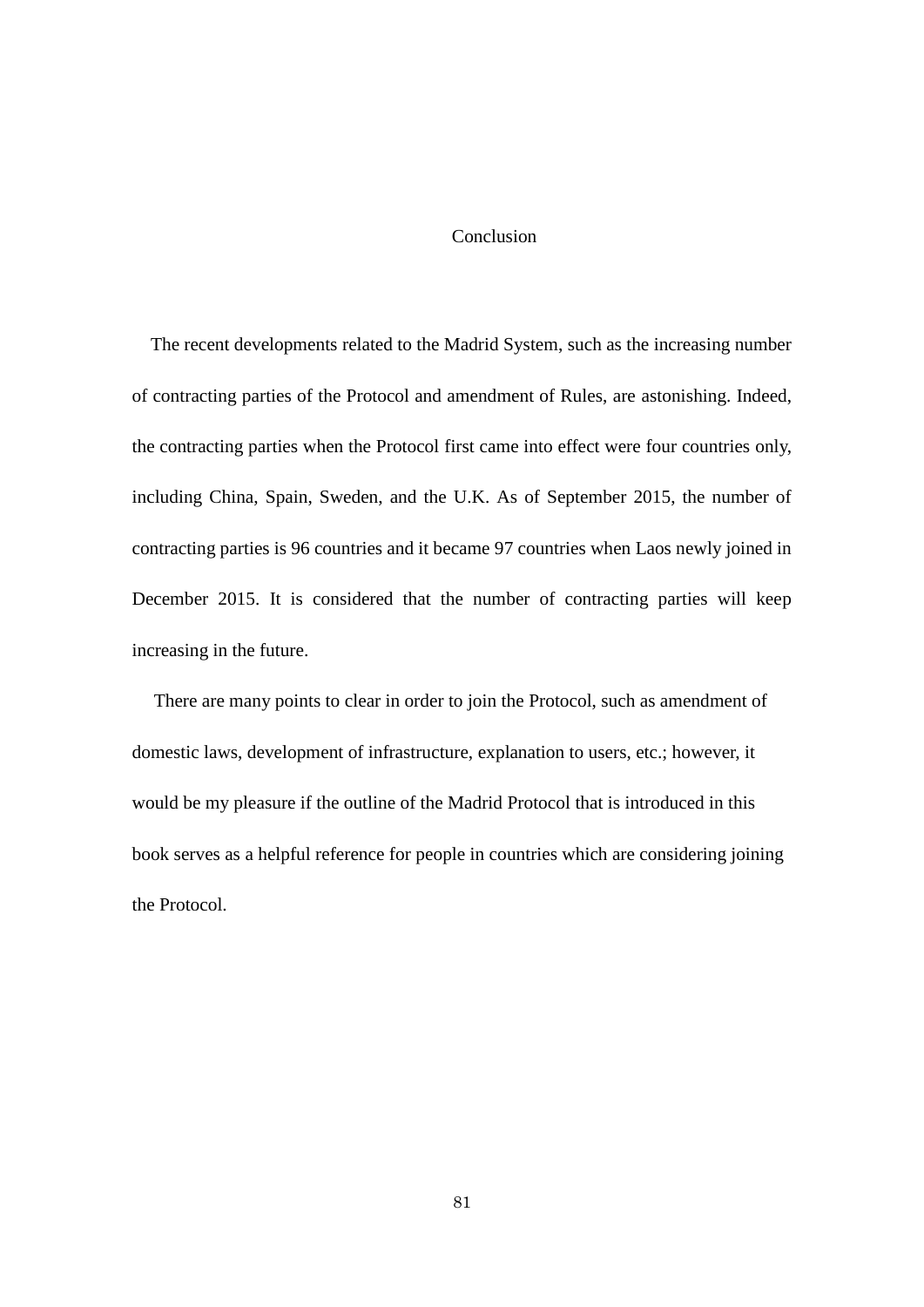# Reference Information

WIPO provides helpful information related to the Protocol on its website.

- 1. Madrid Agreement, Madrid Protocol, Common Rules, and Administrative Instructions [http://www.wipo.int/treaties/en/registration/madrid\\_protocol/#treaties](http://www.wipo.int/treaties/en/registration/madrid_protocol/#treaties)
- 2. Guides for international registration of marks based on the Madrid Agreement and Madrid Protocol [http://www.wipo.int/treaties/en/registration/madrid\\_protocol/#treaties](http://www.wipo.int/treaties/en/registration/madrid_protocol/#treaties)

This guide explains the procedures and other aspects of the Madrid System in detail.

- 3. Information for Authorities (1) Information for the Offices of contracting parties [http://www.wipo.int/madrid/en/contracting\\_parties/](http://www.wipo.int/madrid/en/contracting_parties/) (2) Information for countries considering joining the Madrid System [http://www.wipo.int/madrid/en/contracting\\_parties.html](http://www.wipo.int/madrid/en/contracting_parties.html)
- 4. Information of Contracting Parties

(1) List of contracting parties http://www.wipo.int/export[/sites/www/treaties/en/documents/pdf/madrid\\_marks](http://www.wipo.int/export/sites/www/treaties/en/documents/pdf/madrid_marks.pdf) [.pdf](http://www.wipo.int/export/sites/www/treaties/en/documents/pdf/madrid_marks.pdf) (2) Information, such as procedures by the Office of contracting parties

[http://www.wipo.int/madrid/en/members/ipoffices\\_info.html](http://www.wipo.int/madrid/en/members/ipoffices_info.html)

- 5. Official Forms, such as Applications, etc. (MM2, MM4 through MM20) <http://www.wipo.int/madrid/en/forms/>
- 6. Model Forms (Forms 1 through 9) http://www.wipo.int[/madrid/en/contracting\\_parties/model\\_forms.html](http://www.wipo.int/madrid/en/contracting_parties/model_forms.html)
- 7. WIPO Gazette [http://www.wipo.int/](http://www.wipo.int/madrid/gazette/)madrid/gazette/
- 8. WIPO Online Service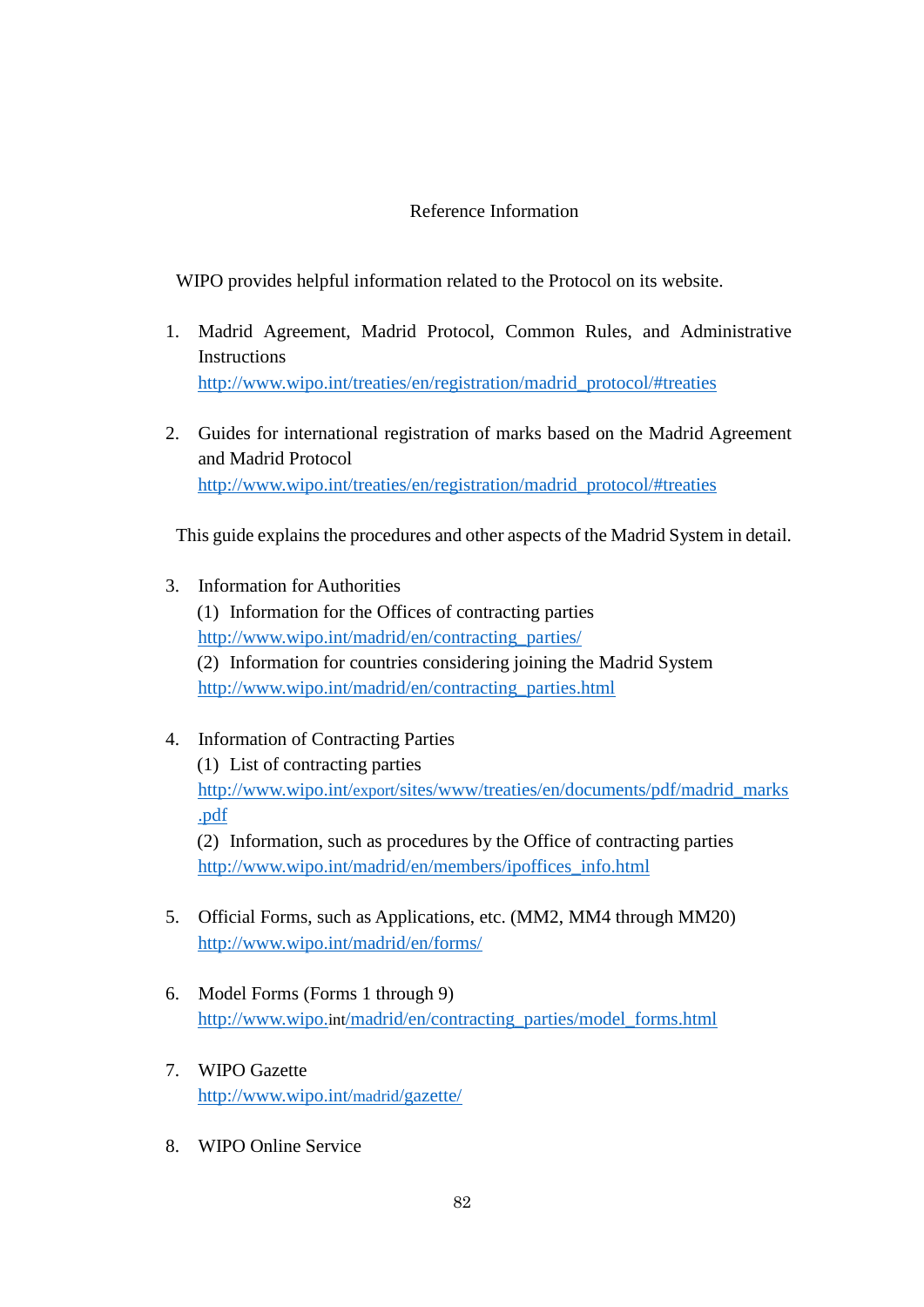## (1) Preparation of Applications

(i) Fee calculation tool (Fee Calculator) <http://www.wipo.int/madrid/en/fees/calculator.jsp>

International application fee, renewal fee amount, etc. can be calculated online.

(ii) Database of Indications of Goods and Services (Goods and Services Manager) http://www.wipo.int[/mgs/index.jsp?lang=en](http://www.wipo.int/mgs/index.jsp?lang=en)

This is an online tool to support preparation of lists of Goods and Services; it includes indications of over 70,000 terms extracted from those often used in the Nice Classification, tripolar and U.S. databases, and the Madrid System, and allows searching by using key words and checking indications that can be adopted in the designated contracting parties.

(2) Specific Procedures

(i) Checking Procedure Status (Madrid Real-Time Status) http://www.wipo[.int/mrs/IndexController?lang=EN](http://www.wipo.int/mrs/IndexController?lang=EN)

The list of individual procedures for specific international registration is indicated and their current status is displayed. Acceptance and processing status of submitted documents can be checked.

(ii) Online Fee Payment (E-Payment) <https://webaccess.wipo.int/epayment/>

The fee can be paid with a credit card, etc.

(iii) Online Subsequent Designation (E-Subsequent Designation) <https://www3.wipo.int/osd/>

Subsequent designation procedures of the international registration and fee payment can be implemented online with a credit card, etc.

(iv) Online Renewal (E-Renewal)

[https://webaccess.wipo.int/trademarks\\_ren/](https://webaccess.wipo.int/trademarks_ren/)

Renewal procedures of international registration and fee payment can be implemented with a credit card, etc.

(3) Management ROMARIN (Database of All International Registrations)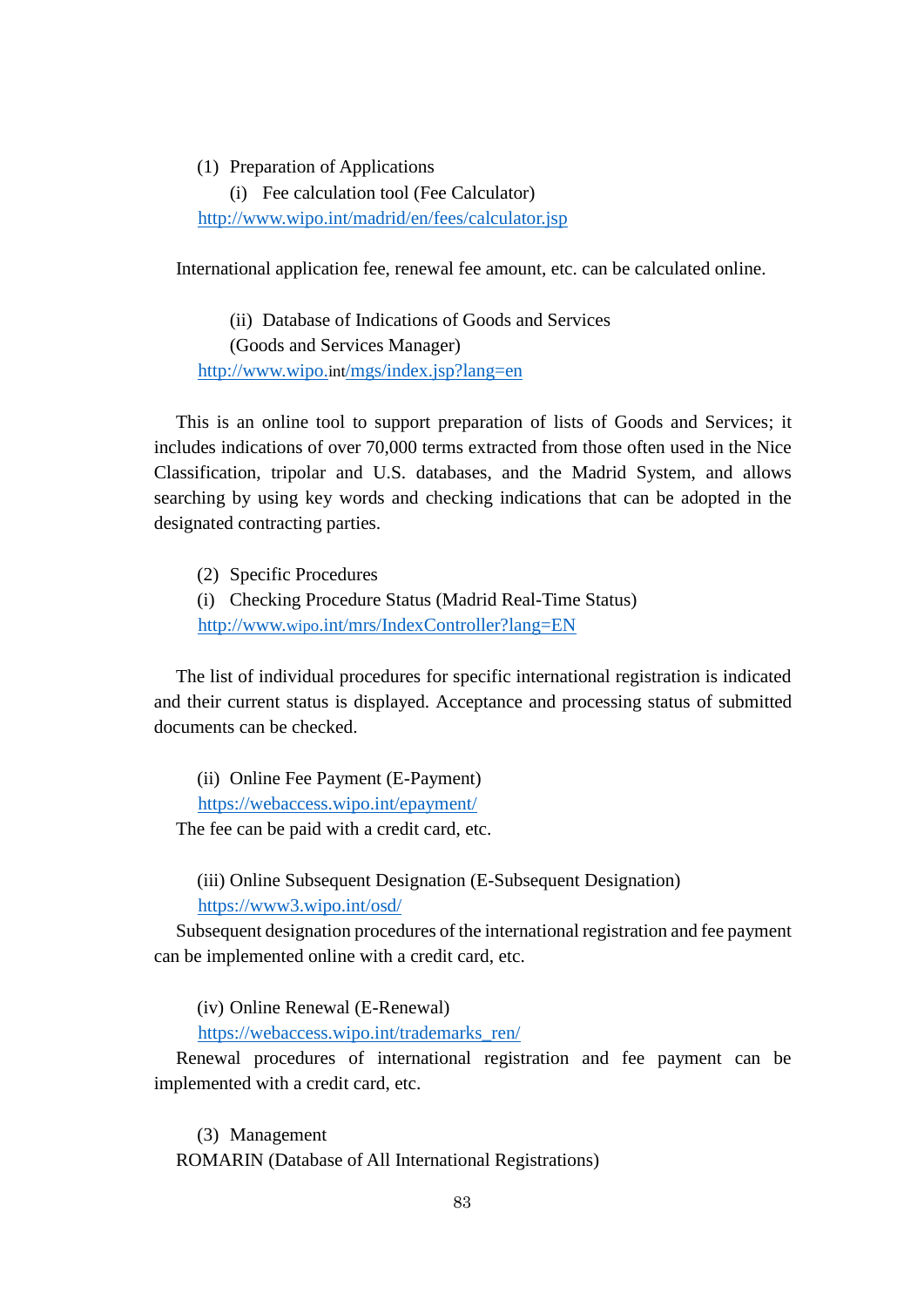# <http://www.wipo.int/madrid/en/romarin/>

The content and status of an international registration can be checked. Progress can be checked, including the content of notification of provisional refusal in designated contracting parties. Information is updated daily.